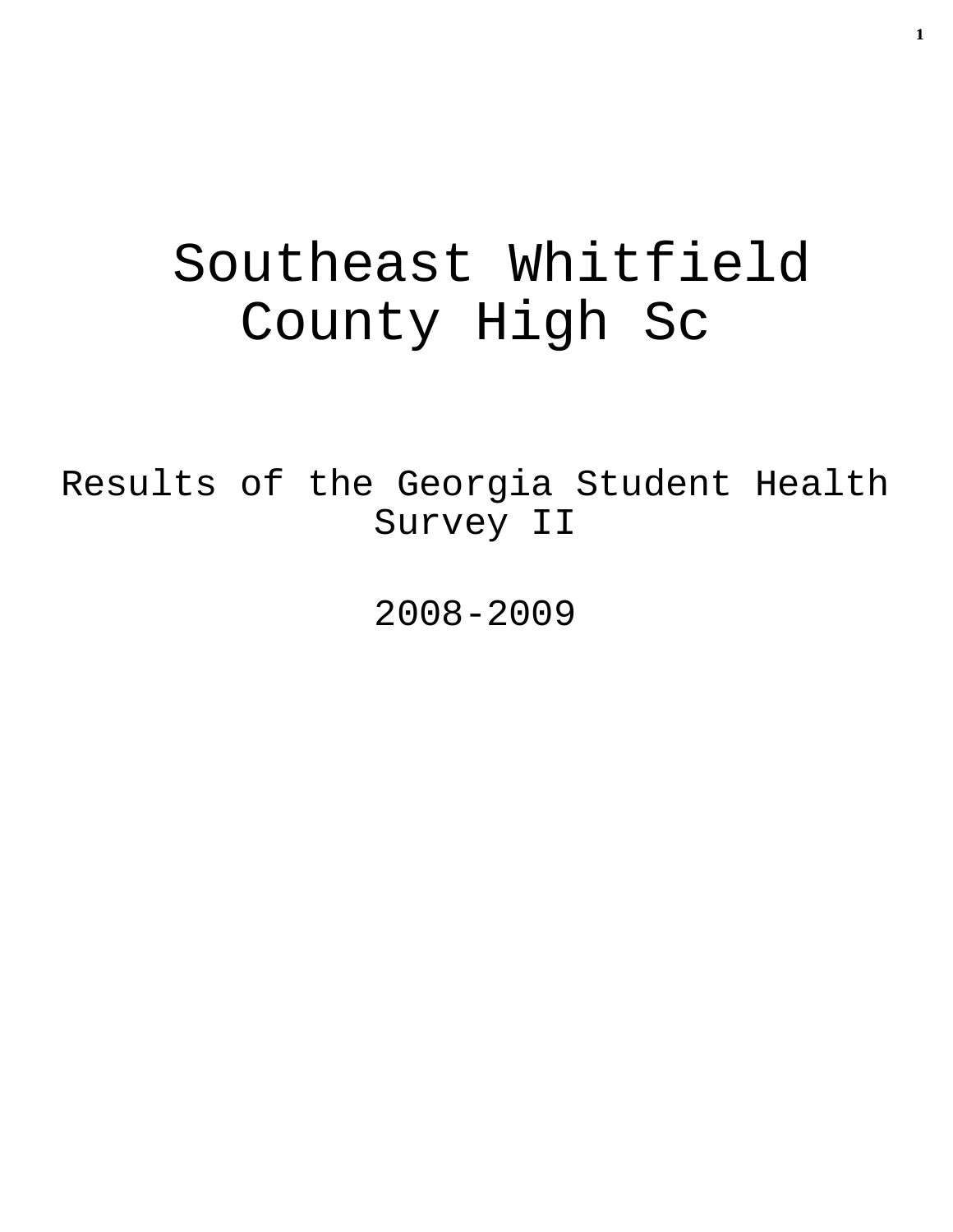# *Demographics* **2**

| Grade                    |  |  |
|--------------------------|--|--|
| <b>Grade   Frequency</b> |  |  |
| 10                       |  |  |
| 12                       |  |  |

| Frequency      | <b>Table of Gender by Grade</b> |              |        |              |  |
|----------------|---------------------------------|--------------|--------|--------------|--|
| <b>Col Pct</b> |                                 | Grade(Grade) |        |              |  |
|                | Gender(Gender)                  | 10           | 12     | <b>Total</b> |  |
|                | <b>Male</b>                     |              |        | 3            |  |
|                |                                 | 100.00       | 100.00 |              |  |
|                | <b>Total</b>                    |              |        |              |  |

| Frequency      | <b>Table of Ethnicity by Grade</b> |              |                |                |
|----------------|------------------------------------|--------------|----------------|----------------|
| <b>Col Pct</b> |                                    | Grade(Grade) |                |                |
|                | <b>Ethnicity</b> (Ethnicity)       | <b>10</b>    | 12             | <b>Total</b>   |
|                | <b>Hispanic</b>                    | 0.00         | 50.00          |                |
|                | White                              | 100.00       | 50.00          | $\overline{c}$ |
|                | <b>Total</b>                       |              | $\mathfrak{D}$ | 3              |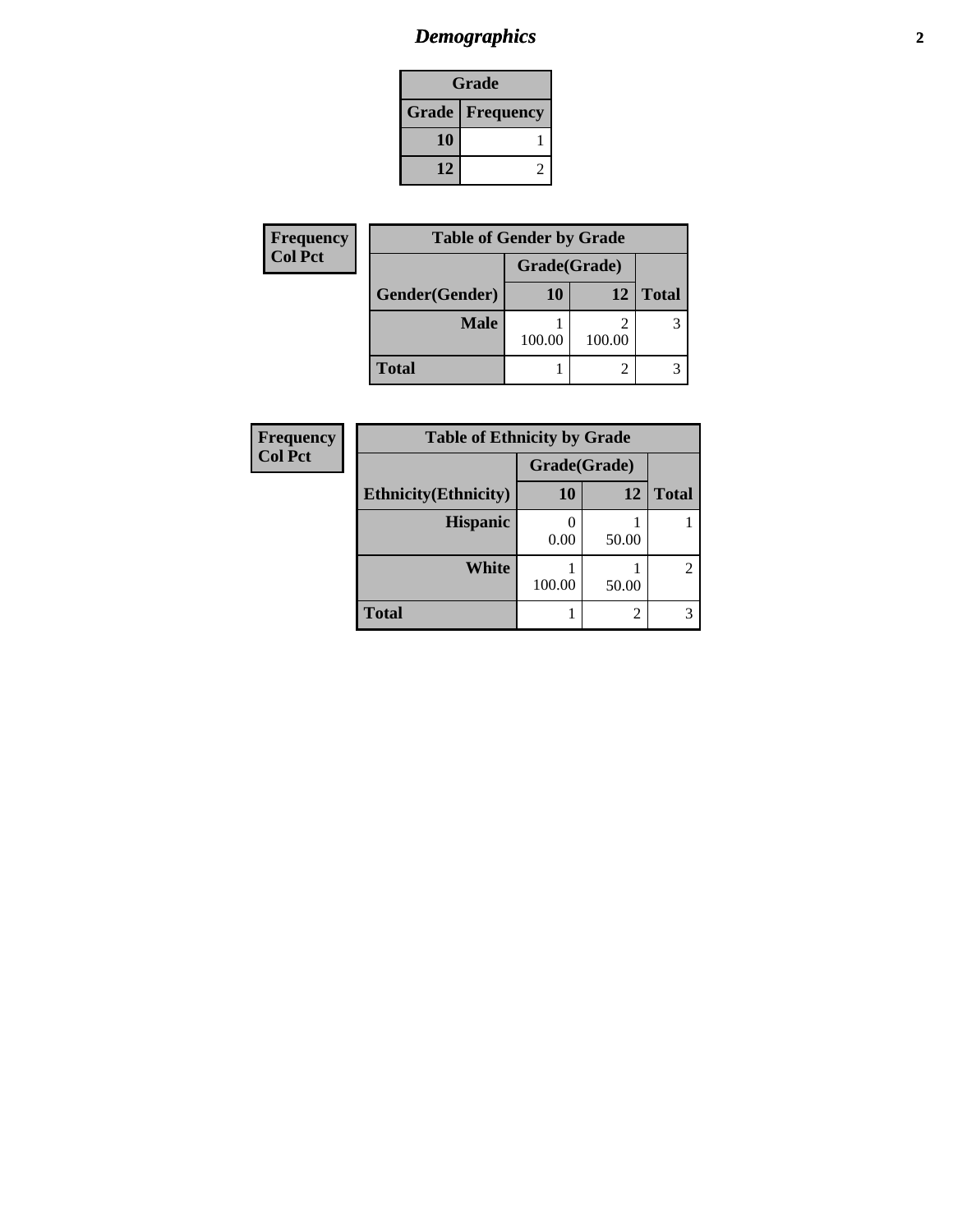#### *Title IV, Part A, Schedule A* **3** *Goal 1: Ensure that all schools are drug-free Baseline Data: Year 2008-2009 Prevalence of Drug Use*

| <b>Frequency</b> | <b>Table of AlcoholAlt by Grade</b> |              |             |              |
|------------------|-------------------------------------|--------------|-------------|--------------|
| <b>Col Pct</b>   | AlcoholAlt(Alcohol                  | Grade(Grade) |             |              |
|                  | use, past 30 days)                  | 10           | 12          | <b>Total</b> |
|                  | N <sub>0</sub>                      | 100.00       | ി<br>100.00 |              |
|                  | <b>Total</b>                        |              | ി           |              |

| <b>Frequency</b> | <b>Table of TobaccoAny by Grade</b> |              |             |              |
|------------------|-------------------------------------|--------------|-------------|--------------|
| <b>Col Pct</b>   | TobaccoAny(Tobacco                  | Grade(Grade) |             |              |
|                  | use, past 30 days)                  | <b>10</b>    | 12          | <b>Total</b> |
|                  | Yes                                 | 100.00       | 0.00        |              |
|                  | N <sub>0</sub>                      | 0.00         | 2<br>100.00 |              |
|                  | <b>Total</b>                        |              | 2           |              |

| Frequency      | <b>Table of MarijuanaAlt by Grade</b> |              |        |                |
|----------------|---------------------------------------|--------------|--------|----------------|
| <b>Col Pct</b> | MarijuanaAlt(Marijuana                | Grade(Grade) |        |                |
|                | use, past 30 days)                    | 10           | 12     | <b>Total</b>   |
|                | <b>Yes</b>                            | 100.00       | 0.00   |                |
|                | N <sub>0</sub>                        | 0.00         | 100.00 | $\mathfrak{D}$ |
|                | <b>Total</b>                          |              | 2      |                |

| <b>Frequency</b> | <b>Table of OtherDrugAny by Grade</b>                   |              |             |              |
|------------------|---------------------------------------------------------|--------------|-------------|--------------|
| <b>Col Pct</b>   |                                                         |              |             |              |
|                  | <b>OtherDrugAny(Other</b><br>drug use,<br>past 30 days) | Grade(Grade) |             |              |
|                  |                                                         | 10           | 12          | <b>Total</b> |
|                  | N <sub>0</sub>                                          | 100.00       | ി<br>100.00 |              |
|                  | Total                                                   |              | 2           |              |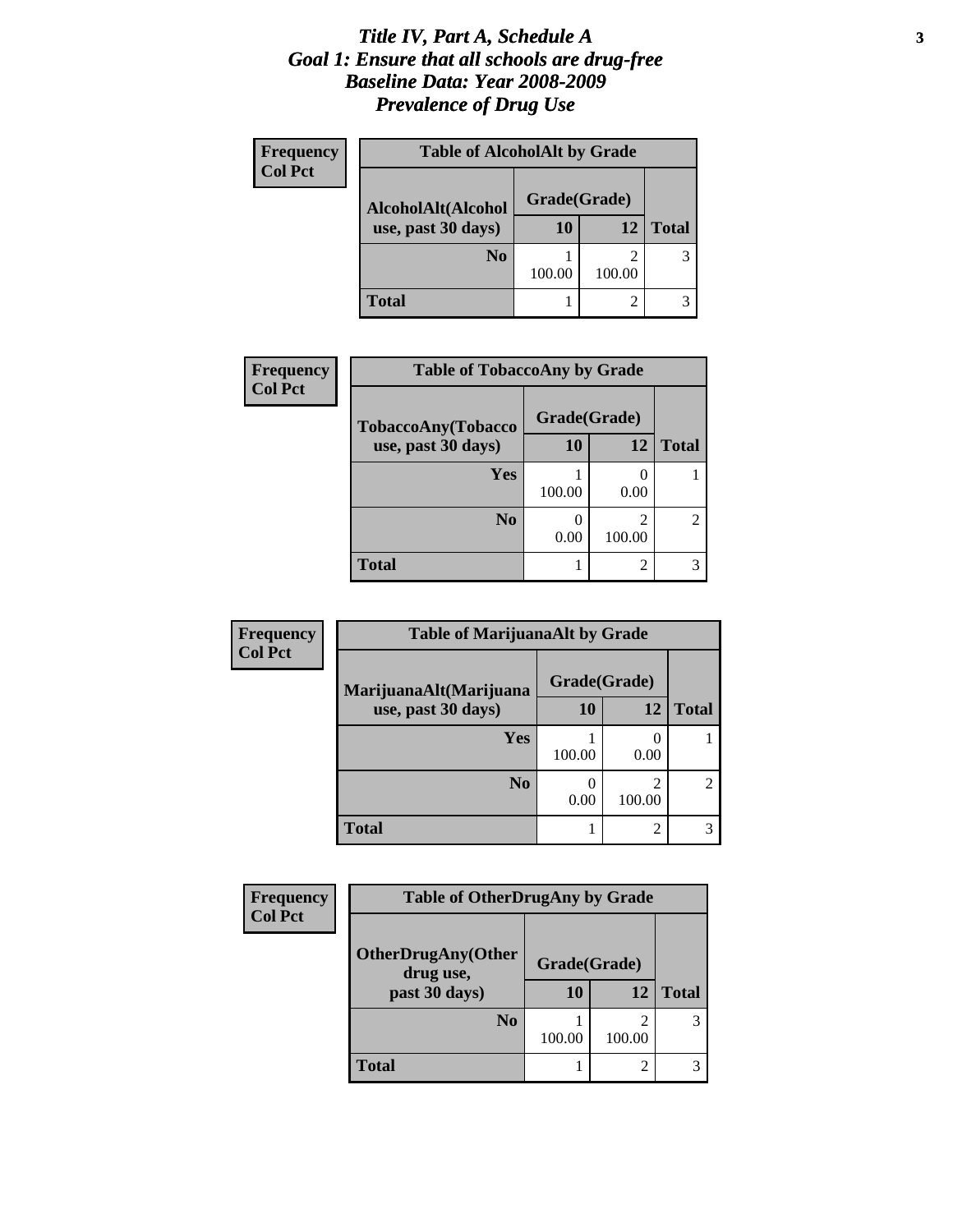#### *Average Age of Onset of Use* **4** *Results for "Average Age of Onset of Use" questions exclude students who said they did not use that substance*

| <b>Variable</b>    | Label                                                              | <b>Mean</b> |
|--------------------|--------------------------------------------------------------------|-------------|
| Alcoholinit2       | I started using alcohol when I was                                 | 15.00       |
| Cigarettesinit2    | I started smoking tobacco when I was                               | 15.00       |
| Smokelessinit2     | I started chewing tobacco when I was                               |             |
| Marijuanainit2     | I started using marijuana when I was                               | 16.00       |
| Cocaineinit2       | I started using cocaine when I was                                 |             |
| Inhalantsinit2     | I started using inhalants when I was                               | 12.00       |
| Steroidsinit2      | I started using steroids when I was                                |             |
| Ecstasyinit2       | I started using ecstasy when I was                                 |             |
| Methinit2          | I started using methamphetamines when I was                        |             |
| Hallucinogensinit2 | I started using hallucinogens when I was                           | 16.00       |
| Prescriptioninit2  | I started using prescription drugs not prescribed to me when I was | 16.00       |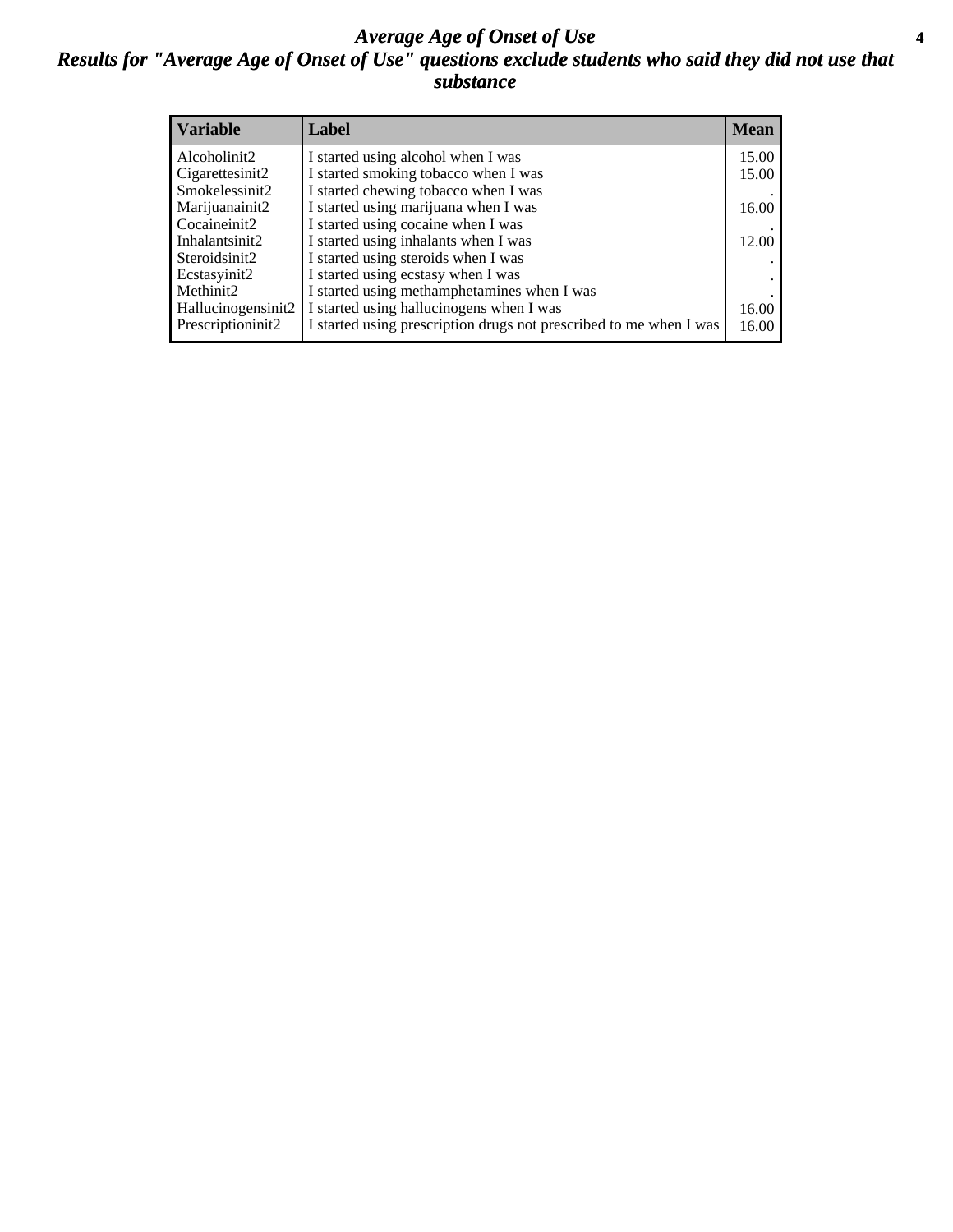# *Perception of Health Risk* **5**

| Frequency      | <b>Table of Alcoholharmdich by Grade</b> |              |       |                |
|----------------|------------------------------------------|--------------|-------|----------------|
| <b>Col Pct</b> | Alcoholharmdich(I<br>think alcohol is    | Grade(Grade) |       |                |
|                | harmful)                                 | 10           | 12    | <b>Total</b>   |
|                | Yes                                      | 100.00       | 50.00 | $\overline{c}$ |
|                | N <sub>0</sub>                           | 0.00         | 50.00 |                |
|                | <b>Total</b>                             |              | 2     | 3              |

| Frequency      | <b>Table of Tobaccoharmdich by Grade</b> |              |       |              |
|----------------|------------------------------------------|--------------|-------|--------------|
| <b>Col Pct</b> | Tobaccoharmdich(I<br>think tobacco is    | Grade(Grade) |       |              |
|                | harmful)                                 | 10           | 12    | <b>Total</b> |
|                | <b>Yes</b>                               | 100.00       | 50.00 |              |
|                | N <sub>0</sub>                           | 0.00         | 50.00 |              |
|                | <b>Total</b>                             |              | 2     |              |

| Frequency      | Table of Marijuanaharmdich by Grade       |              |       |                |  |
|----------------|-------------------------------------------|--------------|-------|----------------|--|
| <b>Col Pct</b> | Marijuanaharmdich(I<br>think marijuana is | Grade(Grade) |       |                |  |
|                | harmful)                                  | 10           | 12    | <b>Total</b>   |  |
|                | Yes                                       | 0.00         | 50.00 |                |  |
|                | N <sub>0</sub>                            | 100.00       | 50.00 | $\overline{2}$ |  |
|                | <b>Total</b>                              |              | 2     | 3              |  |

| Frequency      | <b>Table of Otherdrugharmdich by Grade</b>   |              |       |                |  |
|----------------|----------------------------------------------|--------------|-------|----------------|--|
| <b>Col Pct</b> | Otherdrugharmdich(I<br>think other drugs are | Grade(Grade) |       |                |  |
|                | harmful)                                     | 10           | 12    | <b>Total</b>   |  |
|                | <b>Yes</b>                                   | 100.00       | 50.00 | $\overline{2}$ |  |
|                | N <sub>0</sub>                               | 0.00         | 50.00 |                |  |
|                | <b>Total</b>                                 |              | 2     | 3              |  |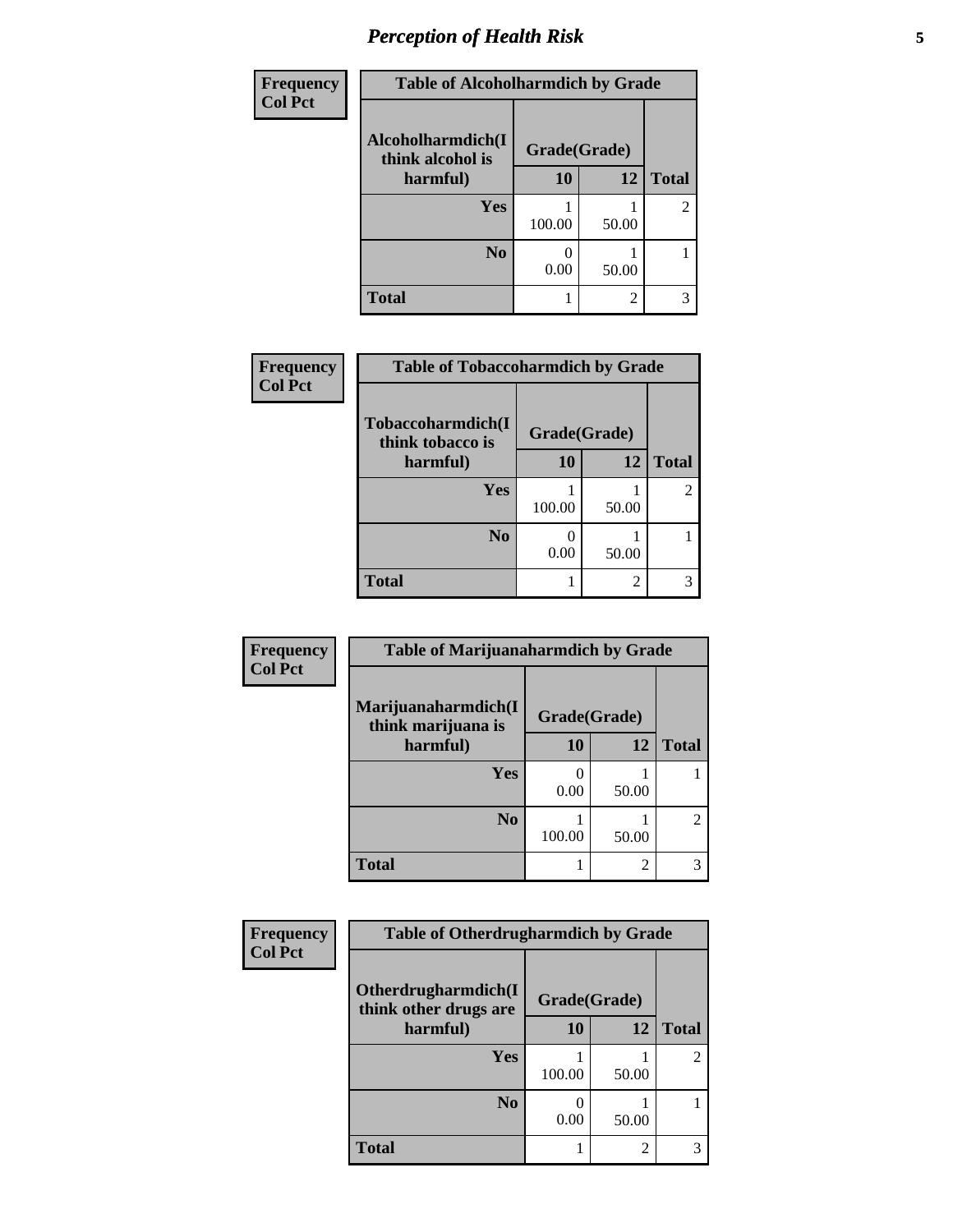## *Social Disapproval* **6**

| Frequency      | <b>Table of Alcoholpeerdich by Grade</b>                                |              |                |                |
|----------------|-------------------------------------------------------------------------|--------------|----------------|----------------|
| <b>Col Pct</b> | Alcoholpeerdich(My<br>friends would<br>disapprove if I used<br>alcohol) | Grade(Grade) |                |                |
|                |                                                                         | 10           | 12             | <b>Total</b>   |
|                | <b>Yes</b>                                                              | ∩<br>0.00    | 50.00          |                |
|                | N <sub>0</sub>                                                          | 100.00       | 50.00          | $\mathfrak{D}$ |
|                | <b>Total</b>                                                            |              | $\overline{c}$ | 3              |

| <b>Frequency</b> |
|------------------|
| <b>Col Pct</b>   |

| <b>Table of Tobaccopeerdich by Grade</b>                            |              |       |              |  |  |
|---------------------------------------------------------------------|--------------|-------|--------------|--|--|
| <b>Tobaccopeerdich</b> (My<br>friends would<br>disapprove if I used | Grade(Grade) |       |              |  |  |
| tobacco)                                                            | 10           | 12    | <b>Total</b> |  |  |
| Yes                                                                 | 0<br>0.00    | 50.00 |              |  |  |
| N <sub>0</sub>                                                      | 100.00       | 50.00 | 2            |  |  |
| <b>Total</b>                                                        |              | 2     |              |  |  |

| Frequency      | <b>Table of Marijuanapeerdich by Grade</b>                    |              |                |                |  |
|----------------|---------------------------------------------------------------|--------------|----------------|----------------|--|
| <b>Col Pct</b> | Marijuanapeerdich(My<br>friends would<br>disapprove if I used | Grade(Grade) |                |                |  |
|                | marijuana)                                                    | 10           | 12             | <b>Total</b>   |  |
|                | <b>Yes</b>                                                    | 100.00       | 50.00          | $\mathfrak{D}$ |  |
|                | N <sub>0</sub>                                                | 0.00         | 50.00          |                |  |
|                | <b>Total</b>                                                  |              | $\overline{c}$ | 3              |  |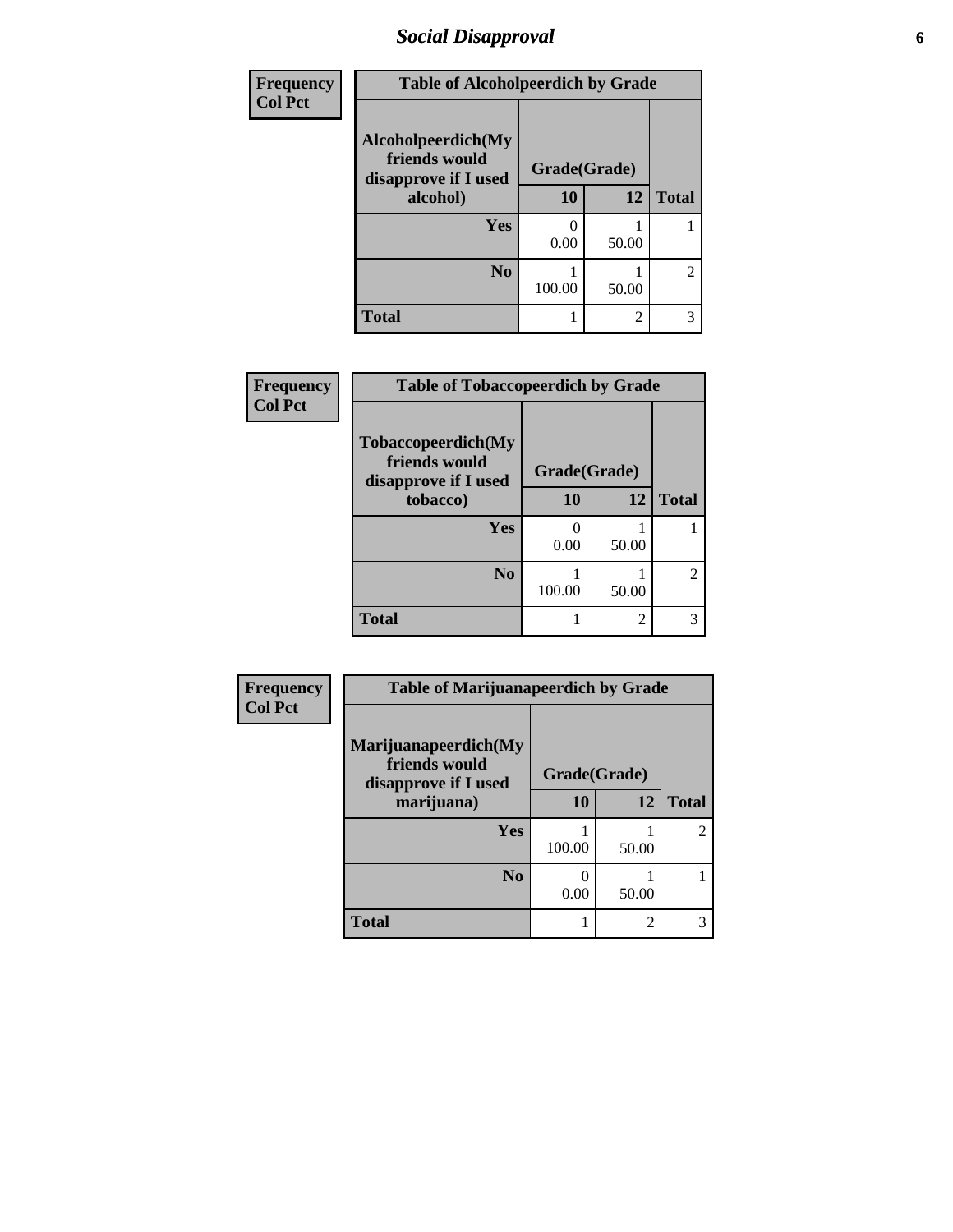## *Social Disapproval* **7**

| <b>Frequency</b> | <b>Table of Otherdrugpeerdich by Grade</b>                    |              |                |                |  |
|------------------|---------------------------------------------------------------|--------------|----------------|----------------|--|
| <b>Col Pct</b>   | Otherdrugpeerdich(My<br>friends would<br>disapprove if I used | Grade(Grade) |                |                |  |
|                  | other drugs)                                                  | 10           | 12             | <b>Total</b>   |  |
|                  | Yes                                                           | 100.00       | 50.00          | $\overline{2}$ |  |
|                  | N <sub>0</sub>                                                | 0.00         | 50.00          |                |  |
|                  | <b>Total</b>                                                  |              | $\overline{c}$ | 3              |  |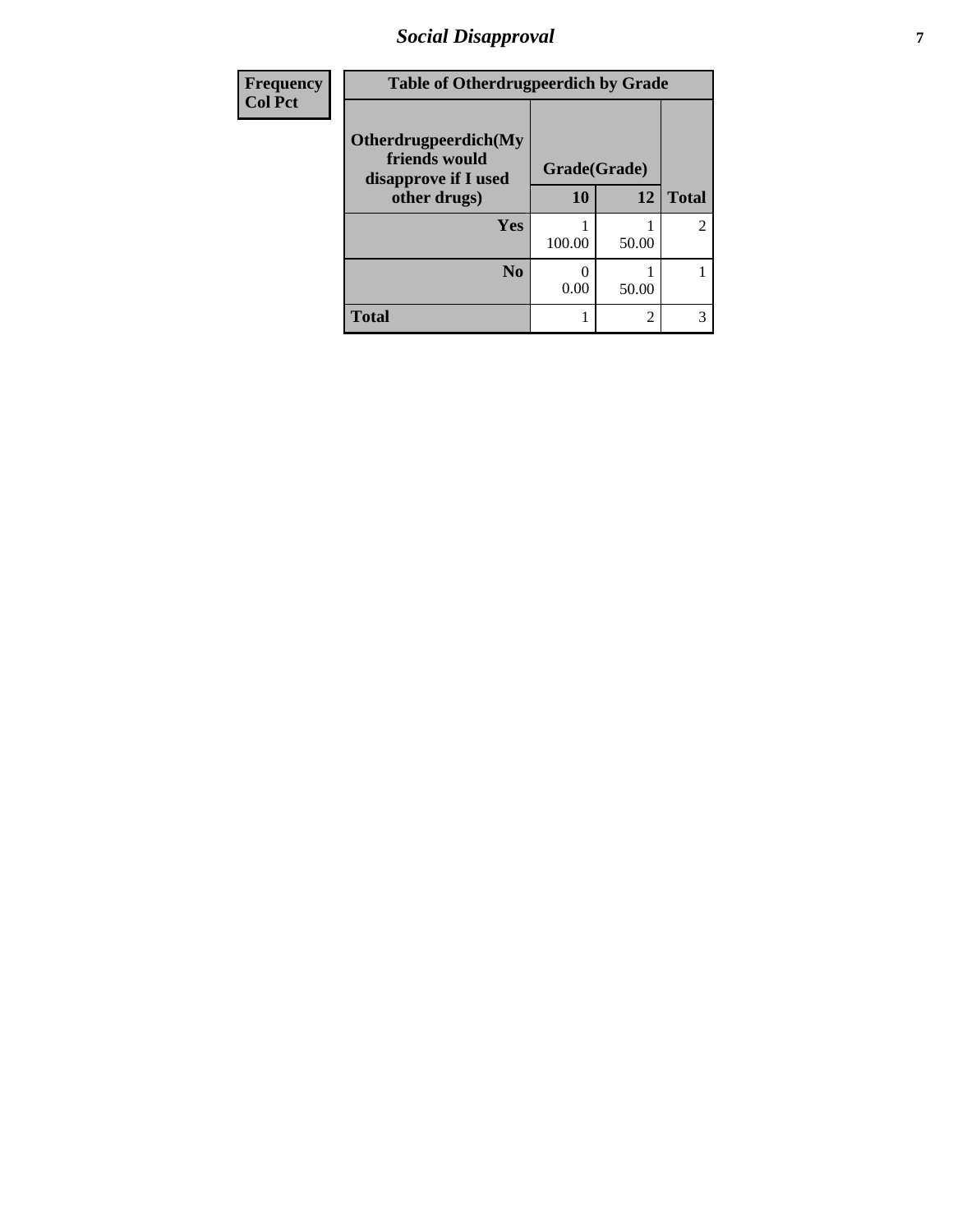#### Title IV, Part A, Schedule A **8** *Goal 2: To help ensure that all schools are safe and disciplined Baseline Data: Year 2008-2009 Student Involvement in Gang Activity*

| Frequency      | <b>Table of Gangself by Grade</b>                                                        |              |                          |              |
|----------------|------------------------------------------------------------------------------------------|--------------|--------------------------|--------------|
| <b>Col Pct</b> | Gangself(I<br>have<br>participated<br>in illegal<br>gang<br>activities in<br>the past 30 | Grade(Grade) |                          |              |
|                | days)                                                                                    | 10           | 12                       | <b>Total</b> |
|                | N <sub>0</sub>                                                                           | 100.00       | $\overline{c}$<br>100.00 | 3            |
|                | <b>Total</b>                                                                             | 1            | 2                        |              |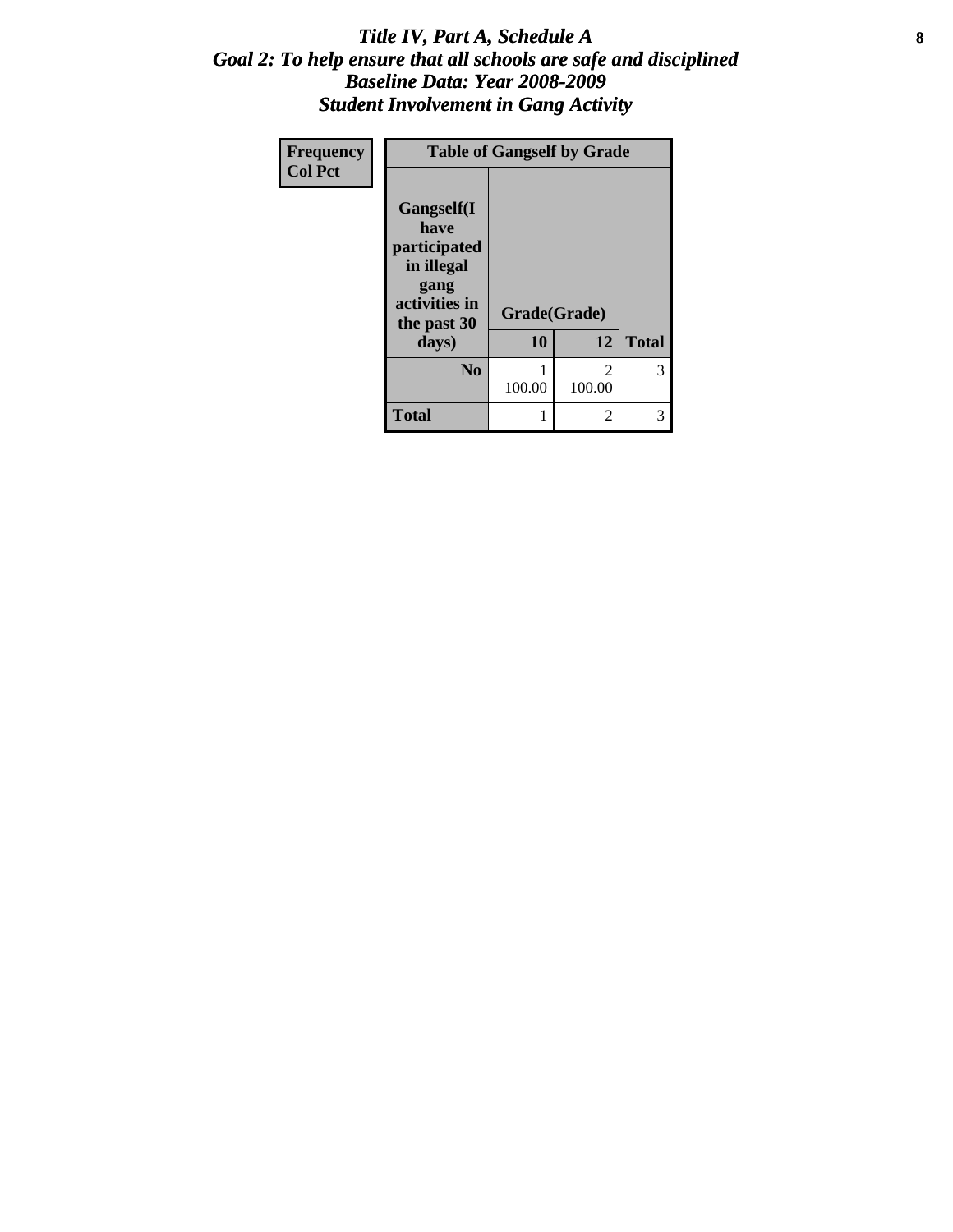## *Student Perception of School Safety* **9**

| <b>Frequency</b><br>Row Pct |
|-----------------------------|
|                             |

| cy |              | <b>Table of Grade by Safeschool</b> |                                                        |                                        |              |  |
|----|--------------|-------------------------------------|--------------------------------------------------------|----------------------------------------|--------------|--|
|    |              |                                     | Safeschool (School is a place at<br>which I feel safe) |                                        |              |  |
|    | Grade(Grade) | <b>Strongly</b><br>Agree            | Agree                                                  | Somewhat   Somewhat<br><b>Disagree</b> | <b>Total</b> |  |
|    | 10           | 100.00                              | 0.00                                                   | 0.00                                   |              |  |
|    | 12           | 0.00                                | 50.00                                                  | 50.00                                  |              |  |
|    | <b>Total</b> |                                     |                                                        |                                        |              |  |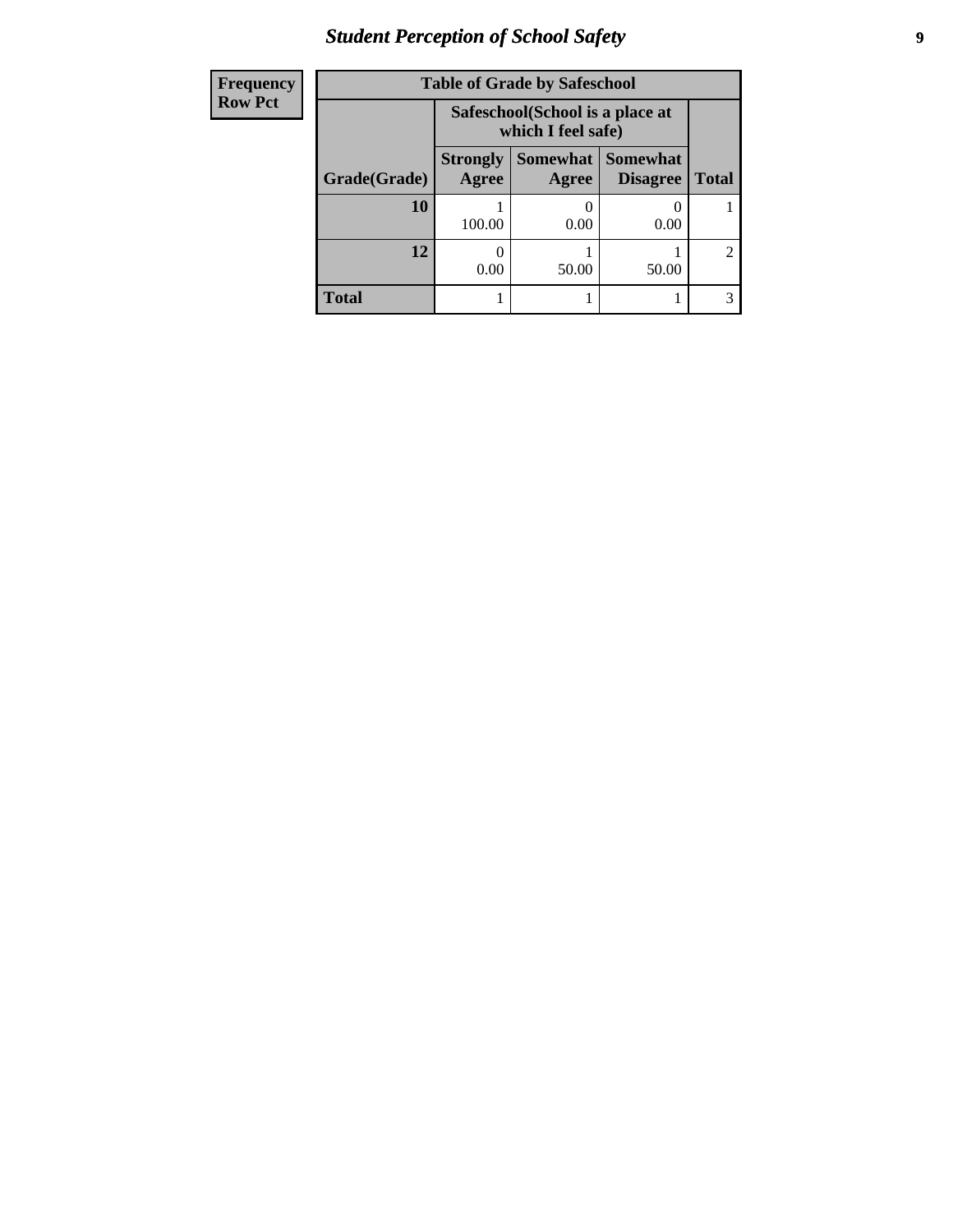#### *Students Who Have Been Bullied* **10**

| Frequency      | <b>Table of Grade by Bullied</b> |                                                                                                           |              |  |  |
|----------------|----------------------------------|-----------------------------------------------------------------------------------------------------------|--------------|--|--|
| <b>Row Pct</b> |                                  | <b>Bullied(I)</b><br>have<br>been<br><b>bullied</b><br>by other<br>students<br>in the<br>past 30<br>days) |              |  |  |
|                | Grade(Grade)                     | 0 Days                                                                                                    | <b>Total</b> |  |  |
|                | 10                               | 100.00                                                                                                    | 1            |  |  |
|                | 12                               | $\mathfrak{D}$<br>100.00                                                                                  | 2            |  |  |
|                | <b>Total</b>                     | 3                                                                                                         | 3            |  |  |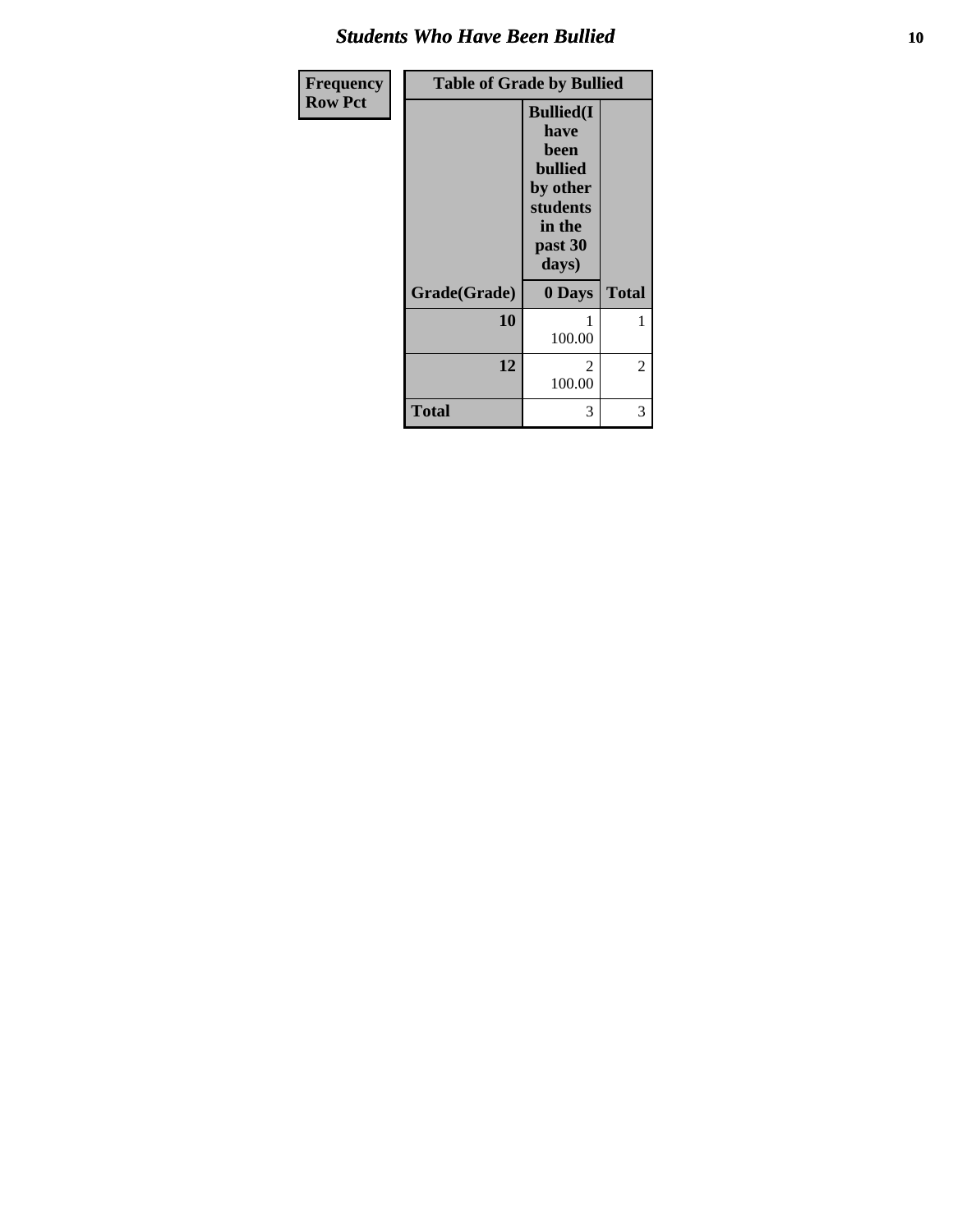#### *School Climate* **11**

| Frequency      | <b>Table of SchoolClimate1 by Grade</b> |              |       |                |  |
|----------------|-----------------------------------------|--------------|-------|----------------|--|
| <b>Col Pct</b> | SchoolClimate1(I                        | Grade(Grade) |       |                |  |
|                | like school)                            | 10           | 12    | <b>Total</b>   |  |
|                | <b>Strongly Agree</b>                   | 0.00         | 50.00 |                |  |
|                | <b>Somewhat Disagree</b>                | 100.00       | 50.00 | $\overline{c}$ |  |
|                | Total                                   |              |       | 3              |  |

| Frequency      | <b>Table of SchoolClimate2 by Grade</b>                |        |        |                |
|----------------|--------------------------------------------------------|--------|--------|----------------|
| <b>Col Pct</b> | SchoolClimate2(I<br>Grade(Grade)<br>feel successful at |        |        |                |
|                | school)                                                | 10     | 12     | <b>Total</b>   |
|                | <b>Strongly Agree</b>                                  | 0.00   | 100.00 | $\overline{2}$ |
|                | <b>Somewhat Disagree</b>                               | 100.00 | 0.00   |                |
|                | <b>Total</b>                                           |        | 2      | 3              |

| Frequency      | <b>Table of SchoolClimate3 by Grade</b>                      |              |           |              |
|----------------|--------------------------------------------------------------|--------------|-----------|--------------|
| <b>Col Pct</b> | <b>SchoolClimate3(My</b><br>school has high<br>standards for | Grade(Grade) |           |              |
|                | achievement)                                                 | 10           | 12        | <b>Total</b> |
|                | <b>Strongly Agree</b>                                        | 0.00         | 50.00     |              |
|                | <b>Somewhat Agree</b>                                        | 100.00       | 0<br>0.00 |              |
|                | <b>Strongly Disagree</b>                                     | 0.00         | 50.00     |              |
|                | <b>Total</b>                                                 |              | 2         |              |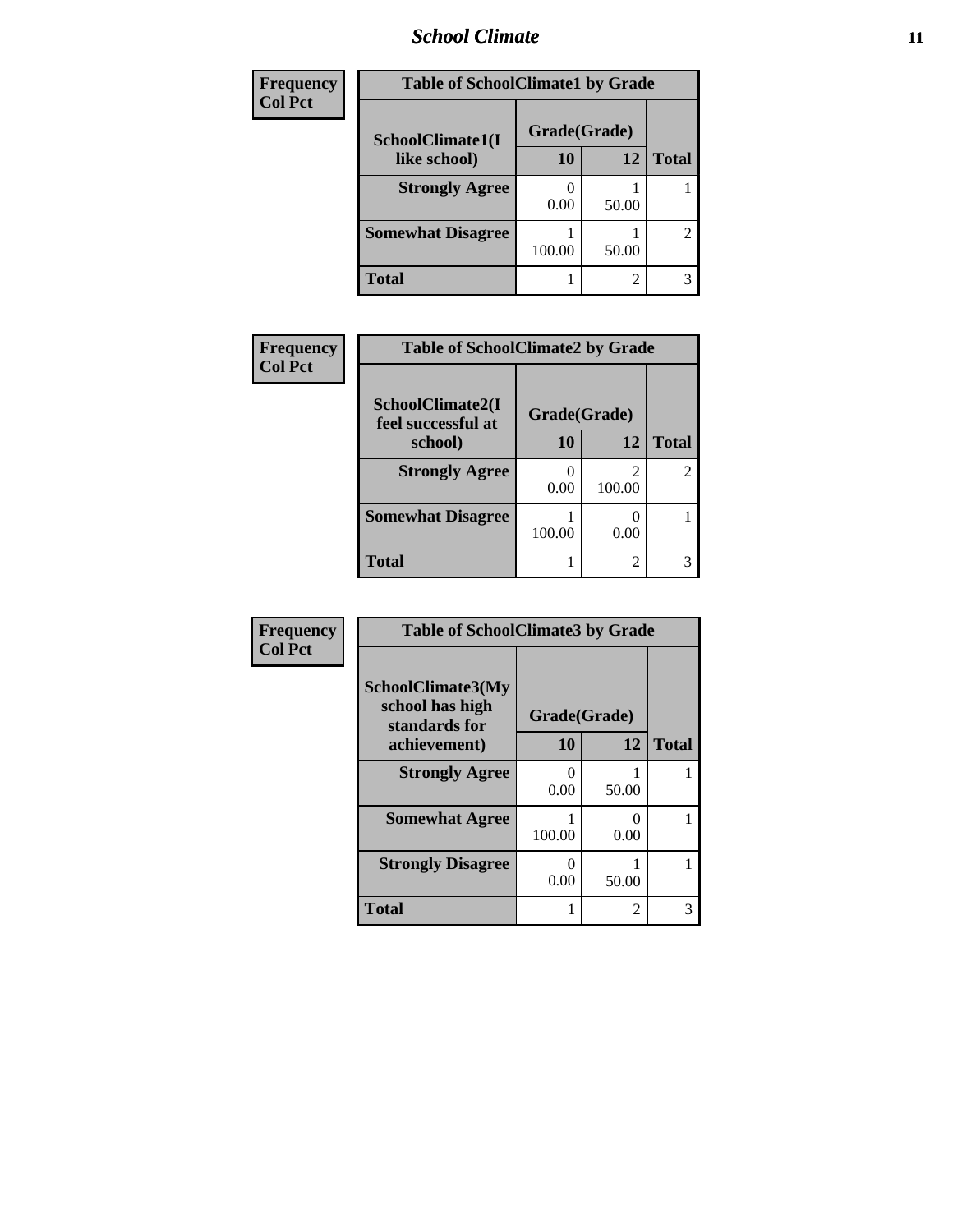## *School Climate* **12**

| Frequency      | <b>Table of SchoolClimate4 by Grade</b>       |              |       |                |
|----------------|-----------------------------------------------|--------------|-------|----------------|
| <b>Col Pct</b> | <b>SchoolClimate4(My</b><br>school sets clear | Grade(Grade) |       |                |
|                | rules for behavior)                           | <b>10</b>    | 12    | <b>Total</b>   |
|                | <b>Strongly Agree</b>                         | 0.00         | 50.00 |                |
|                | <b>Somewhat Agree</b>                         | 100.00       | 50.00 | $\overline{c}$ |
|                | Total                                         |              | 2     | 3              |

| Frequency      | <b>Table of SchoolClimate5 by Grade</b>                   |              |       |                |
|----------------|-----------------------------------------------------------|--------------|-------|----------------|
| <b>Col Pct</b> | SchoolClimate5(I<br>know what to do in<br>an emergency at | Grade(Grade) |       |                |
|                | school)                                                   | 10           | 12    | <b>Total</b>   |
|                | <b>Strongly Agree</b>                                     | 100.00       | 50.00 | $\mathfrak{D}$ |
|                | <b>Somewhat Disagree</b>                                  | 0.00         | 50.00 |                |
|                | <b>Total</b>                                              |              | 2     |                |

| Frequency      | <b>Table of SchoolClimate6 by Grade</b> |              |                |              |
|----------------|-----------------------------------------|--------------|----------------|--------------|
| <b>Col Pct</b> | <b>SchoolClimate6(Teachers</b>          | Grade(Grade) |                |              |
|                | treat me with respect)                  | 10           | 12             | <b>Total</b> |
|                | <b>Strongly Agree</b>                   | 100.00       | 50.00          |              |
|                | <b>Somewhat Agree</b>                   | 0.00         | 50.00          |              |
|                | <b>Total</b>                            |              | $\overline{c}$ |              |

| <b>Frequency</b> | <b>Table of SchoolClimate7 by Grade</b>                  |              |       |              |
|------------------|----------------------------------------------------------|--------------|-------|--------------|
| <b>Col Pct</b>   | <b>SchoolClimate7(Behaviors</b><br>in my class allow the | Grade(Grade) |       |              |
|                  | teacher to teach)                                        | 10           | 12    | <b>Total</b> |
|                  | <b>Somewhat Agree</b>                                    | 100.00       | 50.00 |              |
|                  | <b>Somewhat Disagree</b>                                 | 0.00         | 50.00 |              |
|                  | Total                                                    |              | റ     |              |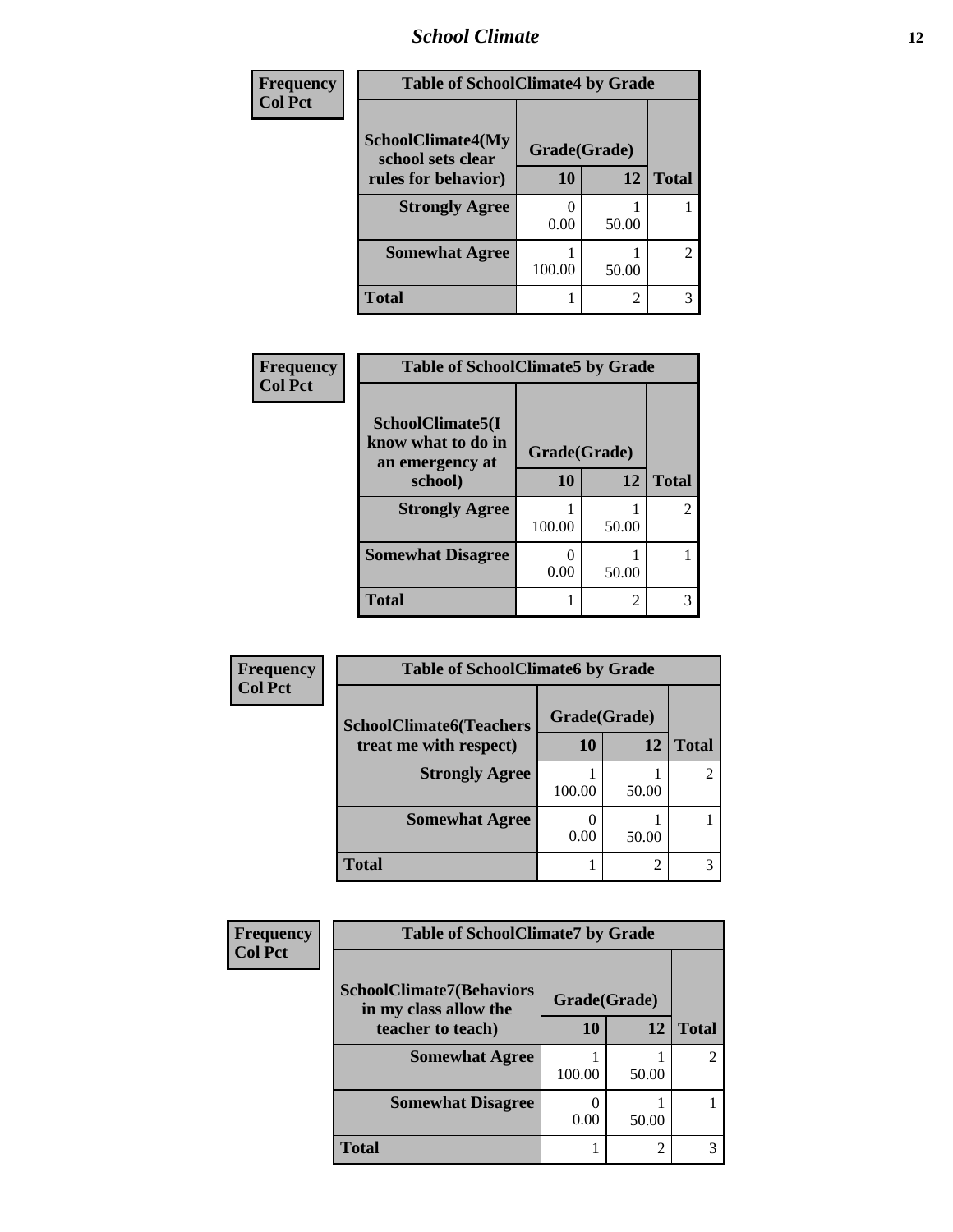#### *School Climate* **13**

| <b>Frequency</b> | <b>Table of SchoolClimate8 by Grade</b> |              |                         |                |
|------------------|-----------------------------------------|--------------|-------------------------|----------------|
| <b>Col Pct</b>   | <b>SchoolClimate8(Students</b>          |              |                         |                |
|                  | are frequently<br>recognized for good   | Grade(Grade) |                         |                |
|                  | behavior)                               | 10           | 12                      | <b>Total</b>   |
|                  | <b>Somewhat Disagree</b>                | 100.00       | 0.00                    |                |
|                  | <b>Strongly Disagree</b>                | 0<br>0.00    | $\mathcal{D}$<br>100.00 | $\overline{2}$ |
|                  | <b>Total</b>                            |              | $\overline{c}$          | 3              |

| <b>Frequency</b> | <b>Table of SchoolClimate9 by Grade</b>                            |              |                |               |
|------------------|--------------------------------------------------------------------|--------------|----------------|---------------|
| <b>Col Pct</b>   | SchoolClimate9(School<br>counselor would be<br>helpful if I needed | Grade(Grade) |                |               |
|                  | assistance)                                                        | 10           | 12             | <b>Total</b>  |
|                  | <b>Strongly Agree</b>                                              | 0.00         | っ<br>100.00    | $\mathcal{L}$ |
|                  | <b>Somewhat Agree</b>                                              | 100.00       | 0.00           |               |
|                  | Total                                                              |              | $\mathfrak{D}$ | 3             |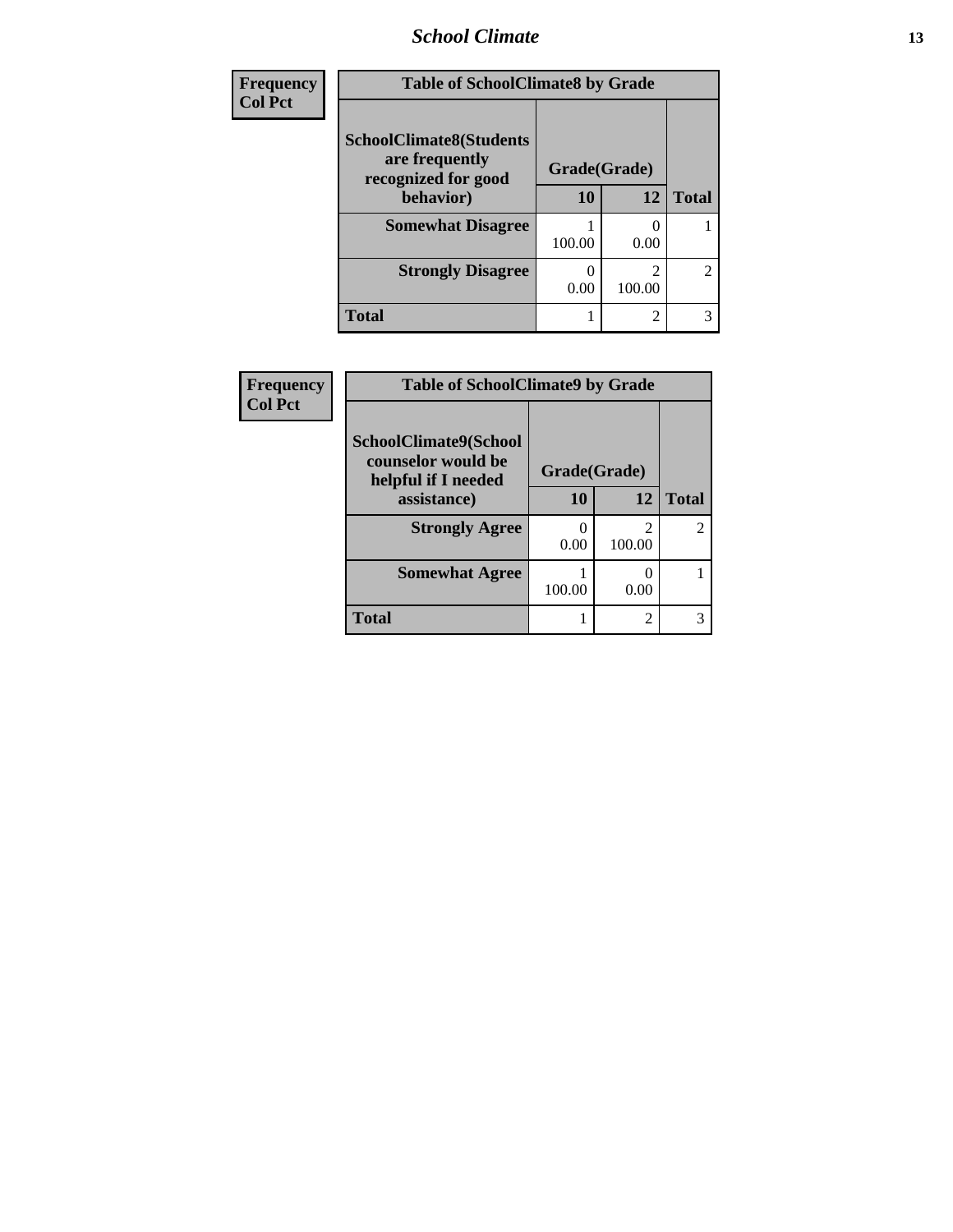#### *Reasons for Dropping Out* **14**

| Frequency      | <b>Table of Dropoutreason by Grade</b>                                   |                           |                |              |
|----------------|--------------------------------------------------------------------------|---------------------------|----------------|--------------|
| <b>Col Pct</b> | Dropoutreason(If<br>I dropped out the<br>reason would<br>most likely be) | Grade(Grade)<br>10        | 12             | <b>Total</b> |
|                | <b>Won't Drop out</b>                                                    | $\mathbf{\Omega}$<br>0.00 | 50.00          |              |
|                | <b>Family Reasons</b>                                                    | 100.00                    | 0.00           |              |
|                | <b>Other</b>                                                             | $\mathbf{\Omega}$<br>0.00 | 50.00          |              |
|                | <b>Total</b>                                                             |                           | $\mathfrak{D}$ | 3            |

| Frequency<br><b>Col Pct</b> | <b>Table of Dropout by Grade</b>                                       |                    |       |              |
|-----------------------------|------------------------------------------------------------------------|--------------------|-------|--------------|
|                             | Dropout(I<br>have<br>thought<br>about<br>dropping<br>out of<br>school) | Grade(Grade)<br>10 | 12    | <b>Total</b> |
|                             | Yes                                                                    |                    |       | 2            |
|                             |                                                                        | 100.00             | 50.00 |              |
|                             | N <sub>0</sub>                                                         | 0<br>0.00          | 50.00 |              |
|                             |                                                                        |                    |       |              |
|                             | <b>Total</b>                                                           | 1                  | 2     | 3            |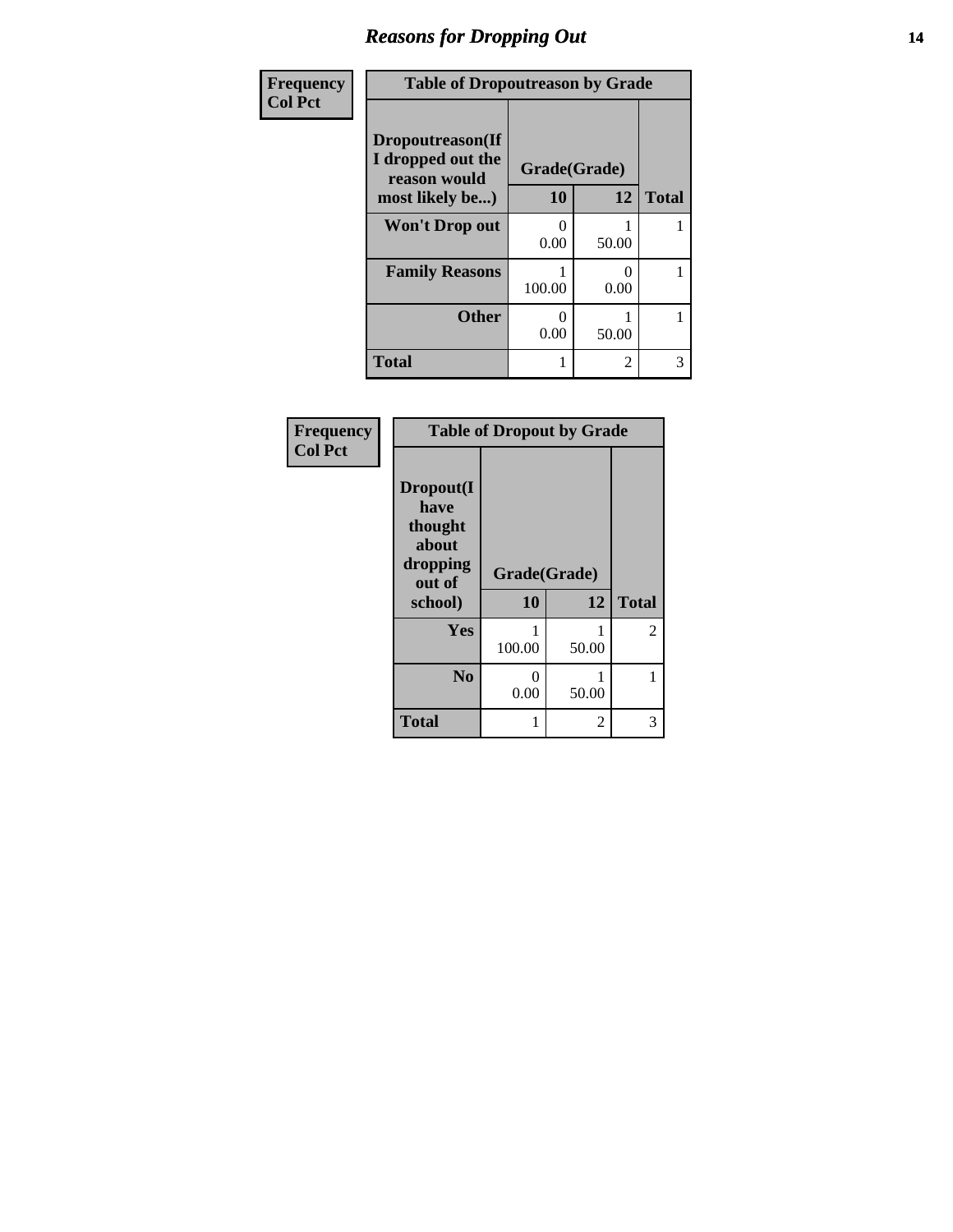## *School Safety* **15**

| Frequency      |                                                                                          | <b>Table of Gangself by Grade</b> |                |              |
|----------------|------------------------------------------------------------------------------------------|-----------------------------------|----------------|--------------|
| <b>Col Pct</b> | Gangself(I<br>have<br>participated<br>in illegal<br>gang<br>activities in<br>the past 30 | Grade(Grade)                      |                |              |
|                | days)                                                                                    | 10                                | 12             | <b>Total</b> |
|                | N <sub>0</sub>                                                                           | 100.00                            | 2<br>100.00    | 3            |
|                | <b>Total</b>                                                                             | 1                                 | $\overline{2}$ | 3            |

| Frequency      | <b>Table of Gangpeers by Grade</b>                                                                                    |              |             |              |
|----------------|-----------------------------------------------------------------------------------------------------------------------|--------------|-------------|--------------|
| <b>Col Pct</b> | <b>Gangpeers</b> (I<br>have friends<br>who have<br>participated<br>in illegal<br>gang<br>activities in<br>the past 30 | Grade(Grade) |             |              |
|                | days)                                                                                                                 | 10           | 12          | <b>Total</b> |
|                | N <sub>0</sub>                                                                                                        | 100.00       | 2<br>100.00 | 3            |
|                | <b>Total</b>                                                                                                          |              | 2           | 3            |

| Frequency      | <b>Table of Pickedon by Grade</b>            |                    |                |                |
|----------------|----------------------------------------------|--------------------|----------------|----------------|
| <b>Col Pct</b> | <b>Pickedon</b> (I have<br>been picked on or |                    |                |                |
|                | teased at school in<br>the past 30 days)     | Grade(Grade)<br>10 | 12             | <b>Total</b>   |
|                | <b>Somewhat Disagree</b>                     | 0.00               | 50.00          |                |
|                | <b>Strongly Disagree</b>                     | 100.00             | 50.00          | $\overline{c}$ |
|                | <b>Total</b>                                 |                    | $\mathfrak{D}$ | 3              |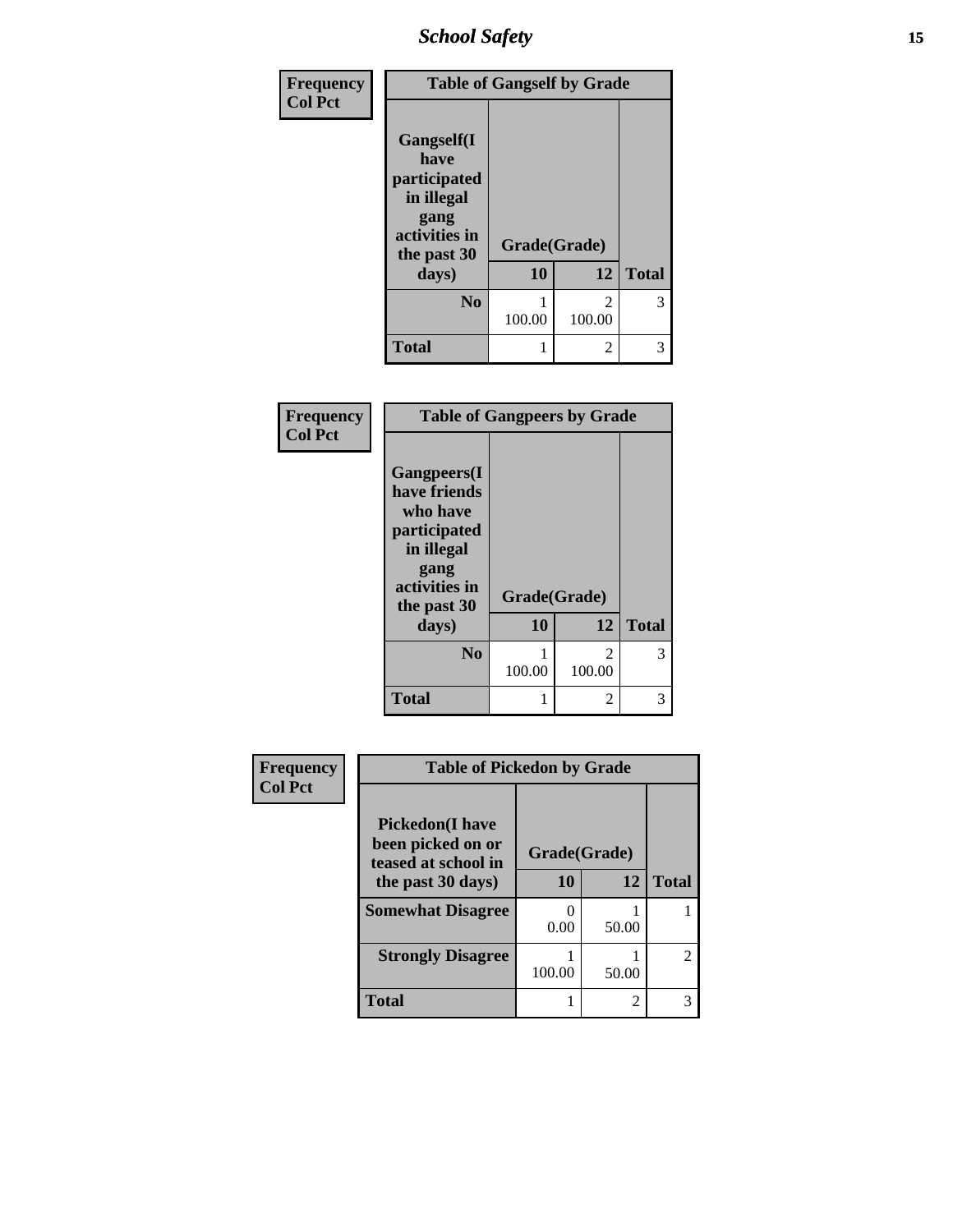*School Safety* **16**

| Frequency      | <b>Table of Safeschool by Grade</b>                      |                           |                |              |
|----------------|----------------------------------------------------------|---------------------------|----------------|--------------|
| <b>Col Pct</b> | Safeschool(School<br>is a place at which I<br>feel safe) | Grade(Grade)<br><b>10</b> | 12             | <b>Total</b> |
|                | <b>Strongly Agree</b>                                    | 100.00                    | 0<br>0.00      |              |
|                | <b>Somewhat Agree</b>                                    | 0.00                      | 50.00          |              |
|                | <b>Somewhat Disagree</b>                                 | 0.00                      | 50.00          |              |
|                | <b>Total</b>                                             |                           | $\overline{2}$ | 3            |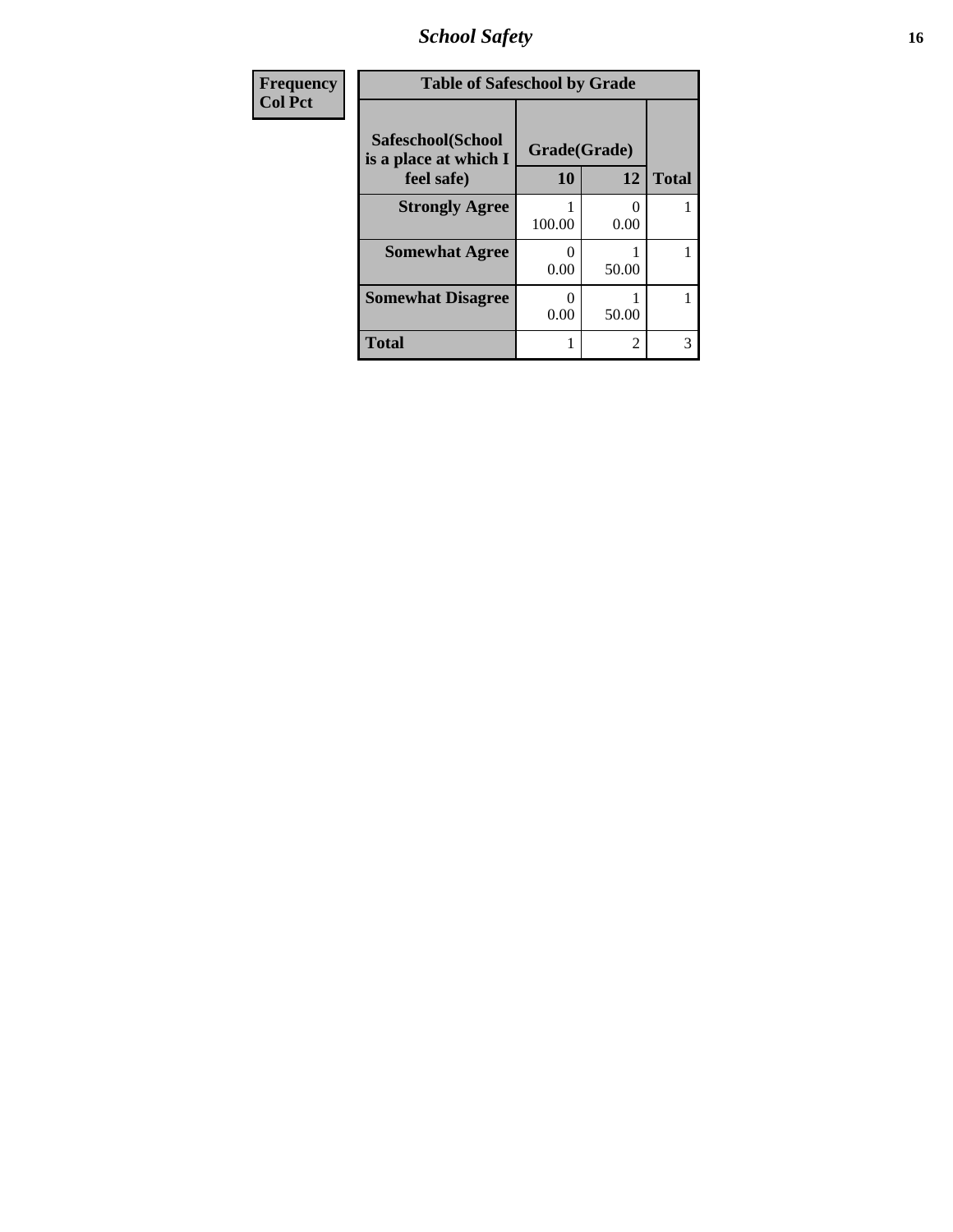*School Safety* **17**

| Frequency      | <b>Table of Grade by Bullied</b> |                                                                                                           |                |  |
|----------------|----------------------------------|-----------------------------------------------------------------------------------------------------------|----------------|--|
| <b>Row Pct</b> |                                  | <b>Bullied(I)</b><br>have<br>been<br><b>bullied</b><br>by other<br>students<br>in the<br>past 30<br>days) |                |  |
|                | Grade(Grade)                     | 0 Days                                                                                                    | <b>Total</b>   |  |
|                | 10                               | 1<br>100.00                                                                                               | 1              |  |
|                | 12                               | $\overline{c}$<br>100.00                                                                                  | $\overline{c}$ |  |
|                | <b>Total</b>                     | 3                                                                                                         | 3              |  |

| Frequency      | <b>Table of Grade by Bulliedothers</b> |                                                                             |                |  |
|----------------|----------------------------------------|-----------------------------------------------------------------------------|----------------|--|
| <b>Row Pct</b> |                                        | <b>Bulliedothers</b> (I<br><b>bullied</b> others<br>in the past 30<br>days) |                |  |
|                | Grade(Grade)                           | 0 Days                                                                      | <b>Total</b>   |  |
|                | 10                                     | 100.00                                                                      |                |  |
|                | 12                                     | 100.00                                                                      | $\mathfrak{D}$ |  |
|                | <b>Total</b>                           | 3                                                                           |                |  |

| Frequency      | <b>Table of Grade by Weaponschool</b> |                                                                                    |               |
|----------------|---------------------------------------|------------------------------------------------------------------------------------|---------------|
| <b>Row Pct</b> |                                       | <b>Weaponschool</b> (I<br>brought a<br>weapon to<br>school in the<br>past 30 days) |               |
|                | Grade(Grade)                          | 0 Days                                                                             | <b>Total</b>  |
|                | 10                                    | 100.00                                                                             |               |
|                | 12                                    | 2<br>100.00                                                                        | $\mathcal{L}$ |
|                | Total                                 | 3                                                                                  | 3             |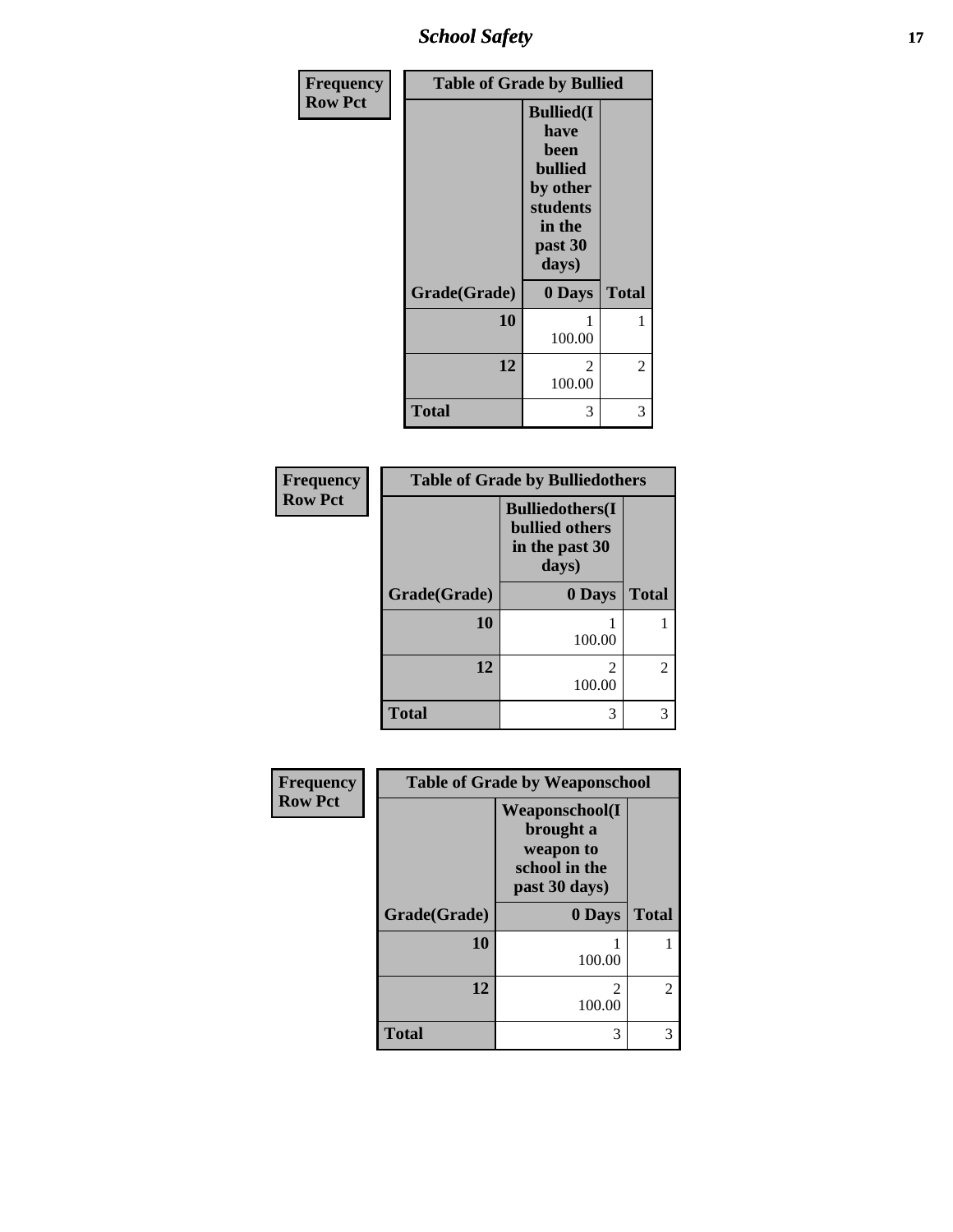*School Safety* **18**

| <b>Frequency</b> |              | <b>Table of Grade by Absentunsafe</b>                                                        |                |
|------------------|--------------|----------------------------------------------------------------------------------------------|----------------|
| <b>Row Pct</b>   |              | Absentunsafe(I)<br>have missed<br>school because<br>I felt unsafe in<br>the past 30<br>days) |                |
|                  | Grade(Grade) | 0 Days                                                                                       | <b>Total</b>   |
|                  | 10           | 100.00                                                                                       |                |
|                  | 12           | 100.00                                                                                       | $\overline{c}$ |
|                  | <b>Total</b> | 3                                                                                            | 3              |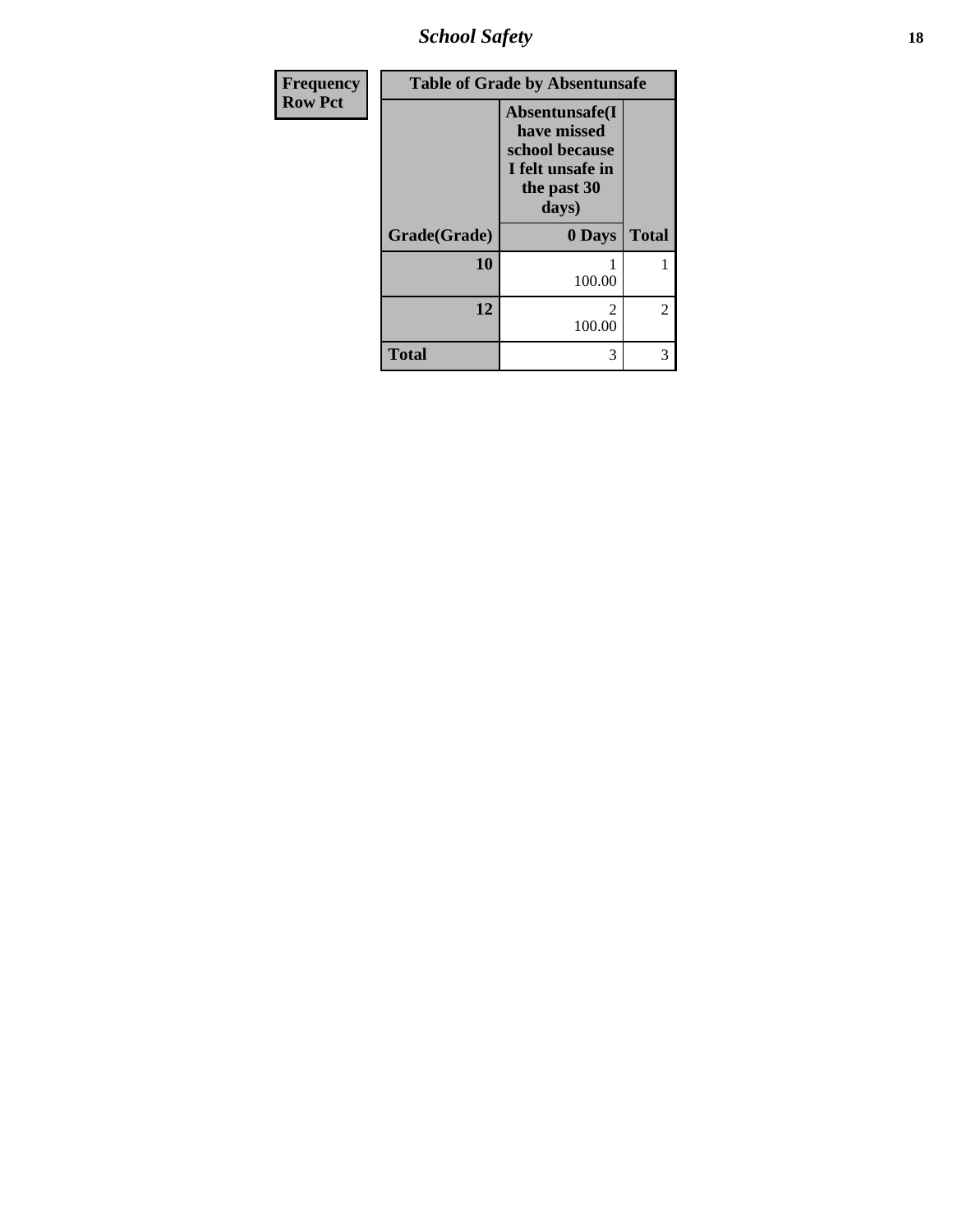# *Drug Use During Last 30 Days* **19**

| <b>Frequency</b> | <b>Table of Grade by Alcohol</b> |                                          |              |
|------------------|----------------------------------|------------------------------------------|--------------|
| <b>Row Pct</b>   |                                  | Alcohol(Alcohol<br>use,<br>past 30 days) |              |
|                  | Grade(Grade)                     | Did not use                              | <b>Total</b> |
|                  | 10                               | 100.00                                   |              |
|                  | 12                               | 2<br>100.00                              | 2            |
|                  | <b>Total</b>                     | 3                                        | 3            |

| Frequency      | <b>Table of Grade by Cigarettes</b> |                                                             |            |                             |
|----------------|-------------------------------------|-------------------------------------------------------------|------------|-----------------------------|
| <b>Row Pct</b> |                                     | <b>Cigarettes</b> (Smoking<br>tobacco use,<br>past 30 days) |            |                             |
|                | Grade(Grade)                        | Did not<br><b>use</b>                                       | $1-2$ days | <b>Total</b>                |
|                | 10                                  | 0<br>0.00                                                   | 100.00     |                             |
|                | 12                                  | $\mathcal{D}_{\mathcal{L}}$<br>100.00                       | 0.00       | $\mathcal{D}_{\mathcal{L}}$ |
|                | <b>Total</b>                        | 2                                                           |            |                             |

| Frequency      | <b>Table of Grade by Smokeless</b> |                                                           |                |
|----------------|------------------------------------|-----------------------------------------------------------|----------------|
| <b>Row Pct</b> |                                    | <b>Smokeless(Chewing</b><br>tobacco use,<br>past 30 days) |                |
|                | Grade(Grade)                       | Did not use                                               | <b>Total</b>   |
|                | 10                                 | 100.00                                                    |                |
|                | 12                                 | 100.00                                                    | $\overline{2}$ |
|                | <b>Total</b>                       | 3                                                         | 3              |

| <b>Frequency</b> | <b>Table of Grade by Marijuana</b> |                                            |          |                |
|------------------|------------------------------------|--------------------------------------------|----------|----------------|
| <b>Row Pct</b>   |                                    | Marijuana (Marijuana<br>use, past 30 days) |          |                |
|                  | Grade(Grade)                       | Did not<br><b>use</b>                      | 6-9 days | <b>Total</b>   |
|                  | 10                                 | 0.00                                       | 100.00   |                |
|                  | 12                                 | $\mathfrak{D}$<br>100.00                   | 0.00     | $\mathfrak{D}$ |
|                  | <b>Total</b>                       | 2                                          |          | 3              |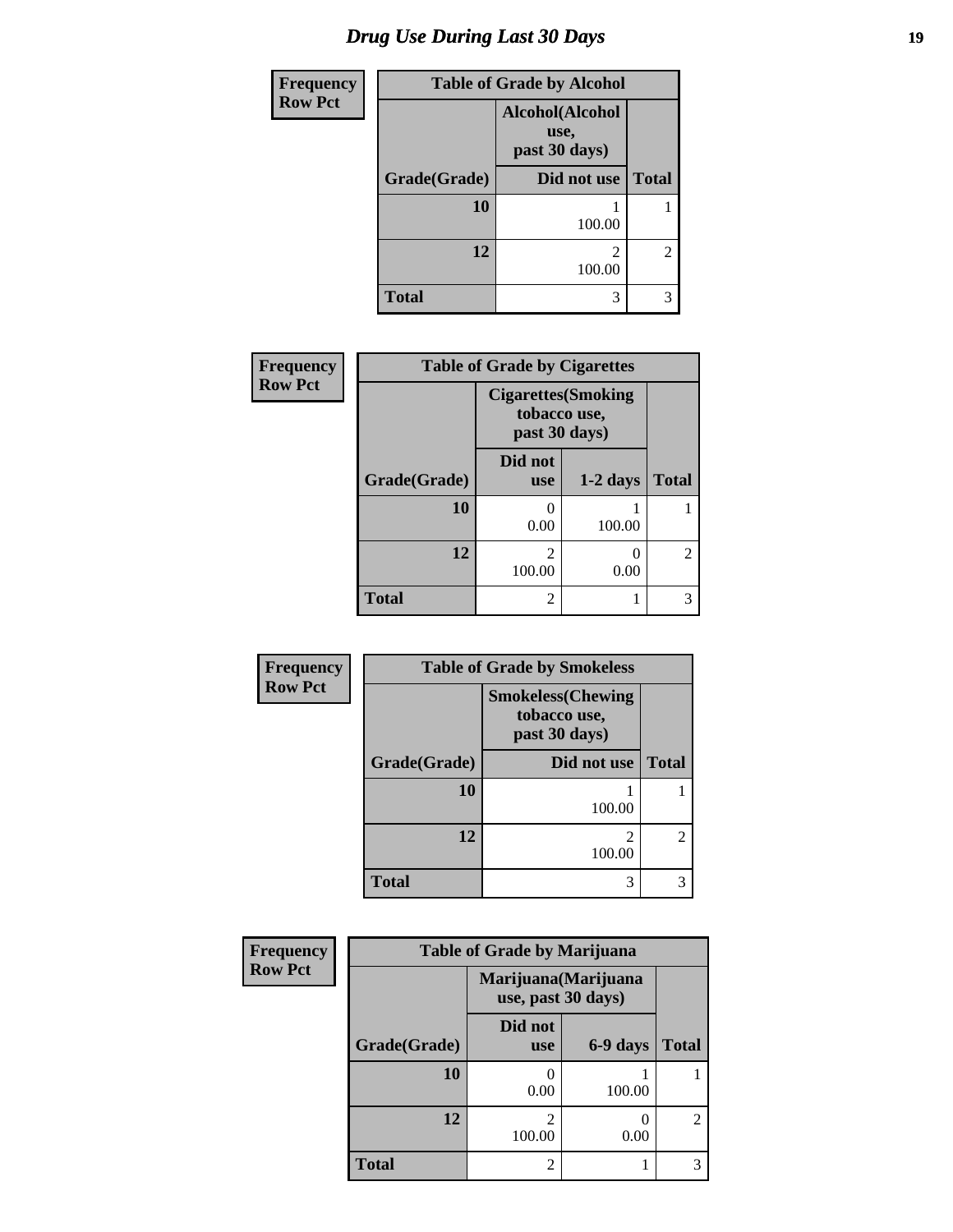| <b>Frequency</b> | <b>Table of Grade by Cocaine</b> |                                                  |                |
|------------------|----------------------------------|--------------------------------------------------|----------------|
| <b>Row Pct</b>   |                                  | <b>Cocaine</b> (Cocaine<br>use,<br>past 30 days) |                |
|                  | Grade(Grade)                     | Did not use                                      | <b>Total</b>   |
|                  | 10                               | 100.00                                           |                |
|                  | 12                               | 2<br>100.00                                      | $\overline{2}$ |
|                  | <b>Total</b>                     | 3                                                | 3              |

| Frequency      |              | <b>Table of Grade by Inhalants</b>               |              |
|----------------|--------------|--------------------------------------------------|--------------|
| <b>Row Pct</b> |              | <b>Inhalants</b> (Inhalant<br>use, past 30 days) |              |
|                | Grade(Grade) | Did not use                                      | <b>Total</b> |
|                | 10           | 100.00                                           |              |
|                | 12           | 100.00                                           |              |
|                | <b>Total</b> | 3                                                |              |

| Frequency      | <b>Table of Grade by Steroids</b> |                                                   |                |  |
|----------------|-----------------------------------|---------------------------------------------------|----------------|--|
| <b>Row Pct</b> |                                   | <b>Steroids</b> (Steroid<br>use,<br>past 30 days) |                |  |
|                | Grade(Grade)                      | Did not use                                       | <b>Total</b>   |  |
|                | 10                                | 100.00                                            |                |  |
|                | 12                                | $\overline{\mathcal{L}}$<br>100.00                | $\mathfrak{D}$ |  |
|                | <b>Total</b>                      | 3                                                 | 3              |  |

| Frequency      | <b>Table of Grade by Ecstasy</b> |                                                  |               |  |
|----------------|----------------------------------|--------------------------------------------------|---------------|--|
| <b>Row Pct</b> |                                  | <b>Ecstasy</b> (Ecstasy<br>use,<br>past 30 days) |               |  |
|                | Grade(Grade)                     | Did not use                                      | <b>Total</b>  |  |
|                | 10                               | 100.00                                           |               |  |
|                | 12                               | 100.00                                           | $\mathcal{L}$ |  |
|                | <b>Total</b>                     | 3                                                |               |  |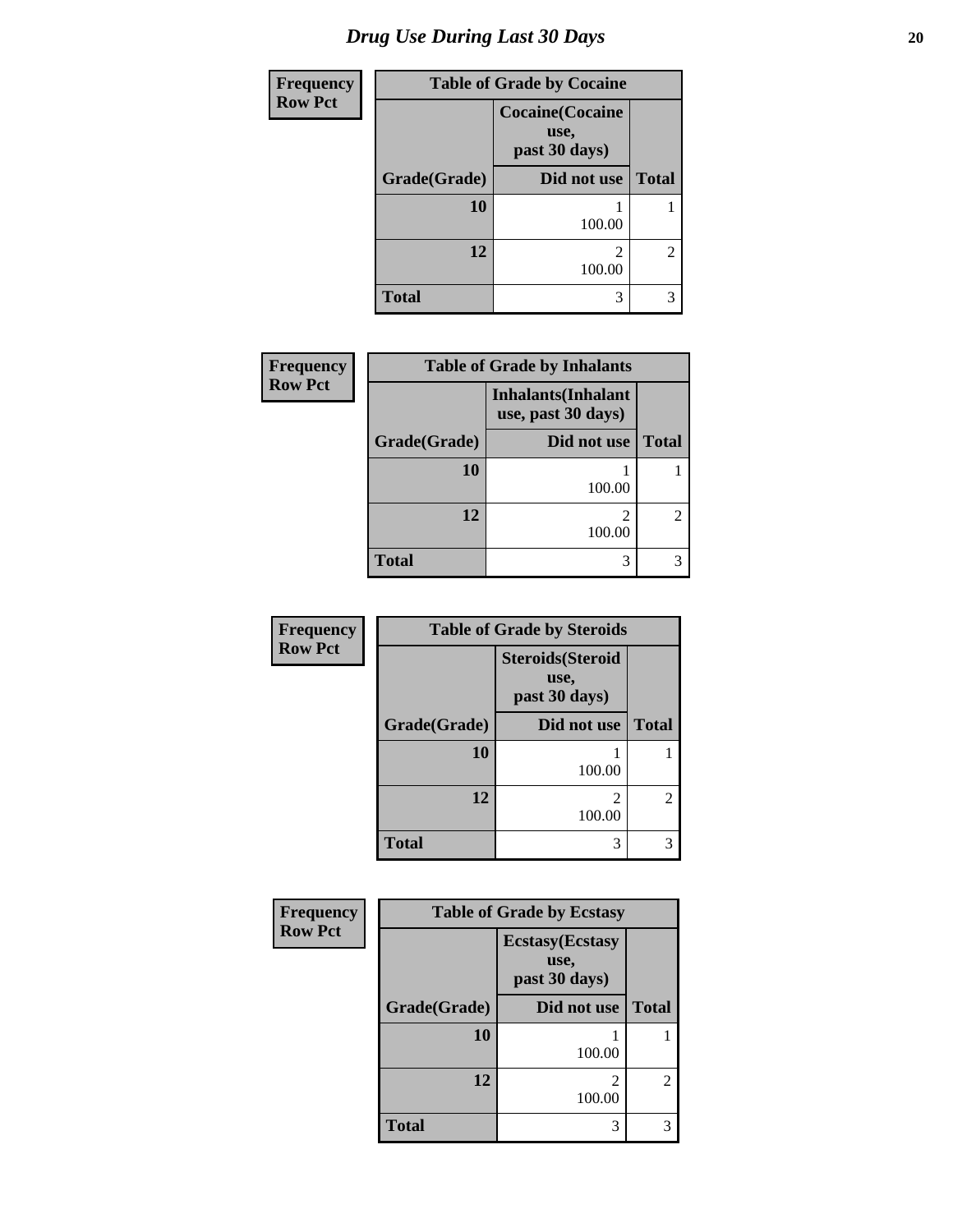# *Drug Use During Last 30 Days* **21**

| <b>Frequency</b> | <b>Table of Grade by Meth</b> |                                                    |                |  |
|------------------|-------------------------------|----------------------------------------------------|----------------|--|
| <b>Row Pct</b>   |                               | <b>Meth</b> (Methamphetamine<br>use, past 30 days) |                |  |
|                  | Grade(Grade)                  | Did not use                                        | <b>Total</b>   |  |
|                  | 10                            | 100.00                                             |                |  |
|                  | 12                            | $\mathfrak{D}$<br>100.00                           | $\overline{2}$ |  |
|                  | <b>Total</b>                  | 3                                                  | 3              |  |

| <b>Frequency</b> |              | <b>Table of Grade by Hallucinogens</b><br>Hallucinogens(Hallucinogen<br>use, past 30 days) |              |  |  |
|------------------|--------------|--------------------------------------------------------------------------------------------|--------------|--|--|
| <b>Row Pct</b>   |              |                                                                                            |              |  |  |
|                  | Grade(Grade) | Did not use                                                                                | <b>Total</b> |  |  |
|                  | 10           | 100.00                                                                                     |              |  |  |
|                  | 12           | 100.00                                                                                     |              |  |  |
|                  | <b>Total</b> | 3                                                                                          |              |  |  |

| <b>Frequency</b> |              | <b>Table of Grade by Prescription</b>                                             |                |  |
|------------------|--------------|-----------------------------------------------------------------------------------|----------------|--|
| <b>Row Pct</b>   |              | <b>Prescription</b> (Prescription<br>drugs not prescribed to<br>me, past 30 days) |                |  |
|                  | Grade(Grade) | Did not use                                                                       | <b>Total</b>   |  |
|                  | <b>10</b>    | 100.00                                                                            |                |  |
|                  | 12           | 100.00                                                                            | $\overline{2}$ |  |
|                  | <b>Total</b> | 3                                                                                 |                |  |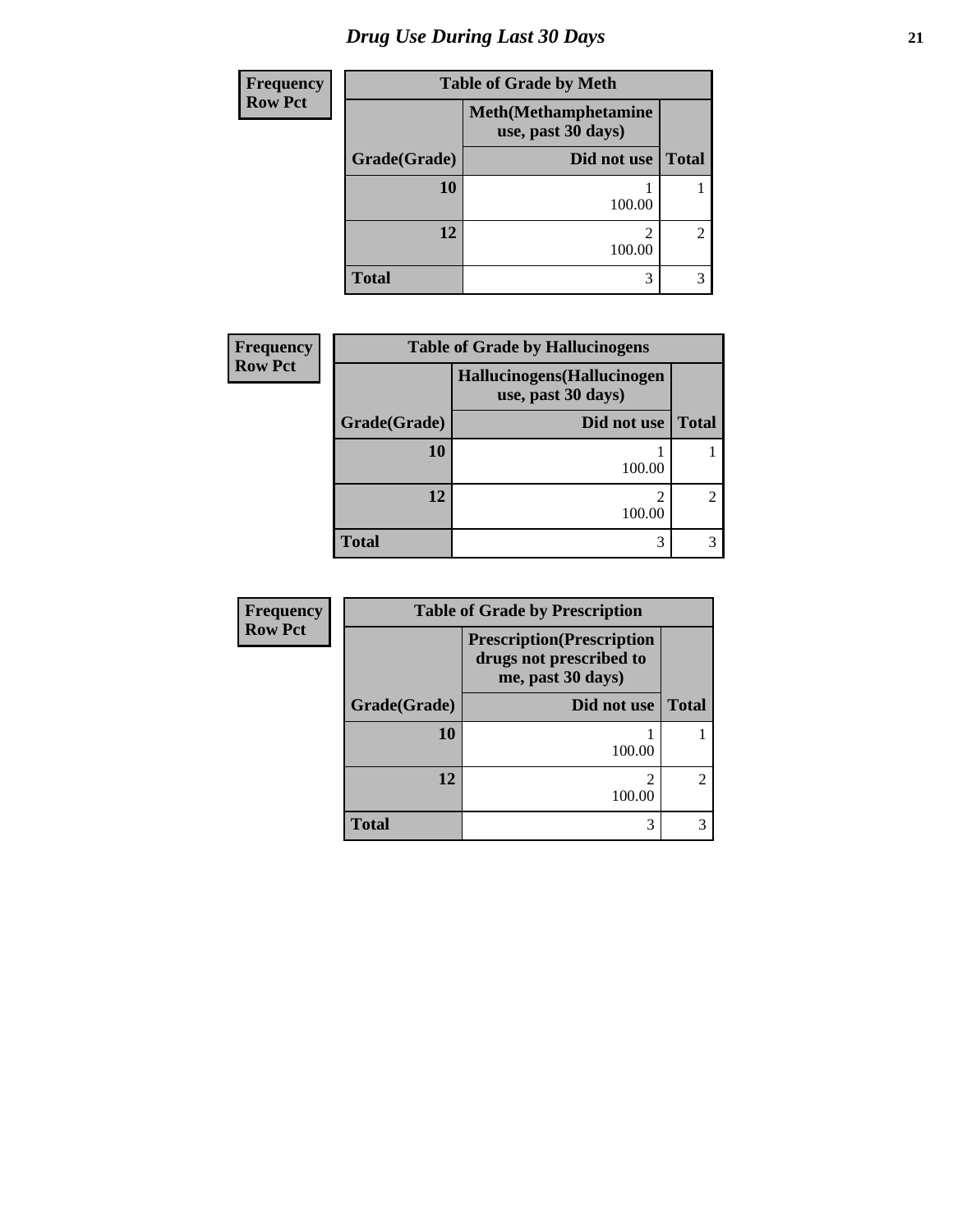| Frequency      | <b>Table of Alcoholease by Grade</b>     |              |       |                |
|----------------|------------------------------------------|--------------|-------|----------------|
| <b>Col Pct</b> | <b>Alcoholease</b> (It is<br>easy to get | Grade(Grade) |       |                |
|                | alcohol)                                 | 10           | 12    | <b>Total</b>   |
|                | <b>Somewhat Agree</b>                    | 100.00       | 50.00 | $\overline{c}$ |
|                | <b>Strongly Disagree</b>                 | 0.00         | 50.00 |                |
|                | <b>Total</b>                             |              | 2     | 3              |

| Frequency      | <b>Table of Cigarettesease by Grade</b> |              |           |              |
|----------------|-----------------------------------------|--------------|-----------|--------------|
| <b>Col Pct</b> | Cigarettesease(It)<br>is easy to get    | Grade(Grade) |           |              |
|                | smoking tobacco)                        | 10           | 12        | <b>Total</b> |
|                | <b>Strongly Agree</b>                   | 100.00       | 0<br>0.00 |              |
|                | <b>Somewhat Agree</b>                   | 0.00         | 50.00     |              |
|                | <b>Strongly Disagree</b>                | 1<br>0.00    | 50.00     |              |
|                | <b>Total</b>                            |              | 2         | 3            |

| Frequency      | <b>Table of Smokelessease by Grade</b>                |              |                          |                |
|----------------|-------------------------------------------------------|--------------|--------------------------|----------------|
| <b>Col Pct</b> | <b>Smokelessease</b> (It<br>is easy to get<br>chewing | Grade(Grade) |                          |                |
|                | tobacco)                                              | 10           | 12                       | <b>Total</b>   |
|                | <b>Strongly Agree</b>                                 | 100.00       | ∩<br>0.00                |                |
|                | <b>Somewhat Agree</b>                                 | 0.00         | $\mathfrak{D}$<br>100.00 | $\overline{2}$ |
|                | <b>Total</b>                                          |              | $\mathfrak{D}$           | 3              |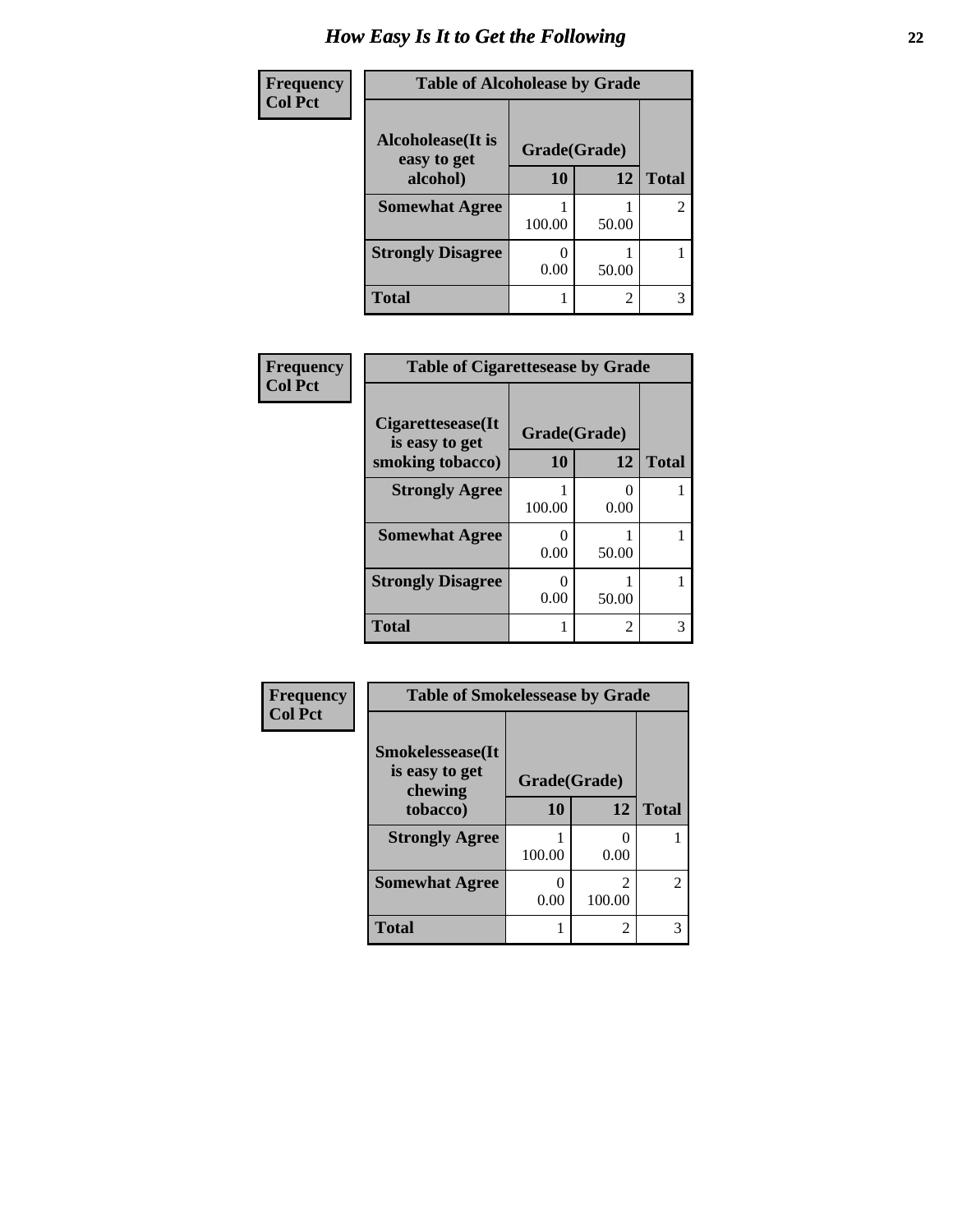| Frequency      | <b>Table of Marijuanaease by Grade</b> |           |                          |                |
|----------------|----------------------------------------|-----------|--------------------------|----------------|
| <b>Col Pct</b> | Marijuanaease(It<br>is easy to get     |           |                          |                |
|                | marijuana)                             | <b>10</b> | 12                       | <b>Total</b>   |
|                | <b>Somewhat Agree</b>                  | 100.00    | 0.00                     |                |
|                | <b>Strongly Disagree</b>               | 0.00      | $\mathfrak{D}$<br>100.00 | $\overline{c}$ |
|                | <b>Total</b>                           |           | $\overline{2}$           | 3              |

| Frequency      | <b>Table of Cocaineease by Grade</b>              |                    |        |                |
|----------------|---------------------------------------------------|--------------------|--------|----------------|
| <b>Col Pct</b> | <b>Cocaineease</b> (It is<br>easy to get cocaine) | Grade(Grade)<br>10 | 12     | <b>Total</b>   |
|                | <b>Somewhat Disagree</b>                          | 100.00             | 0.00   |                |
|                | <b>Strongly Disagree</b>                          | 0.00               | 100.00 | $\overline{2}$ |
|                | <b>Total</b>                                      |                    | 2      | 3              |

| Frequency      | <b>Table of Inhalantsease by Grade</b> |              |           |              |
|----------------|----------------------------------------|--------------|-----------|--------------|
| <b>Col Pct</b> | Inhalantsease(It                       | Grade(Grade) |           |              |
|                | is easy to get<br>inhalants)           | 10           | 12        | <b>Total</b> |
|                | <b>Strongly Agree</b>                  | 0.00         | 50.00     |              |
|                | <b>Somewhat Agree</b>                  | 100.00       | 0<br>0.00 |              |
|                | <b>Strongly Disagree</b>               | 0.00         | 50.00     |              |
|                | <b>Total</b>                           |              | 2         |              |

| Frequency      | <b>Table of Steroidsease by Grade</b>     |              |        |              |
|----------------|-------------------------------------------|--------------|--------|--------------|
| <b>Col Pct</b> | <b>Steroidsease</b> (It is<br>easy to get | Grade(Grade) |        |              |
|                | steroids)                                 | 10           | 12     | <b>Total</b> |
|                | <b>Strongly Disagree</b>                  | 100.00       | 100.00 | 3            |
|                | <b>Total</b>                              |              |        |              |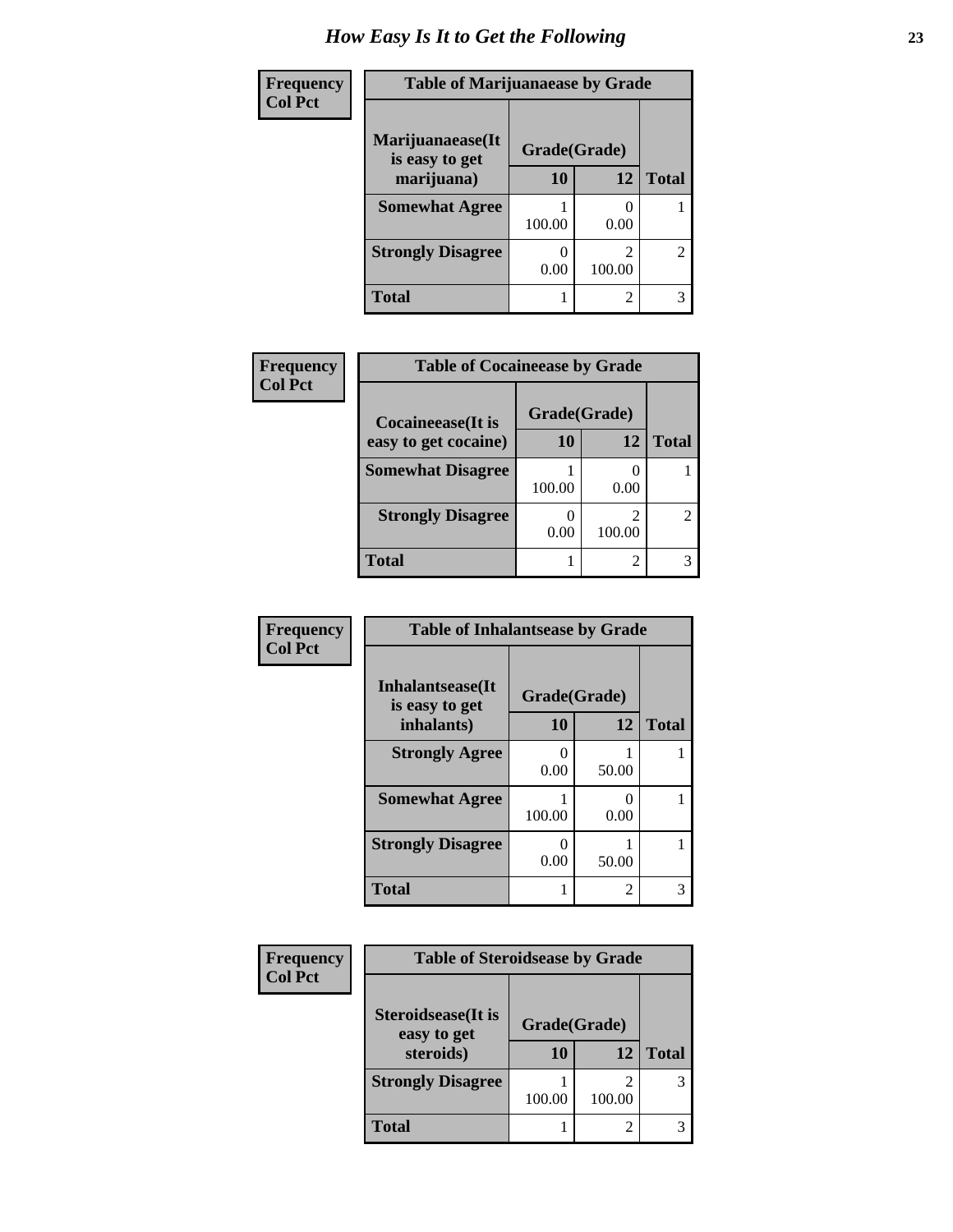| Frequency      | <b>Table of Ecstasyease by Grade</b> |              |        |                |
|----------------|--------------------------------------|--------------|--------|----------------|
| <b>Col Pct</b> | <b>Ecstasyease</b> (It is            | Grade(Grade) |        |                |
|                | easy to get ecstasy)                 | 10           | 12     | <b>Total</b>   |
|                | <b>Somewhat Disagree</b>             | 100.00       | 0.00   |                |
|                | <b>Strongly Disagree</b>             | 0.00         | 100.00 | $\overline{2}$ |
|                | Total                                |              | 2      | 3              |

| Frequency      | <b>Table of Methease by Grade</b>                     |        |                |              |
|----------------|-------------------------------------------------------|--------|----------------|--------------|
| <b>Col Pct</b> | <b>Methease</b> (It is easy<br>Grade(Grade)<br>to get |        |                |              |
|                | methamphetamines)                                     | 10     | 12             | <b>Total</b> |
|                | <b>Somewhat Disagree</b>                              | 100.00 | 0.00           |              |
|                | <b>Strongly Disagree</b>                              | 0.00   | 2<br>100.00    |              |
|                | <b>Total</b>                                          |        | $\overline{2}$ |              |

| <b>Frequency</b> | <b>Table of Hallucinogensease by Grade</b> |              |                  |                             |  |
|------------------|--------------------------------------------|--------------|------------------|-----------------------------|--|
| <b>Col Pct</b>   | Hallucinogensease(It<br>is easy to get     | Grade(Grade) |                  |                             |  |
|                  | hallucinogens)                             | 10           | 12               | <b>Total</b>                |  |
|                  | <b>Somewhat Disagree</b>                   | 100.00       | $\Omega$<br>0.00 |                             |  |
|                  | <b>Strongly Disagree</b>                   | 0.00         | 2<br>100.00      | $\mathcal{D}_{\mathcal{L}}$ |  |
|                  | <b>Total</b>                               |              | $\mathfrak{D}$   |                             |  |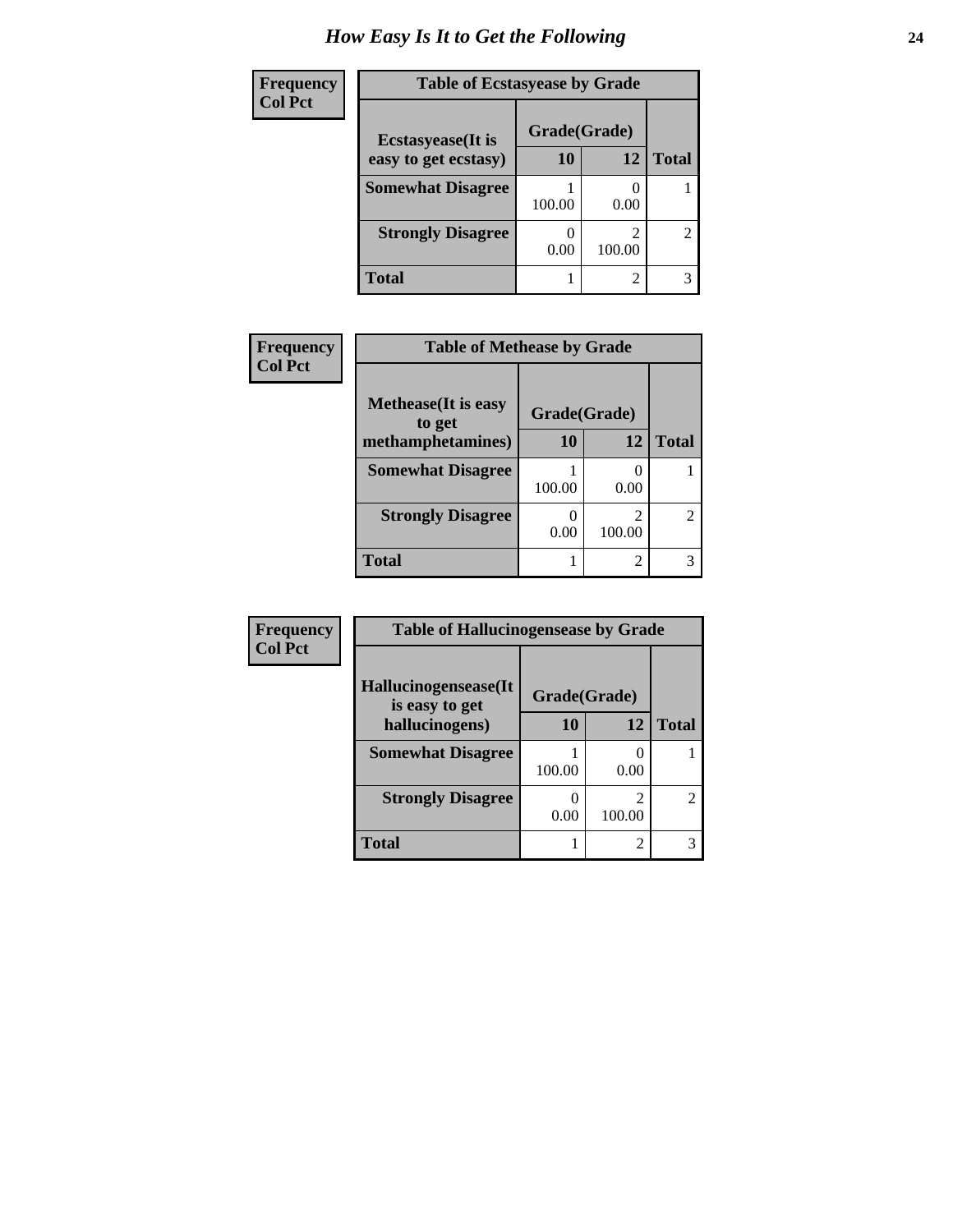| Frequency<br><b>Col Pct</b> | <b>Table of Prescriptionease by Grade</b>                                                |                  |                |              |
|-----------------------------|------------------------------------------------------------------------------------------|------------------|----------------|--------------|
|                             | <b>Prescriptionease</b> (It<br>is easy to get<br>prescription drugs<br>not prescribed to | Grade(Grade)     |                |              |
|                             | me)                                                                                      | 10               | 12             | <b>Total</b> |
|                             | <b>Strongly Agree</b>                                                                    | $\Omega$<br>0.00 | 50.00          |              |
|                             | <b>Somewhat Agree</b>                                                                    | 100.00           | 0<br>0.00      | 1            |
|                             | <b>Strongly Disagree</b>                                                                 | 0<br>0.00        | 50.00          |              |
|                             | Total                                                                                    |                  | $\overline{c}$ | 3            |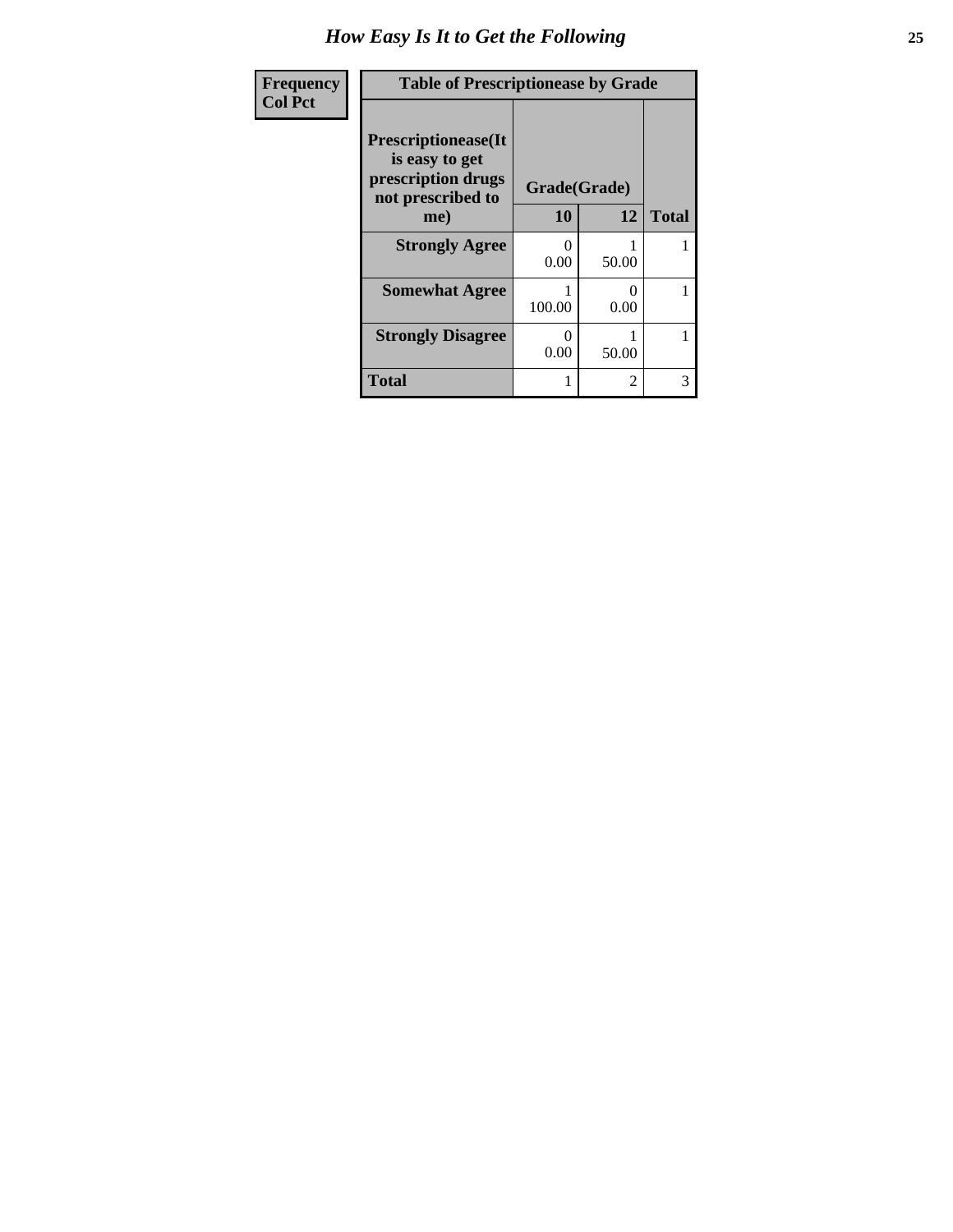#### *Age at Onset of Use* **26** *Results for "Age at Onset of Use" questions exclude students who said they did not use that substance*

| Frequency      | <b>Table of Grade by Alcoholinit</b> |                                                             |              |  |  |
|----------------|--------------------------------------|-------------------------------------------------------------|--------------|--|--|
| <b>Row Pct</b> |                                      | Alcoholinit(I<br>started<br>using<br>alcohol<br>when I was) |              |  |  |
|                | Grade(Grade)                         | 15                                                          | <b>Total</b> |  |  |
|                | 10                                   | 100.00                                                      |              |  |  |
|                | 12                                   | 0                                                           | 0            |  |  |
|                | <b>Total</b>                         |                                                             |              |  |  |
|                |                                      | <b>Frequency Missing = 2</b>                                |              |  |  |

| <b>Frequency</b> | <b>Table of Grade by Cigarettesinit</b> |                                                                  |              |  |  |
|------------------|-----------------------------------------|------------------------------------------------------------------|--------------|--|--|
| <b>Row Pct</b>   |                                         | Cigarettesinit(I<br>started<br>smoking<br>tobacco when I<br>was) |              |  |  |
|                  | Grade(Grade)                            | 15                                                               | <b>Total</b> |  |  |
|                  | 10                                      | 100.00                                                           |              |  |  |
|                  | 12                                      | 0                                                                | 0            |  |  |
|                  |                                         |                                                                  |              |  |  |
|                  | <b>Total</b>                            |                                                                  |              |  |  |
|                  |                                         | <b>Frequency Missing = 2</b>                                     |              |  |  |

#### *For Grade \* Smokelessinit all data are missing since all the levels of variable Smokelessinit are missing.*

| Frequency      | <b>Table of Grade by Marijuanainit</b> |                                                              |              |  |  |
|----------------|----------------------------------------|--------------------------------------------------------------|--------------|--|--|
| <b>Row Pct</b> |                                        | Marijuanainit(I<br>started using<br>marijuana<br>when I was) |              |  |  |
|                | Grade(Grade)                           | 16                                                           | <b>Total</b> |  |  |
|                | 10                                     | 100.00                                                       |              |  |  |
|                | 12                                     | 0                                                            |              |  |  |
|                | <b>Total</b>                           |                                                              |              |  |  |
|                |                                        | <b>Frequency Missing = 2</b>                                 |              |  |  |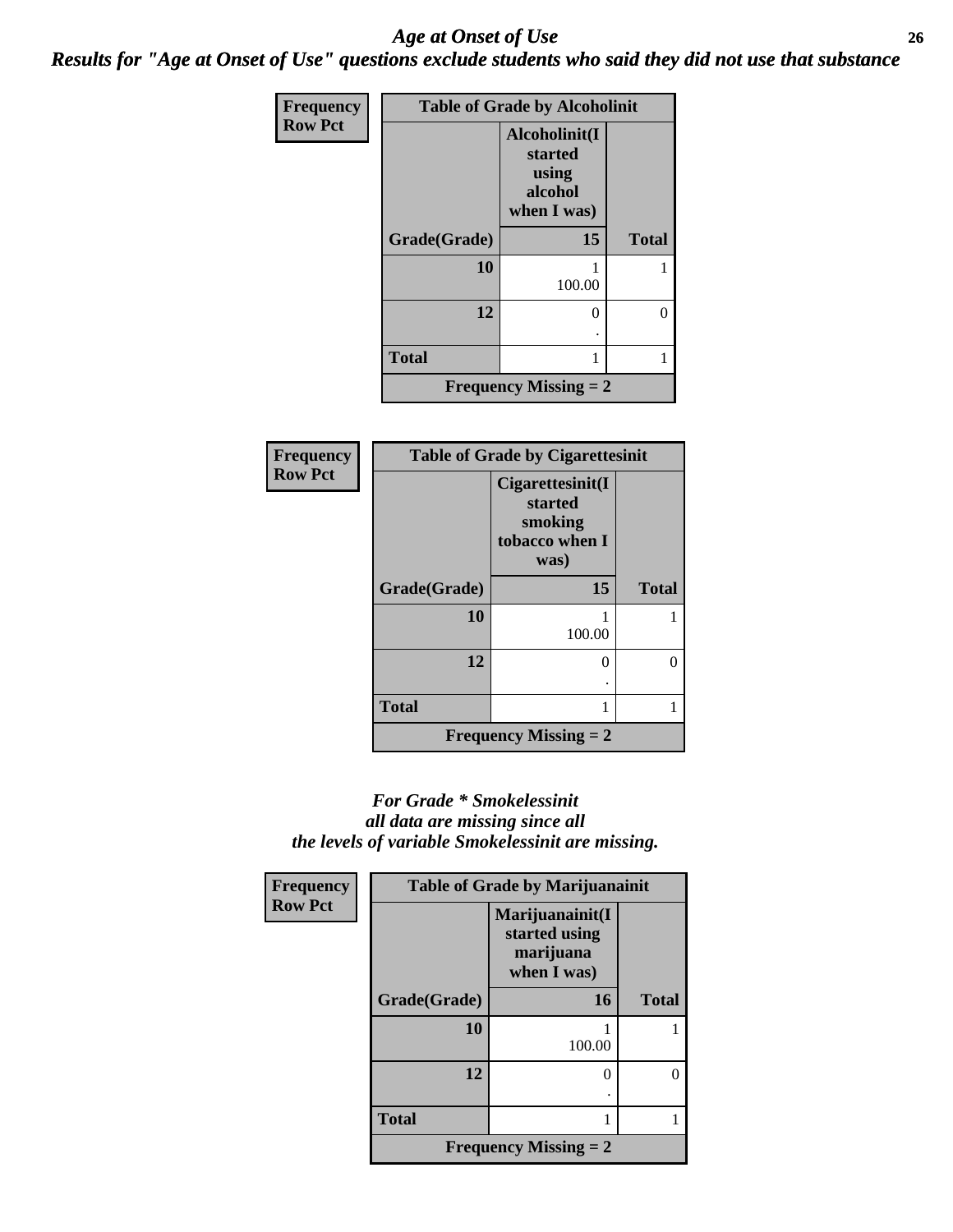*Age at Onset of Use* **27**

*Results for "Age at Onset of Use" questions exclude students who said they did not use that substance*

*For Grade \* Cocaineinit all data are missing since all the levels of variable Cocaineinit are missing.*

| <b>Frequency</b> | <b>Table of Grade by Inhalantsinit</b> |                                                              |              |  |
|------------------|----------------------------------------|--------------------------------------------------------------|--------------|--|
| <b>Row Pct</b>   |                                        | Inhalantsinit(I<br>started using<br>inhalants<br>when I was) |              |  |
|                  | Grade(Grade)                           | 12                                                           | <b>Total</b> |  |
|                  | 10                                     | 100.00                                                       |              |  |
|                  | 12                                     | 0                                                            |              |  |
|                  | <b>Total</b>                           | 1                                                            |              |  |
|                  |                                        | <b>Frequency Missing <math>= 2</math></b>                    |              |  |

*For Grade \* Steroidsinit all data are missing since all the levels of variable Steroidsinit are missing.*

*For Grade \* Ecstasyinit all data are missing since all the levels of variable Ecstasyinit are missing.*

*For Grade \* Methinit all data are missing since all the levels of variable Methinit are missing.*

| <b>Frequency</b> | <b>Table of Grade by Hallucinogensinit</b> |                                                                      |              |  |
|------------------|--------------------------------------------|----------------------------------------------------------------------|--------------|--|
| <b>Row Pct</b>   |                                            | Hallucinogensinit(I<br>started using<br>hallucinogens<br>when I was) |              |  |
|                  | Grade(Grade)                               | <b>16</b>                                                            | <b>Total</b> |  |
|                  | 10                                         | 100.00                                                               |              |  |
|                  | 12                                         | 0                                                                    |              |  |
|                  | <b>Total</b>                               |                                                                      |              |  |
|                  |                                            | <b>Frequency Missing = 2</b>                                         |              |  |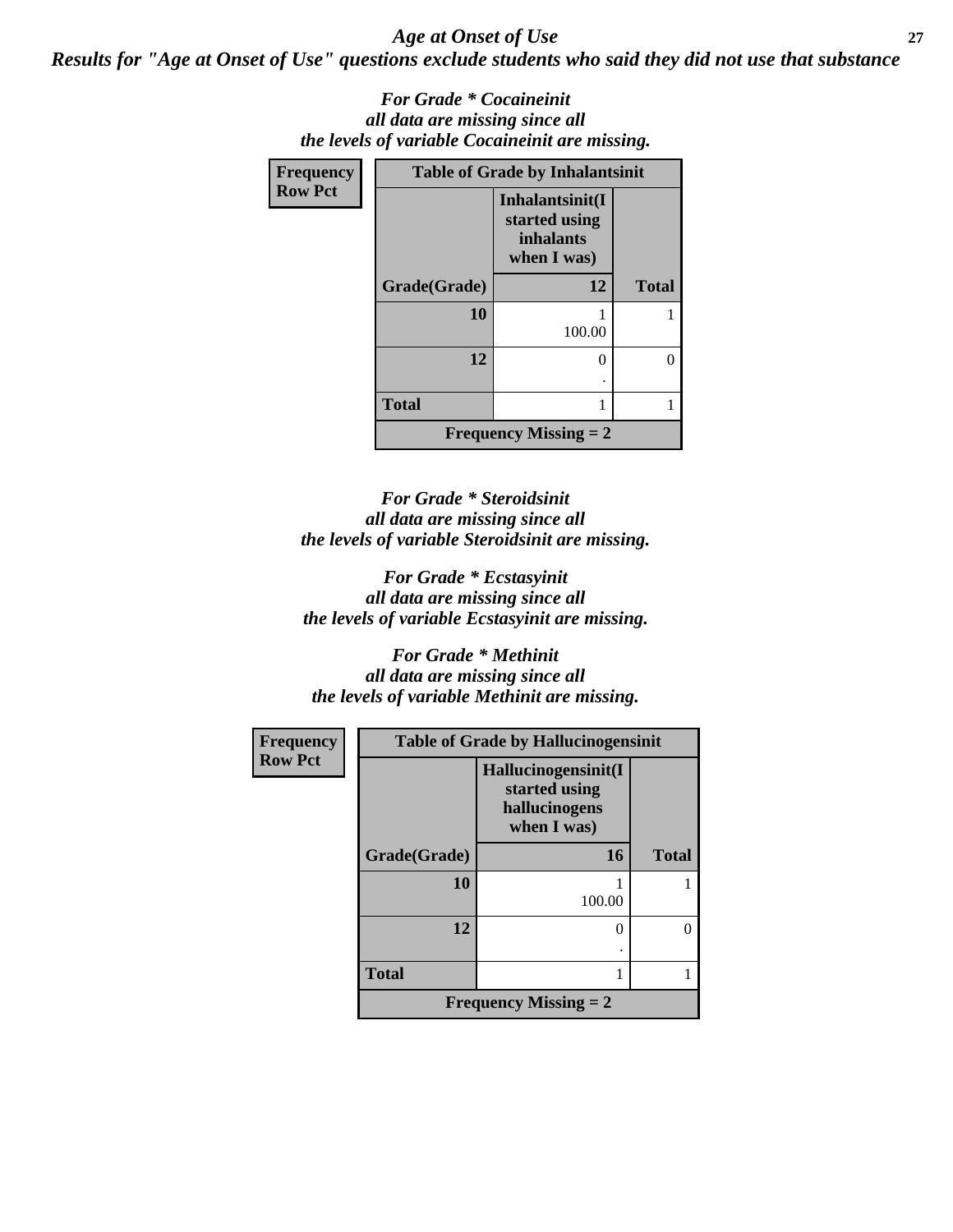#### *Age at Onset of Use* **28**

*Results for "Age at Onset of Use" questions exclude students who said they did not use that substance*

| Frequency      | <b>Table of Grade by Prescriptioninit</b> |                                                                                                             |              |  |
|----------------|-------------------------------------------|-------------------------------------------------------------------------------------------------------------|--------------|--|
| <b>Row Pct</b> |                                           | <b>Prescriptioninit(I)</b><br>started using<br>prescription<br>drugs not<br>prescribed to me<br>when I was) |              |  |
|                | Grade(Grade)                              | 16                                                                                                          | <b>Total</b> |  |
|                | 10                                        | 100.00                                                                                                      |              |  |
|                | 12                                        | $\theta$                                                                                                    |              |  |
|                | <b>Total</b>                              | 1                                                                                                           |              |  |
|                |                                           | <b>Frequency Missing = 2</b>                                                                                |              |  |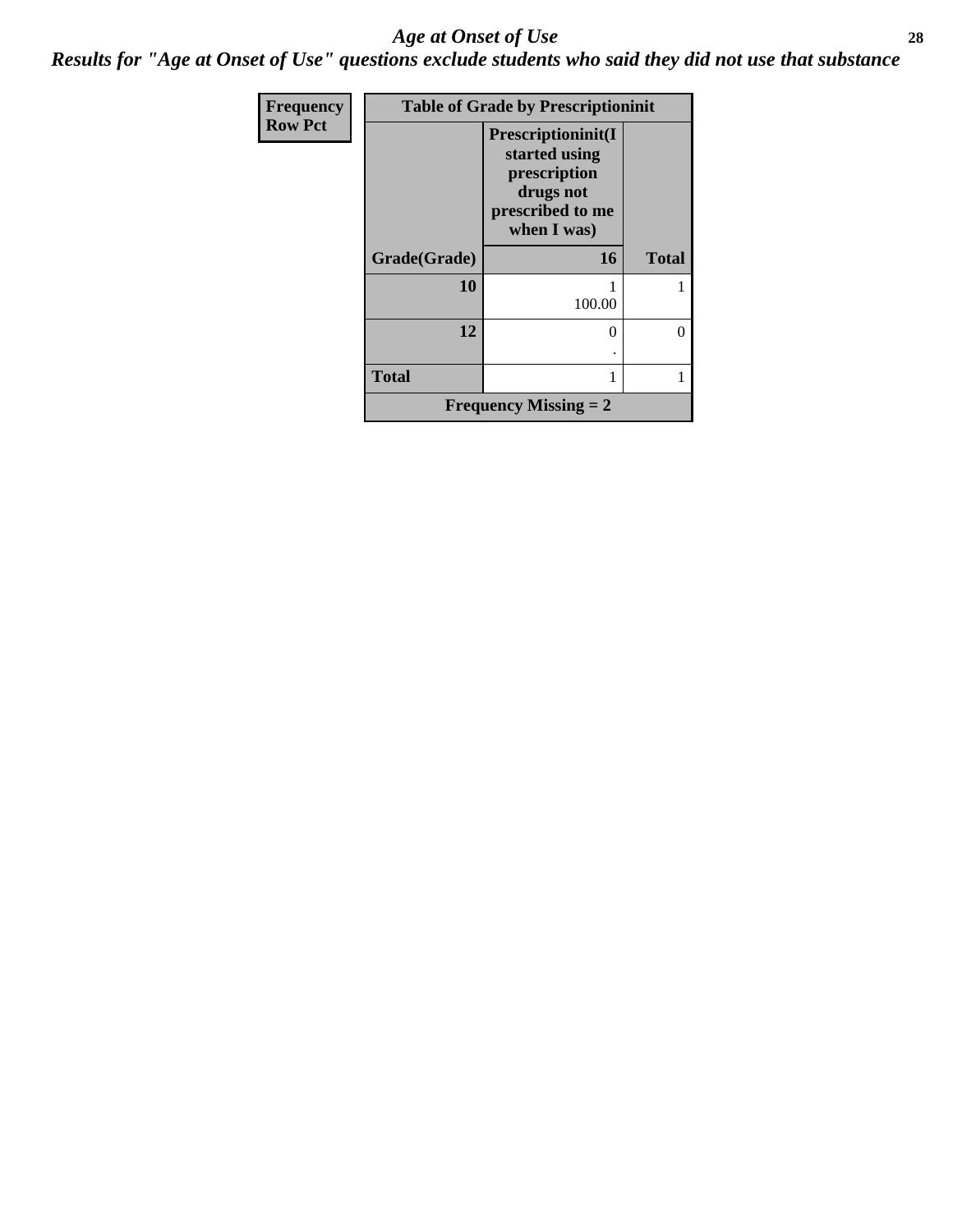| Frequency      | <b>Table of Alcoholharm by Grade</b>          |                    |                |              |
|----------------|-----------------------------------------------|--------------------|----------------|--------------|
| <b>Col Pct</b> | Alcoholharm(I<br>think alcohol is<br>harmful) | Grade(Grade)<br>10 | 12             | <b>Total</b> |
|                | <b>Strongly Agree</b>                         | 0.00               | 50.00          |              |
|                | <b>Somewhat Agree</b>                         | 100.00             | 0.00           |              |
|                | <b>Somewhat Disagree</b>                      | 0.00               | 50.00          |              |
|                | <b>Total</b>                                  |                    | $\mathfrak{D}$ | 3            |

| Frequency<br><b>Col Pct</b> | <b>Table of Cigarettesharm by Grade</b>           |              |                           |              |
|-----------------------------|---------------------------------------------------|--------------|---------------------------|--------------|
|                             | Cigare ttesharm(I)<br>think smoking<br>tobacco is | Grade(Grade) |                           |              |
|                             | harmful)                                          | 10           | 12                        | <b>Total</b> |
|                             | <b>Strongly Agree</b>                             | 0<br>0.00    | 50.00                     |              |
|                             | <b>Somewhat Agree</b>                             | 100.00       | $\mathbf{\Omega}$<br>0.00 |              |
|                             | <b>Strongly Disagree</b>                          | 0.00         | 50.00                     |              |
|                             | <b>Total</b>                                      |              | 2                         | 3            |

| Frequency      | <b>Table of Smokelessharm by Grade</b> |              |       |              |
|----------------|----------------------------------------|--------------|-------|--------------|
| <b>Col Pct</b> | Smokelessharm(I<br>think chewing       | Grade(Grade) |       |              |
|                | tobacco is harmful)                    | 10           | 12    | <b>Total</b> |
|                | <b>Strongly Agree</b>                  | 0.00         | 50.00 |              |
|                | <b>Somewhat Agree</b>                  | 100.00       | 0.00  |              |
|                | <b>Somewhat Disagree</b>               | O<br>0.00    | 50.00 |              |
|                | <b>Total</b>                           | 1            | 2     | 3            |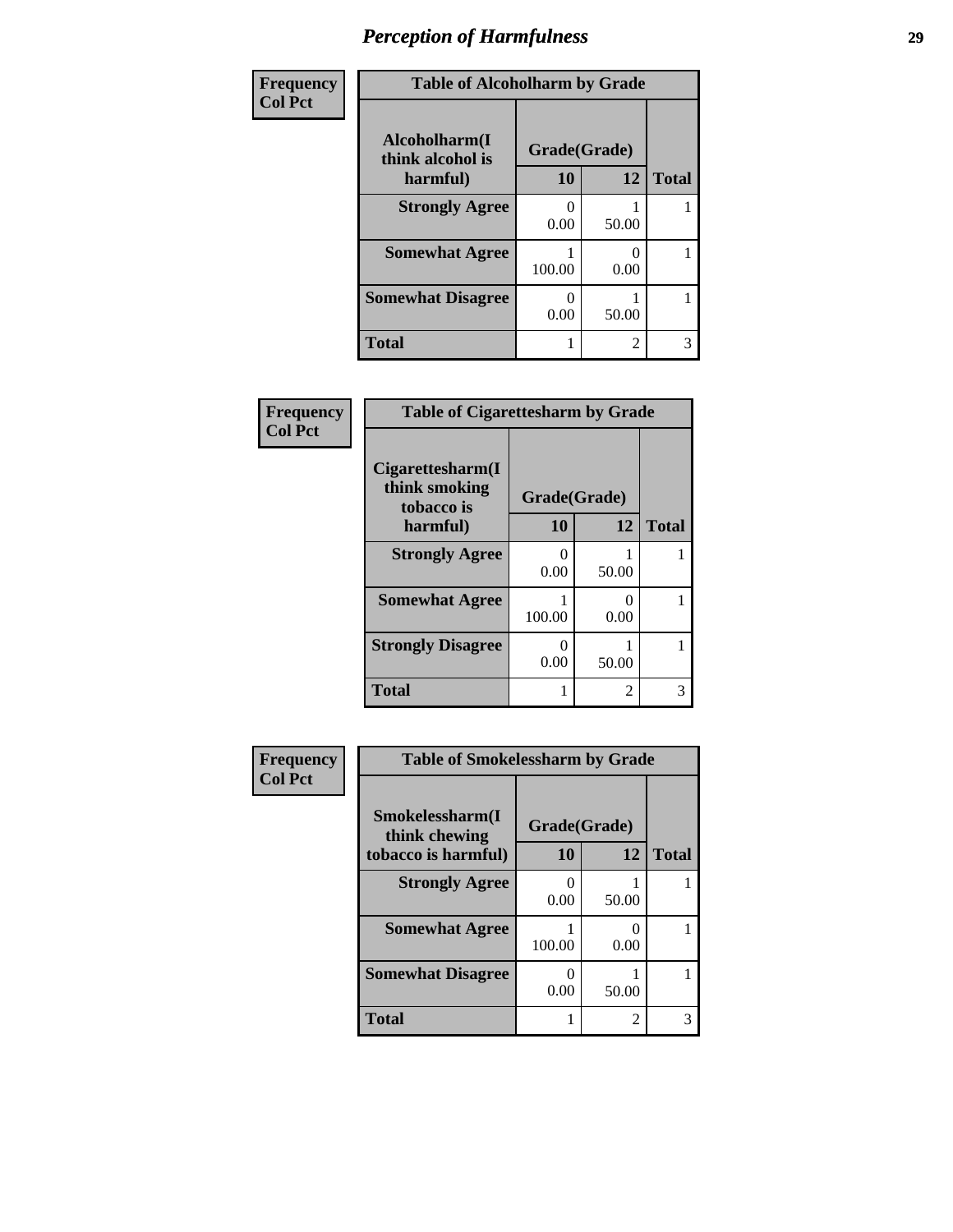| Frequency      | <b>Table of Marijuanaharm by Grade</b> |              |       |                |
|----------------|----------------------------------------|--------------|-------|----------------|
| <b>Col Pct</b> | Marijuanaharm(I<br>think marijuana     | Grade(Grade) |       |                |
|                | is harmful)                            | 10           | 12    | <b>Total</b>   |
|                | <b>Strongly Agree</b>                  | 0.00         | 50.00 |                |
|                | <b>Strongly Disagree</b>               | 100.00       | 50.00 | $\overline{2}$ |
|                | <b>Total</b>                           |              | 2     | 3              |

| Frequency      | <b>Table of Cocaineharm by Grade</b> |              |       |              |
|----------------|--------------------------------------|--------------|-------|--------------|
| <b>Col Pct</b> | Cocaineharm(I<br>think cocaine is    | Grade(Grade) |       |              |
|                | harmful)                             | 10           | 12    | <b>Total</b> |
|                | <b>Strongly Agree</b>                | 0.00         | 50.00 |              |
|                | <b>Somewhat Agree</b>                | 100.00       | 0.00  |              |
|                | <b>Strongly Disagree</b>             | 0.00         | 50.00 |              |
|                | <b>Total</b>                         |              | 2     | 3            |

| Frequency      | <b>Table of Inhalantsharm by Grade</b> |              |                |              |
|----------------|----------------------------------------|--------------|----------------|--------------|
| <b>Col Pct</b> | Inhalantsharm(I<br>think inhalants     | Grade(Grade) |                |              |
|                | are harmful)                           | 10           | 12             | <b>Total</b> |
|                | <b>Strongly Agree</b>                  | 100.00       | 50.00          | 2            |
|                | <b>Strongly Disagree</b>               | 0.00         | 50.00          |              |
|                | <b>Total</b>                           |              | $\mathfrak{D}$ | 3            |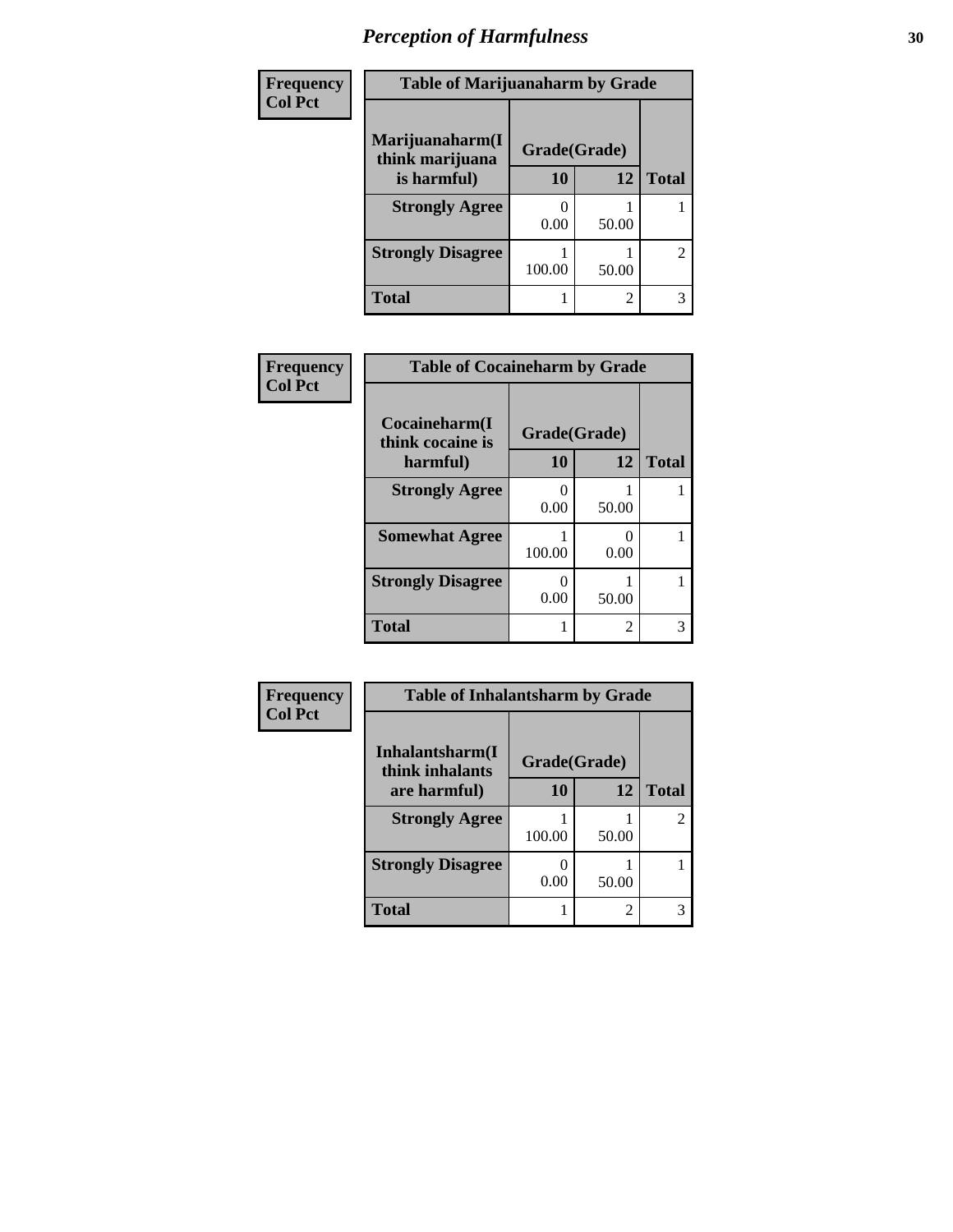| Frequency      | <b>Table of Steroidsharm by Grade</b> |              |                |              |
|----------------|---------------------------------------|--------------|----------------|--------------|
| <b>Col Pct</b> | Steroidsharm(I<br>think steroids are  | Grade(Grade) |                |              |
|                | harmful)                              | 10           | 12             | <b>Total</b> |
|                | <b>Strongly Agree</b>                 | 0<br>0.00    | 50.00          |              |
|                | <b>Somewhat Agree</b>                 | 100.00       | 0.00           |              |
|                | <b>Strongly Disagree</b>              | 0.00         | 50.00          |              |
|                | <b>Total</b>                          |              | $\overline{2}$ | 3            |

| Frequency      | <b>Table of Ecstasyharm by Grade</b> |                           |                |              |
|----------------|--------------------------------------|---------------------------|----------------|--------------|
| <b>Col Pct</b> | Ecstasyharm(I<br>think ecstasy is    | Grade(Grade)              |                |              |
|                | harmful)                             | 10                        | 12             | <b>Total</b> |
|                | <b>Strongly Agree</b>                | 0<br>0.00                 | 50.00          |              |
|                | <b>Somewhat Agree</b>                | 100.00                    | 0.00           |              |
|                | <b>Strongly Disagree</b>             | $\mathbf{\Omega}$<br>0.00 | 50.00          |              |
|                | <b>Total</b>                         |                           | $\mathfrak{D}$ | 3            |

| Frequency      | <b>Table of Methharm by Grade</b>            |              |                |              |
|----------------|----------------------------------------------|--------------|----------------|--------------|
| <b>Col Pct</b> | <b>Methharm</b> (I think<br>methamphetamines | Grade(Grade) |                |              |
|                | are harmful)                                 | <b>10</b>    | 12             | <b>Total</b> |
|                | <b>Strongly Agree</b>                        | 100.00       | 50.00          | 2            |
|                | <b>Strongly Disagree</b>                     | 0.00         | 50.00          |              |
|                | Total                                        |              | $\overline{c}$ | 3            |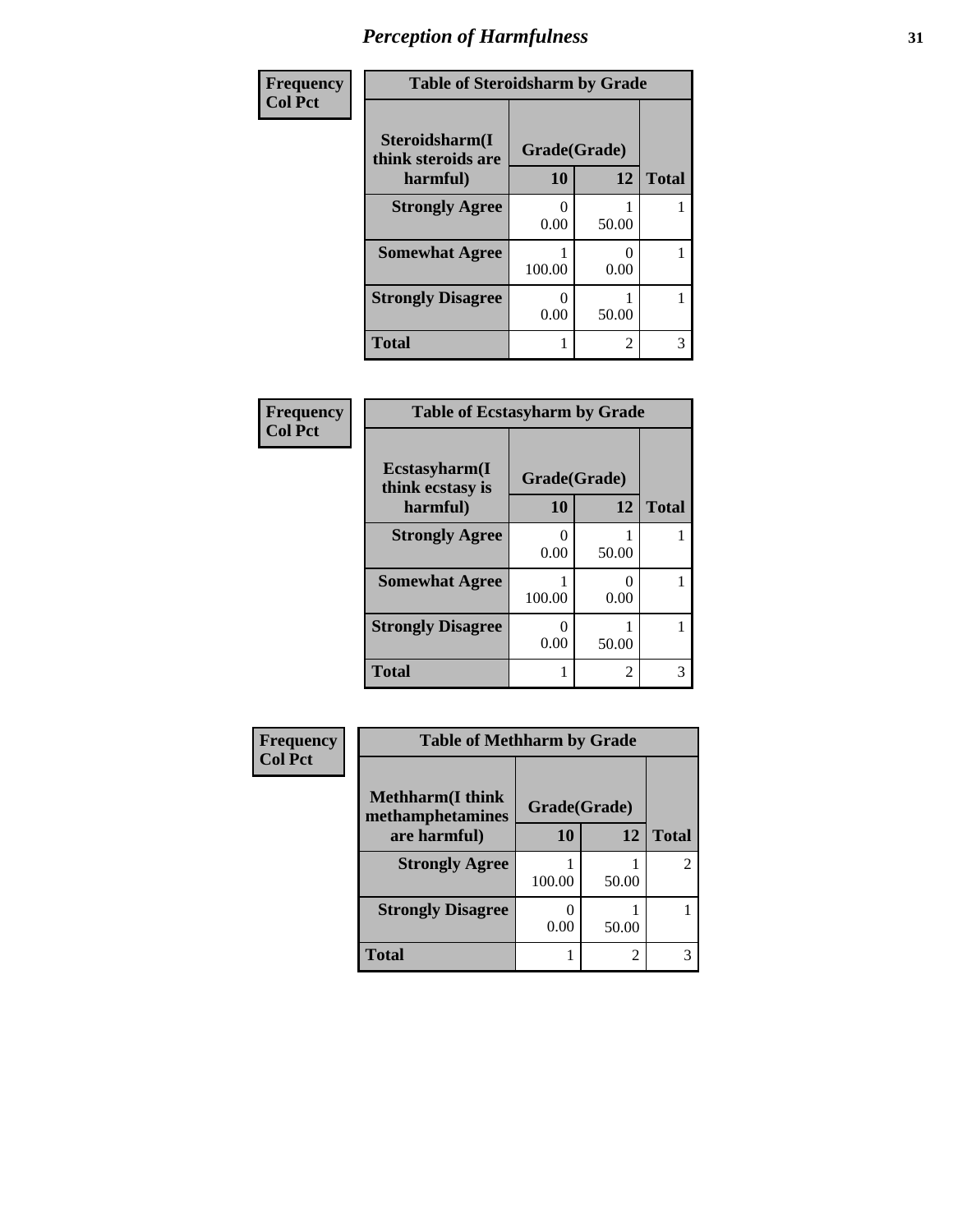| Frequency      | <b>Table of Hallucinogensharm by Grade</b> |              |                |              |
|----------------|--------------------------------------------|--------------|----------------|--------------|
| <b>Col Pct</b> | Hallucinogensharm(I<br>think hallucinogens | Grade(Grade) |                |              |
|                | are harmful)                               | 10           | 12             | <b>Total</b> |
|                | <b>Strongly Agree</b>                      | 0.00         | 50.00          |              |
|                | <b>Somewhat Disagree</b>                   | 100.00       | 0<br>0.00      |              |
|                | <b>Strongly Disagree</b>                   | 0.00         | 50.00          |              |
|                | <b>Total</b>                               |              | $\overline{2}$ | 3            |

| Frequency      | <b>Table of Prescriptionharm by Grade</b>                                         |              |                           |              |
|----------------|-----------------------------------------------------------------------------------|--------------|---------------------------|--------------|
| <b>Col Pct</b> | <b>Prescriptionharm(I)</b><br>think prescription<br>drugs not<br>prescribed to me | Grade(Grade) |                           |              |
|                | are harmful)                                                                      | 10           | 12                        | <b>Total</b> |
|                | <b>Strongly Agree</b>                                                             | 0<br>0.00    | 50.00                     |              |
|                | <b>Somewhat Disagree</b>                                                          | 100.00       | $\mathbf{\Omega}$<br>0.00 |              |
|                | <b>Strongly Disagree</b>                                                          | 0<br>0.00    | 50.00                     |              |
|                | <b>Total</b>                                                                      |              | 2                         | 3            |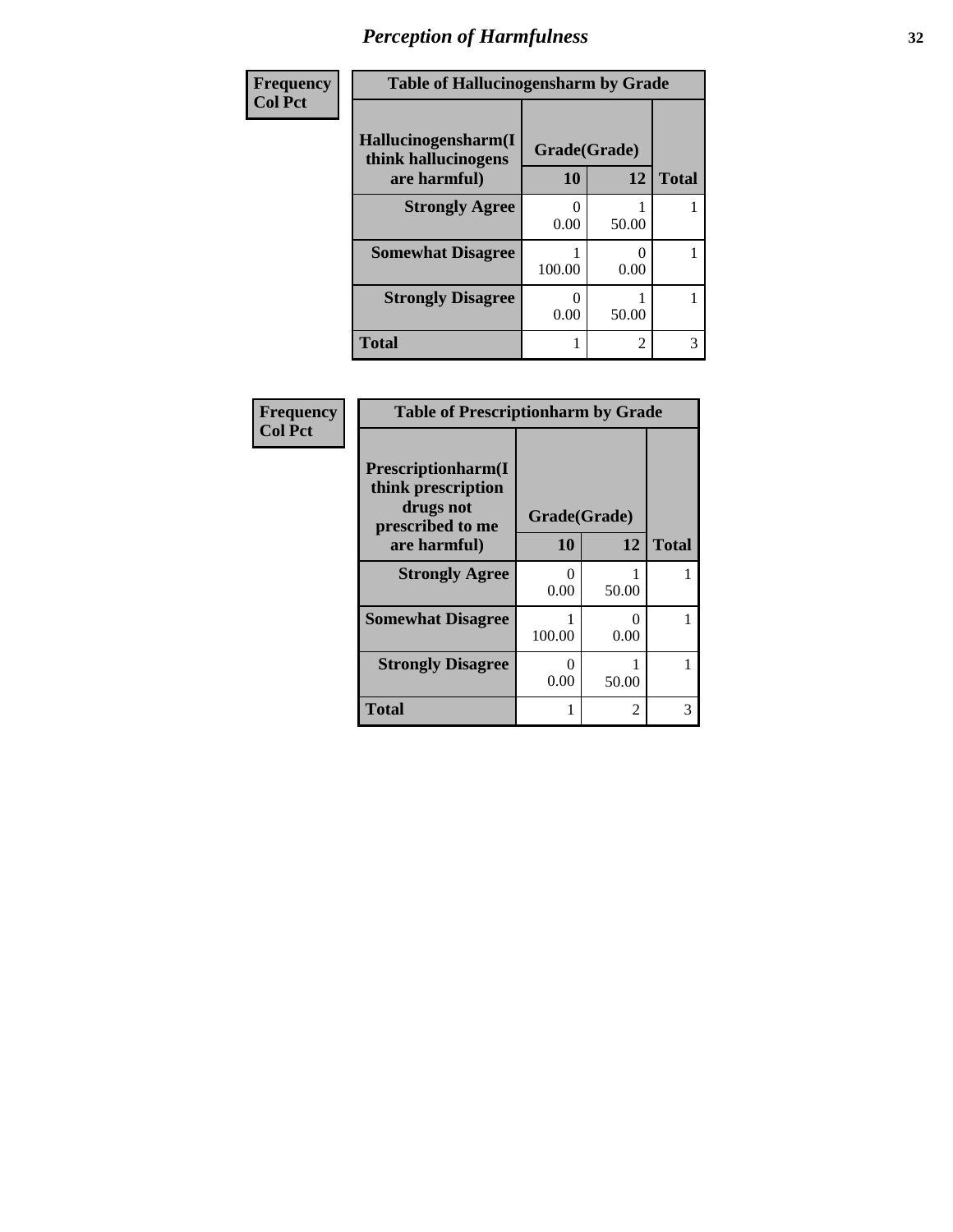## *Disapproval by Adults* **33**

| Frequency      | <b>Table of Alcoholadult by Grade</b>              |              |                |              |
|----------------|----------------------------------------------------|--------------|----------------|--------------|
| <b>Col Pct</b> | <b>Alcoholadult</b> (Adults<br>would disapprove if | Grade(Grade) |                |              |
|                | I used alcohol)                                    | 10           | 12             | <b>Total</b> |
|                | <b>Strongly Agree</b>                              | 0.00         | 50.00          |              |
|                | <b>Somewhat Disagree</b>                           | 0.00         | 50.00          |              |
|                | <b>Strongly Disagree</b>                           | 100.00       | 0.00           |              |
|                | <b>Total</b>                                       |              | $\mathfrak{D}$ | 3            |

| Frequency      |                                                   | <b>Table of Tobaccoadult by Grade</b> |                |              |
|----------------|---------------------------------------------------|---------------------------------------|----------------|--------------|
| <b>Col Pct</b> | <b>Tobaccoadult(Adults</b><br>would disapprove if | Grade(Grade)                          |                |              |
|                | I used tobacco)                                   | 10                                    | 12             | <b>Total</b> |
|                | <b>Strongly Agree</b>                             | 0.00                                  | 50.00          |              |
|                | <b>Somewhat Agree</b>                             | 0.00                                  | 50.00          |              |
|                | <b>Strongly Disagree</b>                          | 100.00                                | 0<br>0.00      |              |
|                | <b>Total</b>                                      |                                       | $\overline{c}$ | 3            |

| <b>Frequency</b> | <b>Table of Marijuanaadult by Grade</b>        |              |       |                |  |
|------------------|------------------------------------------------|--------------|-------|----------------|--|
| <b>Col Pct</b>   | Marijuanaadult(Adults<br>would disapprove if I | Grade(Grade) |       |                |  |
|                  | used marijuana)                                | 10           | 12    | <b>Total</b>   |  |
|                  | <b>Strongly Agree</b>                          | 0.00         | 50.00 |                |  |
|                  | <b>Strongly Disagree</b>                       | 100.00       | 50.00 | $\mathfrak{D}$ |  |
|                  | <b>Total</b>                                   |              | 2     | 3              |  |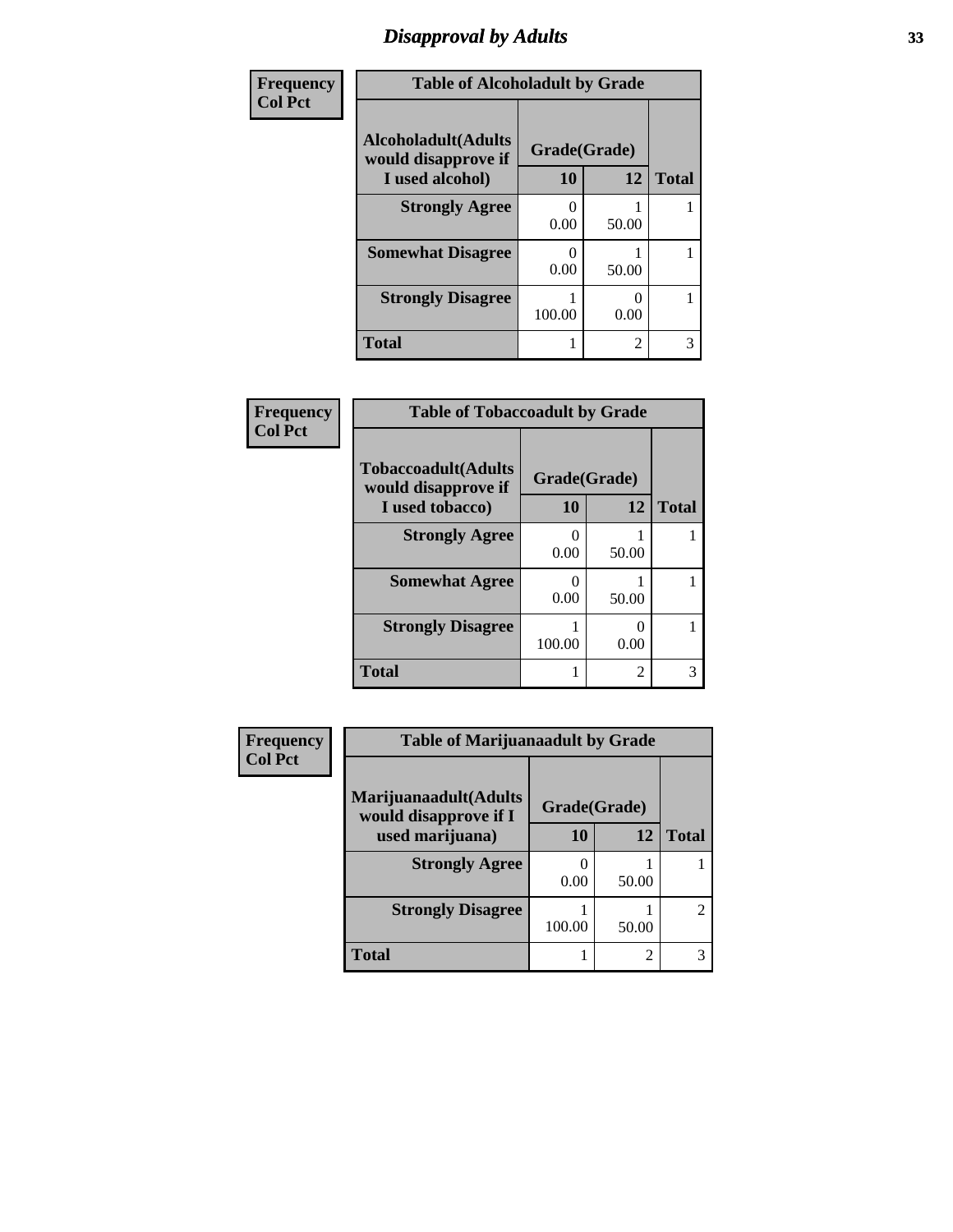#### *Disapproval by Adults* **34**

| <b>Frequency</b> | <b>Table of Otherdrugadult by Grade</b>                |              |       |                |
|------------------|--------------------------------------------------------|--------------|-------|----------------|
| <b>Col Pct</b>   | <b>Otherdrugadult</b> (Adults<br>would disapprove if I | Grade(Grade) |       |                |
|                  | used other drugs)                                      | 10           | 12    | <b>Total</b>   |
|                  | <b>Strongly Agree</b>                                  |              |       |                |
|                  |                                                        | 0.00         | 50.00 |                |
|                  | <b>Strongly Disagree</b>                               | 100.00       | 50.00 | $\overline{2}$ |
|                  |                                                        |              |       |                |
|                  | Total                                                  |              | 2     | 3              |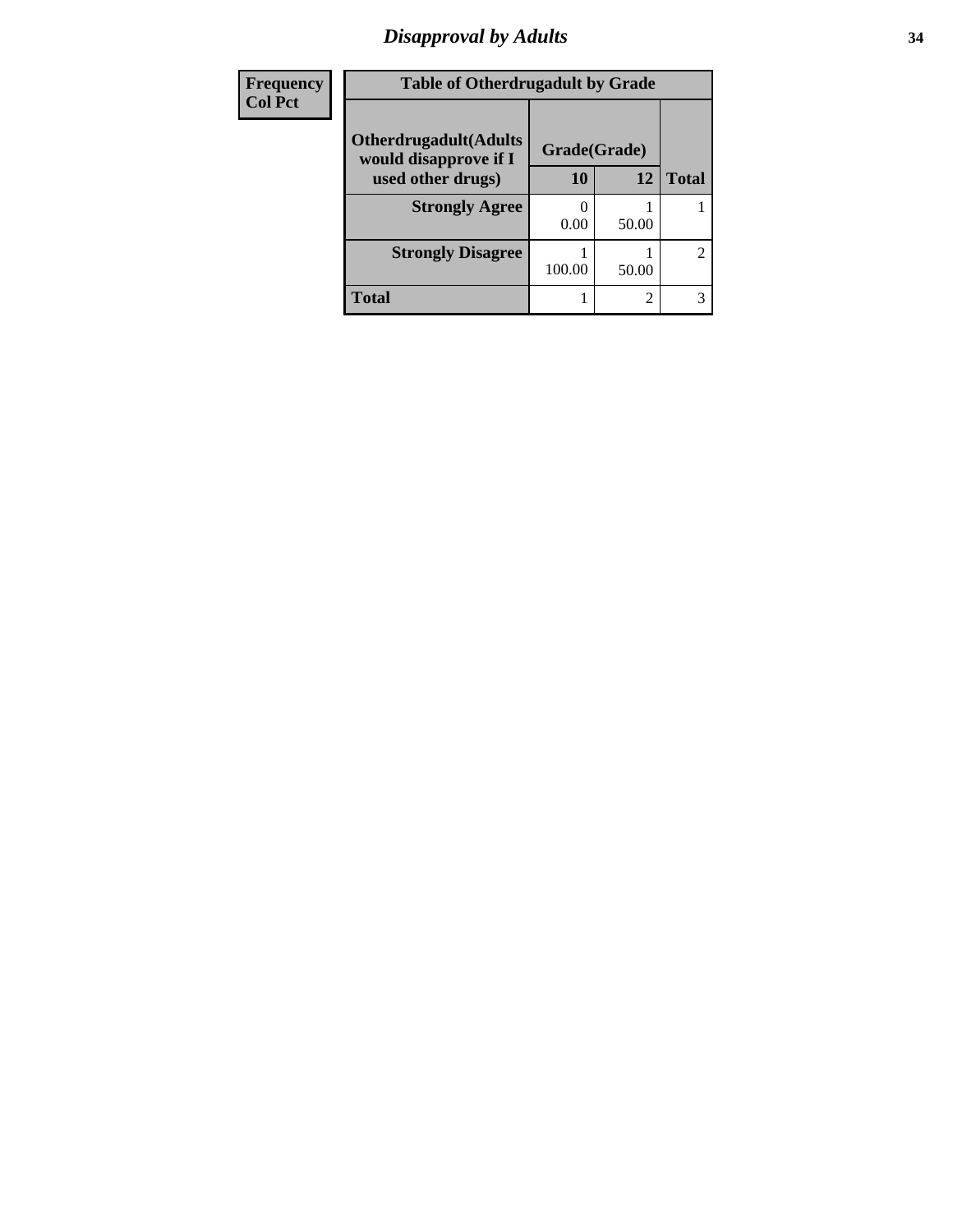## *Disapproval by Peers* **35**

| Frequency      | <b>Table of Alcoholpeer by Grade</b>                    |              |       |              |
|----------------|---------------------------------------------------------|--------------|-------|--------------|
| <b>Col Pct</b> | Alcoholpeer(My<br>friends would<br>disapprove if I used | Grade(Grade) |       |              |
|                | alcohol)                                                | 10           | 12    | <b>Total</b> |
|                | <b>Strongly Agree</b>                                   | 0.00         | 50.00 |              |
|                | <b>Somewhat Disagree</b>                                | 100.00       | 0.00  |              |
|                | <b>Strongly Disagree</b>                                | 0.00         | 50.00 |              |
|                | <b>Total</b>                                            |              | 2     | 3            |

| <b>Frequency</b> |
|------------------|
| <b>Col Pct</b>   |

| <b>Table of Tobaccopeer by Grade</b>                            |              |       |                |  |  |  |  |
|-----------------------------------------------------------------|--------------|-------|----------------|--|--|--|--|
| <b>Tobaccopeer</b> (My<br>friends would<br>disapprove if I used | Grade(Grade) |       |                |  |  |  |  |
| tobacco)                                                        | 10           | 12    | <b>Total</b>   |  |  |  |  |
| <b>Strongly Agree</b>                                           | 0.00         | 50.00 |                |  |  |  |  |
| <b>Somewhat Disagree</b>                                        | 100.00       | 50.00 | $\overline{2}$ |  |  |  |  |
| <b>Total</b>                                                    |              | 2     |                |  |  |  |  |

| Frequency      | <b>Table of Marijuanapeer by Grade</b>                                  |                           |       |              |  |
|----------------|-------------------------------------------------------------------------|---------------------------|-------|--------------|--|
| <b>Col Pct</b> | Marijuanapeer(My<br>friends would<br>disapprove if I<br>used marijuana) | Grade(Grade)<br><b>10</b> | 12    | <b>Total</b> |  |
|                | <b>Strongly Agree</b>                                                   | 0<br>0.00                 | 50.00 |              |  |
|                | <b>Somewhat Agree</b>                                                   | 100.00                    | 0.00  |              |  |
|                | <b>Strongly Disagree</b>                                                | 0<br>0.00                 | 50.00 |              |  |
|                | <b>Total</b>                                                            |                           | 2     | 3            |  |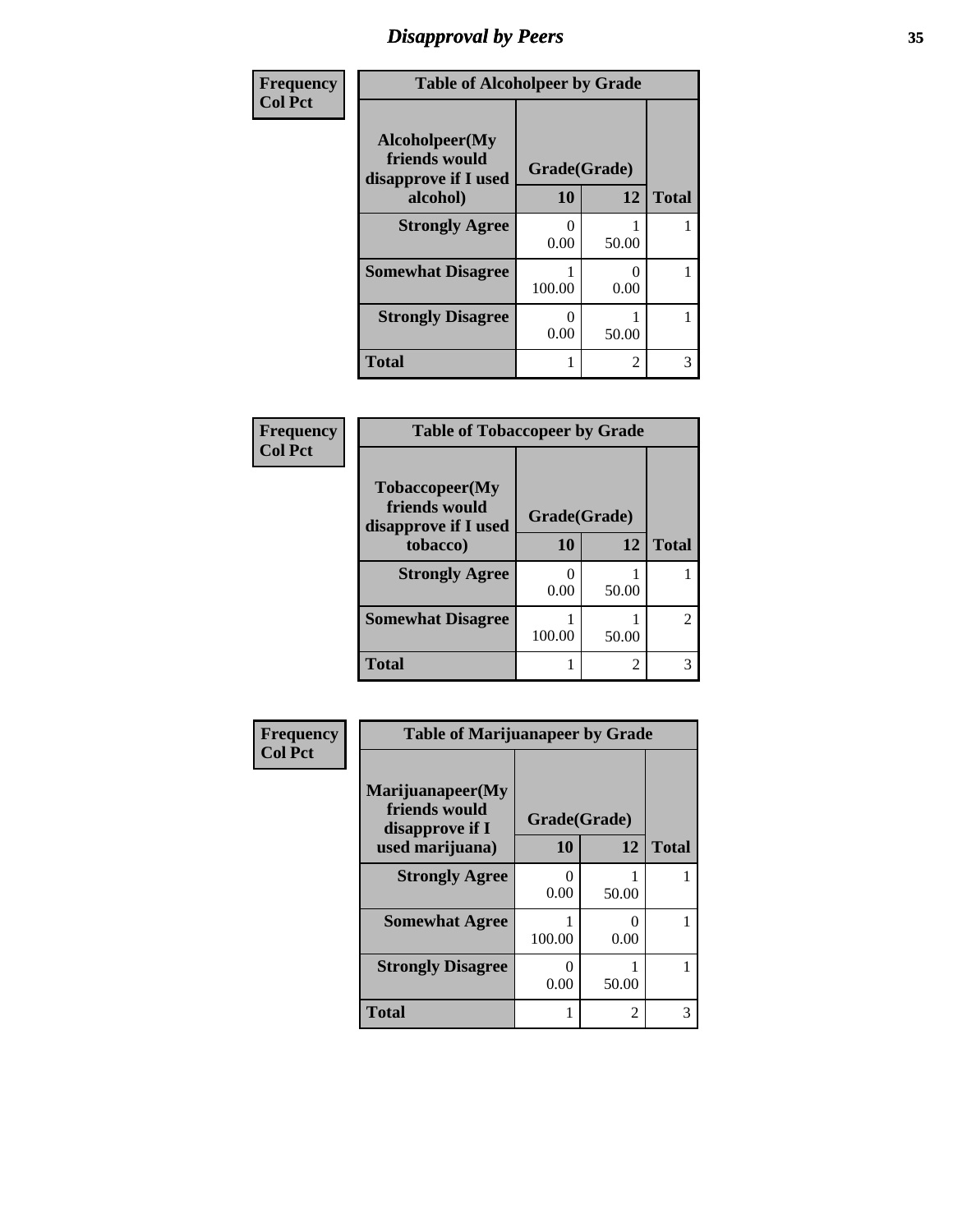## *Disapproval by Peers* **36**

| <b>Frequency</b> | <b>Table of Otherdrugpeer by Grade</b>                                    |              |       |              |  |
|------------------|---------------------------------------------------------------------------|--------------|-------|--------------|--|
| <b>Col Pct</b>   | Otherdrugpeer(My<br>friends would<br>disapprove if I<br>used other drugs) | Grade(Grade) |       |              |  |
|                  |                                                                           | 10           | 12    | <b>Total</b> |  |
|                  | <b>Strongly Agree</b>                                                     | 0.00         | 50.00 |              |  |
|                  | <b>Somewhat Agree</b>                                                     | 100.00       | 0.00  |              |  |
|                  | <b>Strongly Disagree</b>                                                  | 0.00         | 50.00 |              |  |
|                  | <b>Total</b>                                                              |              | 2     | 3            |  |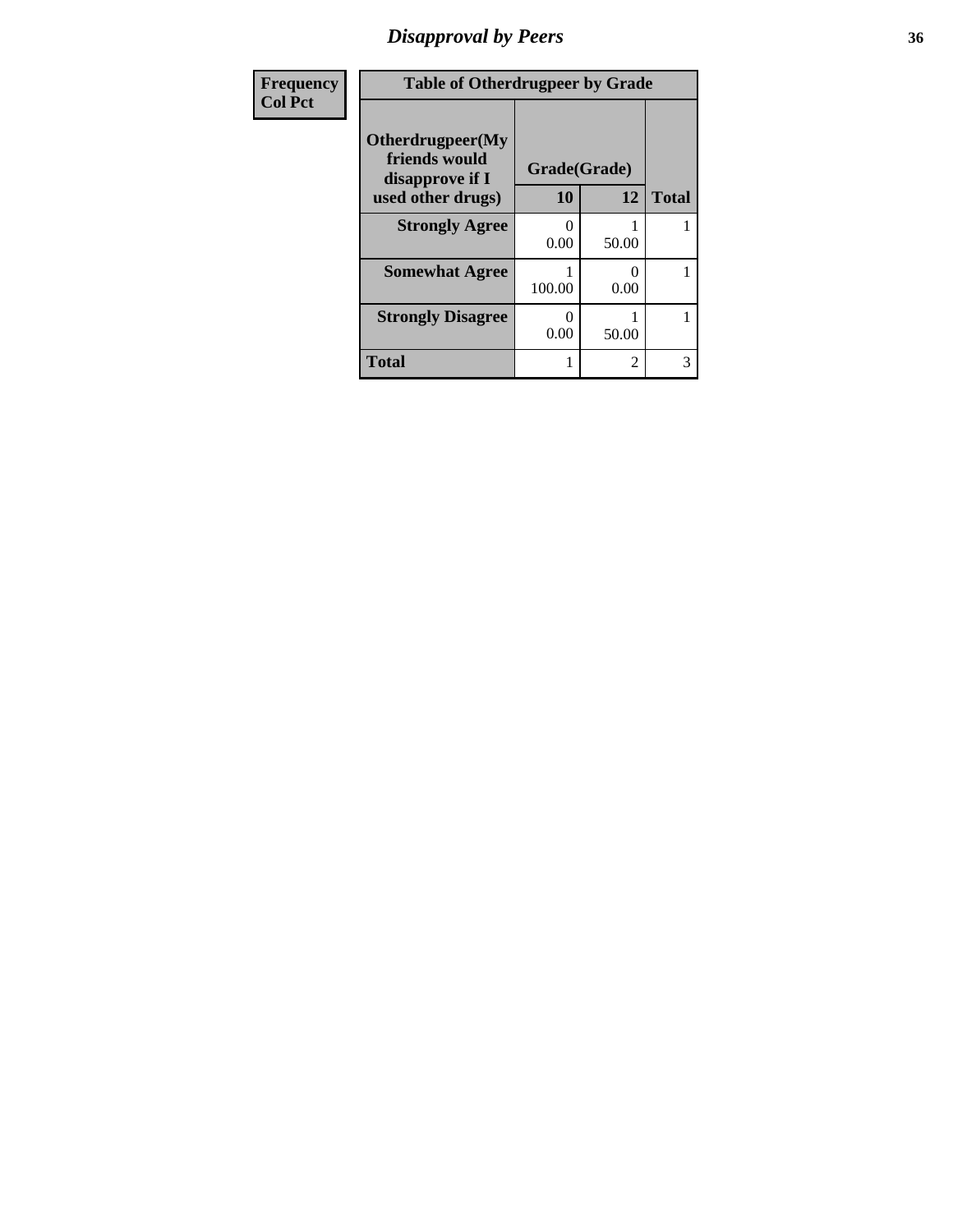| Frequency      | <b>Table of Alcohollocation1 by Grade</b> |              |                |                |  |
|----------------|-------------------------------------------|--------------|----------------|----------------|--|
| <b>Col Pct</b> | <b>Alcohollocation1(Places</b>            | Grade(Grade) |                |                |  |
|                | <b>Friends Use Alcohol)</b>               | 10           | 12             | <b>Total</b>   |  |
|                |                                           | 100.00       | 50.00          | $\mathfrak{D}$ |  |
|                | Do Not Use                                | 0.00         | 50.00          |                |  |
|                | <b>Total</b>                              |              | $\overline{c}$ |                |  |

| Frequency      | <b>Table of Alcohollocation2 by Grade</b> |              |       |              |
|----------------|-------------------------------------------|--------------|-------|--------------|
| <b>Col Pct</b> | <b>Alcohollocation2(Places</b>            | Grade(Grade) |       |              |
|                | <b>Friends Use Alcohol)</b>               | 10           | 12    | <b>Total</b> |
|                |                                           | 0.00         | 50.00 |              |
|                | Home                                      | 100.00       | 50.00 |              |
|                | <b>Total</b>                              |              | ∍     |              |

| Frequency      | <b>Table of Alcohollocation3 by Grade</b> |              |        |              |  |
|----------------|-------------------------------------------|--------------|--------|--------------|--|
| <b>Col Pct</b> | <b>Alcohollocation3(Places</b>            | Grade(Grade) |        |              |  |
|                | <b>Friends Use Alcohol)</b>               | <b>10</b>    | 12     | <b>Total</b> |  |
|                |                                           | 100.00       | 100.00 |              |  |
|                | <b>Total</b>                              |              |        |              |  |

| <b>Frequency</b> | <b>Table of Alcohollocation4 by Grade</b> |              |        |              |
|------------------|-------------------------------------------|--------------|--------|--------------|
| <b>Col Pct</b>   | <b>Alcohollocation4(Places</b>            | Grade(Grade) |        |              |
|                  | <b>Friends Use Alcohol)</b>               | 10           | 12     | <b>Total</b> |
|                  |                                           | 100.00       | 100.00 |              |
|                  | <b>Total</b>                              |              | ◠      |              |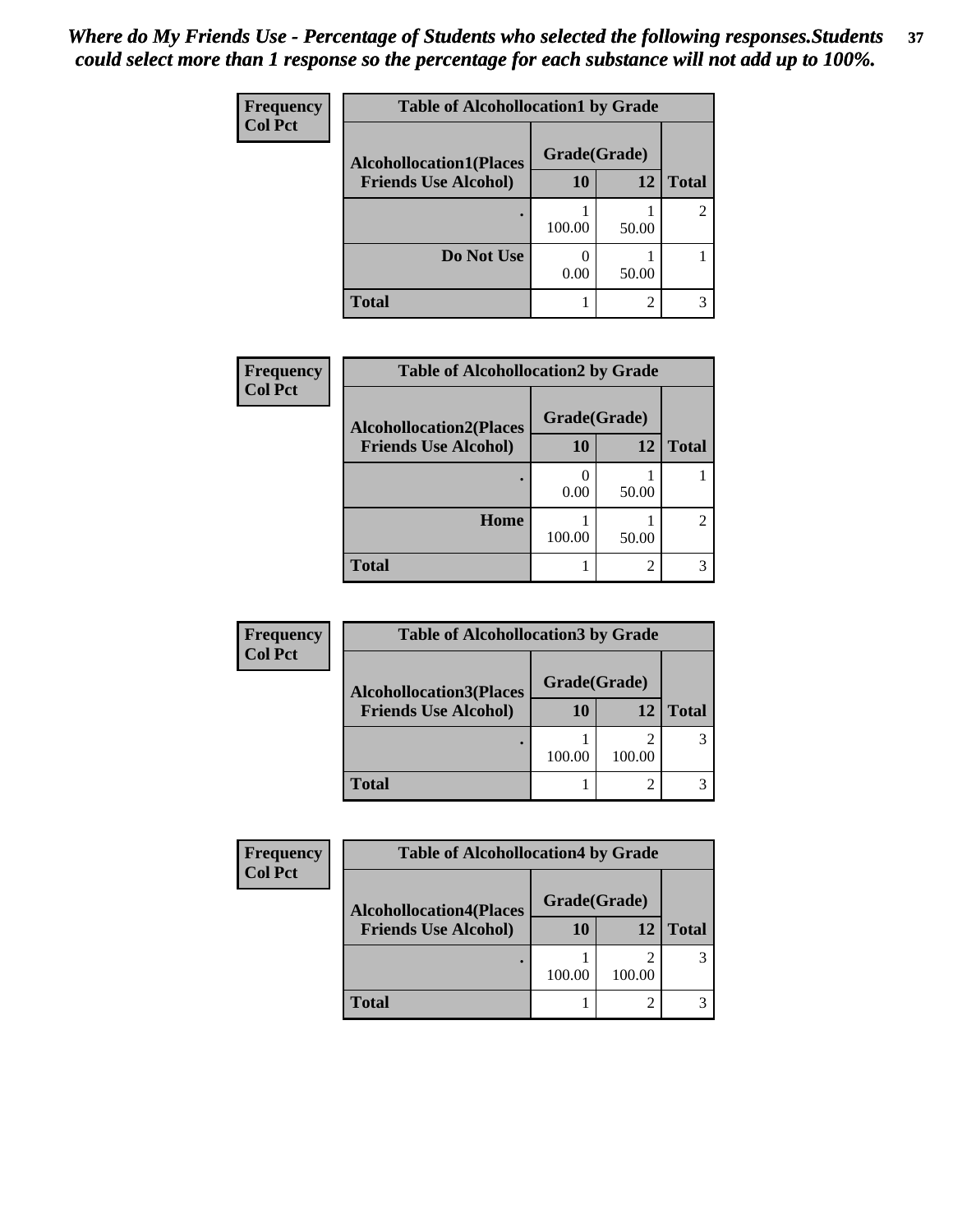| Frequency      | <b>Table of Alcohollocation5 by Grade</b> |              |       |                |  |
|----------------|-------------------------------------------|--------------|-------|----------------|--|
| <b>Col Pct</b> | <b>Alcohollocation5(Places</b>            | Grade(Grade) |       |                |  |
|                | <b>Friends Use Alcohol)</b>               | 10           | 12    | <b>Total</b>   |  |
|                |                                           | 100.00       | 50.00 | $\mathfrak{D}$ |  |
|                | <b>Friend's House</b>                     | 0.00         | 50.00 |                |  |
|                | <b>Total</b>                              |              | 2     |                |  |

| <b>Frequency</b> | <b>Table of Alcohollocation6 by Grade</b> |              |        |              |  |
|------------------|-------------------------------------------|--------------|--------|--------------|--|
| <b>Col Pct</b>   | <b>Alcohollocation6(Places</b>            | Grade(Grade) |        |              |  |
|                  | <b>Friends Use Alcohol)</b>               | 10           | 12     | <b>Total</b> |  |
|                  |                                           | 100.00       | 100.00 |              |  |
|                  | <b>Total</b>                              |              |        |              |  |

| <b>Frequency</b> | <b>Table of Tobaccolocation1 by Grade</b> |              |       |              |
|------------------|-------------------------------------------|--------------|-------|--------------|
| <b>Col Pct</b>   | <b>Tobaccolocation1(Places</b>            | Grade(Grade) |       |              |
|                  | <b>Friends Use Tobacco)</b>               | 10           | 12    | <b>Total</b> |
|                  |                                           | 100.00       | 50.00 |              |
|                  | Do Not Use                                | 0.00         | 50.00 |              |
|                  | <b>Total</b>                              |              |       |              |

| Frequency      | <b>Table of Tobaccolocation2 by Grade</b> |              |       |              |
|----------------|-------------------------------------------|--------------|-------|--------------|
| <b>Col Pct</b> | <b>Tobaccolocation2(Places</b>            | Grade(Grade) |       |              |
|                | <b>Friends Use Tobacco)</b>               | 10           | 12    | <b>Total</b> |
|                |                                           | 0.00         | 50.00 |              |
|                | Home                                      | 100.00       | 50.00 | 2            |
|                | <b>Total</b>                              |              | 2     |              |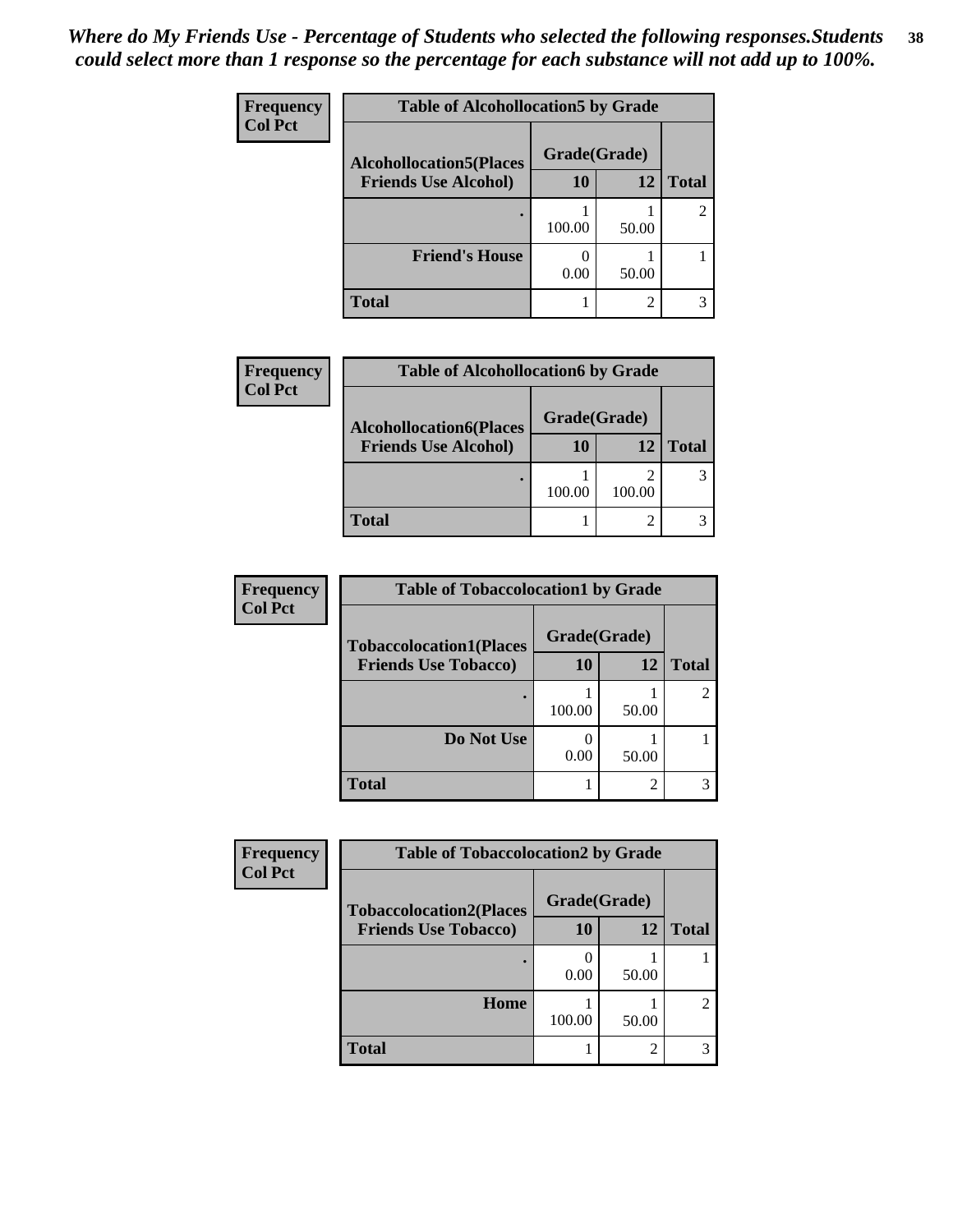| Frequency      | <b>Table of Tobaccolocation3 by Grade</b> |              |        |              |  |
|----------------|-------------------------------------------|--------------|--------|--------------|--|
| <b>Col Pct</b> | <b>Tobaccolocation3(Places</b>            | Grade(Grade) |        |              |  |
|                | <b>Friends Use Tobacco)</b>               | 10           | 12     | <b>Total</b> |  |
|                |                                           | 100.00       | 100.00 |              |  |
|                | <b>Total</b>                              |              |        |              |  |

| <b>Frequency</b> | <b>Table of Tobaccolocation4 by Grade</b> |              |       |              |
|------------------|-------------------------------------------|--------------|-------|--------------|
| <b>Col Pct</b>   | <b>Tobaccolocation4(Places</b>            | Grade(Grade) |       |              |
|                  | <b>Friends Use Tobacco)</b>               | 10           | 12    | <b>Total</b> |
|                  |                                           | 100.00       | 50.00 |              |
|                  | Car                                       | 0.00         | 50.00 |              |
|                  | <b>Total</b>                              |              | ↑     |              |

| <b>Frequency</b> | <b>Table of Tobaccolocation5 by Grade</b> |              |       |              |
|------------------|-------------------------------------------|--------------|-------|--------------|
| <b>Col Pct</b>   | <b>Tobaccolocation5(Places</b>            | Grade(Grade) |       |              |
|                  | <b>Friends Use Tobacco)</b>               | 10           | 12    | <b>Total</b> |
|                  |                                           | 100.00       | 50.00 |              |
|                  | <b>Friend's House</b>                     | 0.00         | 50.00 |              |
|                  | <b>Total</b>                              |              |       |              |

| Frequency      | <b>Table of Tobaccolocation6 by Grade</b> |              |        |              |  |
|----------------|-------------------------------------------|--------------|--------|--------------|--|
| <b>Col Pct</b> | <b>Tobaccolocation6(Places</b>            | Grade(Grade) |        |              |  |
|                | <b>Friends Use Tobacco)</b>               | 10           | 12     | <b>Total</b> |  |
|                |                                           | 100.00       | 100.00 |              |  |
|                | <b>Total</b>                              |              | ↑      |              |  |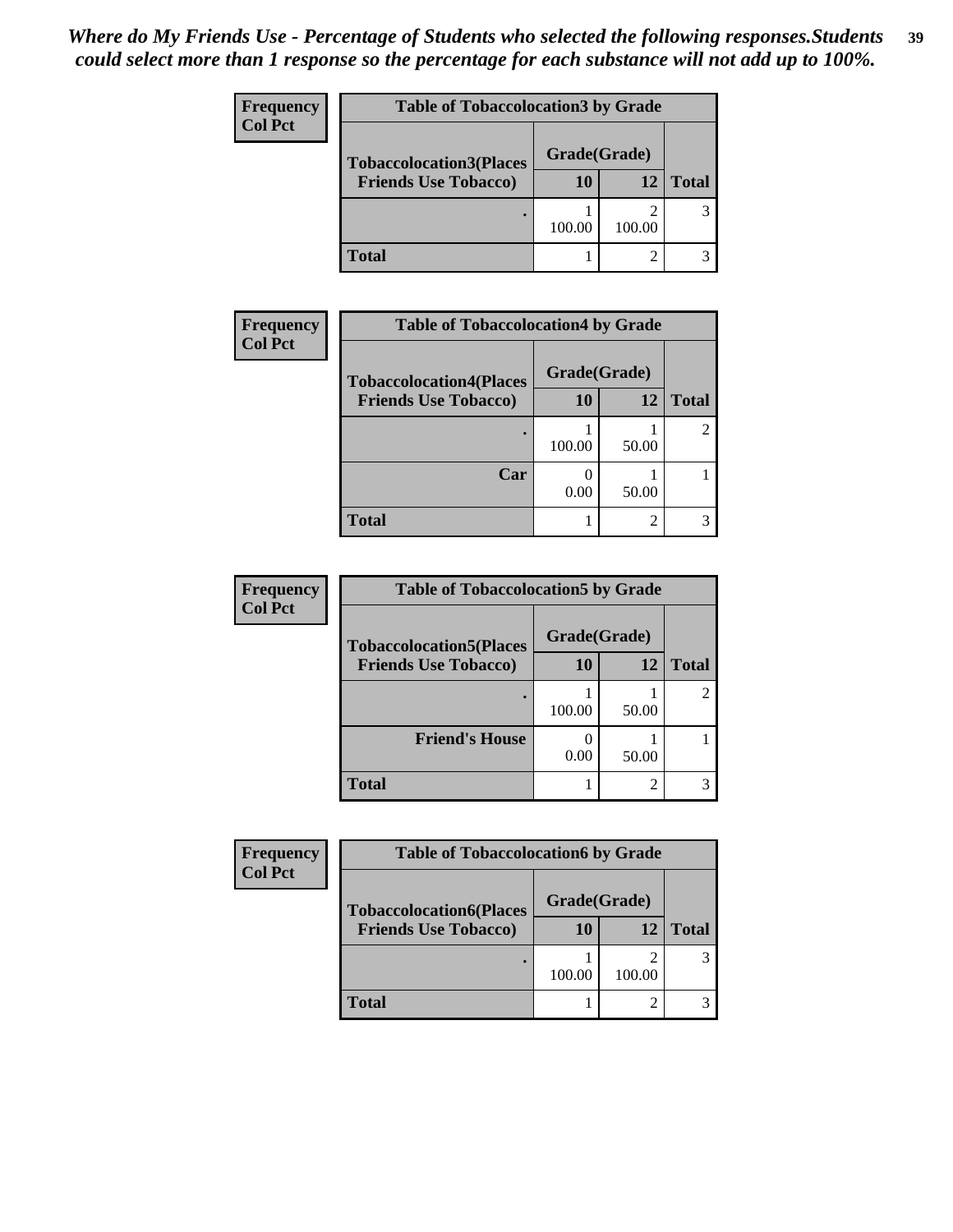| <b>Frequency</b> | <b>Table of Marijuanalocation1 by Grade</b> |              |       |              |
|------------------|---------------------------------------------|--------------|-------|--------------|
| <b>Col Pct</b>   | <b>Marijuanalocation1(Places</b>            | Grade(Grade) |       |              |
|                  | <b>Friends Use Marijuana</b> )              | <b>10</b>    | 12    | <b>Total</b> |
|                  |                                             | 100.00       | 50.00 |              |
|                  | Do Not Use                                  | 0.00         | 50.00 |              |
|                  | <b>Total</b>                                |              |       |              |

| <b>Frequency</b> | <b>Table of Marijuanalocation2 by Grade</b> |              |        |              |
|------------------|---------------------------------------------|--------------|--------|--------------|
| <b>Col Pct</b>   | <b>Marijuanalocation2(Places</b>            | Grade(Grade) |        |              |
|                  | <b>Friends Use Marijuana</b> )              | 10           | 12     | <b>Total</b> |
|                  |                                             | 0.00         | 100.00 |              |
|                  | Home                                        | 100.00       | 0.00   |              |
|                  | <b>Total</b>                                |              |        |              |

| <b>Frequency</b> | <b>Table of Marijuanalocation3 by Grade</b> |              |        |              |  |
|------------------|---------------------------------------------|--------------|--------|--------------|--|
| <b>Col Pct</b>   | <b>Marijuanalocation3(Places</b>            | Grade(Grade) |        |              |  |
|                  | <b>Friends Use Marijuana</b> )              | <b>10</b>    | 12     | <b>Total</b> |  |
|                  |                                             | 100.00       | 100.00 |              |  |
|                  | <b>Total</b>                                |              |        |              |  |

| <b>Frequency</b> | <b>Table of Marijuanalocation4 by Grade</b> |              |        |              |  |
|------------------|---------------------------------------------|--------------|--------|--------------|--|
| <b>Col Pct</b>   | <b>Marijuanalocation4(Places</b>            | Grade(Grade) |        |              |  |
|                  | <b>Friends Use Marijuana</b> )              | 10           | 12     | <b>Total</b> |  |
|                  |                                             | 0.00         | 100.00 |              |  |
|                  | Car                                         | 100.00       | 0.00   |              |  |
|                  | <b>Total</b>                                |              | 2      |              |  |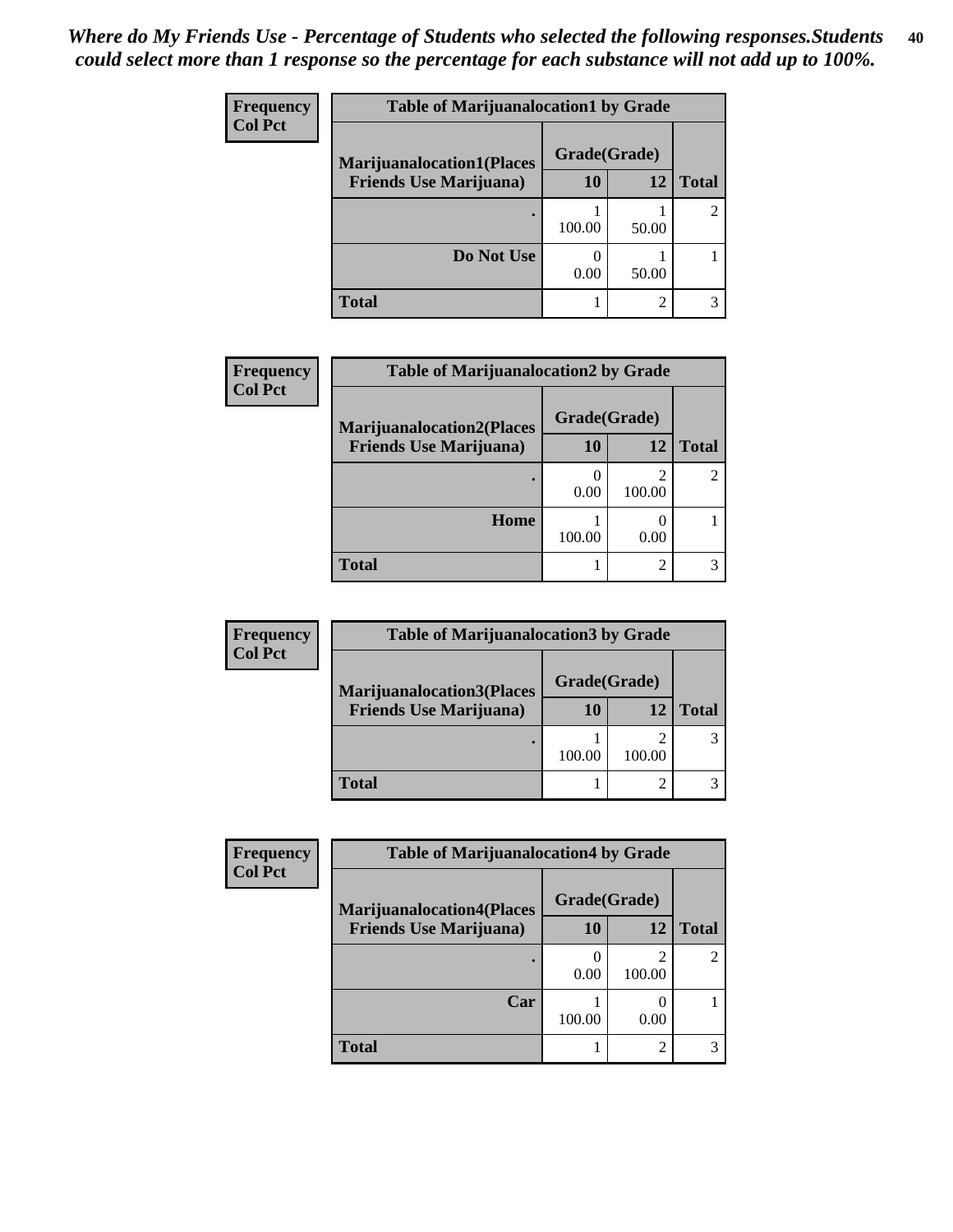| <b>Frequency</b> | <b>Table of Marijuanalocation5 by Grade</b> |              |        |              |
|------------------|---------------------------------------------|--------------|--------|--------------|
| <b>Col Pct</b>   | <b>Marijuanalocation5</b> (Places           | Grade(Grade) |        |              |
|                  | <b>Friends Use Marijuana</b> )              | 10           | 12     | <b>Total</b> |
|                  |                                             | 0.00         | 100.00 |              |
|                  | <b>Friend's House</b>                       | 100.00       | 0.00   |              |
|                  | Total                                       |              | ി      |              |

| Frequency      | <b>Table of Marijuanalocation6 by Grade</b> |              |       |              |
|----------------|---------------------------------------------|--------------|-------|--------------|
| <b>Col Pct</b> | <b>Marijuanalocation6(Places</b>            | Grade(Grade) |       |              |
|                | <b>Friends Use Marijuana</b> )              | 10           | 12    | <b>Total</b> |
|                |                                             | 100.00       | 50.00 |              |
|                | <b>Other</b>                                | 0.00         | 50.00 |              |
|                | <b>Total</b>                                |              | ◠     |              |

| Frequency      | <b>Table of Otherdruglocation1 by Grade</b>                          |              |                             |                             |
|----------------|----------------------------------------------------------------------|--------------|-----------------------------|-----------------------------|
| <b>Col Pct</b> | <b>Otherdruglocation1(Places</b><br><b>Friends Use Other Illegal</b> | Grade(Grade) |                             |                             |
|                | Drugs)                                                               | 10           | 12                          | <b>Total</b>                |
|                |                                                                      | 0.00         | 50.00                       |                             |
|                | Do Not Use                                                           | 100.00       | 50.00                       | $\mathcal{D}_{\mathcal{L}}$ |
|                | <b>Total</b>                                                         |              | $\mathcal{D}_{\mathcal{L}}$ |                             |

| <b>Frequency</b> |                                                                      | <b>Table of Otherdruglocation2 by Grade</b> |        |              |  |  |
|------------------|----------------------------------------------------------------------|---------------------------------------------|--------|--------------|--|--|
| <b>Col Pct</b>   | <b>Otherdruglocation2(Places</b><br><b>Friends Use Other Illegal</b> | Grade(Grade)                                |        |              |  |  |
|                  | Drugs)                                                               | <b>10</b>                                   | 12     | <b>Total</b> |  |  |
|                  |                                                                      | 100.00                                      | 100.00 |              |  |  |
|                  | <b>Total</b>                                                         |                                             |        |              |  |  |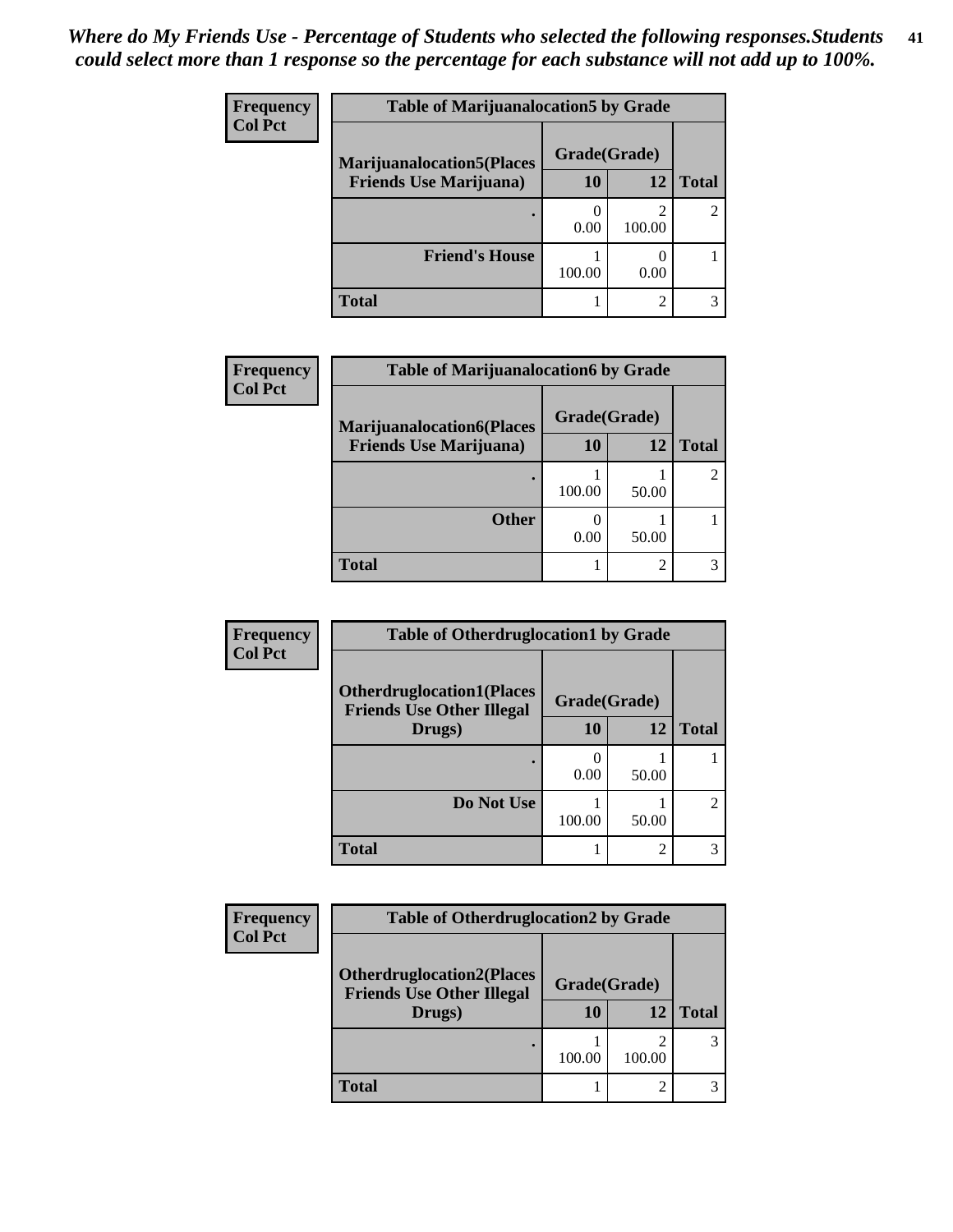| <b>Frequency</b> | <b>Table of Otherdruglocation 3 by Grade</b>                         |              |        |              |  |
|------------------|----------------------------------------------------------------------|--------------|--------|--------------|--|
| <b>Col Pct</b>   | <b>Otherdruglocation3(Places</b><br><b>Friends Use Other Illegal</b> | Grade(Grade) |        |              |  |
|                  | Drugs)                                                               | 10           | 12     | <b>Total</b> |  |
|                  |                                                                      | 100.00       | 100.00 | 3            |  |
|                  | Total                                                                |              |        |              |  |

| <b>Frequency</b> | <b>Table of Otherdruglocation4 by Grade</b>                                    |                    |        |              |
|------------------|--------------------------------------------------------------------------------|--------------------|--------|--------------|
| <b>Col Pct</b>   | <b>Otherdruglocation4(Places</b><br><b>Friends Use Other Illegal</b><br>Drugs) | Grade(Grade)<br>10 | 12     | <b>Total</b> |
|                  |                                                                                | 100.00             | 100.00 |              |
|                  | <b>Total</b>                                                                   |                    |        |              |

| <b>Frequency</b> | <b>Table of Otherdruglocation5 by Grade</b>                          |              |        |              |
|------------------|----------------------------------------------------------------------|--------------|--------|--------------|
| <b>Col Pct</b>   | <b>Otherdruglocation5(Places</b><br><b>Friends Use Other Illegal</b> | Grade(Grade) |        |              |
|                  | Drugs)                                                               | 10           | 12     | <b>Total</b> |
|                  |                                                                      | 100.00       | 100.00 |              |
|                  | <b>Total</b>                                                         |              |        |              |

| Frequency      | <b>Table of Otherdruglocation6 by Grade</b>                          |              |               |              |  |
|----------------|----------------------------------------------------------------------|--------------|---------------|--------------|--|
| <b>Col Pct</b> | <b>Otherdruglocation6(Places</b><br><b>Friends Use Other Illegal</b> | Grade(Grade) |               |              |  |
|                | Drugs)                                                               | <b>10</b>    | 12            | <b>Total</b> |  |
|                |                                                                      | 100.00       | 50.00         |              |  |
|                | <b>Other</b>                                                         | 0.00         | 50.00         |              |  |
|                | <b>Total</b>                                                         |              | $\mathcal{D}$ |              |  |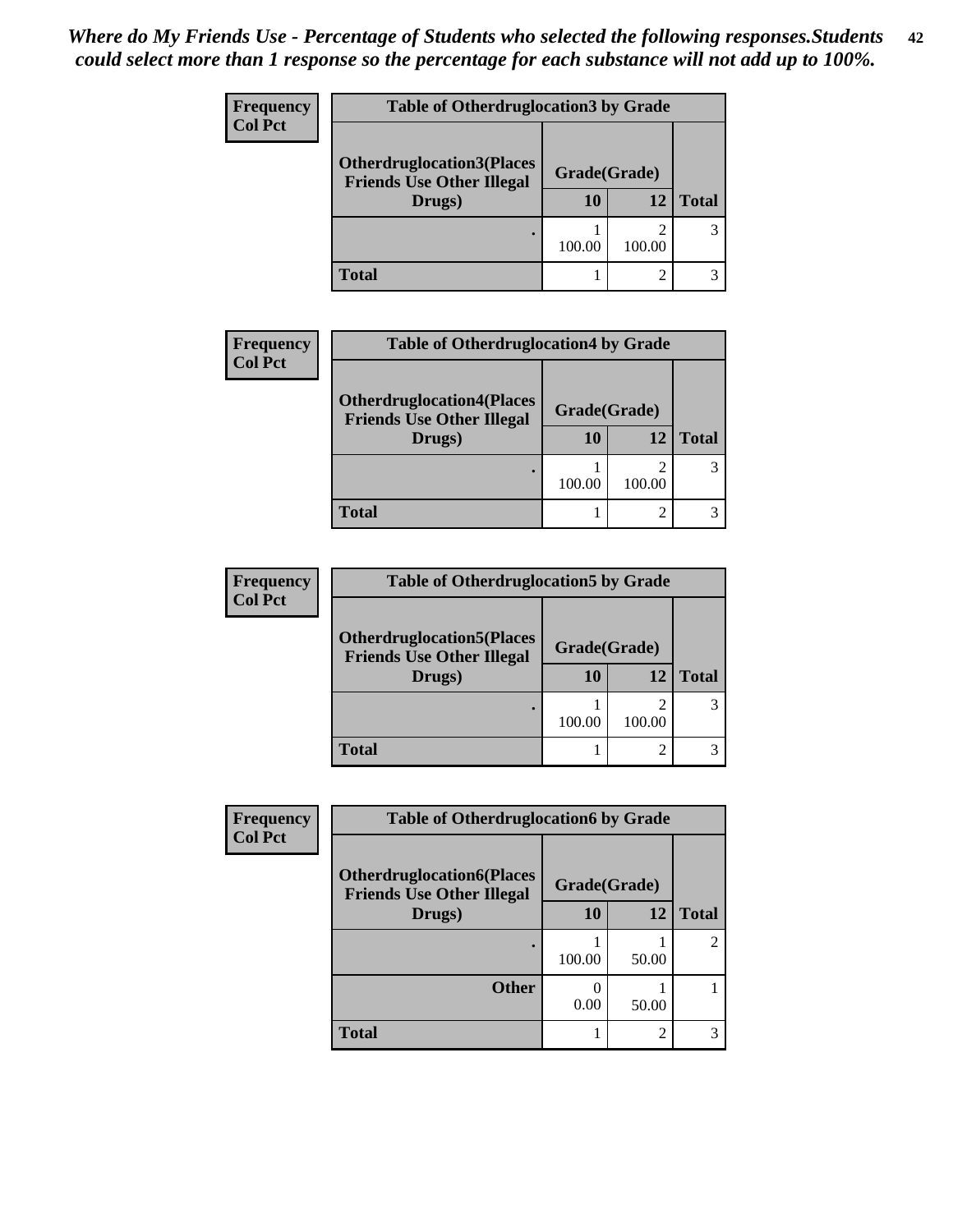| Frequency      | <b>Table of Alcoholtime1 by Grade</b>           |              |       |              |  |
|----------------|-------------------------------------------------|--------------|-------|--------------|--|
| <b>Col Pct</b> | <b>Alcoholtime1(Times</b><br><b>Friends Use</b> | Grade(Grade) |       |              |  |
|                | Alcohol)                                        | 10           | 12    | <b>Total</b> |  |
|                |                                                 | 100.00       | 50.00 | 2            |  |
|                | Do Not Use                                      | 0.00         | 50.00 |              |  |
|                | <b>Total</b>                                    |              | 2     |              |  |

| Frequency      | <b>Table of Alcoholtime2 by Grade</b>                       |              |                |              |
|----------------|-------------------------------------------------------------|--------------|----------------|--------------|
| <b>Col Pct</b> | <b>Alcoholtime2(Times</b><br><b>Friends Use</b><br>Alcohol) | Grade(Grade) |                |              |
|                |                                                             | 10           | 12             | <b>Total</b> |
|                |                                                             | 100.00       | 2<br>100.00    |              |
|                | <b>Total</b>                                                |              | $\overline{2}$ |              |

| <b>Frequency</b> | <b>Table of Alcoholtime3 by Grade</b>           |              |        |              |
|------------------|-------------------------------------------------|--------------|--------|--------------|
| <b>Col Pct</b>   | <b>Alcoholtime3(Times</b><br><b>Friends Use</b> | Grade(Grade) |        |              |
|                  | Alcohol)                                        | 10           | 12     | <b>Total</b> |
|                  |                                                 | 100.00       | 100.00 |              |
|                  | <b>Total</b>                                    |              | 2      |              |

| <b>Frequency</b> | <b>Table of Alcoholtime4 by Grade</b>           |              |        |              |
|------------------|-------------------------------------------------|--------------|--------|--------------|
| <b>Col Pct</b>   | <b>Alcoholtime4(Times</b><br><b>Friends Use</b> | Grade(Grade) |        |              |
|                  | Alcohol)                                        | 10           | 12     | <b>Total</b> |
|                  |                                                 | 100.00       | 100.00 | 3            |
|                  | <b>Total</b>                                    |              |        |              |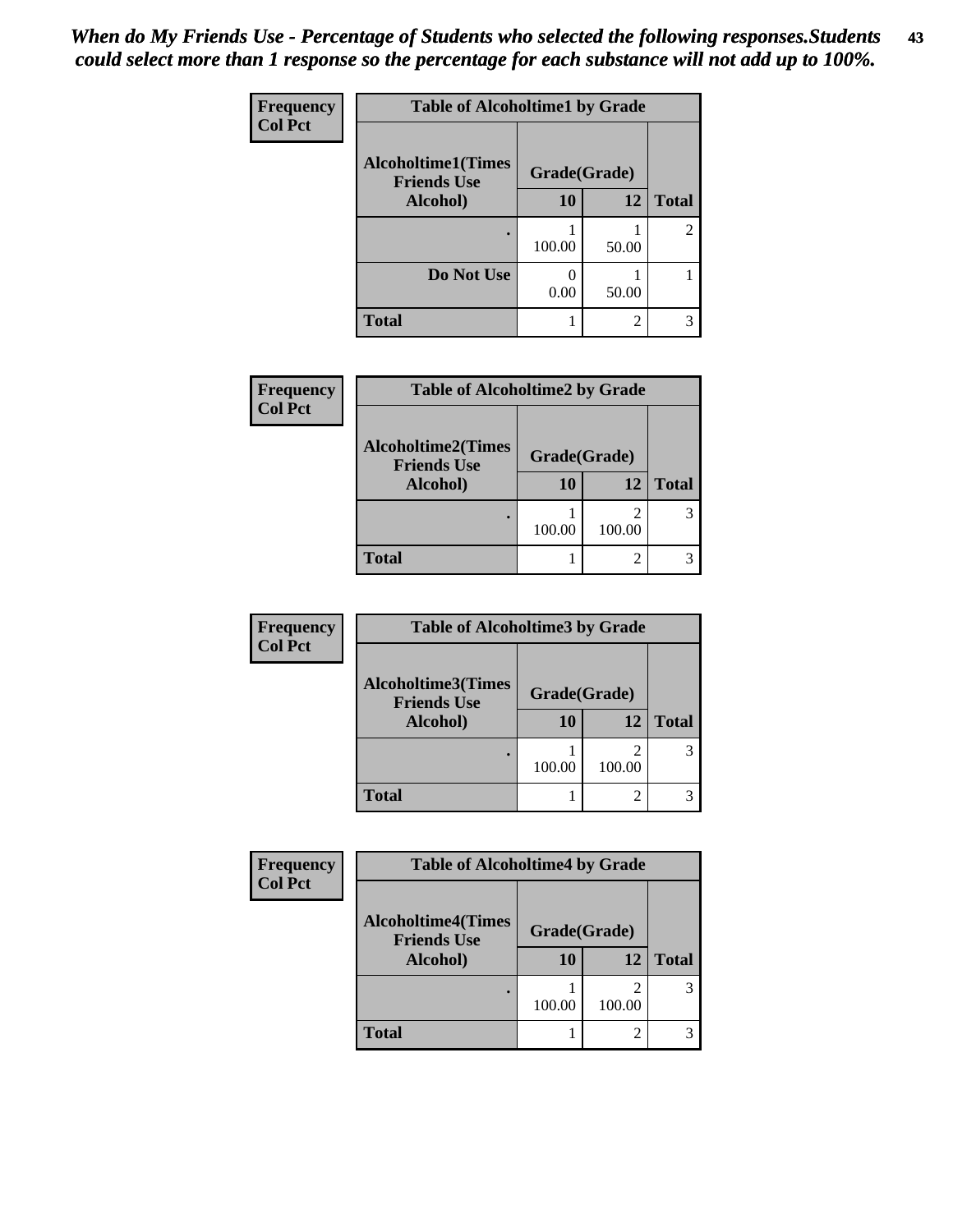| Frequency      | <b>Table of Alcoholtime5 by Grade</b>           |              |                |              |
|----------------|-------------------------------------------------|--------------|----------------|--------------|
| <b>Col Pct</b> | <b>Alcoholtime5(Times</b><br><b>Friends Use</b> | Grade(Grade) |                |              |
|                | Alcohol)                                        | 10           | 12             | <b>Total</b> |
|                |                                                 | 0.00         | 50.00          |              |
|                | <b>Weeknights</b>                               | 100.00       | 50.00          | 2            |
|                | <b>Total</b>                                    |              | $\mathfrak{D}$ | 3            |

| Frequency      | <b>Table of Alcoholtime6 by Grade</b>           |              |             |              |
|----------------|-------------------------------------------------|--------------|-------------|--------------|
| <b>Col Pct</b> | <b>Alcoholtime6(Times</b><br><b>Friends Use</b> | Grade(Grade) |             |              |
|                | Alcohol)                                        | 10           | 12          | <b>Total</b> |
|                |                                                 | 100.00       | 2<br>100.00 |              |
|                | <b>Total</b>                                    |              | 2           |              |

| Frequency      | <b>Table of Tobaccotime1 by Grade</b>           |              |                |                |  |
|----------------|-------------------------------------------------|--------------|----------------|----------------|--|
| <b>Col Pct</b> | <b>Tobaccotime1(Times</b><br><b>Friends Use</b> | Grade(Grade) |                |                |  |
|                | Tobacco)                                        | 10           | 12             | <b>Total</b>   |  |
|                |                                                 | 100.00       | 50.00          | $\mathfrak{D}$ |  |
|                | Do Not Use                                      | 0.00         | 50.00          |                |  |
|                | <b>Total</b>                                    |              | $\overline{2}$ |                |  |

| Frequency      | <b>Table of Tobaccotime2 by Grade</b>           |              |             |                |
|----------------|-------------------------------------------------|--------------|-------------|----------------|
| <b>Col Pct</b> | <b>Tobaccotime2(Times</b><br><b>Friends Use</b> | Grade(Grade) |             |                |
|                | <b>Tobacco</b> )                                | 10           | 12          | <b>Total</b>   |
|                | $\bullet$                                       | 0.00         | 2<br>100.00 | $\overline{2}$ |
|                | <b>On Way to School</b>                         | 100.00       | 0.00        |                |
|                | <b>Total</b>                                    |              | 2           | 3              |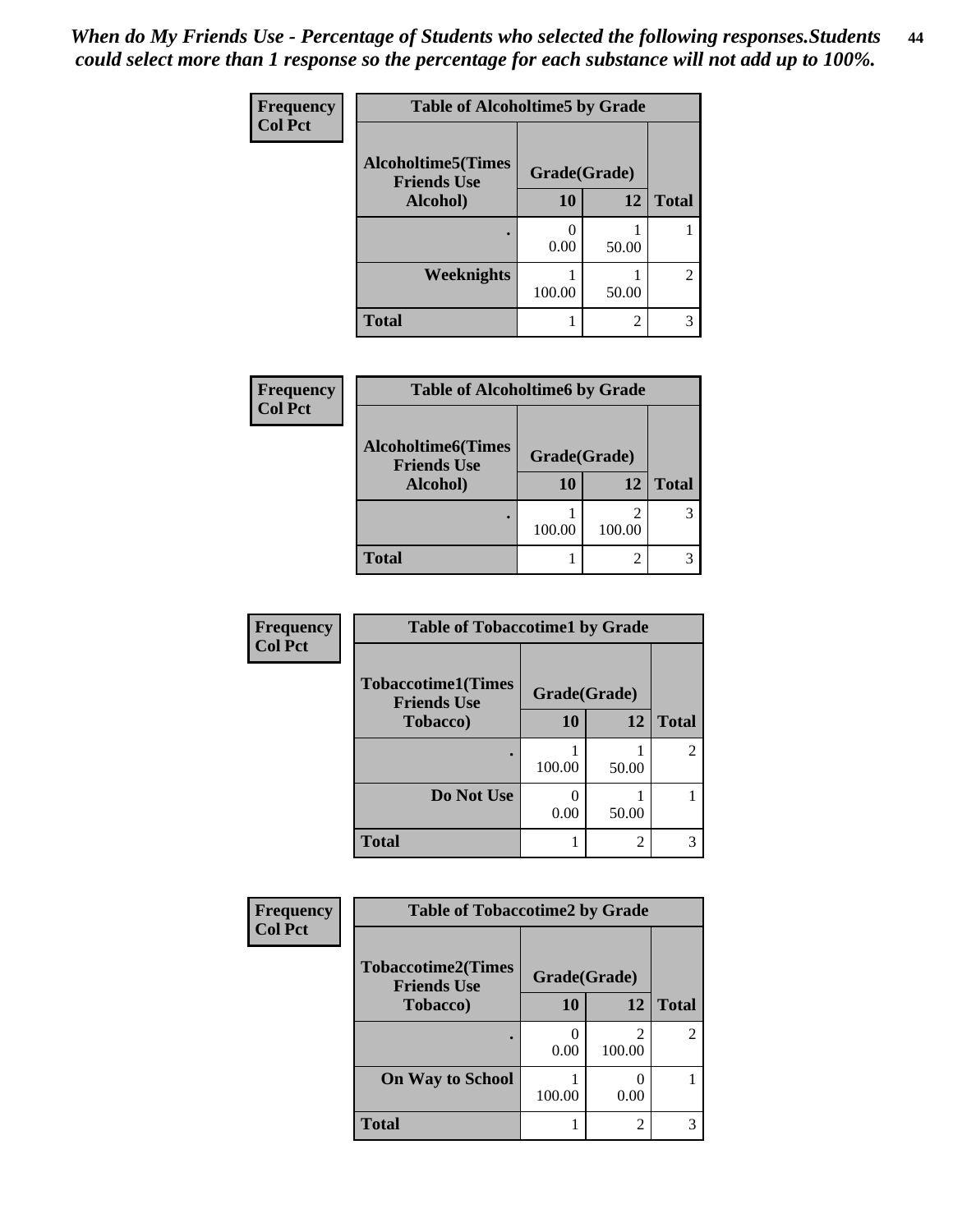| <b>Frequency</b><br><b>Col Pct</b> | <b>Table of Tobaccotime3 by Grade</b>           |              |                |              |
|------------------------------------|-------------------------------------------------|--------------|----------------|--------------|
|                                    | <b>Tobaccotime3(Times</b><br><b>Friends Use</b> | Grade(Grade) |                |              |
|                                    | <b>Tobacco</b> )                                | 10           | 12             | <b>Total</b> |
|                                    |                                                 | 100.00       | 100.00         | 3            |
|                                    | <b>Total</b>                                    |              | $\mathfrak{D}$ |              |

| <b>Frequency</b> | <b>Table of Tobaccotime4 by Grade</b>                               |                          |        |              |
|------------------|---------------------------------------------------------------------|--------------------------|--------|--------------|
| <b>Col Pct</b>   | <b>Tobaccotime4(Times</b><br><b>Friends Use</b><br><b>Tobacco</b> ) | Grade(Grade)<br>12<br>10 |        | <b>Total</b> |
|                  |                                                                     | 100.00                   | 100.00 |              |
|                  | <b>Total</b>                                                        |                          | ◠      |              |

| Frequency      | <b>Table of Tobaccotime5 by Grade</b>           |              |       |               |
|----------------|-------------------------------------------------|--------------|-------|---------------|
| <b>Col Pct</b> | <b>Tobaccotime5(Times</b><br><b>Friends Use</b> | Grade(Grade) |       |               |
|                | <b>Tobacco</b> )                                | 10           | 12    | <b>Total</b>  |
|                |                                                 | 0.00         | 50.00 |               |
|                | <b>Weeknights</b>                               | 100.00       | 50.00 | $\mathcal{L}$ |
|                | <b>Total</b>                                    |              | 2     | 3             |

| <b>Frequency</b> | <b>Table of Tobaccotime6 by Grade</b>           |              |             |                |
|------------------|-------------------------------------------------|--------------|-------------|----------------|
| <b>Col Pct</b>   | <b>Tobaccotime6(Times</b><br><b>Friends Use</b> | Grade(Grade) |             |                |
|                  | <b>Tobacco</b> )                                | 10           | 12          | <b>Total</b>   |
|                  |                                                 | 0.00         | 2<br>100.00 | $\overline{2}$ |
|                  | Weekends                                        | 100.00       | 0.00        |                |
|                  | <b>Total</b>                                    |              | 2           | 3              |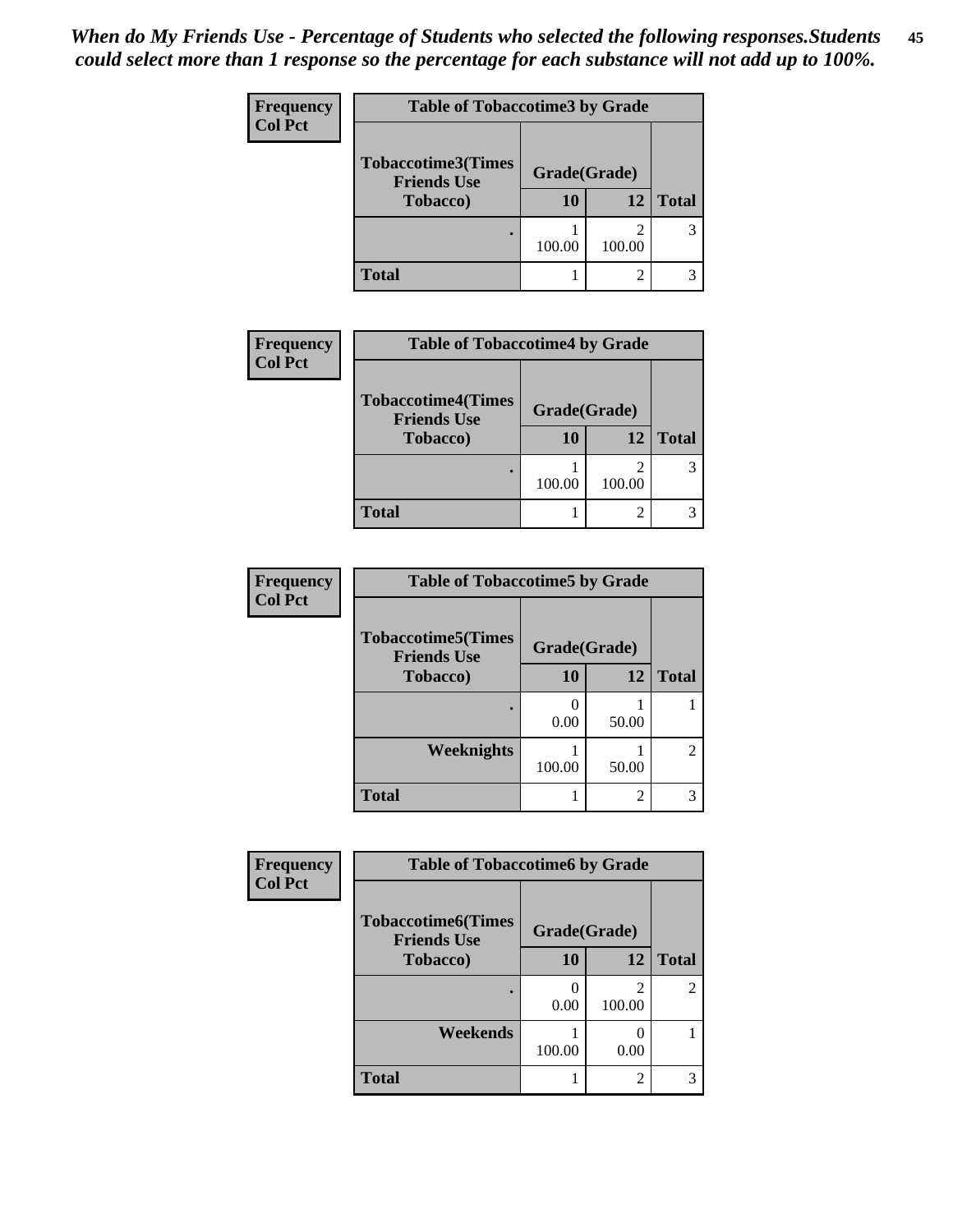| Frequency      | <b>Table of Marijuanatime1 by Grade</b>           |              |       |                             |  |
|----------------|---------------------------------------------------|--------------|-------|-----------------------------|--|
| <b>Col Pct</b> | <b>Marijuanatime1(Times</b><br><b>Friends Use</b> | Grade(Grade) |       |                             |  |
|                | Marijuana)                                        | 10           | 12    | <b>Total</b>                |  |
|                |                                                   | 0.00         | 50.00 |                             |  |
|                | Do Not Use                                        | 100.00       | 50.00 | $\mathcal{D}_{\mathcal{L}}$ |  |
|                | <b>Total</b>                                      |              | 2     |                             |  |

| <b>Frequency</b> | <b>Table of Marijuanatime2 by Grade</b>           |              |        |              |
|------------------|---------------------------------------------------|--------------|--------|--------------|
| <b>Col Pct</b>   | <b>Marijuanatime2(Times</b><br><b>Friends Use</b> | Grade(Grade) |        |              |
|                  | Marijuana)                                        | 10           | 12     | <b>Total</b> |
|                  |                                                   | 100.00       | 100.00 |              |
|                  | <b>Total</b>                                      |              |        |              |

| <b>Frequency</b> | <b>Table of Marijuanatime3 by Grade</b>    |              |        |              |
|------------------|--------------------------------------------|--------------|--------|--------------|
| <b>Col Pct</b>   | Marijuanatime3(Times<br><b>Friends Use</b> | Grade(Grade) |        |              |
|                  | Marijuana)                                 | 10           | 12     | <b>Total</b> |
|                  |                                            | 100.00       | 100.00 |              |
|                  | <b>Total</b>                               |              |        |              |

| <b>Frequency</b> | <b>Table of Marijuanatime4 by Grade</b> |              |        |              |
|------------------|-----------------------------------------|--------------|--------|--------------|
| <b>Col Pct</b>   | <b>Marijuanatime4</b> (Times            | Grade(Grade) |        |              |
|                  | <b>Friends Use Marijuana</b> )          | 10           | 12     | <b>Total</b> |
|                  |                                         | 0.00         | 100.00 |              |
|                  | <b>On Way Home From School</b>          | 100.00       | 0.00   |              |
|                  | <b>Total</b>                            |              | 2      |              |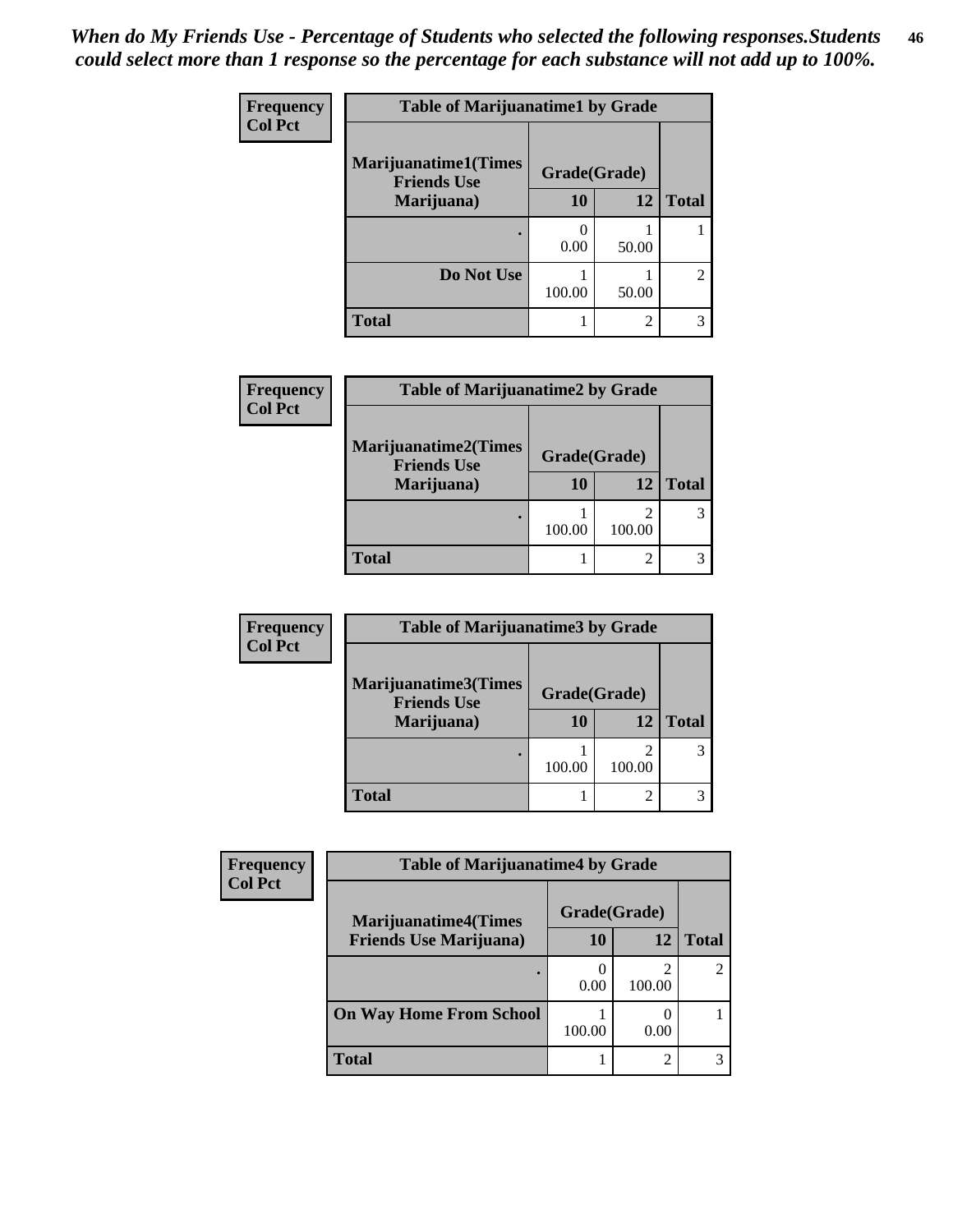| Frequency<br><b>Col Pct</b> | <b>Table of Marijuanatime5 by Grade</b>            |              |                |                             |
|-----------------------------|----------------------------------------------------|--------------|----------------|-----------------------------|
|                             | <b>Marijuanatime5</b> (Times<br><b>Friends Use</b> | Grade(Grade) |                |                             |
|                             | Marijuana)                                         | 10           | 12             | <b>Total</b>                |
|                             |                                                    | 0.00         | 50.00          |                             |
|                             | Weeknights                                         | 100.00       | 50.00          | $\mathcal{D}_{\mathcal{L}}$ |
|                             | <b>Total</b>                                       |              | $\overline{2}$ |                             |

| Frequency      | <b>Table of Marijuanatime6 by Grade</b>            |              |             |                |
|----------------|----------------------------------------------------|--------------|-------------|----------------|
| <b>Col Pct</b> | <b>Marijuanatime6</b> (Times<br><b>Friends Use</b> | Grade(Grade) |             |                |
|                | Marijuana)                                         | 10           | 12          | <b>Total</b>   |
|                |                                                    | 0.00         | 2<br>100.00 | $\overline{2}$ |
|                | Weekends                                           | 100.00       | 0.00        |                |
|                | <b>Total</b>                                       |              | 2           | 3              |

| Frequency      | <b>Table of Otherdrugtime1 by Grade</b>                 |              |                |                             |
|----------------|---------------------------------------------------------|--------------|----------------|-----------------------------|
| <b>Col Pct</b> | <b>Otherdrugtime1(Times</b><br><b>Friends Use Other</b> | Grade(Grade) |                |                             |
|                | <b>Illegal Drugs</b> )                                  | 10           | 12             | <b>Total</b>                |
|                |                                                         | 0.00         | 50.00          |                             |
|                | Do Not Use                                              | 100.00       | 50.00          | $\mathcal{D}_{\mathcal{A}}$ |
|                | Total                                                   |              | $\mathfrak{D}$ | 3                           |

| <b>Frequency</b> | <b>Table of Otherdrugtime2 by Grade</b>                 |              |        |              |  |
|------------------|---------------------------------------------------------|--------------|--------|--------------|--|
| <b>Col Pct</b>   | <b>Otherdrugtime2(Times</b><br><b>Friends Use Other</b> | Grade(Grade) |        |              |  |
|                  | <b>Illegal Drugs)</b>                                   | 10           | 12     | <b>Total</b> |  |
|                  |                                                         | 100.00       | 100.00 | 3            |  |
|                  | Total                                                   |              | ◠      | 3            |  |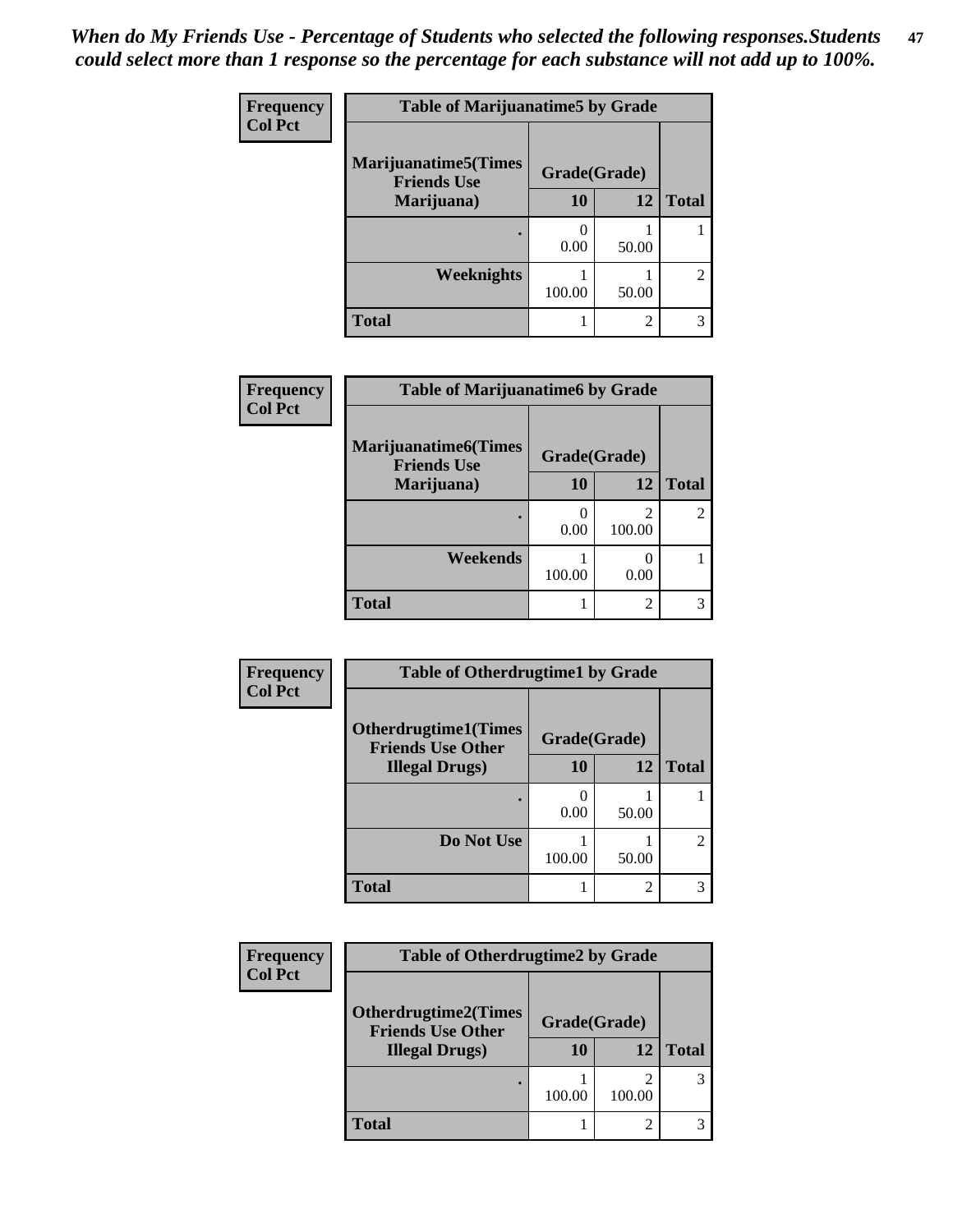| <b>Frequency</b> | <b>Table of Otherdrugtime3 by Grade</b>            |              |               |              |  |
|------------------|----------------------------------------------------|--------------|---------------|--------------|--|
| <b>Col Pct</b>   | Otherdrugtime3(Times                               | Grade(Grade) |               |              |  |
|                  | <b>Friends Use Other</b><br><b>Illegal Drugs</b> ) | 10           | 12            | <b>Total</b> |  |
|                  |                                                    | 100.00       | ာ<br>100.00   | 3            |  |
|                  | <b>Total</b>                                       |              | $\mathcal{D}$ |              |  |

| <b>Frequency</b> | <b>Table of Otherdrugtime4 by Grade</b>                 |              |        |              |
|------------------|---------------------------------------------------------|--------------|--------|--------------|
| <b>Col Pct</b>   | <b>Otherdrugtime4(Times</b><br><b>Friends Use Other</b> | Grade(Grade) |        |              |
|                  | <b>Illegal Drugs</b> )                                  | 10           | 12     | <b>Total</b> |
|                  | ٠                                                       | 100.00       | 100.00 | 3            |
|                  | Total                                                   |              |        |              |

| <b>Frequency</b> | <b>Table of Otherdrugtime5 by Grade</b>                  |              |                |               |
|------------------|----------------------------------------------------------|--------------|----------------|---------------|
| <b>Col Pct</b>   | <b>Otherdrugtime5</b> (Times<br><b>Friends Use Other</b> | Grade(Grade) |                |               |
|                  | <b>Illegal Drugs)</b>                                    | 10           | 12             | <b>Total</b>  |
|                  | $\bullet$                                                | 100.00       | 50.00          | $\mathcal{L}$ |
|                  | Weeknights                                               | 0<br>0.00    | 50.00          |               |
|                  | <b>Total</b>                                             |              | $\mathfrak{D}$ | 3             |

| <b>Frequency</b> | <b>Table of Otherdrugtime6 by Grade</b>                 |              |             |              |
|------------------|---------------------------------------------------------|--------------|-------------|--------------|
| <b>Col Pct</b>   | <b>Otherdrugtime6(Times</b><br><b>Friends Use Other</b> | Grade(Grade) |             |              |
|                  | <b>Illegal Drugs</b> )                                  | 10           | 12          | <b>Total</b> |
|                  |                                                         | 100.00       | ി<br>100.00 |              |
|                  | <b>Total</b>                                            |              | ി           |              |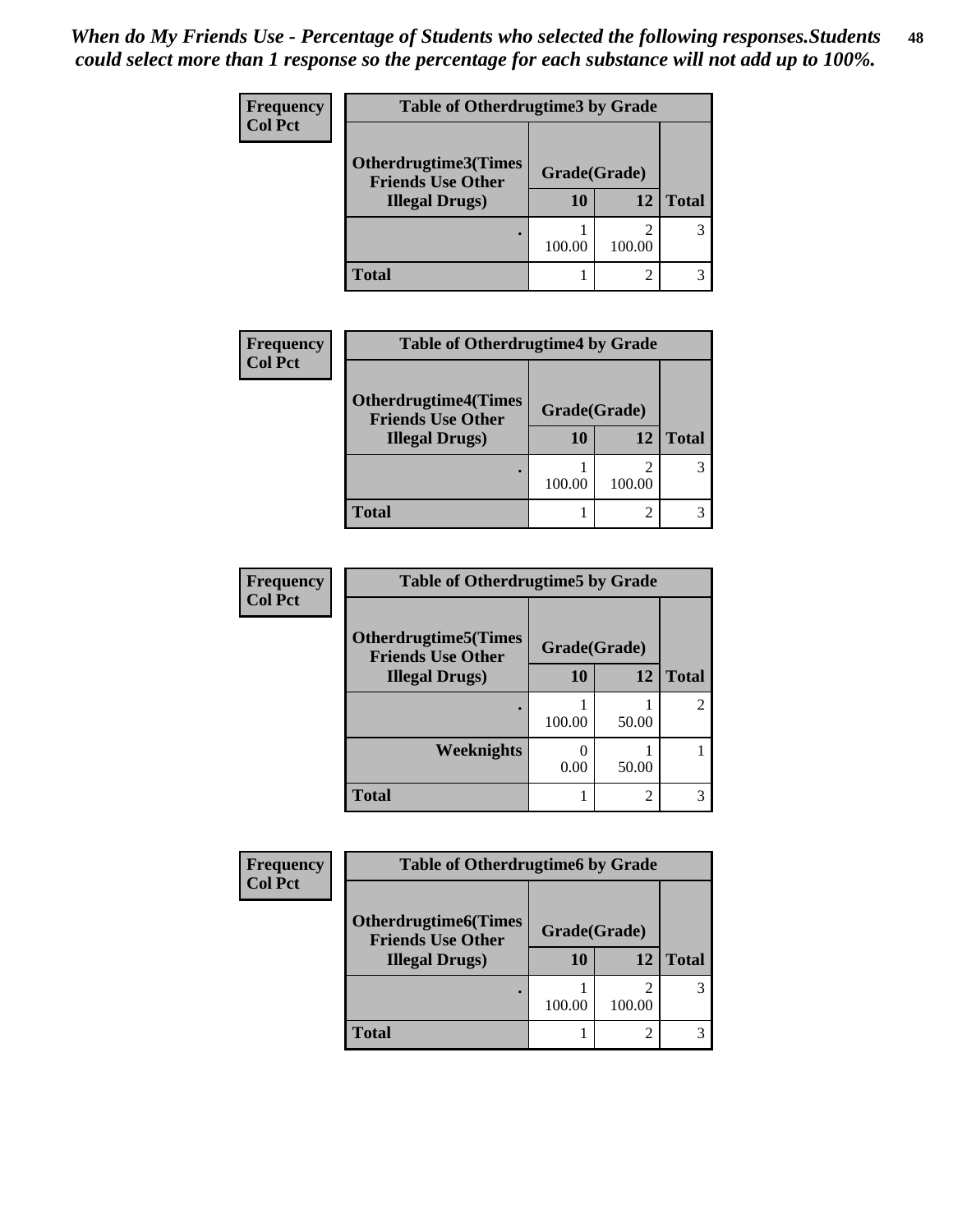| Frequency      | <b>Table of Educationalcohol by Grade</b>                                                                  |              |                                       |              |
|----------------|------------------------------------------------------------------------------------------------------------|--------------|---------------------------------------|--------------|
| <b>Col Pct</b> | Educationalcohol(I<br>have been taught<br>about alcohol,<br>tobacco,<br>and other drugs<br>within the last | Grade(Grade) |                                       |              |
|                | year at school)                                                                                            | 10           | 12                                    | <b>Total</b> |
|                | Yes                                                                                                        | 100.00       | $\mathcal{D}_{\mathcal{A}}$<br>100.00 | 3            |
|                | <b>Total</b>                                                                                               |              | $\overline{c}$                        | 3            |

| Frequency      | <b>Table of Eversmoked by Grade</b> |              |             |              |  |
|----------------|-------------------------------------|--------------|-------------|--------------|--|
| <b>Col Pct</b> | Eversmoked(I)<br>have smoked        | Grade(Grade) |             |              |  |
|                | a cigarette)                        | 10           | 12          | <b>Total</b> |  |
|                | <b>Yes</b>                          | 100.00       | 0.00        |              |  |
|                | N <sub>0</sub>                      | 0.00         | 2<br>100.00 |              |  |
|                | <b>Total</b>                        |              | 2           |              |  |

| Frequency      | <b>Table of Drovedrinking by Grade</b>                                                                              |                    |                                       |              |  |
|----------------|---------------------------------------------------------------------------------------------------------------------|--------------------|---------------------------------------|--------------|--|
| <b>Col Pct</b> | Drovedrinking(In<br>the past 30 days I<br>have driven a car<br>or other vehicle<br>while I was<br>drinking alcohol) | Grade(Grade)<br>10 | 12                                    | <b>Total</b> |  |
|                | N <sub>0</sub>                                                                                                      | 100.00             | $\mathcal{D}_{\mathcal{A}}$<br>100.00 | 3            |  |
|                | <b>Total</b>                                                                                                        |                    | $\mathfrak{D}$                        | 3            |  |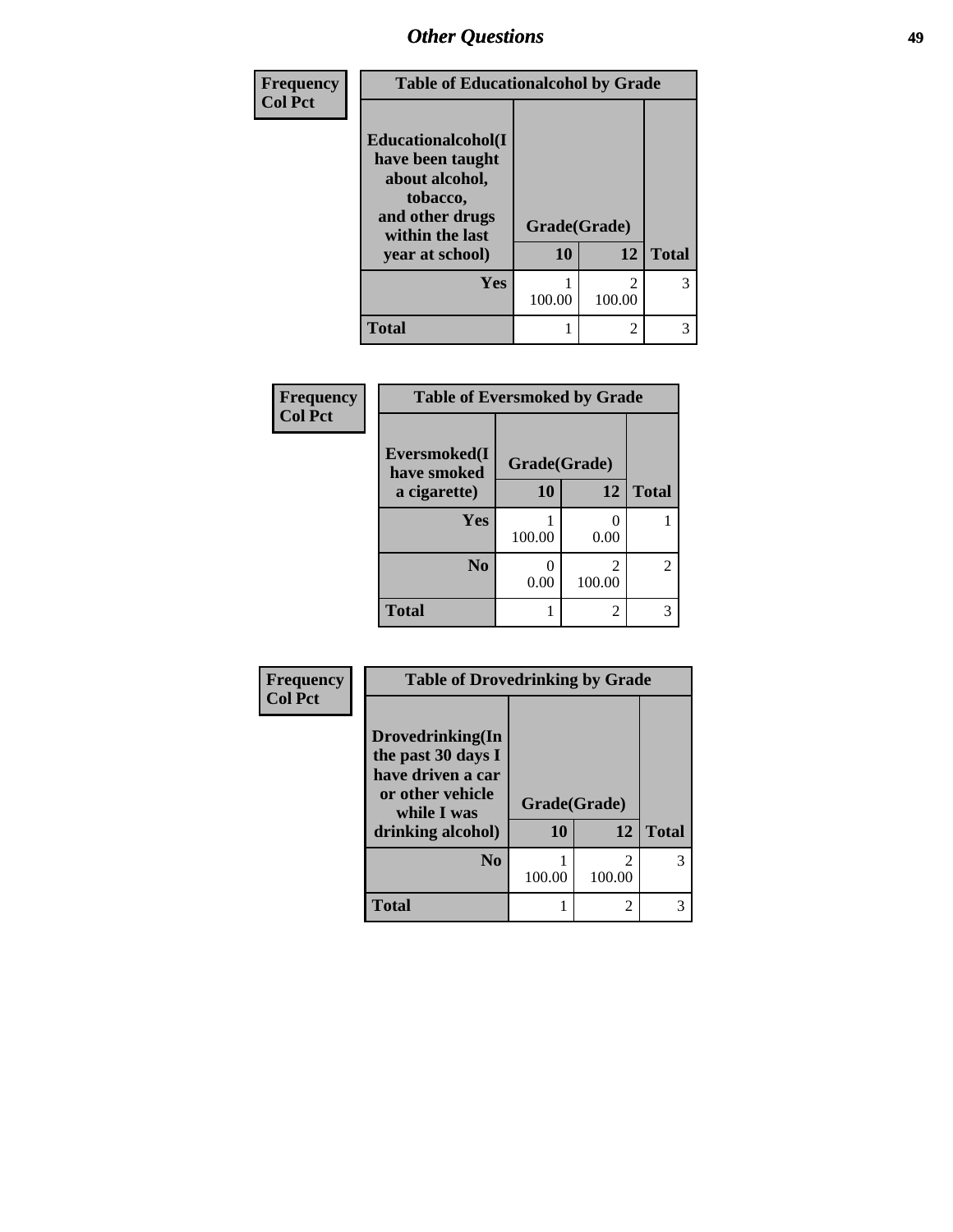| Frequency      | <b>Table of Rodedrinking by Grade</b>                                                                      |              |                                       |              |
|----------------|------------------------------------------------------------------------------------------------------------|--------------|---------------------------------------|--------------|
| <b>Col Pct</b> | Rodedrinking(In<br>the past 30 days<br>I have ridden in<br>a car with a<br>driver who had<br>been drinking | Grade(Grade) |                                       |              |
|                | alcohol)                                                                                                   | 10           | 12                                    | <b>Total</b> |
|                | $\bf No$                                                                                                   | 100.00       | $\mathcal{D}_{\mathcal{A}}$<br>100.00 | 3            |
|                | <b>Total</b>                                                                                               |              | $\mathfrak{D}$                        | 3            |

| Frequency      | <b>Table of Drugsschool by Grade</b>                                                                                                   |                    |                           |              |  |
|----------------|----------------------------------------------------------------------------------------------------------------------------------------|--------------------|---------------------------|--------------|--|
| <b>Col Pct</b> | <b>Drugsschool</b> (During<br>the past 12 months,<br>I have been offered,<br>sold,<br>or given illegal<br>drugs on school<br>property) | Grade(Grade)<br>10 | 12                        | <b>Total</b> |  |
|                |                                                                                                                                        |                    |                           |              |  |
|                | <b>Yes</b>                                                                                                                             | 100.00             | $\mathbf{\Omega}$<br>0.00 |              |  |
|                | N <sub>0</sub>                                                                                                                         | 0.00               | 2<br>100.00               | 2            |  |
|                | <b>Total</b>                                                                                                                           |                    | $\overline{c}$            | 3            |  |

| Frequency      | <b>Table of Helpbullied by Grade</b>                          |              |                |                             |
|----------------|---------------------------------------------------------------|--------------|----------------|-----------------------------|
| <b>Col Pct</b> | $Helpb$ ullied $(I$<br>would help<br>someone who<br>was being | Grade(Grade) |                |                             |
|                | bullied)                                                      | 10           | 12             | <b>Total</b>                |
|                | <b>Strongly Agree</b>                                         | 100.00       | 50.00          | $\mathcal{D}_{\mathcal{L}}$ |
|                | <b>Somewhat Agree</b>                                         | 0<br>0.00    | 50.00          |                             |
|                | <b>Total</b>                                                  |              | $\overline{2}$ | 3                           |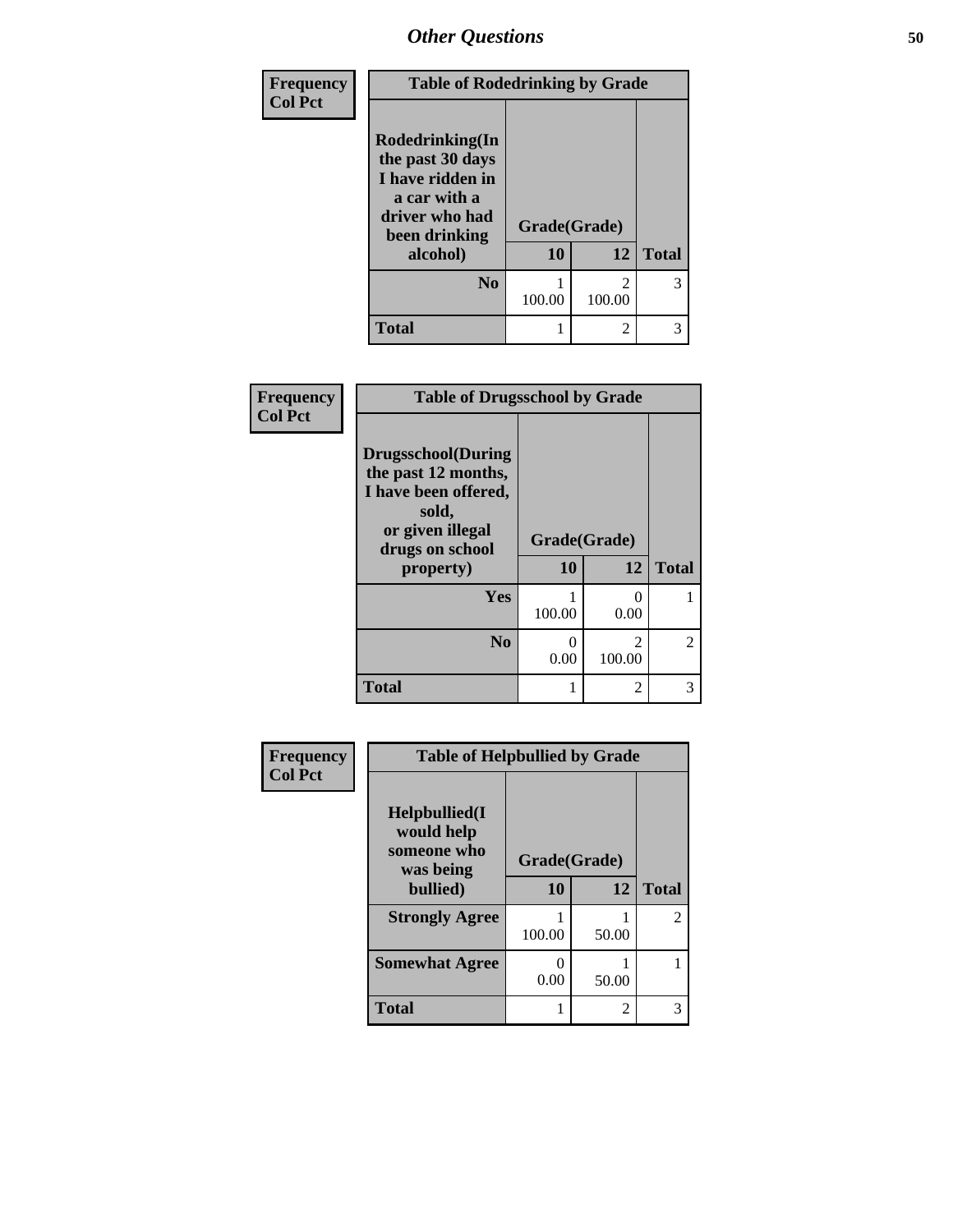*Other Questions* **51**

| <b>Frequency</b> | <b>Table of Grade by Bingedrinking</b> |                                                                                                                             |                |  |
|------------------|----------------------------------------|-----------------------------------------------------------------------------------------------------------------------------|----------------|--|
| <b>Row Pct</b>   |                                        | <b>Bingedrinking</b> (I<br>have drunk five<br>or more drinks<br>of alcohol at<br>one sitting<br>during the last<br>30 days) |                |  |
|                  | Grade(Grade)                           | 0 Days                                                                                                                      | <b>Total</b>   |  |
|                  | 10                                     | 100.00                                                                                                                      |                |  |
|                  | 12                                     | $\mathfrak{D}$<br>100.00                                                                                                    | $\overline{2}$ |  |
|                  | <b>Total</b>                           | 3                                                                                                                           | 3              |  |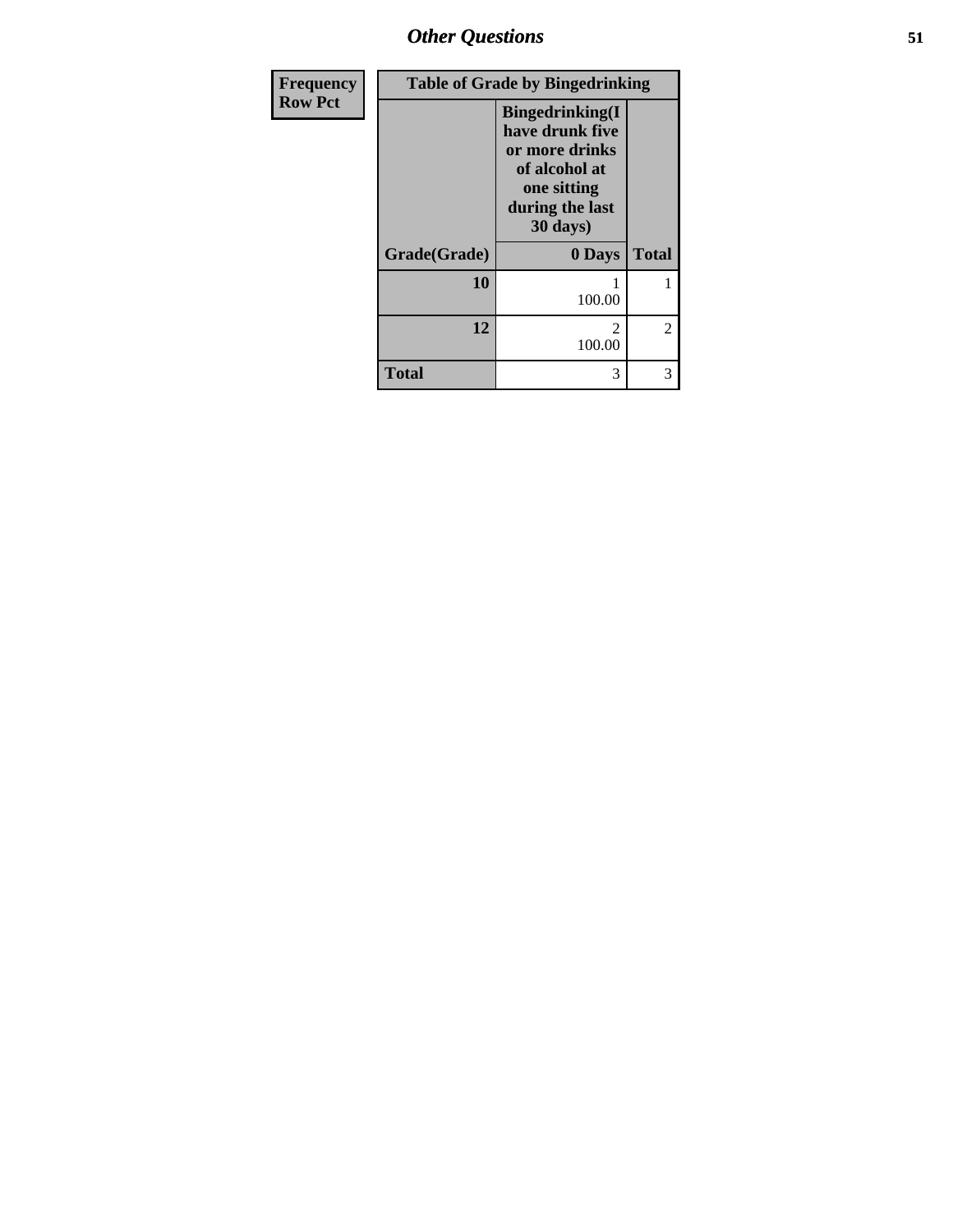### *Nutrition* **52**

| <b>Frequency</b> | <b>Table of Grade by Dairy</b> |                                                                 |                   |                                    |               |
|------------------|--------------------------------|-----------------------------------------------------------------|-------------------|------------------------------------|---------------|
| <b>Row Pct</b>   |                                | Dairy (I eat at least 3 servings<br>of dairy products each day) |                   |                                    |               |
|                  | Grade(Grade)                   | <b>Strongly</b><br>Agree                                        | Somewhat<br>Agree | <b>Strongly</b><br><b>Disagree</b> | <b>Total</b>  |
|                  | <b>10</b>                      | 0.00                                                            | 0.00              | 100.00                             |               |
|                  | 12                             | 50.00                                                           | 50.00             | 0.00                               | $\mathcal{D}$ |
|                  | Total                          |                                                                 |                   |                                    |               |

| <b>Frequency</b> | <b>Table of Grade by Fruitveg</b> |                                                                                     |                                    |                                    |                             |
|------------------|-----------------------------------|-------------------------------------------------------------------------------------|------------------------------------|------------------------------------|-----------------------------|
| <b>Row Pct</b>   |                                   | <b>Fruitveg</b> (I eat at least 5 servings<br>of fruits and vegetables each<br>day) |                                    |                                    |                             |
|                  | Grade(Grade)                      | <b>Somewhat</b><br>Agree                                                            | <b>Somewhat</b><br><b>Disagree</b> | <b>Strongly</b><br><b>Disagree</b> | <b>Total</b>                |
|                  | 10                                | 100.00                                                                              | 0.00                               | $\theta$<br>0.00                   |                             |
|                  | 12                                | 0.00                                                                                | 50.00                              | 50.00                              | $\mathcal{D}_{\mathcal{L}}$ |
|                  | <b>Total</b>                      |                                                                                     |                                    |                                    |                             |

| <b>Frequency</b> | <b>Table of Grade by Cafeteriahealthy</b> |                                                                       |                                        |                                    |                |
|------------------|-------------------------------------------|-----------------------------------------------------------------------|----------------------------------------|------------------------------------|----------------|
| <b>Row Pct</b>   |                                           | Cafeteriahealthy (School meals in<br>my school cafeteria are healthy) |                                        |                                    |                |
|                  | Grade(Grade)                              | Agree                                                                 | <b>Somewhat   Somewhat</b><br>Disagree | <b>Strongly</b><br><b>Disagree</b> | <b>Total</b>   |
|                  | 10                                        | 100.00                                                                | $\left( \right)$<br>0.00               | 0.00                               |                |
|                  | 12                                        | 0.00                                                                  | 50.00                                  | 50.00                              | $\mathfrak{D}$ |
|                  | <b>Total</b>                              |                                                                       |                                        |                                    |                |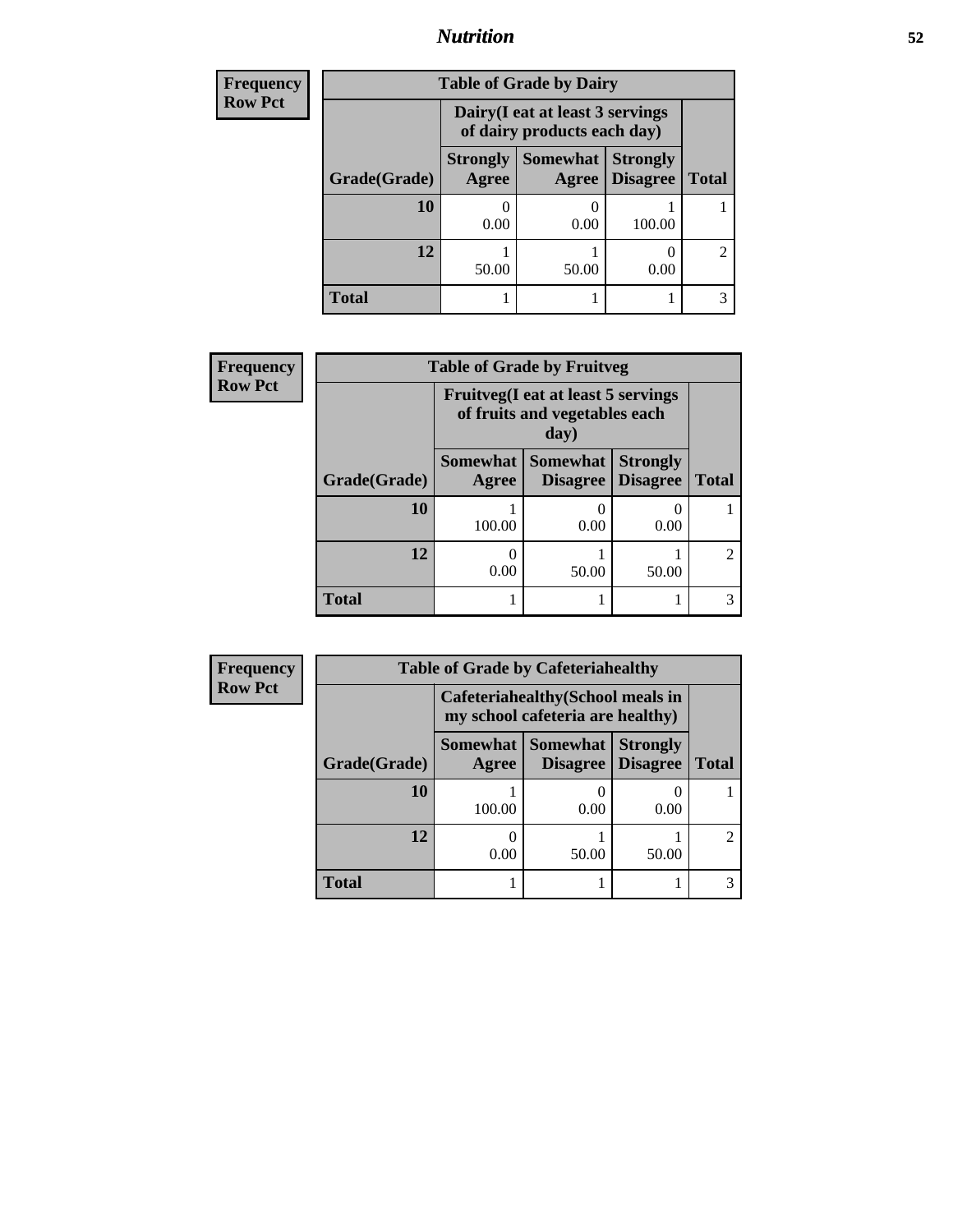# *Nutrition* **53**

| <b>Frequency</b> |              |                                                                                                 | <b>Table of Grade by Cafeterianutrition</b> |                |
|------------------|--------------|-------------------------------------------------------------------------------------------------|---------------------------------------------|----------------|
| <b>Row Pct</b>   |              | <b>Cafeterianutrition</b> (Facts<br>about nutrition are<br>available in my school<br>cafeteria) |                                             |                |
|                  | Grade(Grade) | <b>Strongly</b><br>Agree                                                                        | <b>Somewhat</b><br><b>Disagree</b>          | <b>Total</b>   |
|                  | 10           | O<br>0.00                                                                                       | 100.00                                      |                |
|                  | 12           | 50.00                                                                                           | 50.00                                       | $\mathfrak{D}$ |
|                  | <b>Total</b> | 1                                                                                               | $\mathfrak{D}$                              | 3              |

| <b>Frequency</b> | <b>Table of Grade by Schoollunch</b> |                                                                 |                          |                                    |              |
|------------------|--------------------------------------|-----------------------------------------------------------------|--------------------------|------------------------------------|--------------|
| <b>Row Pct</b>   |                                      | Schoollunch(I eat school lunch<br>three or more times per week) |                          |                                    |              |
|                  | Grade(Grade)                         | <b>Strongly</b><br>Agree                                        | <b>Somewhat</b><br>Agree | <b>Strongly</b><br><b>Disagree</b> | <b>Total</b> |
|                  | 10                                   | 0.00                                                            | 0<br>0.00                | 100.00                             |              |
|                  | 12                                   | 50.00                                                           | 50.00                    | 0.00                               | $2^{\circ}$  |
|                  | <b>Total</b>                         |                                                                 |                          |                                    | 3            |

| Frequency      |              | <b>Table of Grade by Foodchoices</b>                                          |                                    |                |  |
|----------------|--------------|-------------------------------------------------------------------------------|------------------------------------|----------------|--|
| <b>Row Pct</b> |              | <b>Foodchoices</b> (I make<br>healthy food choices<br>in my school cafeteria) |                                    |                |  |
|                | Grade(Grade) | <b>Somewhat</b><br>Agree                                                      | <b>Somewhat</b><br><b>Disagree</b> | <b>Total</b>   |  |
|                | 10           | 100.00                                                                        | 0.00                               |                |  |
|                | 12           | 50.00                                                                         | 50.00                              | $\overline{c}$ |  |
|                | <b>Total</b> | $\overline{c}$                                                                |                                    | 3              |  |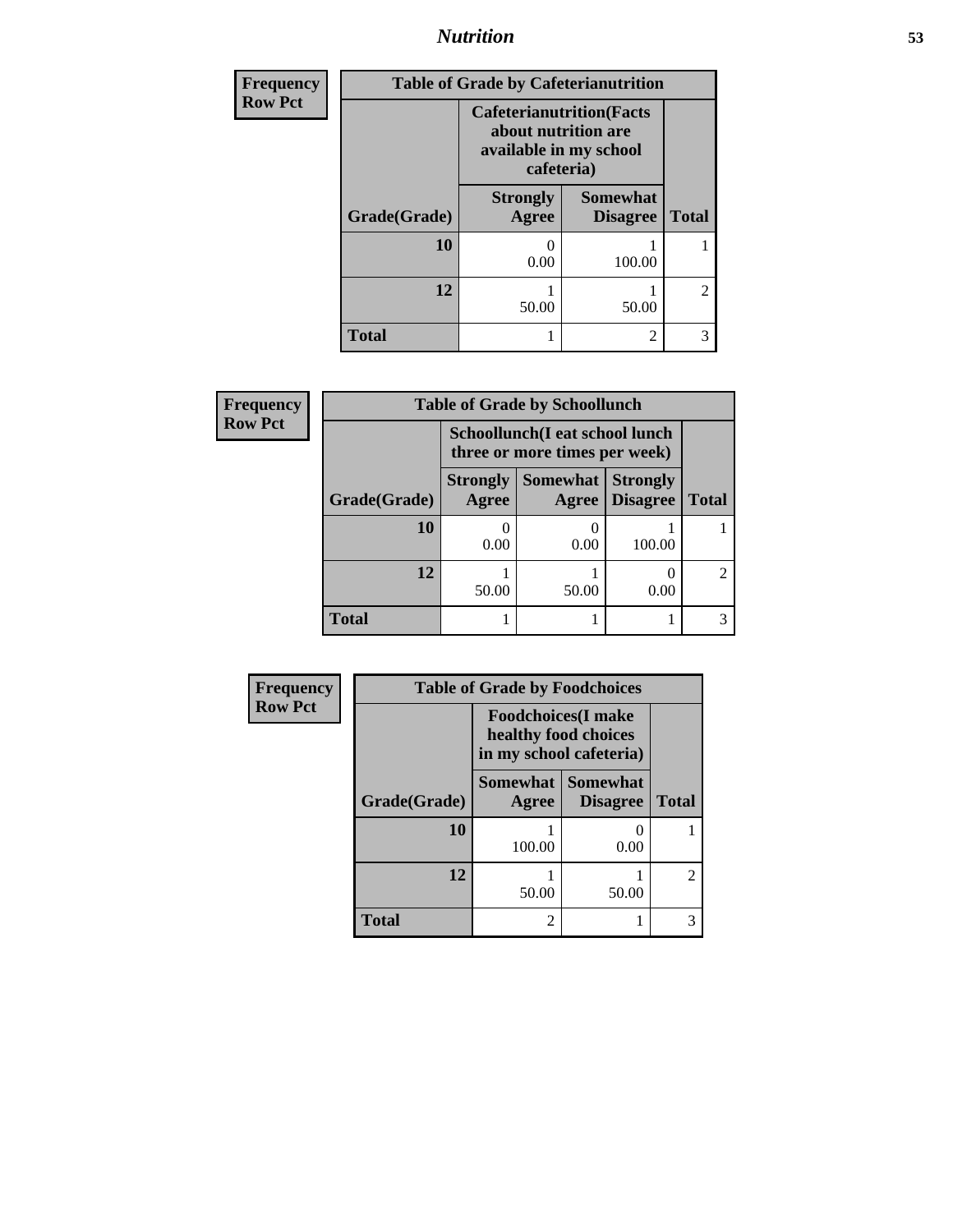*Nutrition* **54**

| <b>Frequency</b> | <b>Table of Grade by Wholewheat</b> |                                                                                                                             |                                    |                |
|------------------|-------------------------------------|-----------------------------------------------------------------------------------------------------------------------------|------------------------------------|----------------|
| <b>Row Pct</b>   |                                     | <b>Wholewheat</b> (There<br>are whole wheat and<br>multigrain breads<br>and cereals available<br>in my school<br>cafeteria) |                                    |                |
|                  | Grade(Grade)                        | <b>Strongly</b><br>Agree                                                                                                    | <b>Strongly</b><br><b>Disagree</b> | <b>Total</b>   |
|                  | 10                                  | 100.00                                                                                                                      | $\Omega$<br>0.00                   |                |
|                  | 12                                  | 50.00                                                                                                                       | 50.00                              | $\mathfrak{D}$ |
|                  | <b>Total</b>                        | 2                                                                                                                           |                                    | 3              |

| Frequency      | <b>Table of Grade by Healthyvending</b> |                                                                                                                                                                  |                   |              |
|----------------|-----------------------------------------|------------------------------------------------------------------------------------------------------------------------------------------------------------------|-------------------|--------------|
| <b>Row Pct</b> |                                         | <b>Healthyvending</b> (If<br>only healthy snacks<br>and beverages were<br>available in the<br>vending machines<br>during the school<br>day,<br>I would buy them) |                   |              |
|                | Grade(Grade)                            | <b>Strongly</b><br>Agree                                                                                                                                         | Somewhat<br>Agree | <b>Total</b> |
|                | 10                                      | 100.00                                                                                                                                                           | 0<br>0.00         |              |
|                | 12                                      | 0<br>0.00                                                                                                                                                        | 2<br>100.00       | 2            |
|                | <b>Total</b>                            | 1                                                                                                                                                                | 2                 | 3            |

| Frequency      |              |                                                                                                                                           | <b>Table of Grade by Schoolbreakfast</b> |                                    |               |
|----------------|--------------|-------------------------------------------------------------------------------------------------------------------------------------------|------------------------------------------|------------------------------------|---------------|
| <b>Row Pct</b> |              | Schoolbreakfast(If breakfast<br>were available at school,<br>but outside the cafeteria,<br>I would eat breakfast at school<br>more often) |                                          |                                    |               |
|                | Grade(Grade) | <b>Strongly</b><br>Agree                                                                                                                  | Somewhat<br>Agree                        | <b>Strongly</b><br><b>Disagree</b> | <b>Total</b>  |
|                | 10           | 0.00                                                                                                                                      | 0.00                                     | 100.00                             |               |
|                | 12           | 50.00                                                                                                                                     | 50.00                                    | 0.00                               | $\mathcal{L}$ |
|                | <b>Total</b> |                                                                                                                                           |                                          |                                    |               |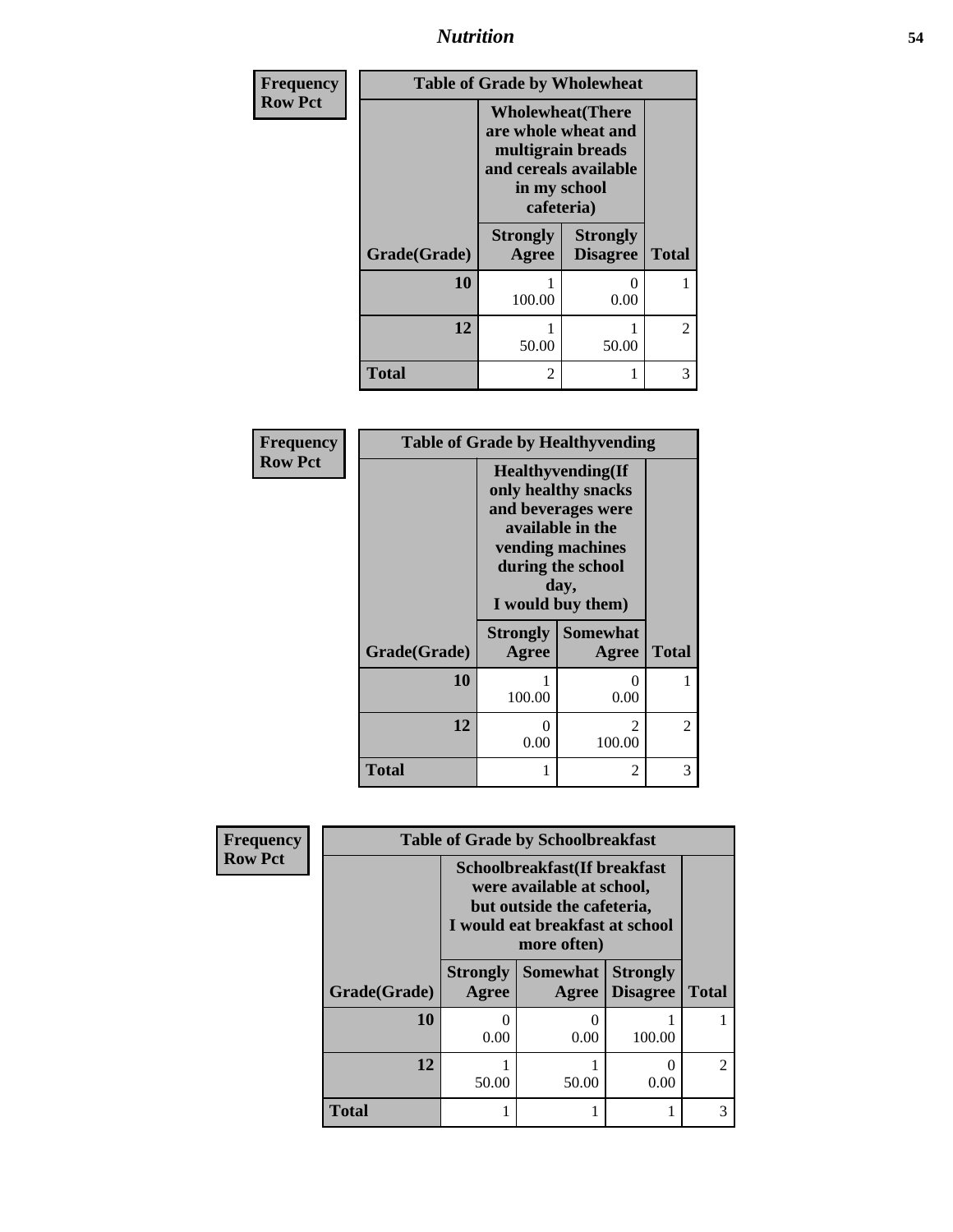| Frequency      | <b>Table of Educationaids by Grade</b>                                                                    |                    |                             |              |
|----------------|-----------------------------------------------------------------------------------------------------------|--------------------|-----------------------------|--------------|
| <b>Col Pct</b> | <b>Educationaids</b> (I<br>have been<br>taught about<br><b>HIV/AIDS</b> at<br>school in the<br>past year) | Grade(Grade)<br>10 | 12                          | <b>Total</b> |
|                | <b>Yes</b>                                                                                                | 100.00             | 100.00                      | 3            |
|                | <b>Total</b>                                                                                              |                    | $\mathcal{D}_{\mathcal{A}}$ | 3            |

| Frequency      | <b>Table of Educationcharacter by Grade</b> |              |  |
|----------------|---------------------------------------------|--------------|--|
| <b>Col Pct</b> |                                             |              |  |
|                | Educationcharacter(I                        |              |  |
|                | have been taught                            |              |  |
|                | about character<br>education in the past    | Grade(Grade) |  |

п ۰

| Educationcharacter(I<br>have been taught<br>about character<br>education in the past | Grade(Grade) |        |              |
|--------------------------------------------------------------------------------------|--------------|--------|--------------|
| year at school)                                                                      | 10           | 12     | <b>Total</b> |
| <b>Yes</b>                                                                           | 100.00       | 100.00 |              |
| Total                                                                                |              |        |              |

| Frequency      | <b>Table of Gradcoach1 by Grade</b> |              |                |              |
|----------------|-------------------------------------|--------------|----------------|--------------|
| <b>Col Pct</b> |                                     |              |                |              |
|                | Gradcoach1(I<br>know who my         |              |                |              |
|                | <b>Graduation</b>                   | Grade(Grade) |                |              |
|                | Coach is)                           | 10           | 12             | <b>Total</b> |
|                | Yes                                 | 0            |                |              |
|                |                                     | 0.00         | 50.00          |              |
|                | N <sub>0</sub>                      |              |                | 2            |
|                |                                     | 100.00       | 50.00          |              |
|                | <b>Total</b>                        | 1            | $\overline{2}$ | 3            |

| <b>Frequency</b> | <b>Table of Gradcoach2 by Grade</b>                                 |                    |             |              |
|------------------|---------------------------------------------------------------------|--------------------|-------------|--------------|
| <b>Col Pct</b>   | Gradcoach2(I<br>have<br>contacted my<br><b>Graduation</b><br>Coach) | Grade(Grade)<br>10 | 12          | <b>Total</b> |
|                  | N <sub>0</sub>                                                      | 100.00             | 2<br>100.00 | 3            |
|                  | <b>Total</b>                                                        |                    | 2           | 3            |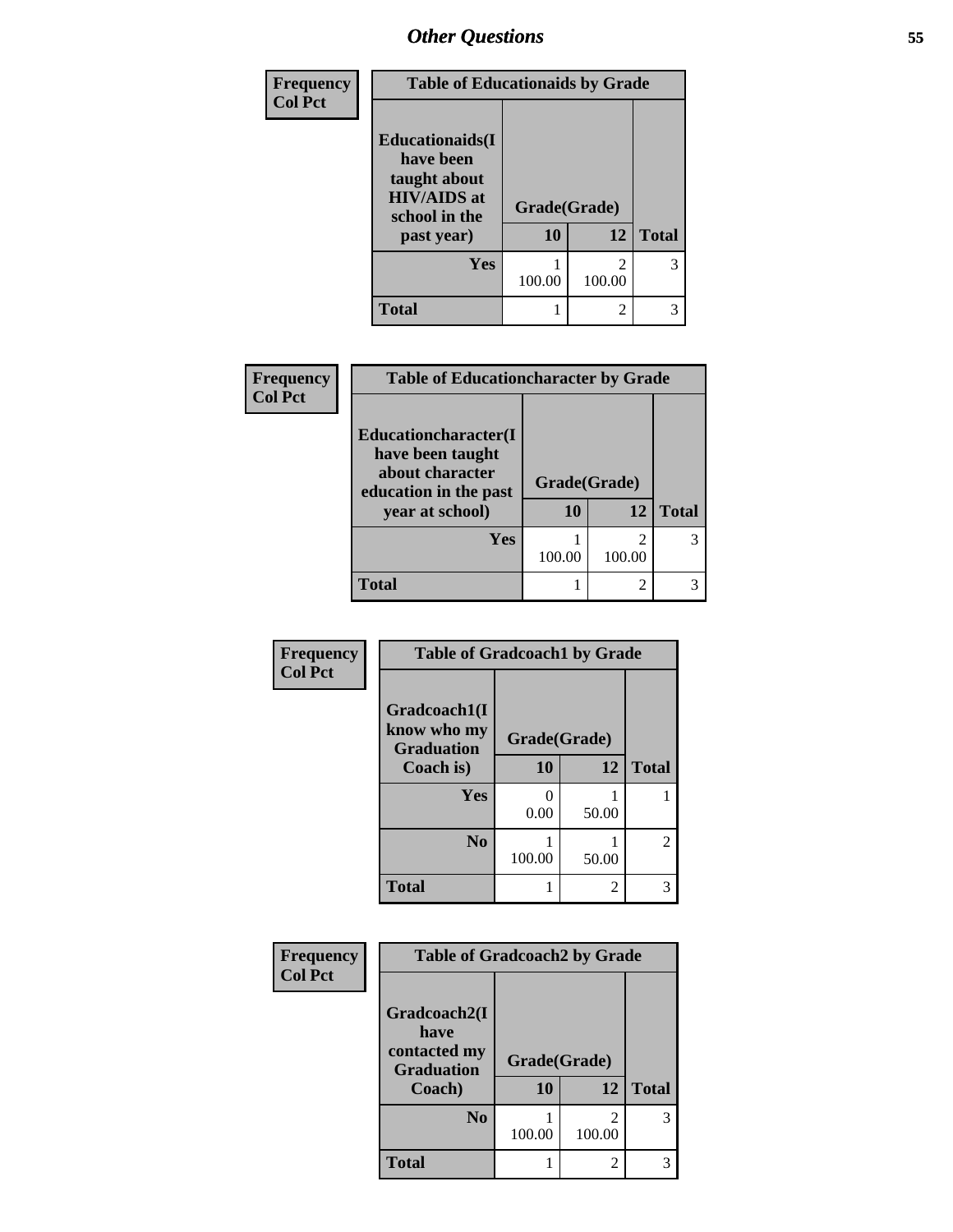| <b>Frequency</b> | <b>Table of Gradcoach3 by Grade</b>                                         |              |       |                |
|------------------|-----------------------------------------------------------------------------|--------------|-------|----------------|
| <b>Col Pct</b>   | Gradcoach3(I<br>have received<br>assistance<br>from my<br><b>Graduation</b> | Grade(Grade) |       |                |
|                  | Coach)                                                                      | 10           | 12    | <b>Total</b>   |
|                  | N <sub>0</sub>                                                              | 0<br>0.00    | 50.00 |                |
|                  | Don't know                                                                  | 100.00       | 50.00 | $\overline{2}$ |
|                  | <b>Total</b>                                                                |              | 2     | 3              |

| Frequency<br><b>Col Pct</b> | <b>Table of Selfharm by Grade</b>                                                                                                                                                      |                    |                                       |              |
|-----------------------------|----------------------------------------------------------------------------------------------------------------------------------------------------------------------------------------|--------------------|---------------------------------------|--------------|
|                             | <b>Selfharm</b> (During<br>the past 12<br>months,<br>I harmed myself<br>on purpose<br><b>Suicideconsider</b><br>During the past<br>12 months,<br>I seriously<br>considered<br>suicide) | Grade(Grade)<br>10 | 12                                    | <b>Total</b> |
|                             | <b>Yes</b>                                                                                                                                                                             | 1<br>100.00        | 0<br>0.00                             | 1            |
|                             | N <sub>0</sub>                                                                                                                                                                         | 0<br>0.00          | $\mathcal{D}_{\mathcal{L}}$<br>100.00 | 2            |
|                             | <b>Total</b>                                                                                                                                                                           | 1                  | 2                                     | 3            |

| <b>Frequency</b> | <b>Table of Suicideconsider by Grade</b> |              |                |              |
|------------------|------------------------------------------|--------------|----------------|--------------|
| <b>Col Pct</b>   |                                          | Grade(Grade) |                |              |
|                  | Suicideconsider                          | 10           | 12             | <b>Total</b> |
|                  | Yes                                      | 100.00       | 0.00           |              |
|                  | N <sub>0</sub>                           | 0.00         | 100.00         | 2            |
|                  | <b>Total</b>                             |              | $\mathfrak{D}$ | 3            |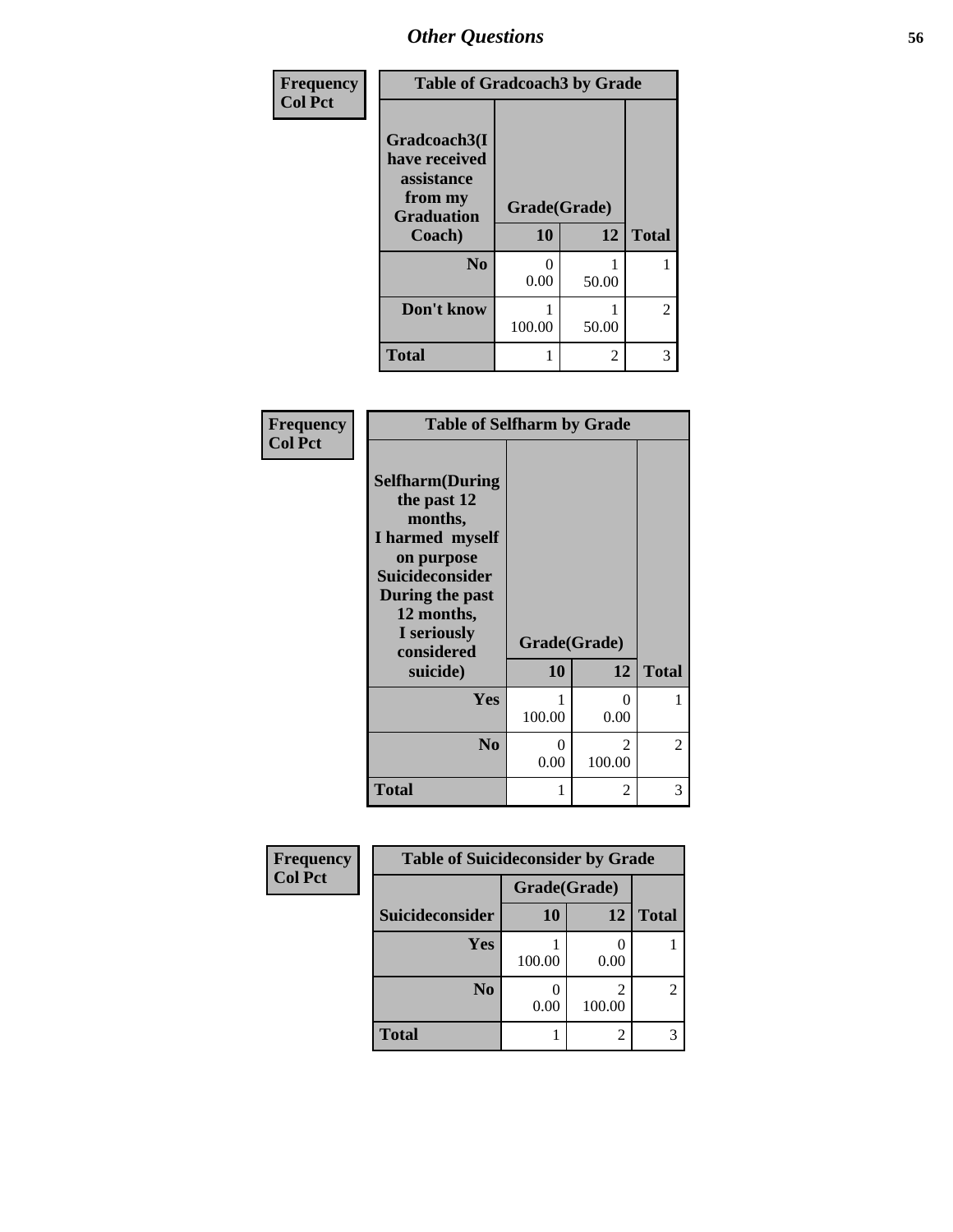| Frequency<br><b>Col Pct</b> | <b>Table of Suicideattempt by Grade</b>                            |                          |        |              |  |
|-----------------------------|--------------------------------------------------------------------|--------------------------|--------|--------------|--|
|                             | Suicideattempt(I<br>have attempted<br>suicide in the<br>last year) | Grade(Grade)<br>12<br>10 |        | <b>Total</b> |  |
|                             | N <sub>0</sub>                                                     | 100.00                   | 100.00 | 3            |  |
|                             | <b>Total</b>                                                       |                          |        |              |  |

| Frequency      | <b>Table of Instantmessaged by Grade</b> |              |                                       |                |  |
|----------------|------------------------------------------|--------------|---------------------------------------|----------------|--|
| <b>Col Pct</b> | Instantmessaged(I<br>have instant        | Grade(Grade) |                                       |                |  |
|                | messaged people I<br>do not even know)   | 10           | 12                                    | <b>Total</b>   |  |
|                | <b>Yes</b>                               | 100.00       | $\mathbf{\Omega}$<br>0.00             |                |  |
|                | N <sub>0</sub>                           | 0.00         | $\mathcal{D}_{\mathcal{L}}$<br>100.00 | $\mathfrak{D}$ |  |
|                | <b>Total</b>                             |              | 2                                     | 3              |  |

| Frequency      | <b>Table of Getsalong by Grade</b>                          |              |                |                |
|----------------|-------------------------------------------------------------|--------------|----------------|----------------|
| <b>Col Pct</b> | <b>Getsalong</b> (I get<br>along with other<br>students and | Grade(Grade) |                |                |
|                | adults)                                                     | 10           | 12             | <b>Total</b>   |
|                | <b>Strongly Agree</b>                                       | 100.00       | 50.00          | $\mathfrak{D}$ |
|                | <b>Somewhat Disagree</b>                                    | 0<br>0.00    | 50.00          |                |
|                | <b>Total</b>                                                |              | $\mathfrak{D}$ | 3              |

| Frequency      | <b>Table of Safehome by Grade</b> |              |        |                |
|----------------|-----------------------------------|--------------|--------|----------------|
| <b>Col Pct</b> | Safehome(I feel                   | Grade(Grade) |        |                |
|                | safe at home)                     | 10           | 12     | <b>Total</b>   |
|                | <b>Strongly Agree</b>             | 0.00         | 100.00 | $\overline{2}$ |
|                | <b>Strongly Disagree</b>          | 100.00       | 0.00   |                |
|                | <b>Total</b>                      |              | 2      | 3              |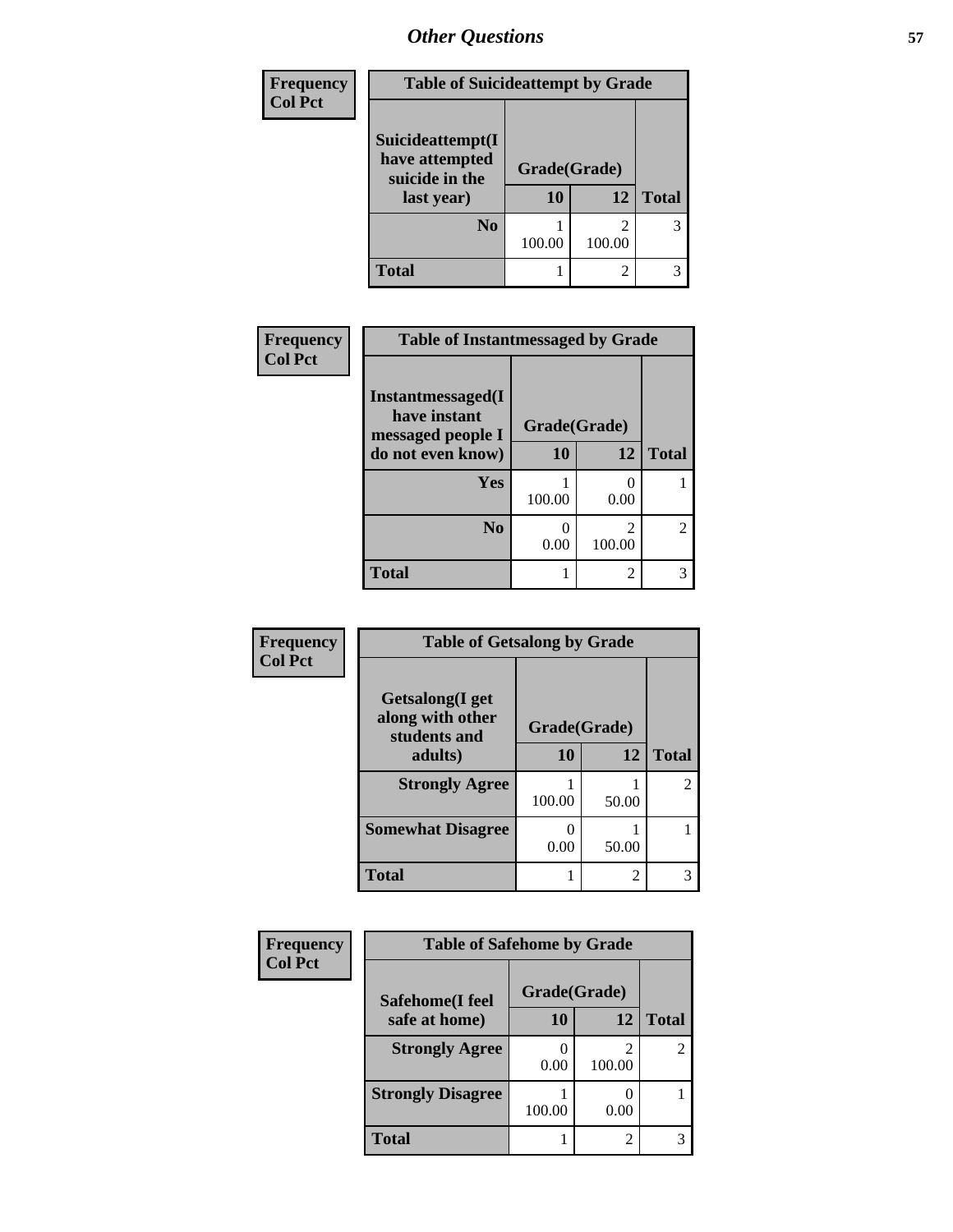| Frequency      | <b>Table of Adulttalk by Grade</b>                                                   |              |                |              |  |
|----------------|--------------------------------------------------------------------------------------|--------------|----------------|--------------|--|
| <b>Col Pct</b> | <b>Adulttalk</b> (I<br>know an<br>adult at<br>school that<br>I can talk<br>with if I | Grade(Grade) |                |              |  |
|                | need help)                                                                           | 10           | 12             | <b>Total</b> |  |
|                | Yes                                                                                  | 100.00       | 2<br>100.00    | 3            |  |
|                | <b>Total</b>                                                                         |              | $\overline{2}$ | 3            |  |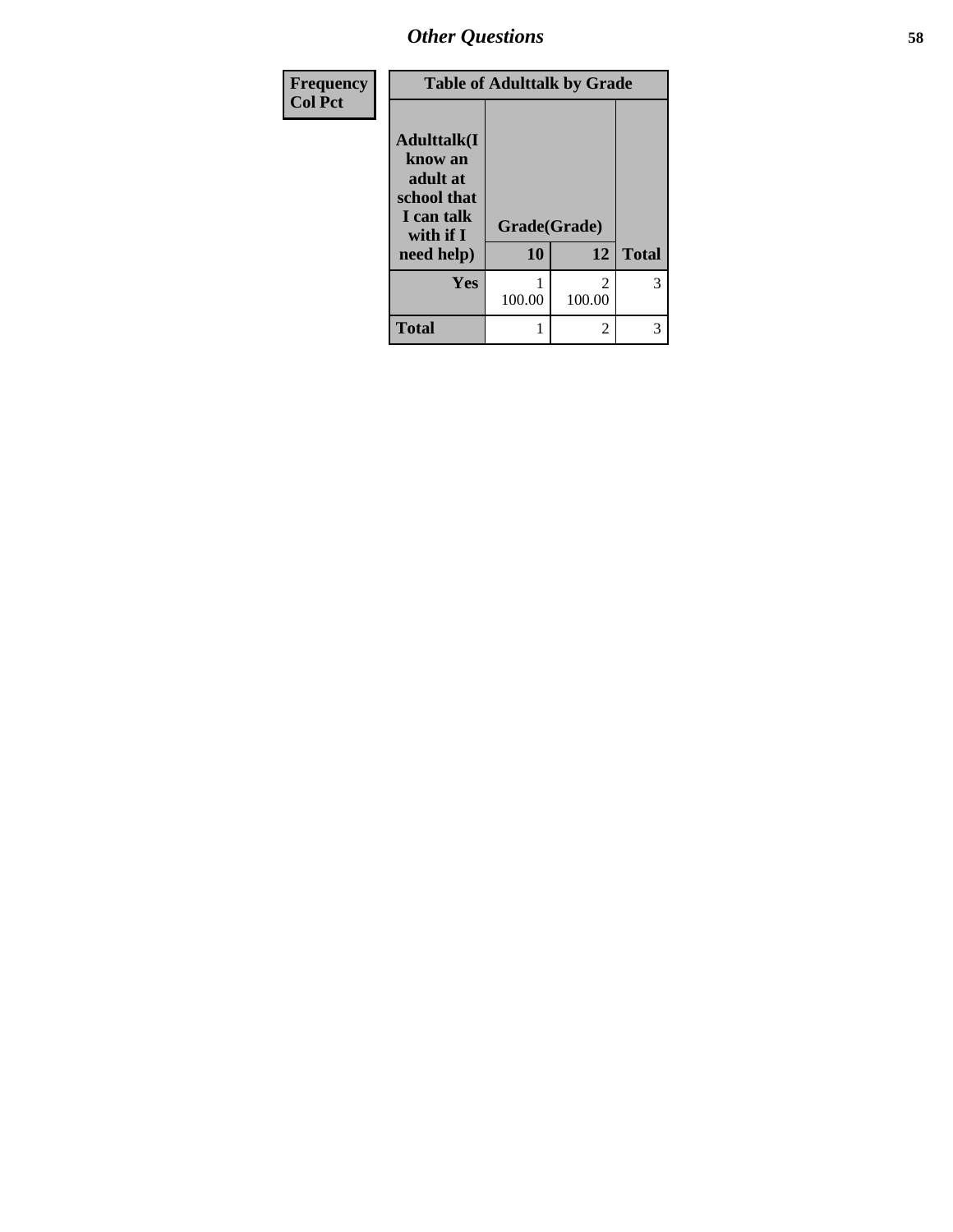| Frequency      | <b>Table of Grade by Tytime</b> |                                                                                                            |                  |                                        |                |
|----------------|---------------------------------|------------------------------------------------------------------------------------------------------------|------------------|----------------------------------------|----------------|
| <b>Row Pct</b> |                                 | <b>Tytime(On an average)</b><br>school day,<br>how much unsupervised<br>time do I spend watching<br>$T$ V) |                  |                                        |                |
|                | Grade(Grade)                    |                                                                                                            | <b>Less that</b> | $2 - 3$<br>None   hour/day   hours/day | <b>Total</b>   |
|                | 10                              | 100.00                                                                                                     | 0.00             | $\Omega$<br>0.00                       |                |
|                | 12                              | 0.00                                                                                                       | 50.00            | 50.00                                  | $\mathfrak{D}$ |
|                | <b>Total</b>                    |                                                                                                            |                  |                                        | 3              |

| Frequency<br><b>Row Pct</b> | <b>Table of Grade by Computertime</b> |                                                                                                                 |                      |                |
|-----------------------------|---------------------------------------|-----------------------------------------------------------------------------------------------------------------|----------------------|----------------|
|                             |                                       | Computertime(On<br>an average school<br>day,<br>how much<br>unsupervised time<br>do I spend on the<br>computer) |                      |                |
|                             | Grade(Grade)                          | <b>None</b>                                                                                                     | $4 - 5$<br>hours/day | <b>Total</b>   |
|                             | 10                                    | 100.00                                                                                                          | $\Omega$<br>0.00     |                |
|                             | 12                                    | 50.00                                                                                                           | 50.00                | $\overline{2}$ |
|                             | <b>Total</b>                          | 2                                                                                                               |                      | 3              |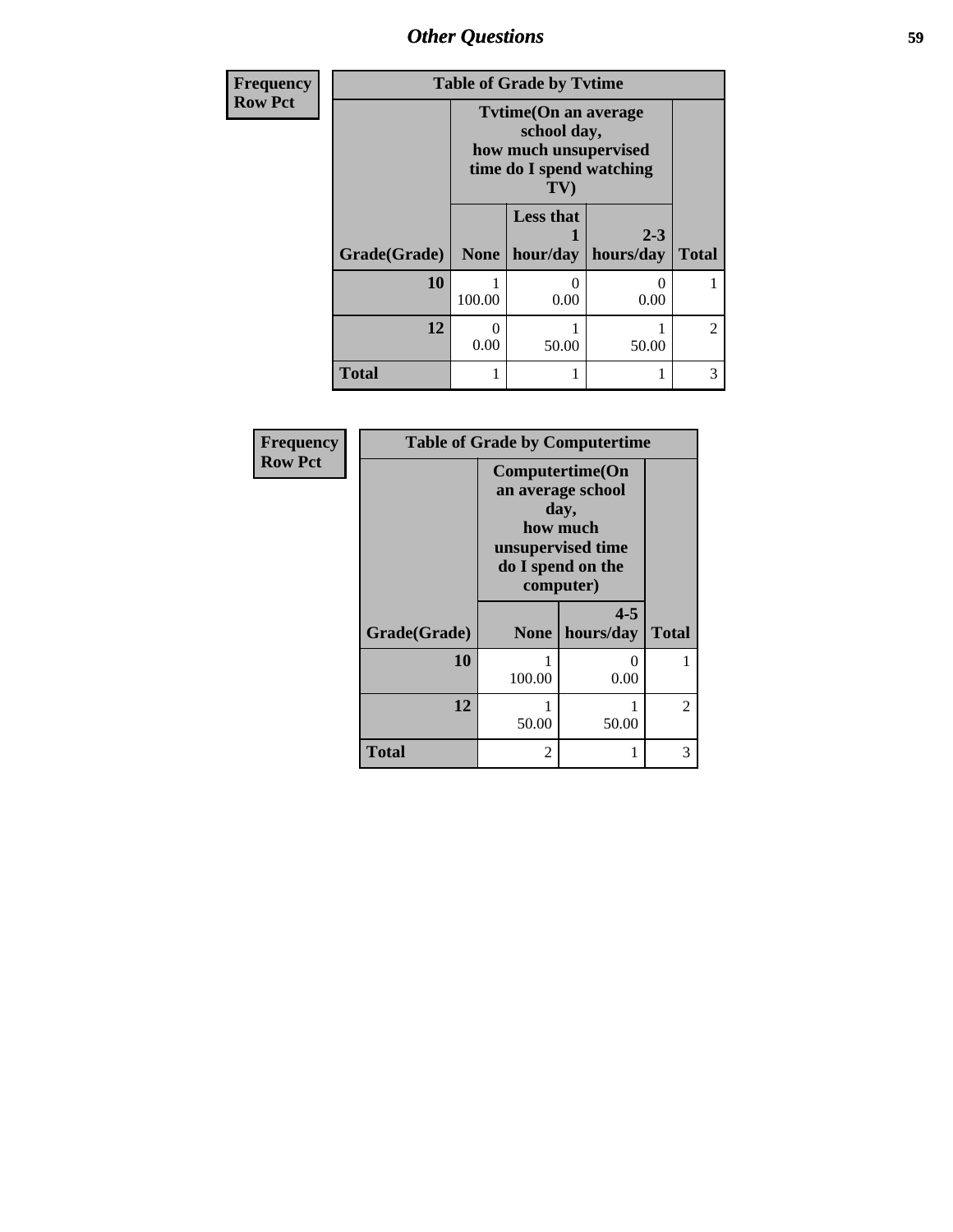### *Questions about Driving Laws* **60** *Driving Questions were asked only of high school students.*

| Frequency<br><b>Row Pct</b> | <b>Table of Grade by License1</b> |                                                                                                                                                            |        |                |  |
|-----------------------------|-----------------------------------|------------------------------------------------------------------------------------------------------------------------------------------------------------|--------|----------------|--|
|                             |                                   | <b>License1</b> (During the<br>first 6 months of<br>driving with a<br>provisional license,<br>the only passengers<br>who can ride with<br>the driver are:) |        |                |  |
|                             | Grade(Grade)                      | <b>Parent or</b><br><b>Guardian</b>   Members                                                                                                              | Family | <b>Total</b>   |  |
|                             | 10                                | $\Omega$<br>0.00                                                                                                                                           | 100.00 |                |  |
|                             | 12                                | 50.00                                                                                                                                                      | 50.00  | $\overline{c}$ |  |
|                             | Total                             |                                                                                                                                                            | 2      | 3              |  |

| Frequency<br><b>Row Pct</b> |              | <b>Table of Grade by License2</b><br>License2(17 yr old<br>drivers with a<br>provisional driver's<br>license cannot drive<br>between the hours of:) |                         |                      |                |
|-----------------------------|--------------|-----------------------------------------------------------------------------------------------------------------------------------------------------|-------------------------|----------------------|----------------|
|                             | Grade(Grade) | <b>Midnight</b><br>to 6am                                                                                                                           | 1am<br>to<br><b>6am</b> | Don't<br>Know        | <b>Total</b>   |
|                             | 10           | 100.00                                                                                                                                              | 0<br>0.00               | $\mathbf{0}$<br>0.00 |                |
|                             | 12           | $\Omega$<br>0.00                                                                                                                                    | 50.00                   | 50.00                | $\overline{2}$ |
|                             | <b>Total</b> | 1                                                                                                                                                   |                         |                      | 3              |

| <b>Frequency</b> | <b>Table of Grade by License3</b> |                                                                                                          |           |                |
|------------------|-----------------------------------|----------------------------------------------------------------------------------------------------------|-----------|----------------|
| <b>Row Pct</b>   |                                   | License3(For<br>drivers under<br>the age of 21,<br>what level of<br>alcohol is<br>considered<br>$DUI$ ?) |           |                |
|                  | Grade(Grade)                      | 0.02                                                                                                     | 0.04      | <b>Total</b>   |
|                  | 10                                | 100.00                                                                                                   | 0<br>0.00 | 1              |
|                  | 12                                | 50.00                                                                                                    | 50.00     | $\mathfrak{D}$ |
|                  | <b>Total</b>                      | 2                                                                                                        | 1         | 3              |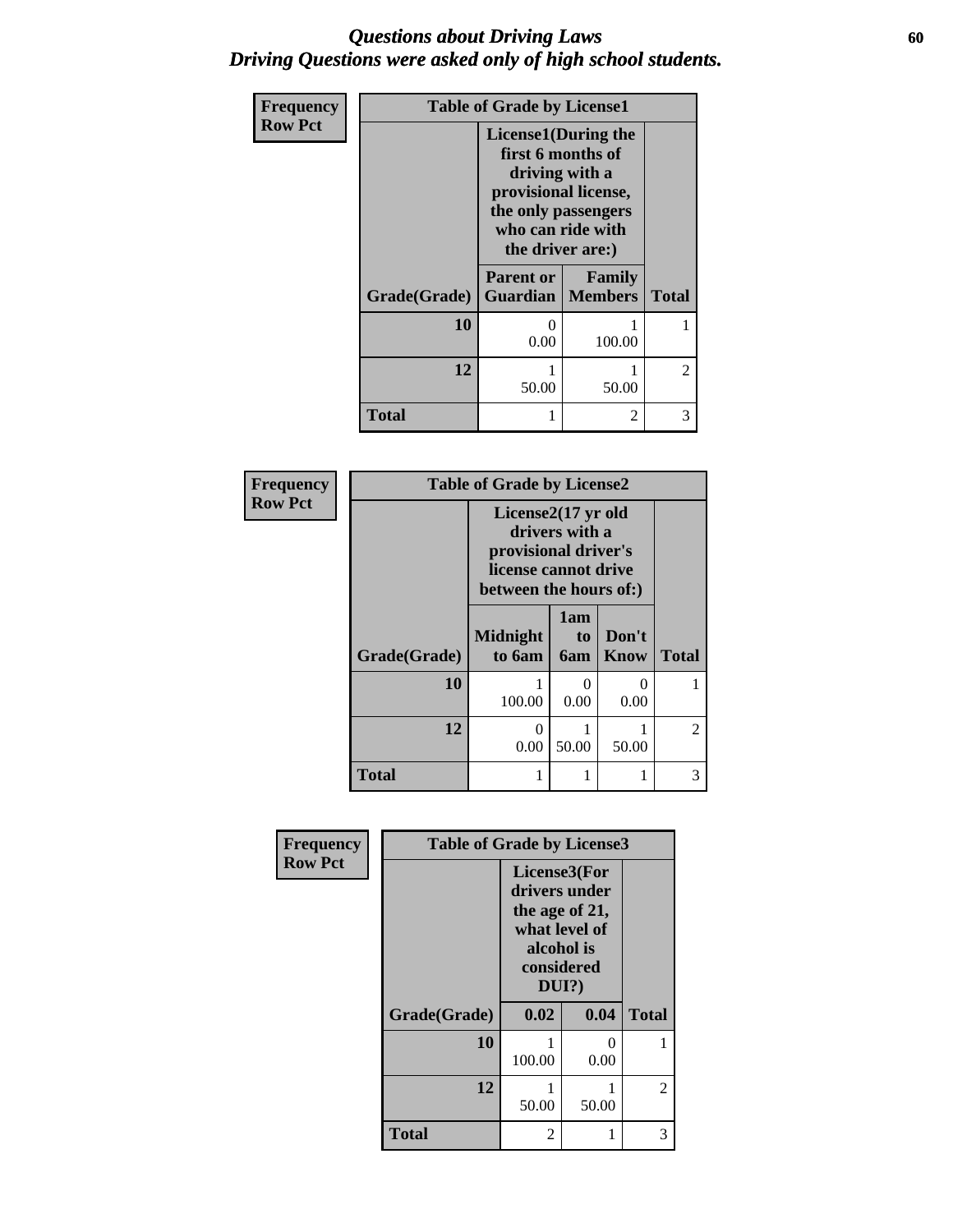### *Questions about Driving Laws* **61** *Driving Questions were asked only of high school students.*

| Frequency      | <b>Table of Grade by License4</b> |                                                                                                                               |                           |                                      |                |
|----------------|-----------------------------------|-------------------------------------------------------------------------------------------------------------------------------|---------------------------|--------------------------------------|----------------|
| <b>Row Pct</b> |                                   | License4(A driver<br>under 21<br>automatically loses<br>his/her license if<br>caught exceeding the<br>posted speet limit by:) |                           |                                      |                |
|                | Grade(Grade)                      | $25+$<br>mph                                                                                                                  | $35+$<br>mph              | <b>Depends</b><br><b>on</b><br>judge | <b>Total</b>   |
|                | 10                                | 100.00                                                                                                                        | $\mathbf{\Omega}$<br>0.00 | $\Omega$<br>0.00                     |                |
|                | 12                                | 0<br>0.00                                                                                                                     | 50.00                     | 50.00                                | $\overline{2}$ |
|                | Total                             |                                                                                                                               |                           | 1                                    | 3              |

| <b>Frequency</b> | <b>Table of Grade by License5</b> |                                                         |                                                                                               |              |
|------------------|-----------------------------------|---------------------------------------------------------|-----------------------------------------------------------------------------------------------|--------------|
| <b>Row Pct</b>   |                                   | License5(A)<br>lawyer can<br>and keep<br>their driver's | Georgia<br>teenager<br>with family<br>connections<br>or a good<br>break a teen<br>driving law |              |
|                  | Grade(Grade)                      | license)<br>Yes                                         | $\bf No$                                                                                      | <b>Total</b> |
|                  |                                   |                                                         |                                                                                               |              |
|                  | 10                                | 0<br>0.00                                               | 1<br>100.00                                                                                   | 1            |
|                  | 12                                | 1<br>50.00                                              | 1<br>50.00                                                                                    | 2            |
|                  | <b>Total</b>                      | 1                                                       | 2                                                                                             | 3            |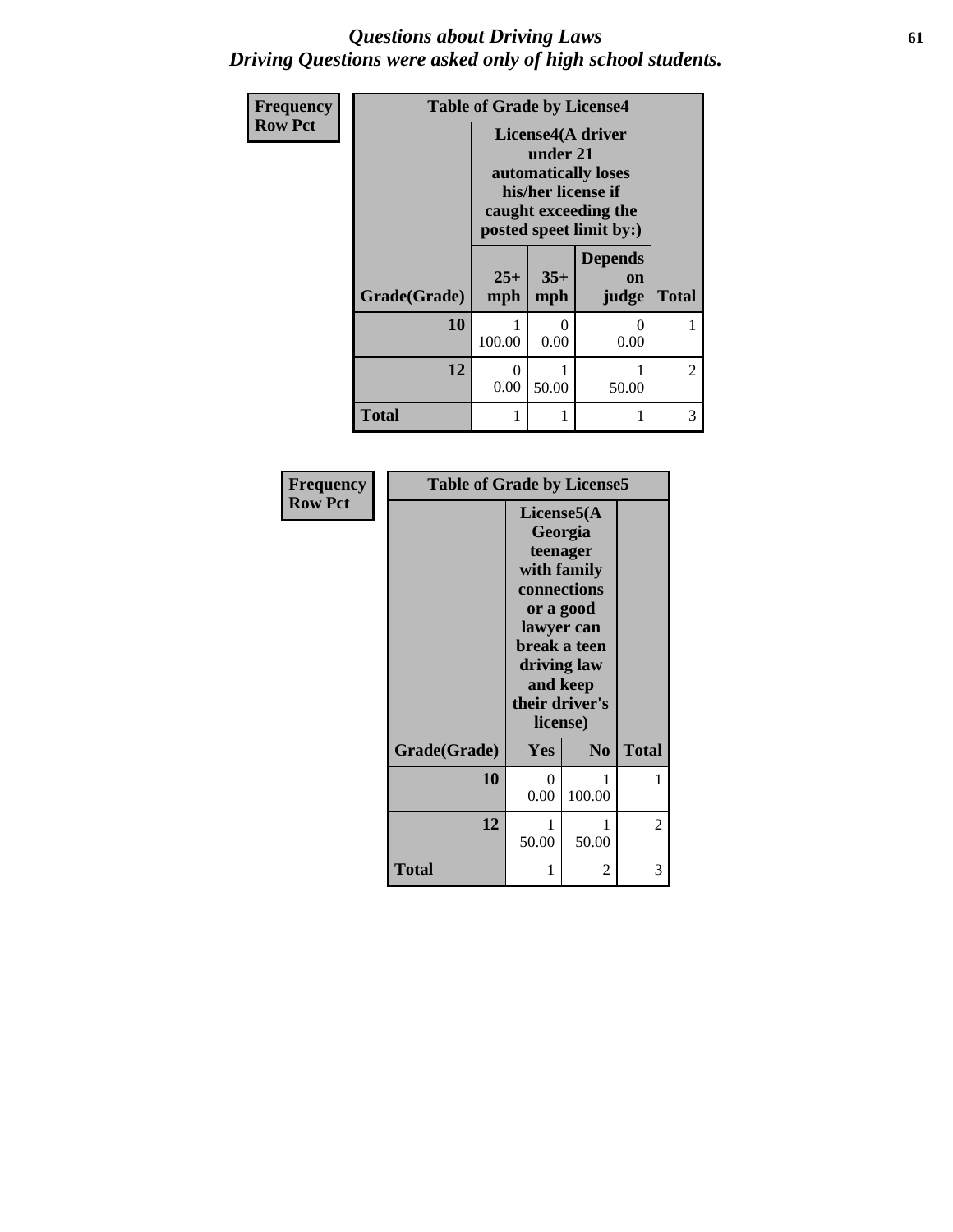### *Questions about Driving Laws* **62** *Driving Questions were asked only of high school students.*

| Frequency      | <b>Table of Grade by License6</b> |                                                                                                                                                                   |              |
|----------------|-----------------------------------|-------------------------------------------------------------------------------------------------------------------------------------------------------------------|--------------|
| <b>Row Pct</b> |                                   | License <sub>6</sub> (I<br>know a<br>friend or<br>classmate<br>that<br>broke a<br>teen<br>driving<br>law,<br>but was<br>allowed to<br>keep<br>his/her<br>license) |              |
|                | Grade(Grade)                      | N <sub>0</sub>                                                                                                                                                    | <b>Total</b> |
|                | 10                                | 100.00                                                                                                                                                            | 1            |
|                | 12                                | $\mathfrak{D}$<br>100.00                                                                                                                                          | 2            |
|                | <b>Total</b>                      | 3                                                                                                                                                                 | 3            |

| Frequency      | <b>Table of Grade by License7</b> |                                                                                                     |                                       |                |
|----------------|-----------------------------------|-----------------------------------------------------------------------------------------------------|---------------------------------------|----------------|
| <b>Row Pct</b> |                                   | License7(A student under the<br>age of 18 cam loser his/her<br>driving privileges if he or<br>she:) |                                       |                |
|                | Grade(Grade)                      | <b>Bring</b><br>alcohol/drugs/weapon<br>to school                                                   | All of<br>the<br>above                | <b>Total</b>   |
|                | 10                                | 100.00                                                                                              | 0<br>0.00                             |                |
|                | 12                                | 0<br>0.00                                                                                           | $\mathcal{D}_{\mathcal{L}}$<br>100.00 | $\overline{2}$ |
|                | <b>Total</b>                      |                                                                                                     | $\mathfrak{D}$                        | 3              |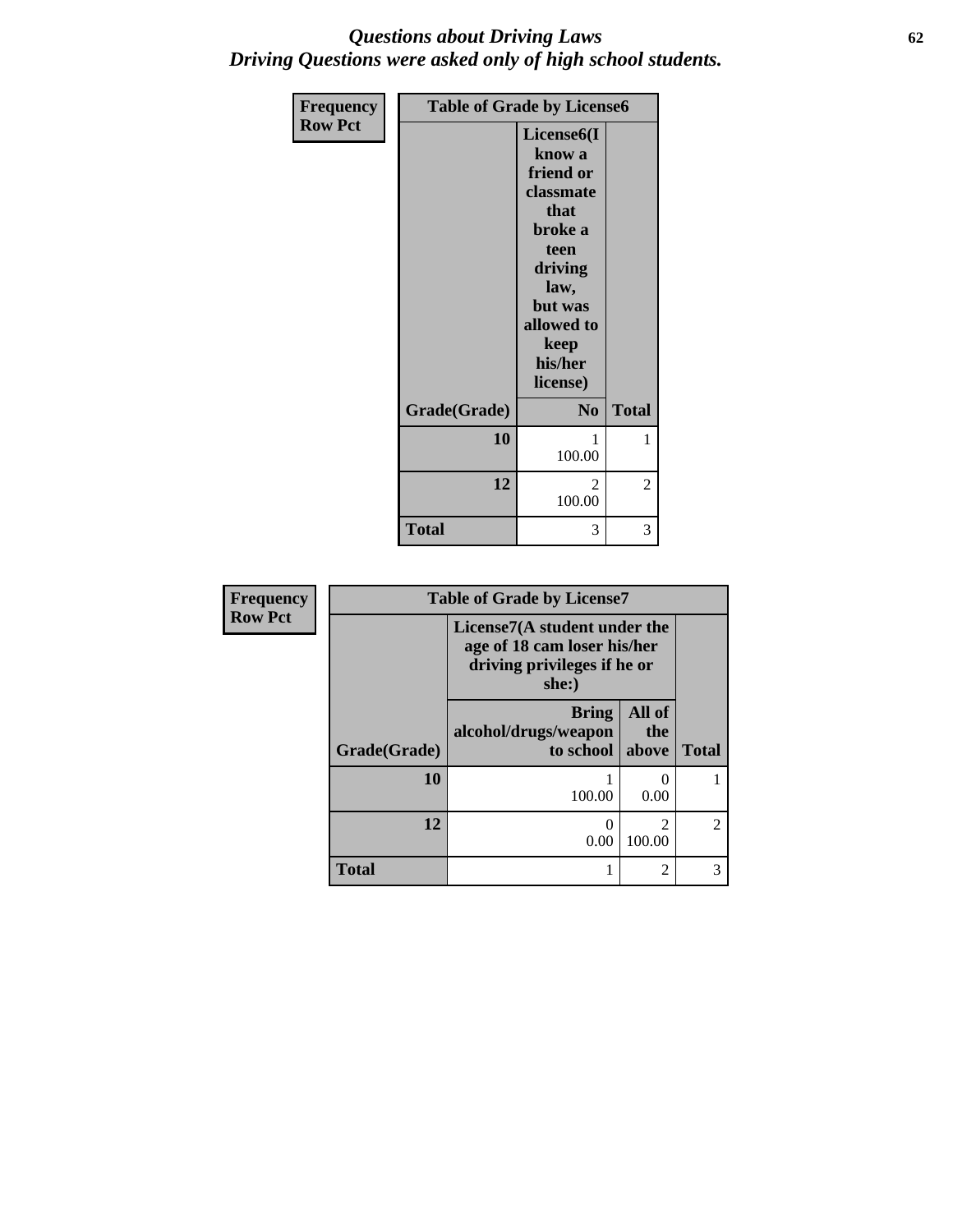# *Select Results by Gender* **63**

| Frequency      | <b>Table of SchoolClimate2 by Gender</b> |                |                |
|----------------|------------------------------------------|----------------|----------------|
| <b>Col Pct</b> | SchoolClimate2(I<br>feel successful at   | Gender(Gender) |                |
|                | school)                                  | <b>Male</b>    | <b>Total</b>   |
|                | <b>Strongly Agree</b>                    |                | $\overline{c}$ |
|                |                                          | 66.67          |                |
|                | <b>Somewhat Disagree</b>                 |                |                |
|                |                                          | 33.33          |                |
|                | <b>Total</b>                             | 3              | 3              |

| Frequency      | <b>Table of SchoolClimate6 by Gender</b>                 |                               |                |  |
|----------------|----------------------------------------------------------|-------------------------------|----------------|--|
| <b>Col Pct</b> | <b>SchoolClimate6(Teachers</b><br>treat me with respect) | Gender(Gender)<br><b>Male</b> | <b>Total</b>   |  |
|                | <b>Strongly Agree</b>                                    | 66.67                         | $\overline{2}$ |  |
|                | <b>Somewhat Agree</b>                                    | 33.33                         |                |  |
|                | <b>Total</b>                                             | 3                             |                |  |

| Frequency      | <b>Table of SchoolClimate8 by Gender</b>                                |                |               |  |
|----------------|-------------------------------------------------------------------------|----------------|---------------|--|
| <b>Col Pct</b> | <b>SchoolClimate8(Students</b><br>are frequently<br>recognized for good | Gender(Gender) |               |  |
|                | behavior)                                                               | <b>Male</b>    | <b>Total</b>  |  |
|                | <b>Somewhat Disagree</b>                                                | 33.33          |               |  |
|                | <b>Strongly Disagree</b>                                                | 66.67          | $\mathcal{L}$ |  |
|                | <b>Total</b>                                                            | 3              |               |  |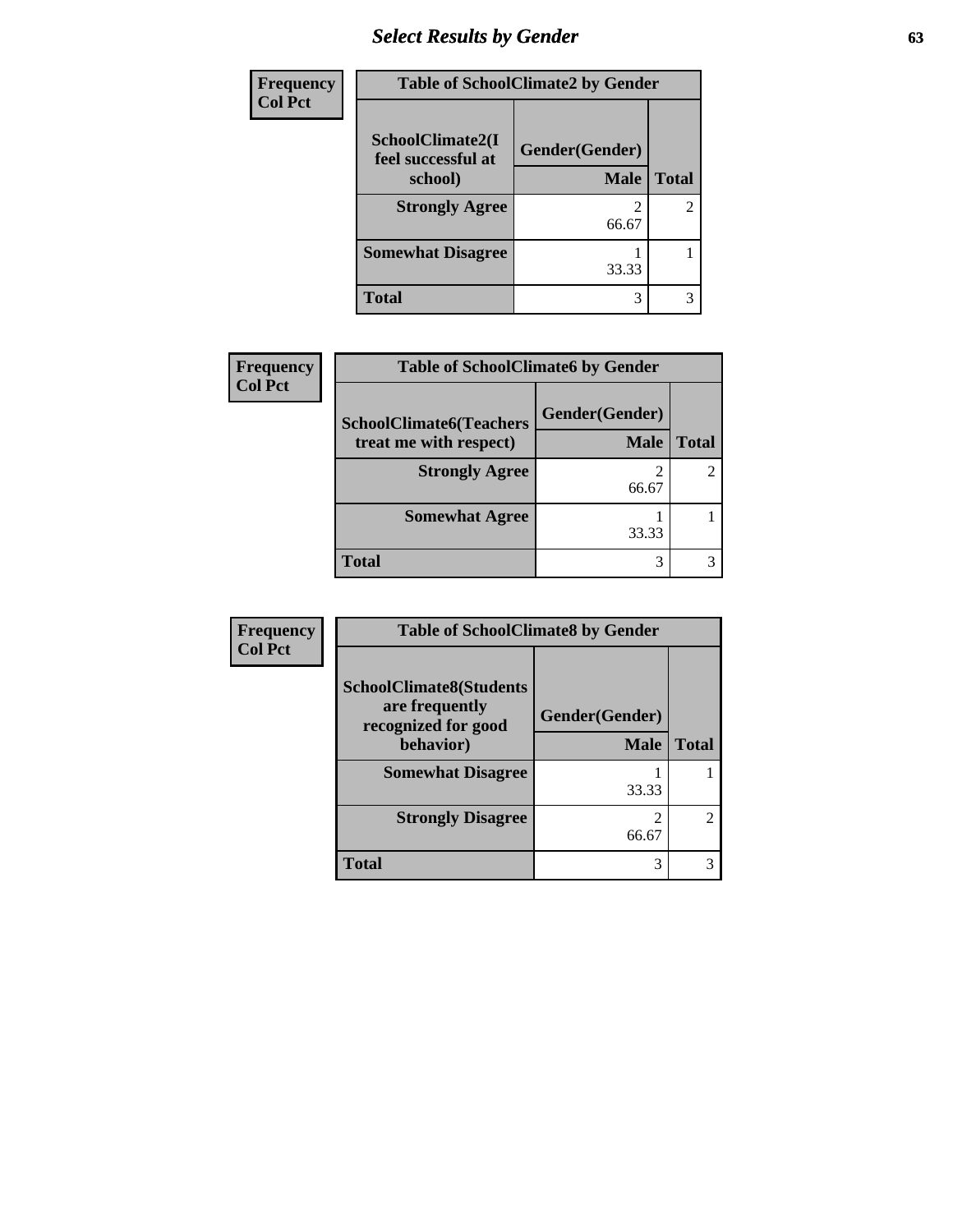# *Select Results by Gender* **64**

| Frequency      | <b>Table of Gender by Dropout</b> |                                                                        |                |              |
|----------------|-----------------------------------|------------------------------------------------------------------------|----------------|--------------|
| <b>Row Pct</b> |                                   | Dropout(I<br>have<br>thought<br>about<br>dropping<br>out of<br>school) |                |              |
|                | Gender(Gender)                    | Yes                                                                    | N <sub>0</sub> | <b>Total</b> |
|                | <b>Male</b>                       | 2<br>66.67                                                             | 33.33          | 3            |
|                | <b>Total</b>                      | 2                                                                      |                |              |

| <b>Frequency</b> | <b>Table of Gender by Dropoutreason</b>                                       |                             |                          |              |              |
|------------------|-------------------------------------------------------------------------------|-----------------------------|--------------------------|--------------|--------------|
| <b>Row Pct</b>   | <b>Dropoutreason</b> (If I<br>dropped out the reason<br>would most likely be) |                             |                          |              |              |
|                  | Gender(Gender)                                                                | Won't<br><b>Drop</b><br>out | Family<br><b>Reasons</b> | <b>Other</b> | <b>Total</b> |
|                  | <b>Male</b>                                                                   | 33.33                       | 33.33                    | 33.33        |              |
|                  | <b>Total</b>                                                                  |                             |                          |              |              |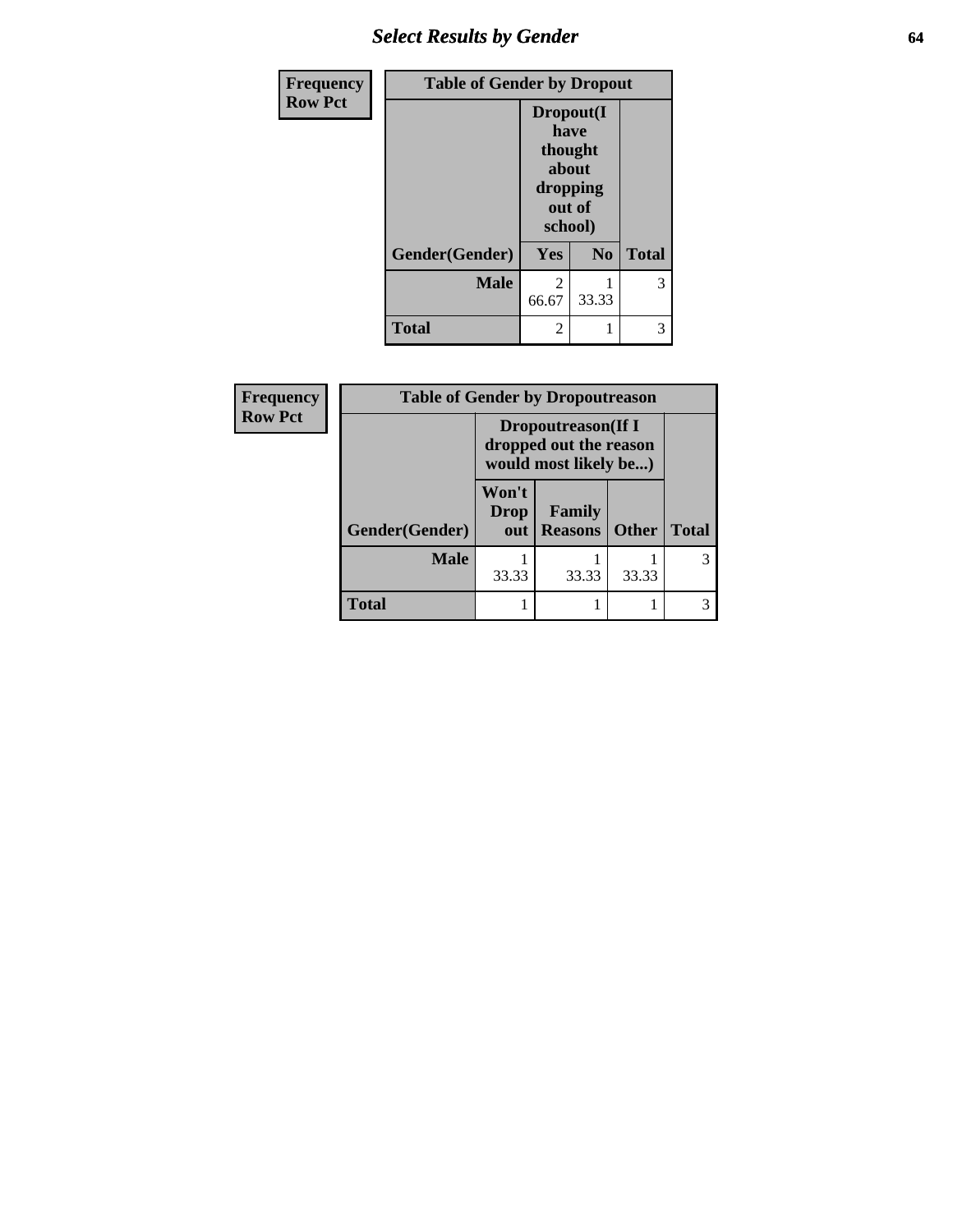*School Safety* **65**

| <b>Frequency</b> | <b>Table of Gender by Bullied2</b> |                 |              |
|------------------|------------------------------------|-----------------|--------------|
| <b>Row Pct</b>   |                                    | <b>Bullied2</b> |              |
|                  | Gender(Gender)                     | N <sub>0</sub>  | <b>Total</b> |
|                  | <b>Male</b>                        | 100.00          |              |
|                  | <b>Total</b>                       | 3               |              |

| <b>Frequency</b> |                | <b>Table of Gender by Bulliedothers2</b> |              |
|------------------|----------------|------------------------------------------|--------------|
| <b>Row Pct</b>   |                | <b>Bulliedothers2</b>                    |              |
|                  | Gender(Gender) | N <sub>0</sub>                           | <b>Total</b> |
|                  | <b>Male</b>    | 100.00                                   |              |
|                  | <b>Total</b>   |                                          |              |

| Frequency      |                | <b>Table of Gender by Weaponschool2</b> |              |
|----------------|----------------|-----------------------------------------|--------------|
| <b>Row Pct</b> |                |                                         |              |
|                | Gender(Gender) | N <sub>0</sub>                          | <b>Total</b> |
|                | <b>Male</b>    | 100.00                                  |              |
|                | <b>Total</b>   |                                         |              |

| Frequency      | <b>Table of Gender by Absentunsafe2</b> |        |              |  |
|----------------|-----------------------------------------|--------|--------------|--|
| <b>Row Pct</b> | Absentunsafe2                           |        |              |  |
|                | Gender(Gender)                          | No     | <b>Total</b> |  |
|                | <b>Male</b>                             | 100.00 |              |  |
|                | <b>Total</b>                            |        |              |  |

| Frequency      |                | <b>Table of Gender by Gangself</b>                                                                |              |
|----------------|----------------|---------------------------------------------------------------------------------------------------|--------------|
| <b>Row Pct</b> |                | Gangself(I<br>have<br>participated<br>in illegal<br>gang<br>activities in<br>the past 30<br>days) |              |
|                | Gender(Gender) | N <sub>0</sub>                                                                                    | <b>Total</b> |
|                | <b>Male</b>    | 3<br>100.00                                                                                       | 3            |
|                | <b>Total</b>   | 3                                                                                                 | 3            |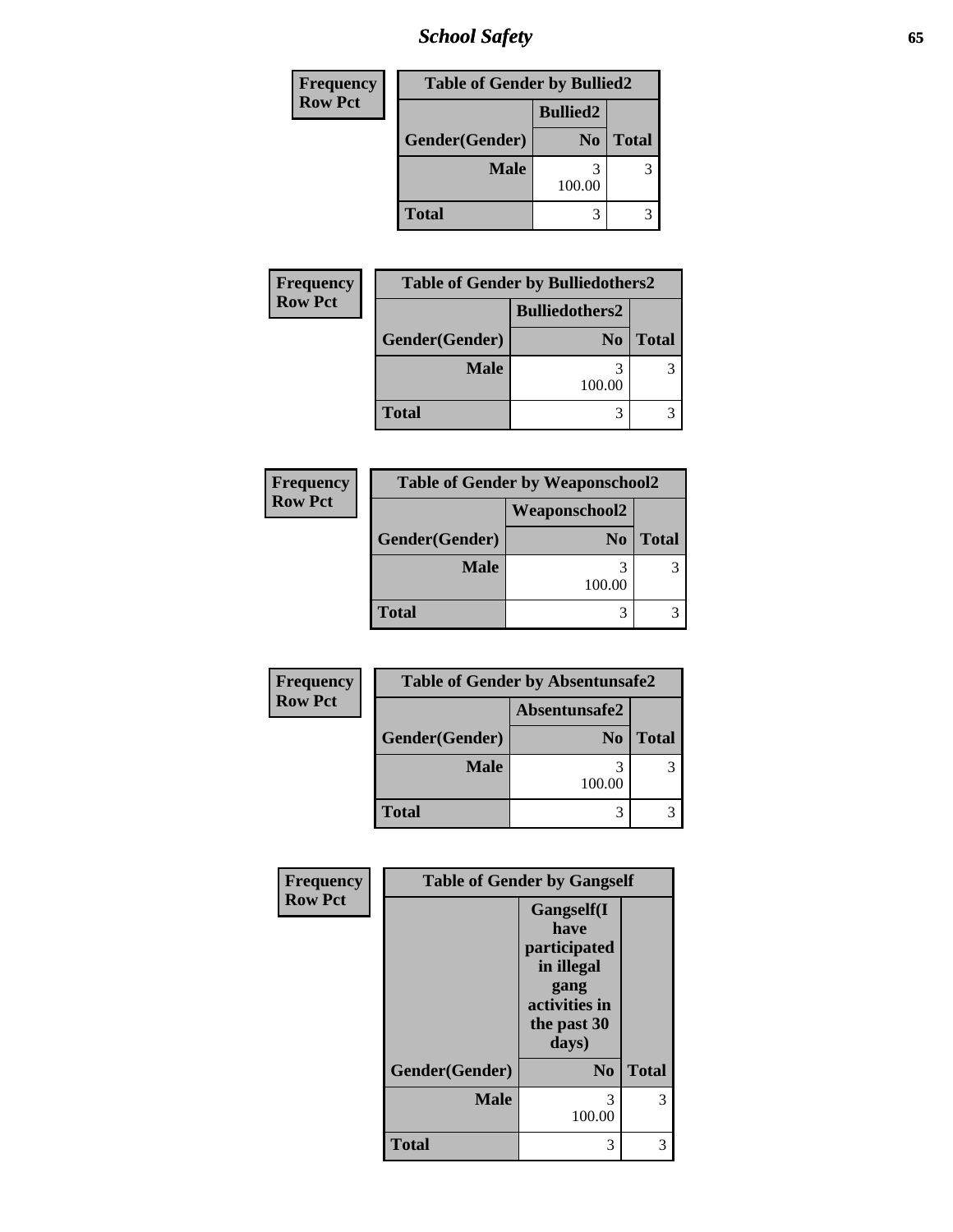*School Safety* **66**

| Frequency      | <b>Table of Gender by Gangpeers</b> |                                                                                                                                |              |
|----------------|-------------------------------------|--------------------------------------------------------------------------------------------------------------------------------|--------------|
| <b>Row Pct</b> |                                     | <b>Gangpeers</b> (I<br>have friends<br>who have<br>participated<br>in illegal<br>gang<br>activities in<br>the past 30<br>days) |              |
|                | Gender(Gender)                      | N <sub>0</sub>                                                                                                                 | <b>Total</b> |
|                | <b>Male</b>                         | 3<br>100.00                                                                                                                    | 3            |
|                | <b>Total</b>                        | 3                                                                                                                              | 3            |

| <b>Frequency</b> | <b>Table of Gender by Pickedon2</b> |                |              |  |  |
|------------------|-------------------------------------|----------------|--------------|--|--|
| <b>Row Pct</b>   | Pickedon2                           |                |              |  |  |
|                  | Gender(Gender)                      | N <sub>0</sub> | <b>Total</b> |  |  |
|                  | <b>Male</b>                         | 100.00         | 3            |  |  |
|                  | <b>Total</b>                        | 3              |              |  |  |
|                  |                                     |                |              |  |  |

| Frequency      | <b>Table of Gender by Safeschool2</b> |            |                |              |  |
|----------------|---------------------------------------|------------|----------------|--------------|--|
| <b>Row Pct</b> | Safeschool2                           |            |                |              |  |
|                | Gender(Gender)                        | <b>Yes</b> | N <sub>0</sub> | <b>Total</b> |  |
|                | <b>Male</b>                           | 66.67      | 33.33          |              |  |
|                | <b>Total</b>                          |            |                |              |  |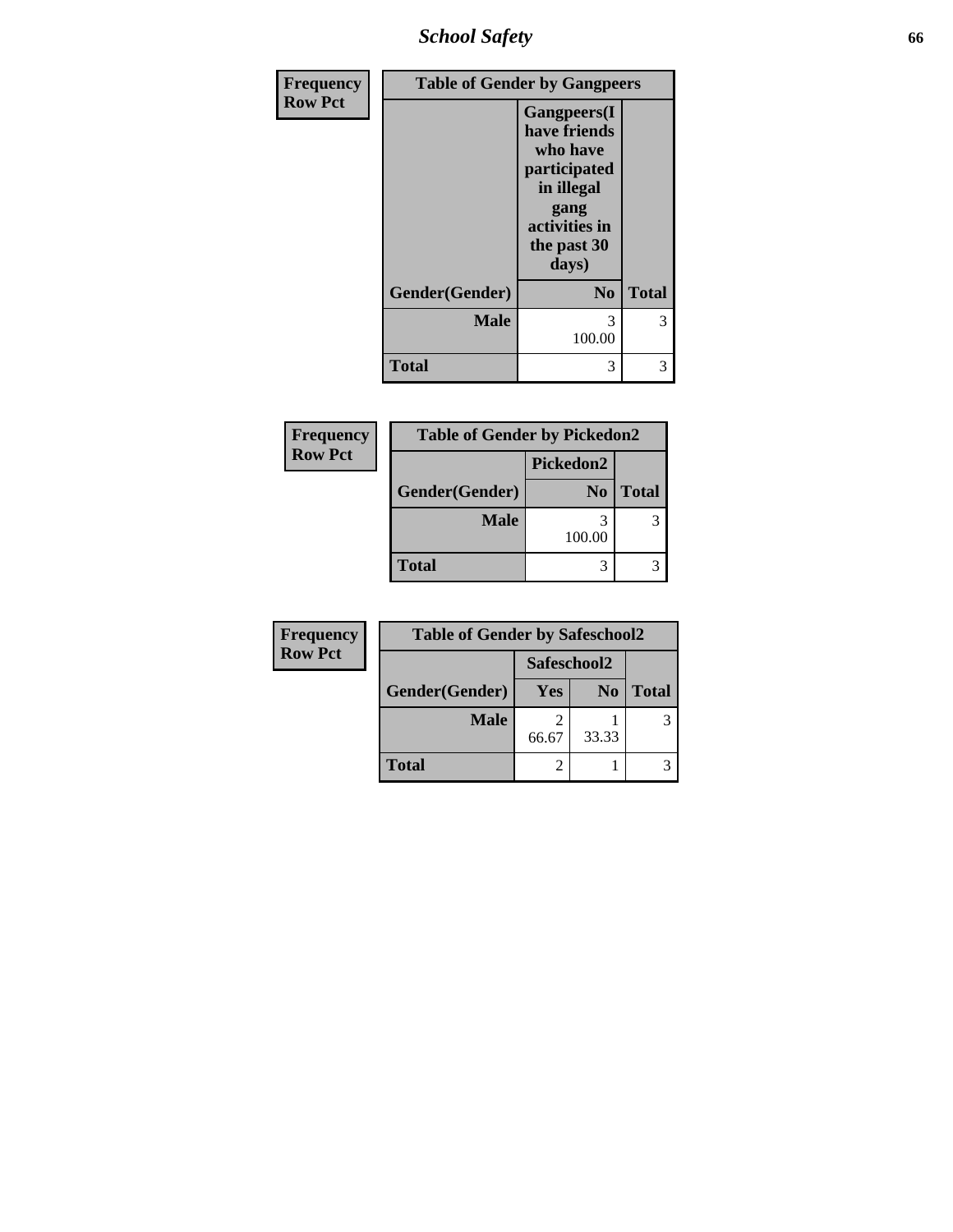# *Incidence of Drug Use* 67

| <b>Frequency</b> | <b>Table of Gender by AlcoholAlt</b> |                                          |              |  |
|------------------|--------------------------------------|------------------------------------------|--------------|--|
| <b>Row Pct</b>   |                                      | AlcoholAlt(Alcohol<br>use, past 30 days) |              |  |
|                  | Gender(Gender)<br>N <sub>0</sub>     |                                          | <b>Total</b> |  |
|                  | <b>Male</b>                          | 100.00                                   | 3            |  |
|                  | <b>Total</b>                         |                                          |              |  |

| Frequency      | <b>Table of Gender by TobaccoAny</b> |                                          |                |              |
|----------------|--------------------------------------|------------------------------------------|----------------|--------------|
| <b>Row Pct</b> |                                      | TobaccoAny(Tobacco<br>use, past 30 days) |                |              |
|                | Gender(Gender)                       | <b>Yes</b>                               | N <sub>0</sub> | <b>Total</b> |
|                | <b>Male</b>                          | 33.33                                    | 66.67          |              |
|                | <b>Total</b>                         |                                          | ി              |              |

| <b>Frequency</b> | <b>Table of Gender by MarijuanaAlt</b>       |            |       |              |
|------------------|----------------------------------------------|------------|-------|--------------|
| <b>Row Pct</b>   | MarijuanaAlt(Marijuana<br>use, past 30 days) |            |       |              |
|                  | Gender(Gender)                               | <b>Yes</b> | No    | <b>Total</b> |
|                  | <b>Male</b>                                  | 33.33      | 66.67 | 3            |
|                  | <b>Total</b>                                 |            |       |              |

| <b>Frequency</b> | <b>Table of Gender by OtherDrugAny</b> |                                                         |              |
|------------------|----------------------------------------|---------------------------------------------------------|--------------|
| <b>Row Pct</b>   |                                        | <b>OtherDrugAny(Other</b><br>drug use,<br>past 30 days) |              |
|                  | Gender(Gender)                         | N <sub>0</sub>                                          | <b>Total</b> |
|                  | Male                                   | 3<br>100.00                                             | 3            |
|                  | <b>Total</b>                           | 3                                                       |              |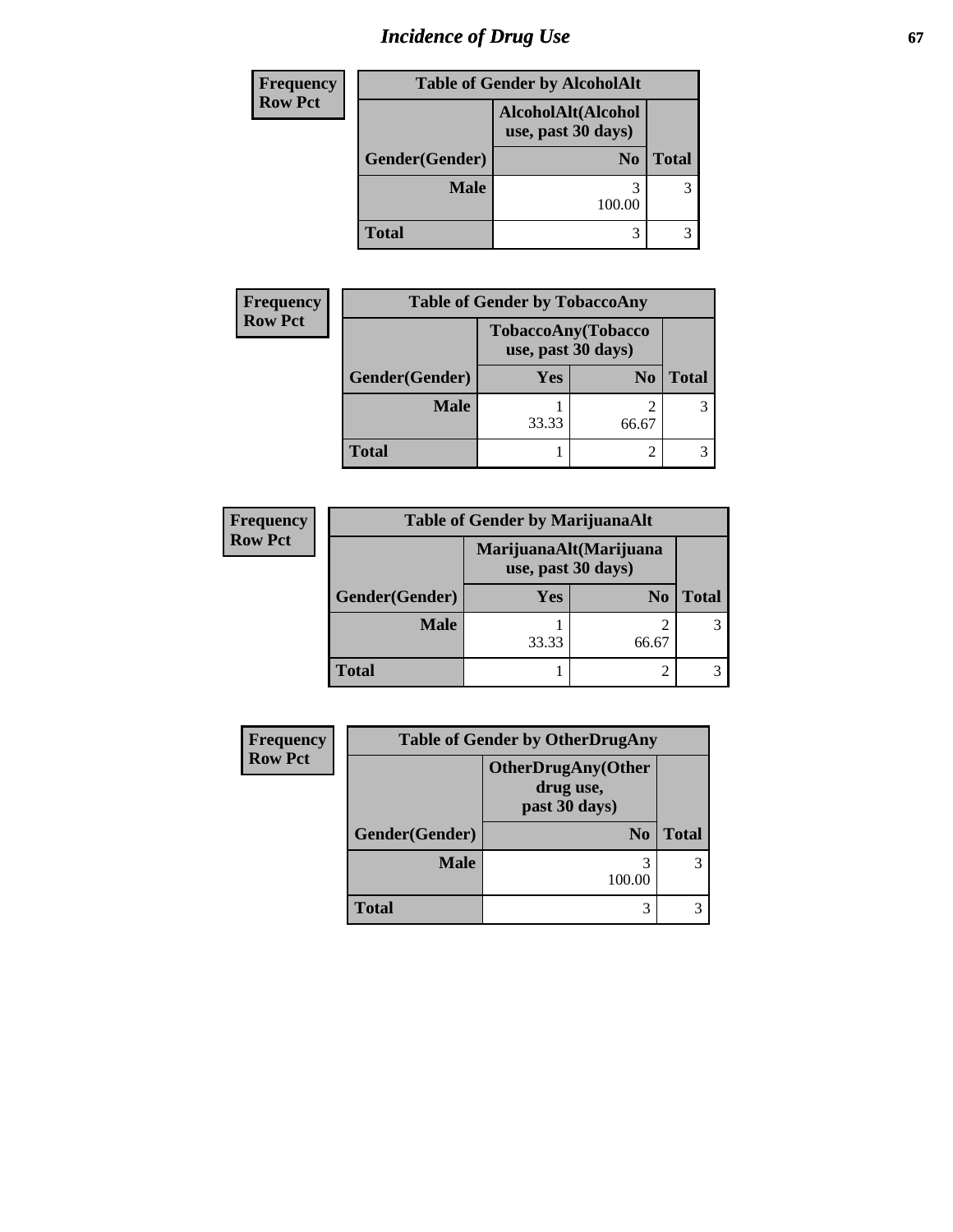### *Average Age at Onset of Use* **68** *Results for "Average Age at Onset of Use" questions exclude students who said they did not use that substance*

### **Gender=Male**

| <b>Variable</b>                 | Label                                                              | <b>Mean</b> |
|---------------------------------|--------------------------------------------------------------------|-------------|
| Alcoholinit2                    | I started using alcohol when I was                                 | 15.00       |
| Cigarettesinit2                 | I started smoking tobacco when I was                               | 15.00       |
| Smokelessinit2                  | I started chewing tobacco when I was                               |             |
| Marijuanainit2                  | I started using marijuana when I was                               | 16.00       |
| Cocaineinit2                    | I started using cocaine when I was                                 |             |
| Inhalantsinit2                  | I started using inhalants when I was                               | 12.00       |
| Steroidsinit2                   | I started using steroids when I was                                |             |
| Ecstasyinit2                    | I started using ecstasy when I was                                 |             |
| Methinit2                       | I started using methamphetamines when I was                        |             |
| Hallucinogensinit2              | I started using hallucinogens when I was                           | 16.00       |
| Prescription in it <sub>2</sub> | I started using prescription drugs not prescribed to me when I was | 16.00       |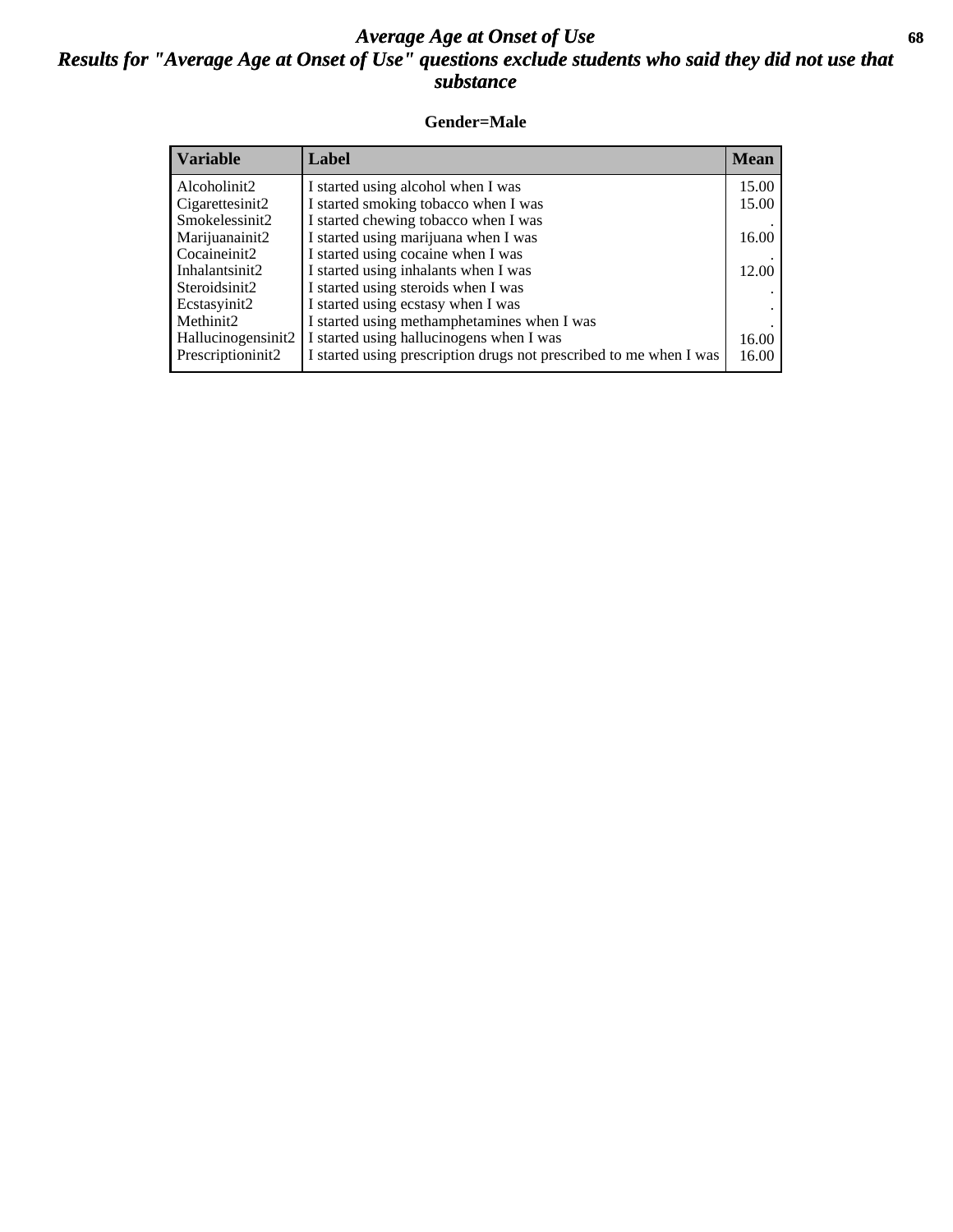# *I Think These Drugs are Harmful* **69**

| <b>Frequency</b> | <b>Table of Gender by Alcoholharmdich</b> |                                                   |                |              |
|------------------|-------------------------------------------|---------------------------------------------------|----------------|--------------|
| <b>Row Pct</b>   |                                           | Alcoholharmdich(I<br>think alcohol is<br>harmful) |                |              |
|                  | Gender(Gender)                            | <b>Yes</b>                                        | N <sub>0</sub> | <b>Total</b> |
|                  | <b>Male</b>                               | 66.67                                             | 33.33          | 3            |
|                  | <b>Total</b>                              | ി                                                 |                |              |

| <b>Frequency</b> | <b>Table of Gender by Tobaccoharmdich</b>         |       |                |              |
|------------------|---------------------------------------------------|-------|----------------|--------------|
| <b>Row Pct</b>   | Tobaccoharmdich(I<br>think tobacco is<br>harmful) |       |                |              |
|                  | Gender(Gender)                                    | Yes   | N <sub>0</sub> | <b>Total</b> |
|                  | <b>Male</b>                                       | 66.67 | 33.33          |              |
|                  | <b>Total</b>                                      |       |                |              |

| Frequency      | <b>Table of Gender by Marijuanaharmdich</b> |                                                       |                |               |
|----------------|---------------------------------------------|-------------------------------------------------------|----------------|---------------|
| <b>Row Pct</b> |                                             | Marijuanaharmdich(I<br>think marijuana is<br>harmful) |                |               |
|                | Gender(Gender)                              | <b>Yes</b>                                            | N <sub>0</sub> | <b>Total</b>  |
|                | <b>Male</b>                                 | 33.33                                                 | 66.67          | $\mathcal{F}$ |
|                | <b>Total</b>                                |                                                       |                |               |

| <b>Frequency</b> | <b>Table of Gender by Otherdrugharmdich</b> |                                                          |                |              |
|------------------|---------------------------------------------|----------------------------------------------------------|----------------|--------------|
| <b>Row Pct</b>   |                                             | Otherdrugharmdich(I<br>think other drugs are<br>harmful) |                |              |
|                  | Gender(Gender)                              | Yes                                                      | N <sub>0</sub> | <b>Total</b> |
|                  | Male                                        | 66.67                                                    | 33.33          |              |
|                  | <b>Total</b>                                | 2                                                        |                |              |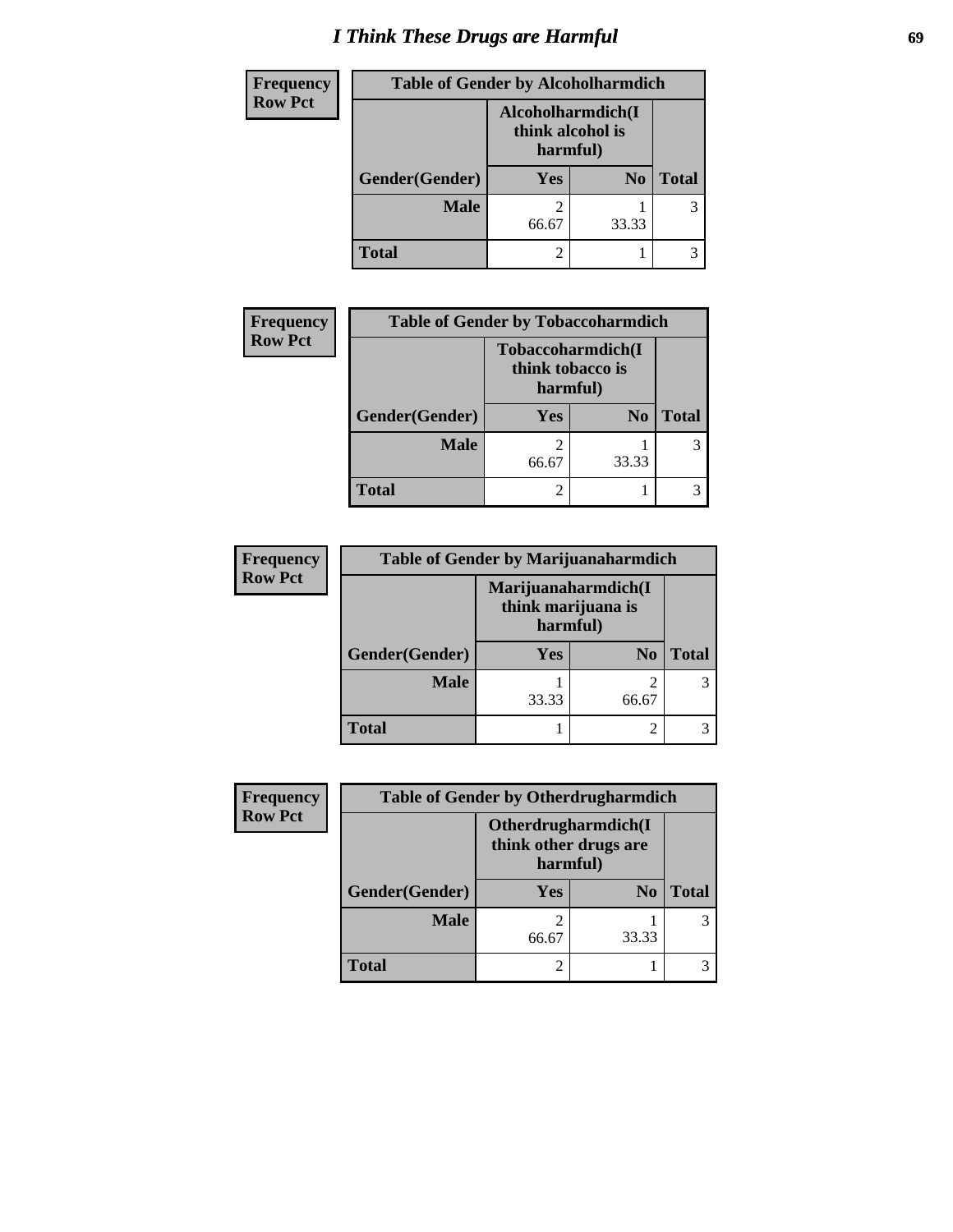| <b>Frequency</b> |                | <b>Table of Gender by Alcohollocation1</b>                    |            |              |
|------------------|----------------|---------------------------------------------------------------|------------|--------------|
| <b>Row Pct</b>   |                | <b>Alcohollocation1(Places</b><br><b>Friends Use Alcohol)</b> |            |              |
|                  | Gender(Gender) |                                                               | Do Not Use | <b>Total</b> |
|                  | <b>Male</b>    | 66.67                                                         | 33.33      | 3            |
|                  | <b>Total</b>   |                                                               |            |              |

| <b>Frequency</b> |                | <b>Table of Gender by Alcohollocation2</b>                    |       |              |
|------------------|----------------|---------------------------------------------------------------|-------|--------------|
| <b>Row Pct</b>   |                | <b>Alcohollocation2(Places</b><br><b>Friends Use Alcohol)</b> |       |              |
|                  | Gender(Gender) |                                                               | Home  | <b>Total</b> |
|                  | <b>Male</b>    | 33.33                                                         | 66.67 |              |
|                  | <b>Total</b>   |                                                               |       |              |

| <b>Frequency</b> | <b>Table of Gender by Alcohollocation3</b> |                                                               |              |
|------------------|--------------------------------------------|---------------------------------------------------------------|--------------|
| <b>Row Pct</b>   |                                            | <b>Alcohollocation3(Places</b><br><b>Friends Use Alcohol)</b> |              |
|                  | Gender(Gender)                             |                                                               | <b>Total</b> |
|                  | <b>Male</b>                                | 100.00                                                        | 3            |
|                  | <b>Total</b>                               |                                                               |              |

| <b>Frequency</b> |                | <b>Table of Gender by Alcohollocation4</b>                    |              |
|------------------|----------------|---------------------------------------------------------------|--------------|
| <b>Row Pct</b>   |                | <b>Alcohollocation4(Places</b><br><b>Friends Use Alcohol)</b> |              |
|                  | Gender(Gender) |                                                               | <b>Total</b> |
|                  | <b>Male</b>    | 100.00                                                        |              |
|                  | <b>Total</b>   |                                                               |              |

| <b>Frequency</b> | <b>Table of Gender by Alcohollocation5</b> |                             |                                 |              |
|------------------|--------------------------------------------|-----------------------------|---------------------------------|--------------|
| <b>Row Pct</b>   |                                            | <b>Friends Use Alcohol)</b> | <b>Alcohollocation5</b> (Places |              |
|                  | Gender(Gender)                             |                             | <b>Friend's</b><br>House        | <b>Total</b> |
|                  | <b>Male</b>                                | 66.67                       | 33.33                           |              |
|                  | <b>Total</b>                               | 2                           |                                 |              |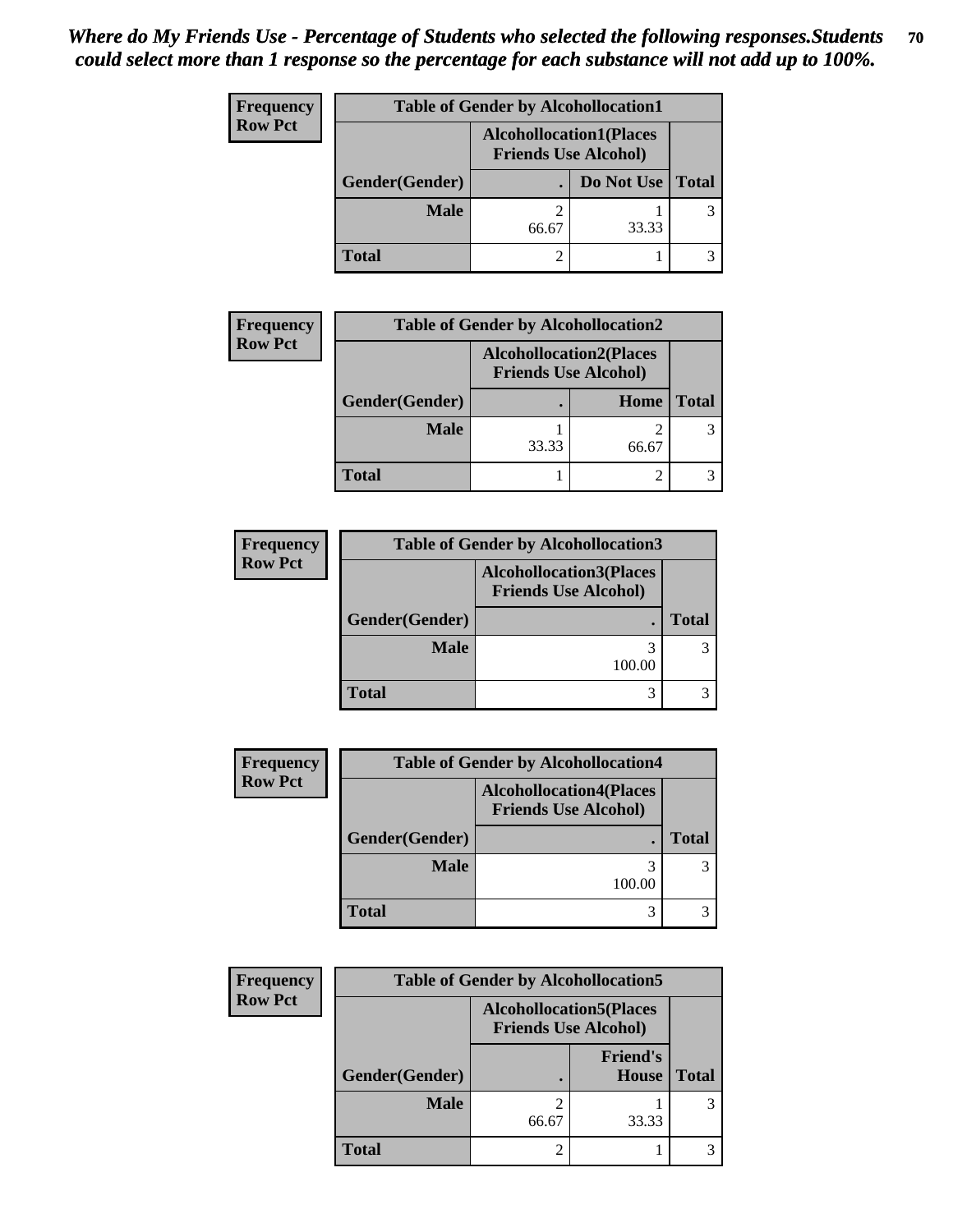| Frequency      |                                                               | <b>Table of Gender by Alcohollocation6</b> |              |
|----------------|---------------------------------------------------------------|--------------------------------------------|--------------|
| <b>Row Pct</b> | <b>Alcohollocation6(Places</b><br><b>Friends Use Alcohol)</b> |                                            |              |
|                | Gender(Gender)                                                |                                            | <b>Total</b> |
|                | <b>Male</b>                                                   | 100.00                                     | 3            |
|                | <b>Total</b>                                                  | 3                                          |              |

| <b>Frequency</b> | <b>Table of Gender by Tobaccolocation1</b> |                                                               |            |              |
|------------------|--------------------------------------------|---------------------------------------------------------------|------------|--------------|
| <b>Row Pct</b>   |                                            | <b>Tobaccolocation1(Places</b><br><b>Friends Use Tobacco)</b> |            |              |
|                  | Gender(Gender)                             |                                                               | Do Not Use | <b>Total</b> |
|                  | <b>Male</b>                                | 66.67                                                         | 33.33      |              |
|                  | Total                                      |                                                               |            |              |

| <b>Frequency</b> |                | <b>Table of Gender by Tobaccolocation2</b> |                                |              |
|------------------|----------------|--------------------------------------------|--------------------------------|--------------|
| <b>Row Pct</b>   |                | <b>Friends Use Tobacco)</b>                | <b>Tobaccolocation2(Places</b> |              |
|                  | Gender(Gender) |                                            | Home                           | <b>Total</b> |
|                  | <b>Male</b>    | 33.33                                      | 66.67                          |              |
|                  | <b>Total</b>   |                                            |                                |              |

| <b>Frequency</b> |                | <b>Table of Gender by Tobaccolocation3</b>                    |              |
|------------------|----------------|---------------------------------------------------------------|--------------|
| <b>Row Pct</b>   |                | <b>Tobaccolocation3(Places</b><br><b>Friends Use Tobacco)</b> |              |
|                  | Gender(Gender) |                                                               | <b>Total</b> |
|                  | <b>Male</b>    | 100.00                                                        |              |
|                  | <b>Total</b>   | 3                                                             |              |

| Frequency      | <b>Table of Gender by Tobaccolocation4</b> |                                                               |       |              |
|----------------|--------------------------------------------|---------------------------------------------------------------|-------|--------------|
| <b>Row Pct</b> |                                            | <b>Tobaccolocation4(Places</b><br><b>Friends Use Tobacco)</b> |       |              |
|                | Gender(Gender)                             |                                                               | Car   | <b>Total</b> |
|                | <b>Male</b>                                | 66.67                                                         | 33.33 | 3            |
|                | <b>Total</b>                               |                                                               |       |              |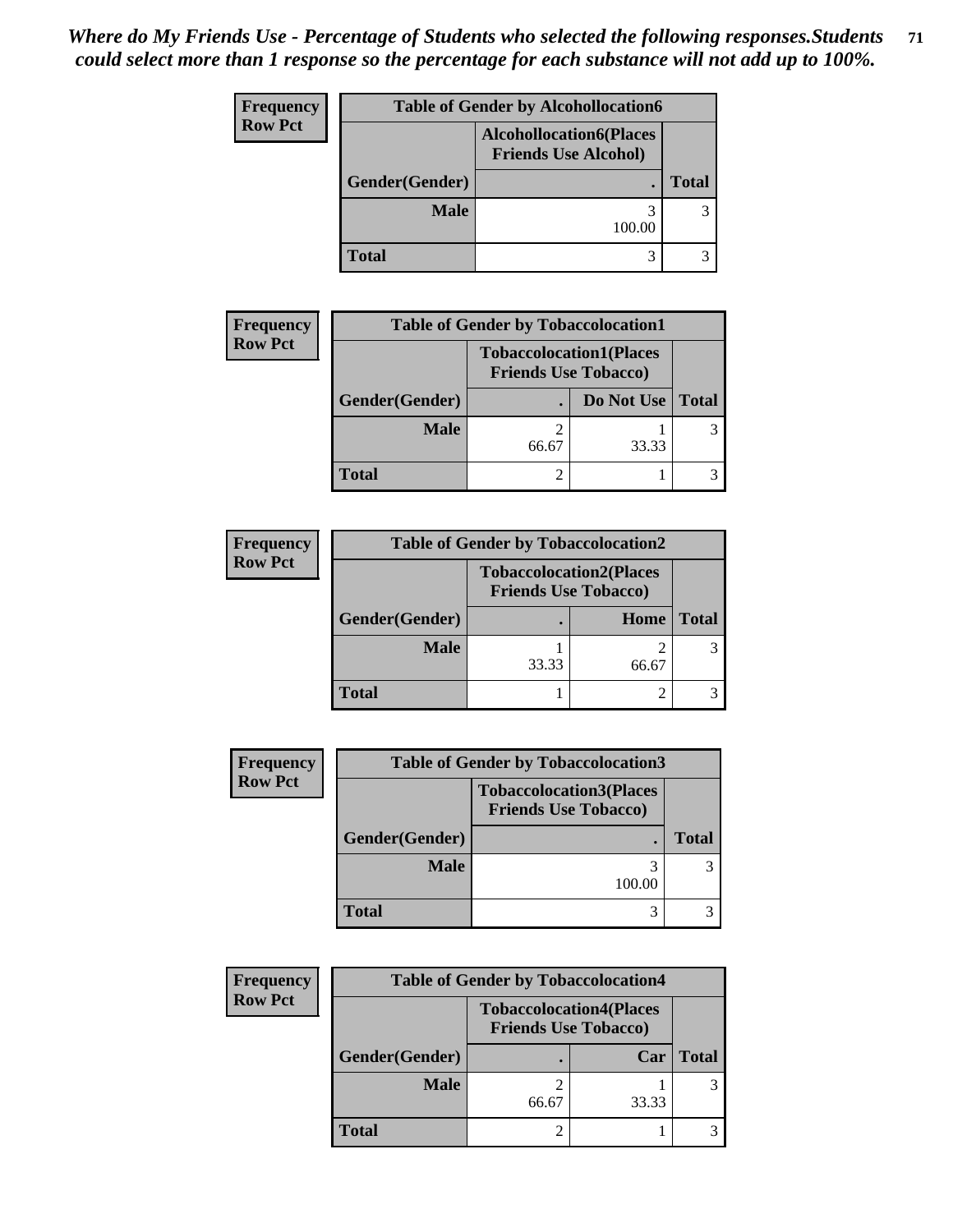| <b>Frequency</b> | <b>Table of Gender by Tobaccolocation5</b>                    |       |                                 |              |
|------------------|---------------------------------------------------------------|-------|---------------------------------|--------------|
| <b>Row Pct</b>   | <b>Tobaccolocation5(Places</b><br><b>Friends Use Tobacco)</b> |       |                                 |              |
|                  | Gender(Gender)                                                |       | <b>Friend's</b><br><b>House</b> | <b>Total</b> |
|                  | <b>Male</b>                                                   | 66.67 | 33.33                           |              |
|                  | <b>Total</b>                                                  |       |                                 |              |

| <b>Frequency</b> | <b>Table of Gender by Tobaccolocation6</b> |                                                               |              |
|------------------|--------------------------------------------|---------------------------------------------------------------|--------------|
| <b>Row Pct</b>   |                                            | <b>Tobaccolocation6(Places</b><br><b>Friends Use Tobacco)</b> |              |
|                  | Gender(Gender)                             |                                                               | <b>Total</b> |
|                  | <b>Male</b>                                | 100.00                                                        |              |
|                  | <b>Total</b>                               |                                                               |              |

| <b>Frequency</b> | <b>Table of Gender by Marijuanalocation1</b> |                                                                    |            |       |  |
|------------------|----------------------------------------------|--------------------------------------------------------------------|------------|-------|--|
| <b>Row Pct</b>   |                                              | <b>Marijuanalocation1(Places</b><br><b>Friends Use Marijuana</b> ) |            |       |  |
|                  | Gender(Gender)                               |                                                                    | Do Not Use | Total |  |
|                  | <b>Male</b>                                  | 66.67                                                              | 33.33      |       |  |
|                  | <b>Total</b>                                 |                                                                    |            |       |  |

| <b>Frequency</b> | <b>Table of Gender by Marijuanalocation2</b> |                                                                    |       |              |
|------------------|----------------------------------------------|--------------------------------------------------------------------|-------|--------------|
| <b>Row Pct</b>   |                                              | <b>Marijuanalocation2(Places</b><br><b>Friends Use Marijuana</b> ) |       |              |
|                  | Gender(Gender)                               |                                                                    | Home  | <b>Total</b> |
|                  | <b>Male</b>                                  | 66.67                                                              | 33.33 |              |
|                  | <b>Total</b>                                 |                                                                    |       |              |

| <b>Frequency</b> | <b>Table of Gender by Marijuanalocation3</b> |                                                                    |              |  |
|------------------|----------------------------------------------|--------------------------------------------------------------------|--------------|--|
| <b>Row Pct</b>   |                                              | <b>Marijuanalocation3(Places</b><br><b>Friends Use Marijuana</b> ) |              |  |
|                  | Gender(Gender)                               |                                                                    | <b>Total</b> |  |
|                  | <b>Male</b>                                  | 100.00                                                             |              |  |
|                  | <b>Total</b>                                 |                                                                    |              |  |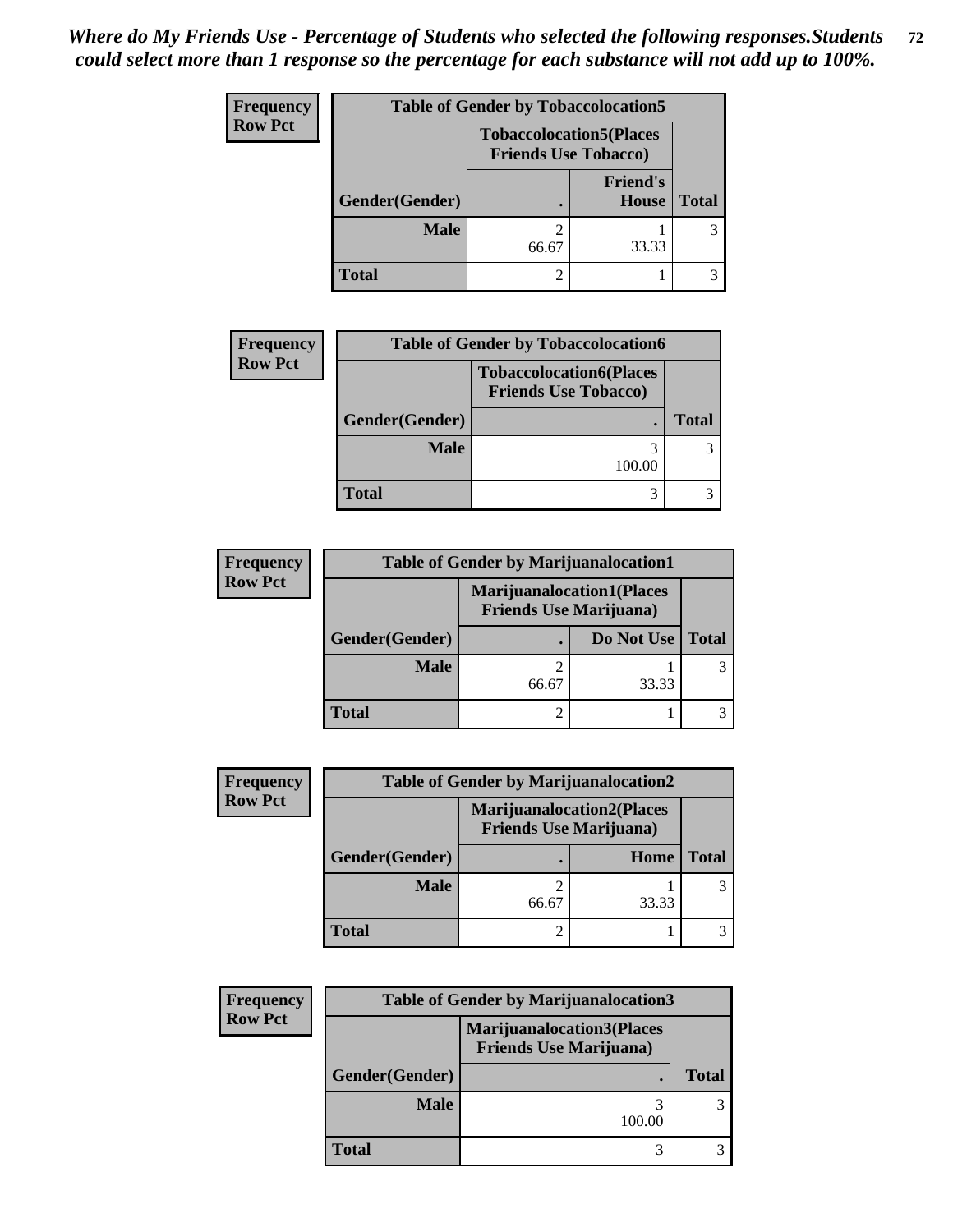| <b>Frequency</b> |                | <b>Table of Gender by Marijuanalocation4</b> |                                  |              |  |
|------------------|----------------|----------------------------------------------|----------------------------------|--------------|--|
| <b>Row Pct</b>   |                | <b>Friends Use Marijuana</b> )               | <b>Marijuanalocation4(Places</b> |              |  |
|                  | Gender(Gender) |                                              | Car                              | <b>Total</b> |  |
|                  | <b>Male</b>    | 66.67                                        | 33.33                            | 3            |  |
|                  | <b>Total</b>   |                                              |                                  |              |  |

| <b>Frequency</b> |                                                                     | <b>Table of Gender by Marijuanalocation5</b> |                          |              |  |
|------------------|---------------------------------------------------------------------|----------------------------------------------|--------------------------|--------------|--|
| <b>Row Pct</b>   | <b>Marijuanalocation5</b> (Places<br><b>Friends Use Marijuana</b> ) |                                              |                          |              |  |
|                  | Gender(Gender)                                                      |                                              | <b>Friend's</b><br>House | <b>Total</b> |  |
|                  | <b>Male</b>                                                         | 66.67                                        | 33.33                    |              |  |
|                  | <b>Total</b>                                                        |                                              |                          |              |  |

| <b>Frequency</b> | <b>Table of Gender by Marijuanalocation6</b> |                                                                    |              |       |
|------------------|----------------------------------------------|--------------------------------------------------------------------|--------------|-------|
| <b>Row Pct</b>   |                                              | <b>Marijuanalocation6(Places</b><br><b>Friends Use Marijuana</b> ) |              |       |
|                  | Gender(Gender)                               |                                                                    | <b>Other</b> | Total |
|                  | <b>Male</b>                                  | 66.67                                                              | 33.33        |       |
|                  | <b>Total</b>                                 |                                                                    |              |       |

| <b>Frequency</b> | <b>Table of Gender by Otherdruglocation1</b> |                                            |                                  |              |
|------------------|----------------------------------------------|--------------------------------------------|----------------------------------|--------------|
| <b>Row Pct</b>   |                                              | <b>Friends Use Other Illegal</b><br>Drugs) | <b>Otherdruglocation1(Places</b> |              |
|                  | Gender(Gender)                               |                                            | Do Not Use                       | <b>Total</b> |
|                  | <b>Male</b>                                  | 33.33                                      | 66.67                            |              |
|                  | Total                                        |                                            |                                  |              |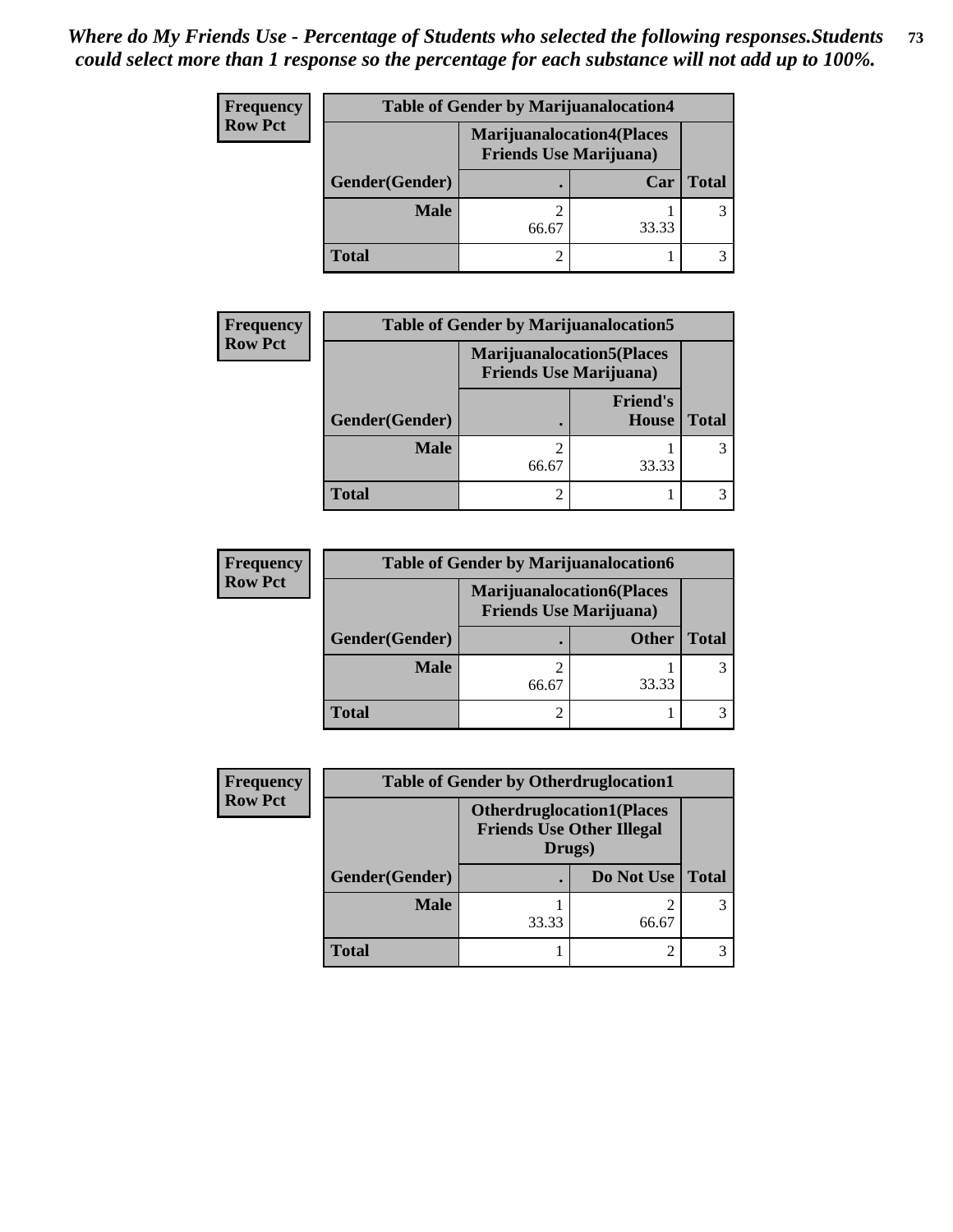| Frequency      |                | <b>Table of Gender by Otherdruglocation2</b>                                   |              |  |
|----------------|----------------|--------------------------------------------------------------------------------|--------------|--|
| <b>Row Pct</b> |                | <b>Otherdruglocation2(Places</b><br><b>Friends Use Other Illegal</b><br>Drugs) |              |  |
|                | Gender(Gender) |                                                                                | <b>Total</b> |  |
|                | <b>Male</b>    | 100.00                                                                         |              |  |
|                | <b>Total</b>   | 3                                                                              |              |  |

| <b>Frequency</b> | <b>Table of Gender by Otherdruglocation3</b> |                                                                                |              |  |
|------------------|----------------------------------------------|--------------------------------------------------------------------------------|--------------|--|
| <b>Row Pct</b>   |                                              | <b>Otherdruglocation3(Places</b><br><b>Friends Use Other Illegal</b><br>Drugs) |              |  |
|                  | Gender(Gender)                               |                                                                                | <b>Total</b> |  |
|                  | <b>Male</b>                                  | 100.00                                                                         |              |  |
|                  | <b>Total</b>                                 | 3                                                                              |              |  |

| <b>Frequency</b> |                | <b>Table of Gender by Otherdruglocation4</b>                                   |              |
|------------------|----------------|--------------------------------------------------------------------------------|--------------|
| <b>Row Pct</b>   |                | <b>Otherdruglocation4(Places</b><br><b>Friends Use Other Illegal</b><br>Drugs) |              |
|                  | Gender(Gender) |                                                                                | <b>Total</b> |
|                  | <b>Male</b>    | 3<br>100.00                                                                    | 3            |
|                  | <b>Total</b>   | 3                                                                              |              |

| <b>Frequency</b> |                | <b>Table of Gender by Otherdruglocation5</b>                                   |              |  |
|------------------|----------------|--------------------------------------------------------------------------------|--------------|--|
| <b>Row Pct</b>   |                | <b>Otherdruglocation5(Places</b><br><b>Friends Use Other Illegal</b><br>Drugs) |              |  |
|                  | Gender(Gender) |                                                                                | <b>Total</b> |  |
|                  | <b>Male</b>    | 100.00                                                                         |              |  |
|                  | <b>Total</b>   | 3                                                                              |              |  |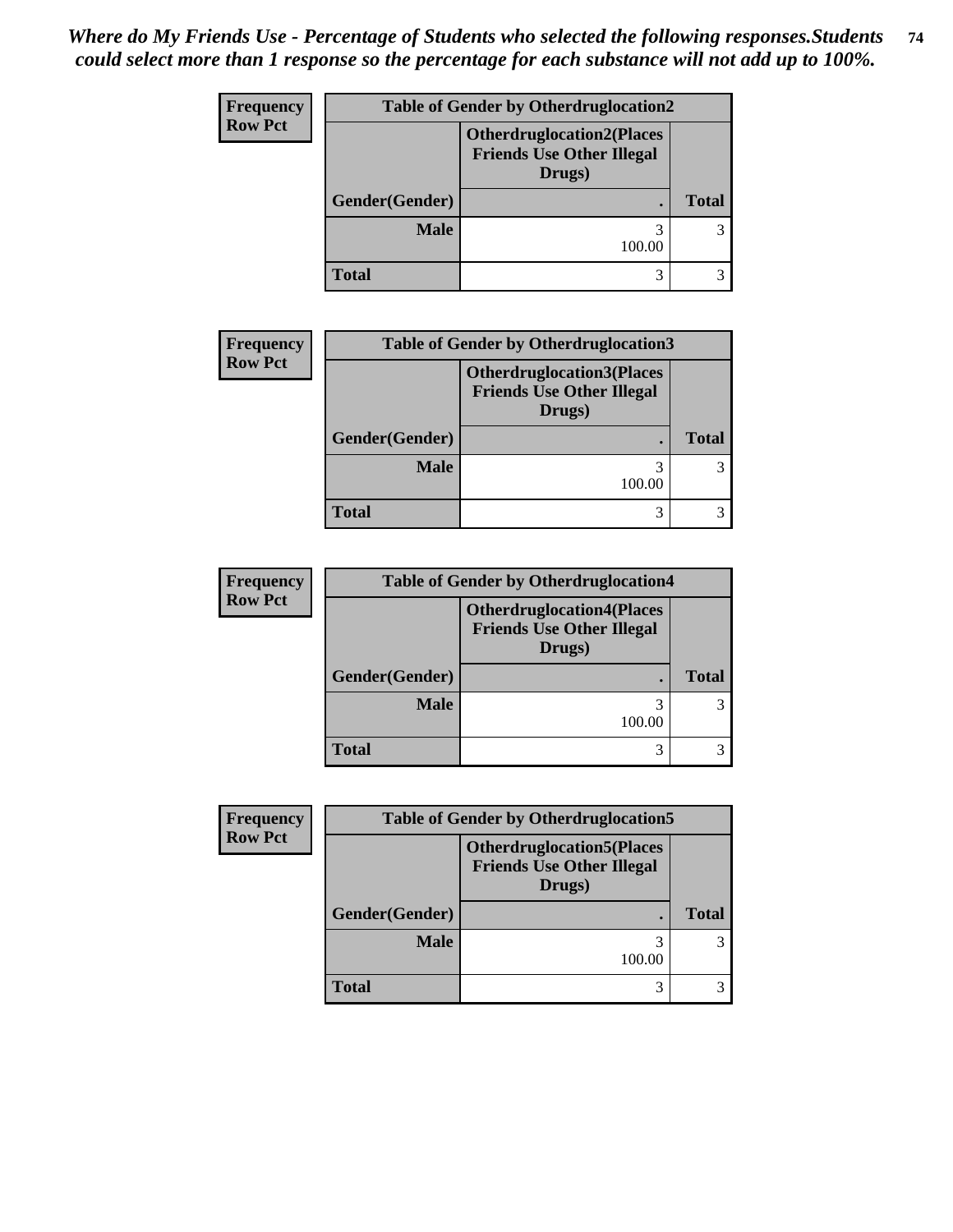| Frequency      | <b>Table of Gender by Otherdruglocation6</b> |                                            |                                  |              |  |
|----------------|----------------------------------------------|--------------------------------------------|----------------------------------|--------------|--|
| <b>Row Pct</b> |                                              | <b>Friends Use Other Illegal</b><br>Drugs) | <b>Otherdruglocation6(Places</b> |              |  |
|                | Gender(Gender)                               |                                            | <b>Other</b>                     | <b>Total</b> |  |
|                | <b>Male</b>                                  | 66.67                                      | 33.33                            |              |  |
|                | <b>Total</b>                                 |                                            |                                  |              |  |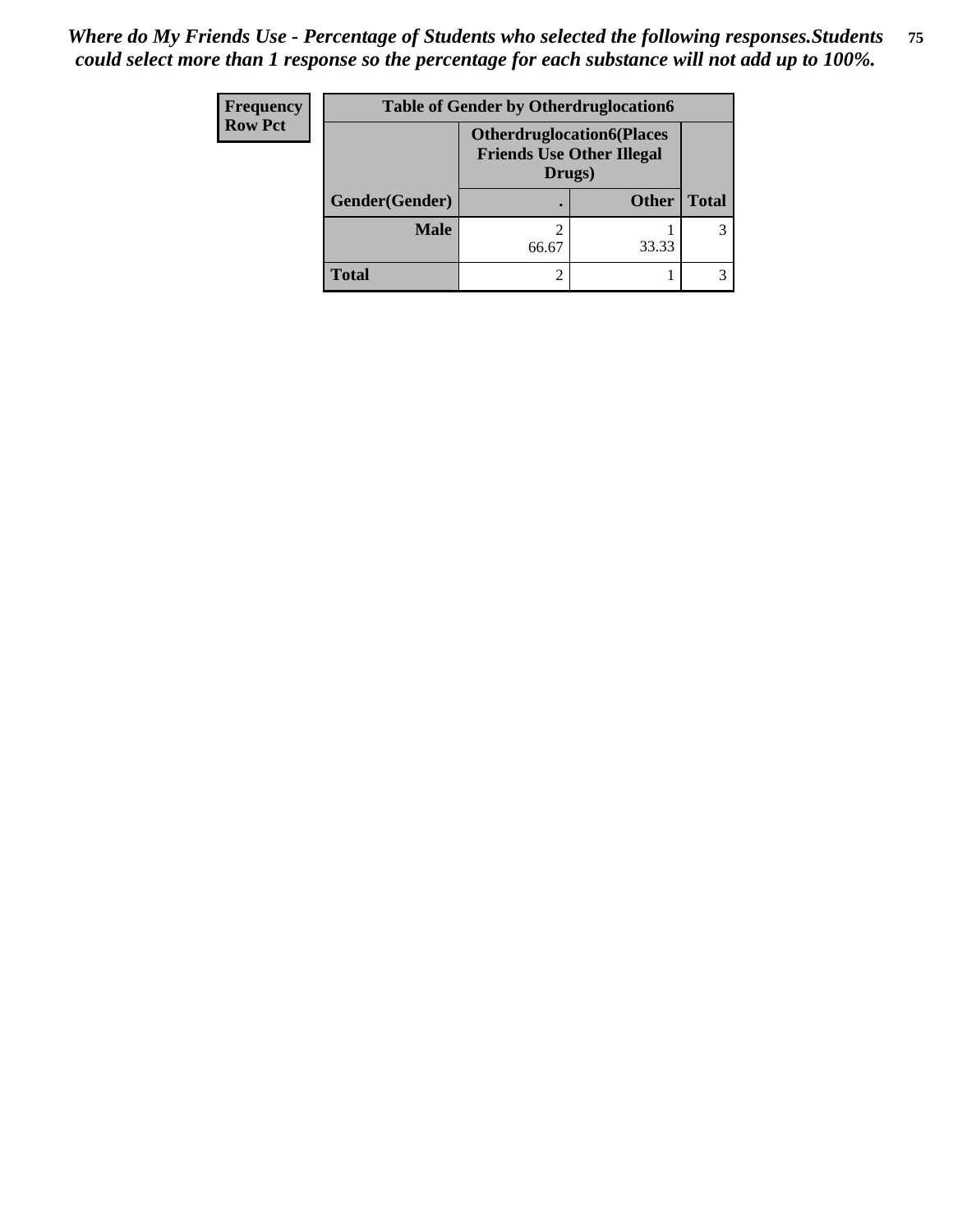| Frequency      | <b>Table of Gender by Alcoholtime1</b> |                                                          |                      |              |
|----------------|----------------------------------------|----------------------------------------------------------|----------------------|--------------|
| <b>Row Pct</b> |                                        | <b>Alcoholtime1(Times</b><br><b>Friends Use Alcohol)</b> |                      |              |
|                | Gender(Gender)                         |                                                          | Do Not<br><b>Use</b> | <b>Total</b> |
|                | <b>Male</b>                            | 66.67                                                    | 33.33                | 3            |
|                | <b>Total</b>                           | 2                                                        |                      |              |

| <b>Frequency</b> | <b>Table of Gender by Alcoholtime2</b> |                                                             |              |  |
|------------------|----------------------------------------|-------------------------------------------------------------|--------------|--|
| <b>Row Pct</b>   |                                        | <b>Alcoholtime2(Times</b><br><b>Friends Use</b><br>Alcohol) |              |  |
|                  | Gender(Gender)                         |                                                             | <b>Total</b> |  |
|                  | <b>Male</b>                            | 3<br>100.00                                                 |              |  |
|                  | <b>Total</b>                           | 3                                                           |              |  |

| <b>Frequency</b> | <b>Table of Gender by Alcoholtime3</b> |                                                             |              |
|------------------|----------------------------------------|-------------------------------------------------------------|--------------|
| <b>Row Pct</b>   |                                        | <b>Alcoholtime3(Times</b><br><b>Friends Use</b><br>Alcohol) |              |
|                  | Gender(Gender)                         |                                                             | <b>Total</b> |
|                  | <b>Male</b>                            | 3<br>100.00                                                 |              |
|                  | <b>Total</b>                           | 3                                                           |              |

| <b>Frequency</b> | <b>Table of Gender by Alcoholtime4</b> |                                                             |              |
|------------------|----------------------------------------|-------------------------------------------------------------|--------------|
| <b>Row Pct</b>   |                                        | <b>Alcoholtime4(Times</b><br><b>Friends Use</b><br>Alcohol) |              |
|                  | Gender(Gender)                         |                                                             | <b>Total</b> |
|                  | <b>Male</b>                            | 3<br>100.00                                                 |              |
|                  | <b>Total</b>                           | 3                                                           |              |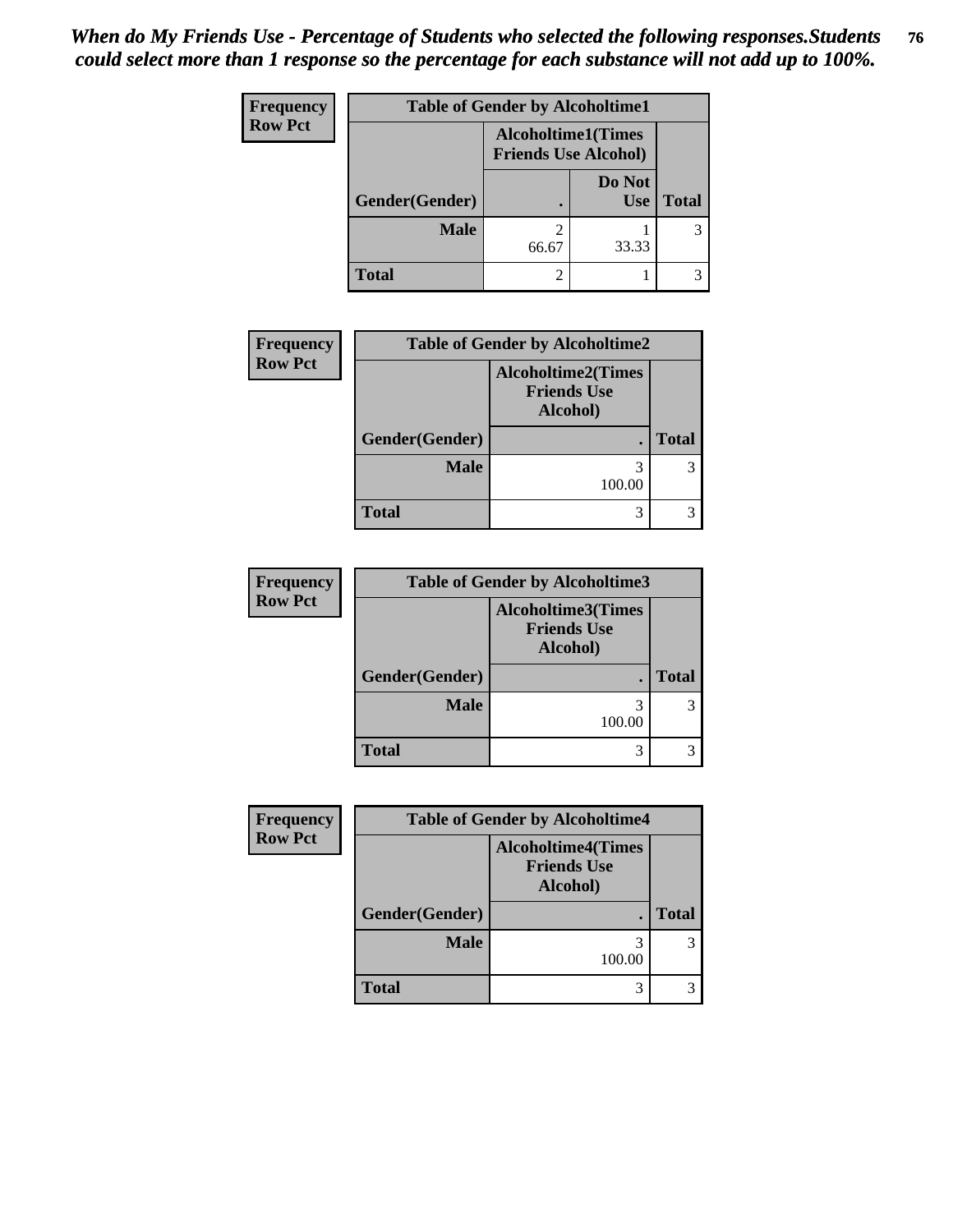| Frequency      | <b>Table of Gender by Alcoholtime5</b> |                                                          |            |              |
|----------------|----------------------------------------|----------------------------------------------------------|------------|--------------|
| <b>Row Pct</b> |                                        | <b>Alcoholtime5(Times</b><br><b>Friends Use Alcohol)</b> |            |              |
|                | Gender(Gender)                         |                                                          | Weeknights | <b>Total</b> |
|                | <b>Male</b>                            | 33.33                                                    | 66.67      | 3            |
|                | <b>Total</b>                           |                                                          | 2          |              |

| <b>Frequency</b> | <b>Table of Gender by Alcoholtime6</b> |                                                              |              |
|------------------|----------------------------------------|--------------------------------------------------------------|--------------|
| <b>Row Pct</b>   |                                        | <b>Alcoholtime6</b> (Times<br><b>Friends Use</b><br>Alcohol) |              |
|                  | Gender(Gender)                         |                                                              | <b>Total</b> |
|                  | <b>Male</b>                            | 3<br>100.00                                                  |              |
|                  | <b>Total</b>                           | 3                                                            |              |

| <b>Frequency</b> | <b>Table of Gender by Tobaccotime1</b> |                             |                           |              |
|------------------|----------------------------------------|-----------------------------|---------------------------|--------------|
| <b>Row Pct</b>   |                                        | <b>Friends Use Tobacco)</b> | <b>Tobaccotime1(Times</b> |              |
|                  | Gender(Gender)                         |                             | Do Not<br><b>Use</b>      | <b>Total</b> |
|                  | <b>Male</b>                            | 66.67                       | 33.33                     |              |
|                  | <b>Total</b>                           |                             |                           |              |

| <b>Frequency</b> | <b>Table of Gender by Tobaccotime2</b> |                                                          |                            |              |
|------------------|----------------------------------------|----------------------------------------------------------|----------------------------|--------------|
| <b>Row Pct</b>   |                                        | <b>Tobaccotime2(Times</b><br><b>Friends Use Tobacco)</b> |                            |              |
|                  | Gender(Gender)                         |                                                          | <b>On Way</b><br>to School | <b>Total</b> |
|                  | <b>Male</b>                            | 2<br>66.67                                               | 33.33                      |              |
|                  | <b>Total</b>                           | $\overline{2}$                                           |                            |              |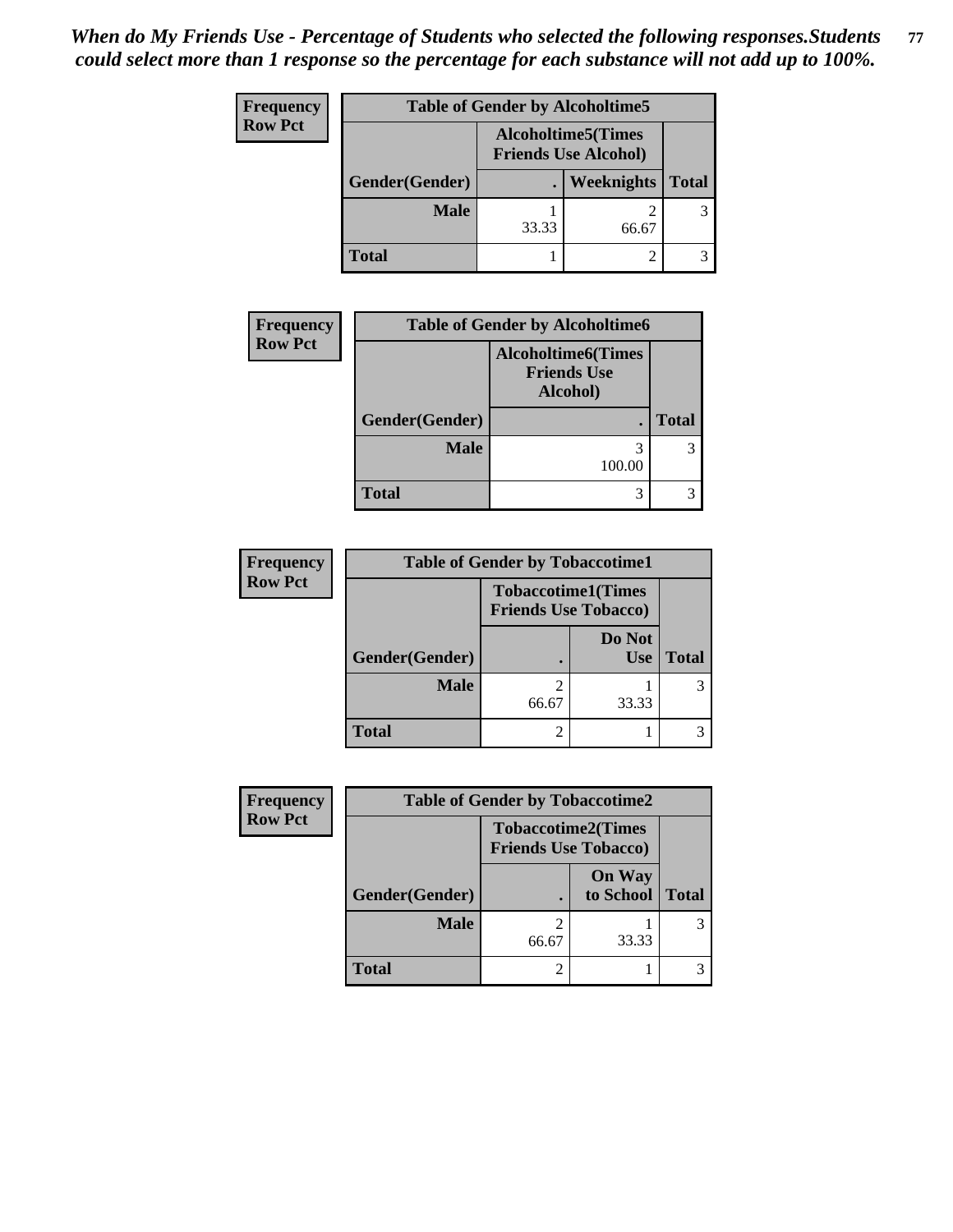*When do My Friends Use - Percentage of Students who selected the following responses.Students could select more than 1 response so the percentage for each substance will not add up to 100%.* **78**

| Frequency      | <b>Table of Gender by Tobaccotime3</b> |                                                                     |              |
|----------------|----------------------------------------|---------------------------------------------------------------------|--------------|
| <b>Row Pct</b> |                                        | <b>Tobaccotime3(Times</b><br><b>Friends Use</b><br><b>Tobacco</b> ) |              |
|                | Gender(Gender)                         |                                                                     | <b>Total</b> |
|                | <b>Male</b>                            | 100.00                                                              | 3            |
|                | Total                                  | 3                                                                   | 3            |

| <b>Frequency</b> | <b>Table of Gender by Tobaccotime4</b> |                                                                     |              |  |
|------------------|----------------------------------------|---------------------------------------------------------------------|--------------|--|
| <b>Row Pct</b>   |                                        | <b>Tobaccotime4(Times</b><br><b>Friends Use</b><br><b>Tobacco</b> ) |              |  |
|                  | Gender(Gender)                         |                                                                     | <b>Total</b> |  |
|                  | <b>Male</b>                            | 3<br>100.00                                                         |              |  |
|                  | <b>Total</b>                           | 3                                                                   |              |  |

| <b>Frequency</b> | <b>Table of Gender by Tobaccotime5</b> |       |                                                          |              |
|------------------|----------------------------------------|-------|----------------------------------------------------------|--------------|
| <b>Row Pct</b>   |                                        |       | <b>Tobaccotime5(Times</b><br><b>Friends Use Tobacco)</b> |              |
|                  | Gender(Gender)                         |       | <b>Weeknights</b>                                        | <b>Total</b> |
|                  | <b>Male</b>                            | 33.33 | 66.67                                                    |              |
|                  | <b>Total</b>                           |       |                                                          |              |

| <b>Frequency</b> | <b>Table of Gender by Tobaccotime6</b> |                                                   |          |              |
|------------------|----------------------------------------|---------------------------------------------------|----------|--------------|
| <b>Row Pct</b>   |                                        | Tobaccotime6(Times<br><b>Friends Use Tobacco)</b> |          |              |
|                  | Gender(Gender)                         |                                                   | Weekends | <b>Total</b> |
|                  | <b>Male</b>                            | 66.67                                             | 33.33    |              |
|                  | <b>Total</b>                           | $\mathfrak{D}$                                    |          |              |

| Frequency      | <b>Table of Gender by Marijuanatime1</b> |                                                               |            |              |
|----------------|------------------------------------------|---------------------------------------------------------------|------------|--------------|
| <b>Row Pct</b> |                                          | <b>Marijuanatime1(Times</b><br><b>Friends Use Marijuana</b> ) |            |              |
|                | Gender(Gender)                           |                                                               | Do Not Use | <b>Total</b> |
|                | <b>Male</b>                              | 33.33                                                         | 66.67      |              |
|                | <b>Total</b>                             |                                                               |            |              |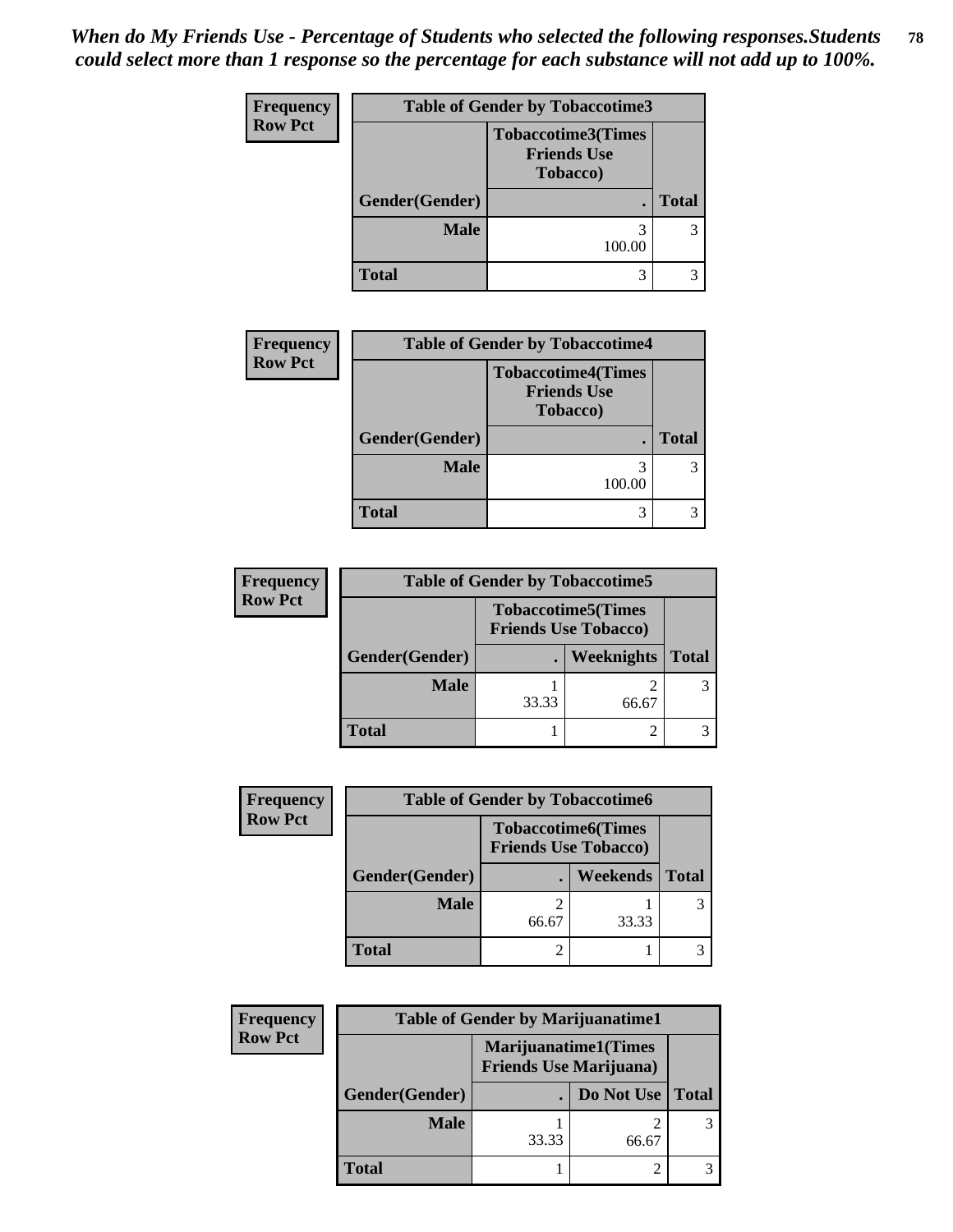| Frequency      | <b>Table of Gender by Marijuanatime2</b> |                                                                 |              |
|----------------|------------------------------------------|-----------------------------------------------------------------|--------------|
| <b>Row Pct</b> |                                          | <b>Marijuanatime2(Times</b><br><b>Friends Use</b><br>Marijuana) |              |
|                | Gender(Gender)                           |                                                                 | <b>Total</b> |
|                | <b>Male</b>                              | 100.00                                                          |              |
|                | <b>Total</b>                             | 3                                                               |              |

| <b>Frequency</b> | <b>Table of Gender by Marijuanatime3</b> |                                                          |               |
|------------------|------------------------------------------|----------------------------------------------------------|---------------|
| <b>Row Pct</b>   |                                          | Marijuanatime3(Times<br><b>Friends Use</b><br>Marijuana) |               |
|                  | Gender(Gender)                           |                                                          | <b>Total</b>  |
|                  | <b>Male</b>                              | 100.00                                                   | $\mathcal{R}$ |
|                  | <b>Total</b>                             |                                                          |               |

| <b>Frequency</b> | <b>Table of Gender by Marijuanatime4</b> |                                |                                                |              |
|------------------|------------------------------------------|--------------------------------|------------------------------------------------|--------------|
| <b>Row Pct</b>   |                                          | <b>Friends Use Marijuana</b> ) | <b>Marijuanatime4(Times</b>                    |              |
|                  | Gender(Gender)                           |                                | <b>On Way</b><br>Home<br>From<br><b>School</b> | <b>Total</b> |
|                  | <b>Male</b>                              | $\mathfrak{D}$<br>66.67        | 33.33                                          |              |
|                  | <b>Total</b>                             | $\overline{2}$                 |                                                |              |

| <b>Frequency</b> | <b>Table of Gender by Marijuanatime5</b> |       |                                                                |              |
|------------------|------------------------------------------|-------|----------------------------------------------------------------|--------------|
| <b>Row Pct</b>   |                                          |       | <b>Marijuanatime5</b> (Times<br><b>Friends Use Marijuana</b> ) |              |
|                  | Gender(Gender)                           |       | Weeknights                                                     | <b>Total</b> |
|                  | <b>Male</b>                              | 33.33 | 66.67                                                          |              |
|                  | <b>Total</b>                             |       |                                                                |              |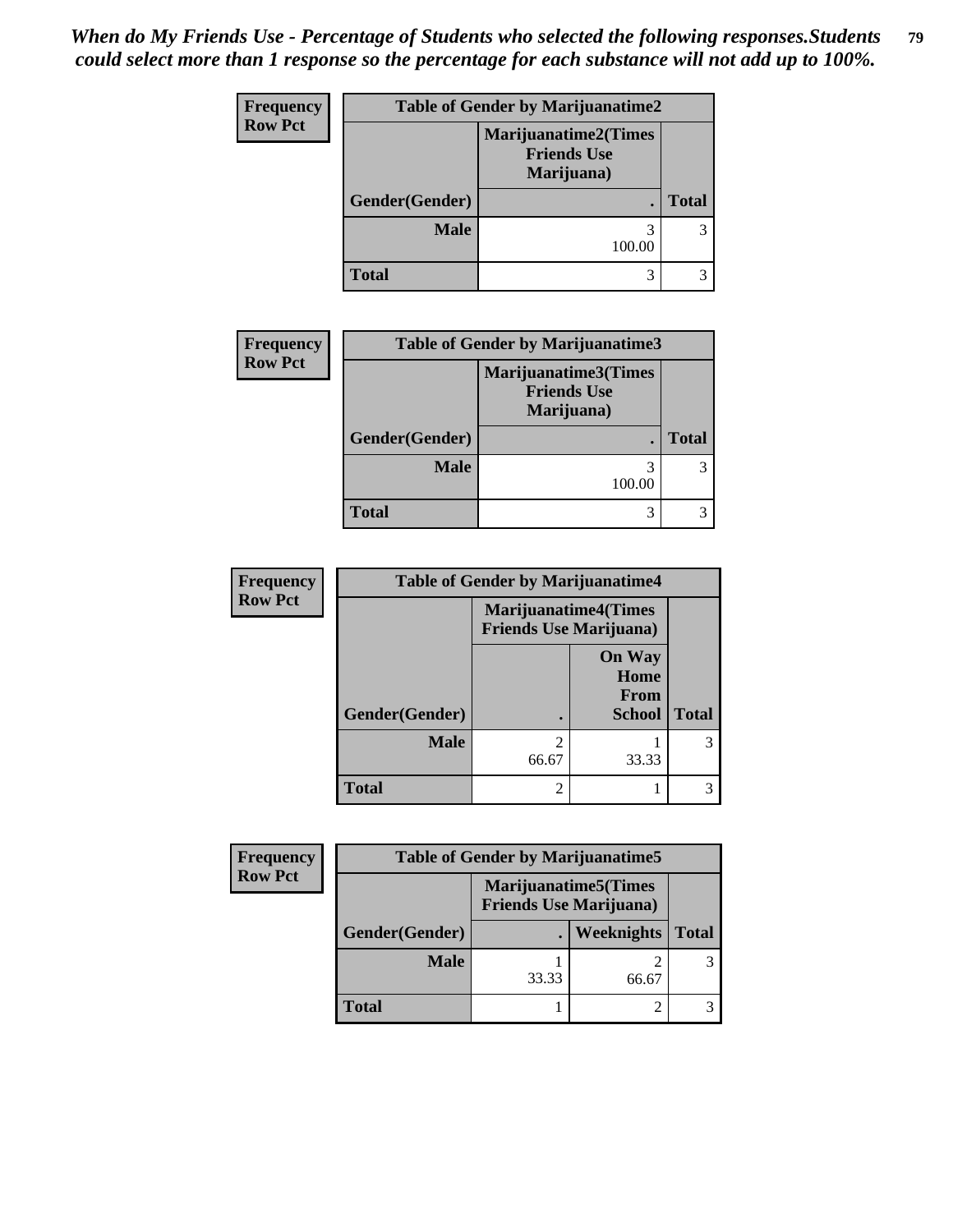| Frequency      |                | <b>Table of Gender by Marijuanatime6</b>                      |          |              |  |
|----------------|----------------|---------------------------------------------------------------|----------|--------------|--|
| <b>Row Pct</b> |                | <b>Marijuanatime6(Times</b><br><b>Friends Use Marijuana</b> ) |          |              |  |
|                | Gender(Gender) |                                                               | Weekends | <b>Total</b> |  |
|                | <b>Male</b>    | 66.67                                                         | 33.33    | 3            |  |
|                | <b>Total</b>   |                                                               |          |              |  |

| <b>Frequency</b> | <b>Table of Gender by Otherdrugtime1</b> |                                                                                   |            |              |  |
|------------------|------------------------------------------|-----------------------------------------------------------------------------------|------------|--------------|--|
| <b>Row Pct</b>   |                                          | <b>Otherdrugtime1(Times</b><br><b>Friends Use Other</b><br><b>Illegal Drugs</b> ) |            |              |  |
|                  | Gender(Gender)                           |                                                                                   | Do Not Use | <b>Total</b> |  |
|                  | <b>Male</b>                              | 33.33                                                                             | 66.67      |              |  |
|                  | <b>Total</b>                             |                                                                                   |            |              |  |

| <b>Frequency</b> | <b>Table of Gender by Otherdrugtime2</b> |                                                                                  |              |  |
|------------------|------------------------------------------|----------------------------------------------------------------------------------|--------------|--|
| <b>Row Pct</b>   |                                          | <b>Otherdrugtime2(Times</b><br><b>Friends Use Other</b><br><b>Illegal Drugs)</b> |              |  |
|                  | Gender(Gender)                           |                                                                                  | <b>Total</b> |  |
|                  | <b>Male</b>                              | 100.00                                                                           |              |  |
|                  | <b>Total</b>                             |                                                                                  |              |  |

| Frequency      | <b>Table of Gender by Otherdrugtime3</b> |                                                                                   |              |
|----------------|------------------------------------------|-----------------------------------------------------------------------------------|--------------|
| <b>Row Pct</b> |                                          | <b>Otherdrugtime3(Times</b><br><b>Friends Use Other</b><br><b>Illegal Drugs</b> ) |              |
|                | Gender(Gender)                           |                                                                                   | <b>Total</b> |
|                | <b>Male</b>                              | 100.00                                                                            |              |
|                | <b>Total</b>                             |                                                                                   |              |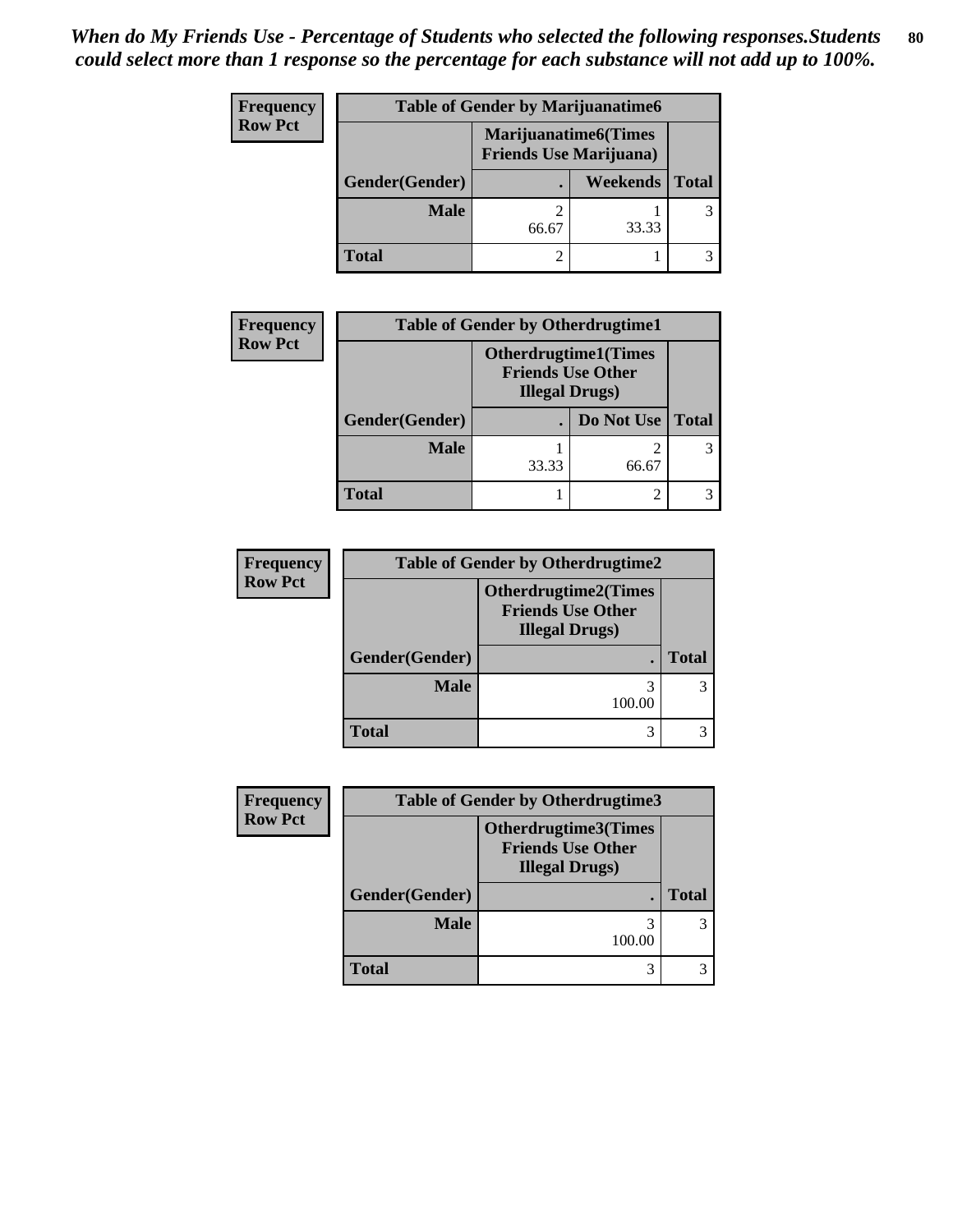| Frequency      |                | <b>Table of Gender by Otherdrugtime4</b>                                          |              |  |
|----------------|----------------|-----------------------------------------------------------------------------------|--------------|--|
| <b>Row Pct</b> |                | <b>Otherdrugtime4(Times</b><br><b>Friends Use Other</b><br><b>Illegal Drugs</b> ) |              |  |
|                | Gender(Gender) |                                                                                   | <b>Total</b> |  |
|                | <b>Male</b>    | 100.00                                                                            | 3            |  |
|                | <b>Total</b>   | 3                                                                                 |              |  |

| <b>Frequency</b> | <b>Table of Gender by Otherdrugtime5</b> |                                                                                    |            |              |  |
|------------------|------------------------------------------|------------------------------------------------------------------------------------|------------|--------------|--|
| <b>Row Pct</b>   |                                          | <b>Otherdrugtime5</b> (Times<br><b>Friends Use Other</b><br><b>Illegal Drugs</b> ) |            |              |  |
|                  | Gender(Gender)                           |                                                                                    | Weeknights | <b>Total</b> |  |
|                  | <b>Male</b>                              | 66.67                                                                              | 33.33      |              |  |
|                  | <b>Total</b>                             | 2                                                                                  |            |              |  |

| <b>Frequency</b> | <b>Table of Gender by Otherdrugtime6</b> |                                                                                   |              |
|------------------|------------------------------------------|-----------------------------------------------------------------------------------|--------------|
| <b>Row Pct</b>   |                                          | <b>Otherdrugtime6(Times</b><br><b>Friends Use Other</b><br><b>Illegal Drugs</b> ) |              |
|                  | Gender(Gender)                           |                                                                                   | <b>Total</b> |
|                  | <b>Male</b>                              | 100.00                                                                            |              |
|                  | <b>Total</b>                             |                                                                                   |              |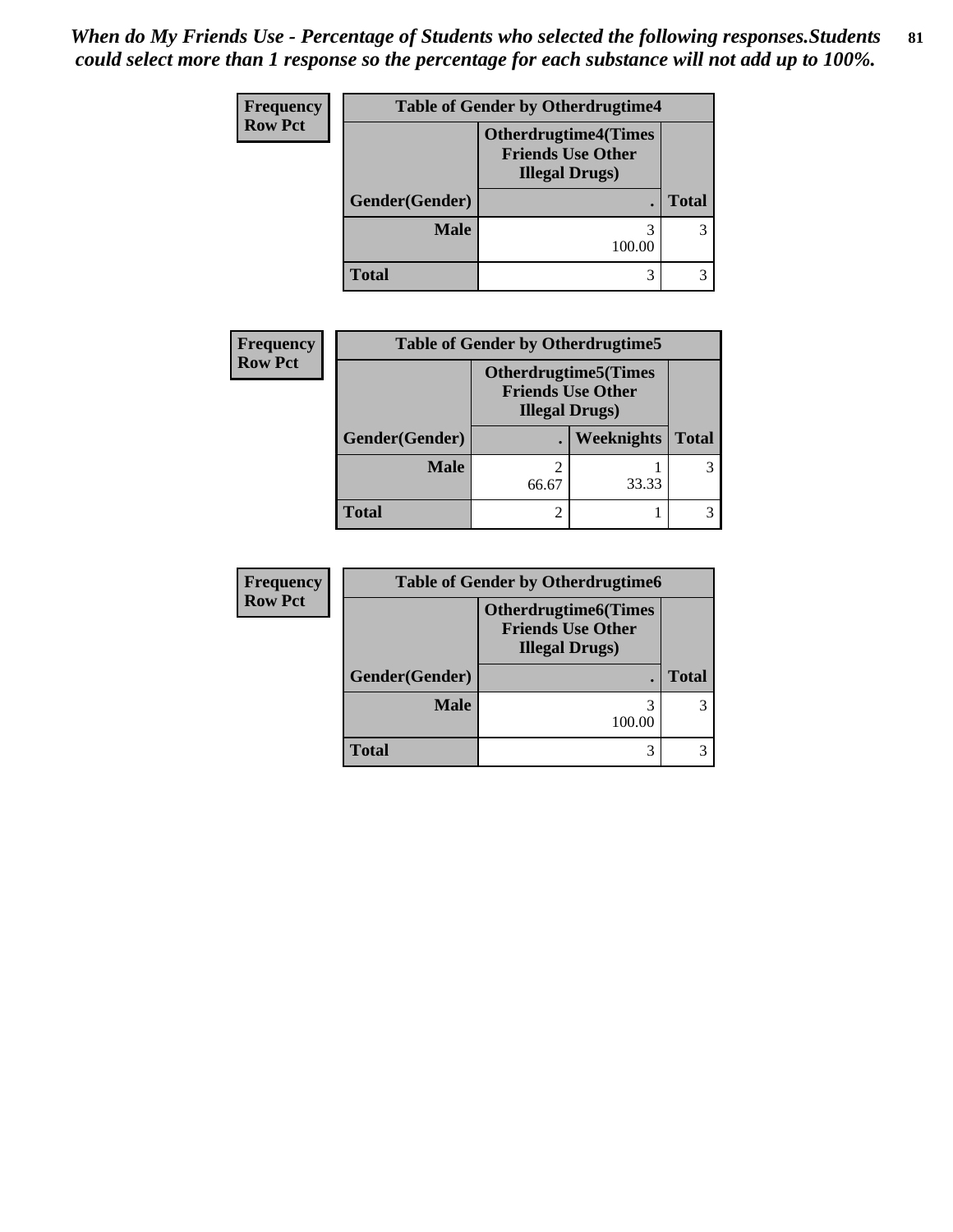# *Other Questions* **82**

| Frequency      |                | <b>Table of Gender by Educationalcohol</b>                                                                                    |              |  |
|----------------|----------------|-------------------------------------------------------------------------------------------------------------------------------|--------------|--|
| <b>Row Pct</b> |                | Educationalcohol(I<br>have been taught<br>about alcohol,<br>tobacco,<br>and other drugs<br>within the last<br>year at school) |              |  |
|                | Gender(Gender) | Yes                                                                                                                           | <b>Total</b> |  |
|                | <b>Male</b>    | 100.00                                                                                                                        | 3            |  |
|                | <b>Total</b>   | 3                                                                                                                             | 3            |  |

| Frequency      | <b>Table of Gender by Rodedrinking</b> |                                                                                                                        |              |  |
|----------------|----------------------------------------|------------------------------------------------------------------------------------------------------------------------|--------------|--|
| <b>Row Pct</b> |                                        | Rodedrinking(In<br>the past 30 days<br>I have ridden in<br>a car with a<br>driver who had<br>been drinking<br>alcohol) |              |  |
|                | Gender(Gender)                         | N <sub>0</sub>                                                                                                         | <b>Total</b> |  |
|                | <b>Male</b>                            | 3<br>100.00                                                                                                            | 3            |  |
|                | <b>Total</b>                           | 3                                                                                                                      | 3            |  |

| <b>Frequency</b> |                | <b>Table of Gender by Drugsschool</b>                                                                                               |                         |              |
|------------------|----------------|-------------------------------------------------------------------------------------------------------------------------------------|-------------------------|--------------|
| <b>Row Pct</b>   |                | <b>Drugsschool</b> (During<br>the past 12 months,<br>I have been offered,<br>sold,<br>or given illegal drugs<br>on school property) |                         |              |
|                  | Gender(Gender) | <b>Yes</b>                                                                                                                          | N <sub>0</sub>          | <b>Total</b> |
|                  | <b>Male</b>    | 33.33                                                                                                                               | $\mathfrak{D}$<br>66.67 |              |
|                  | Total          |                                                                                                                                     | $\mathfrak{D}$          |              |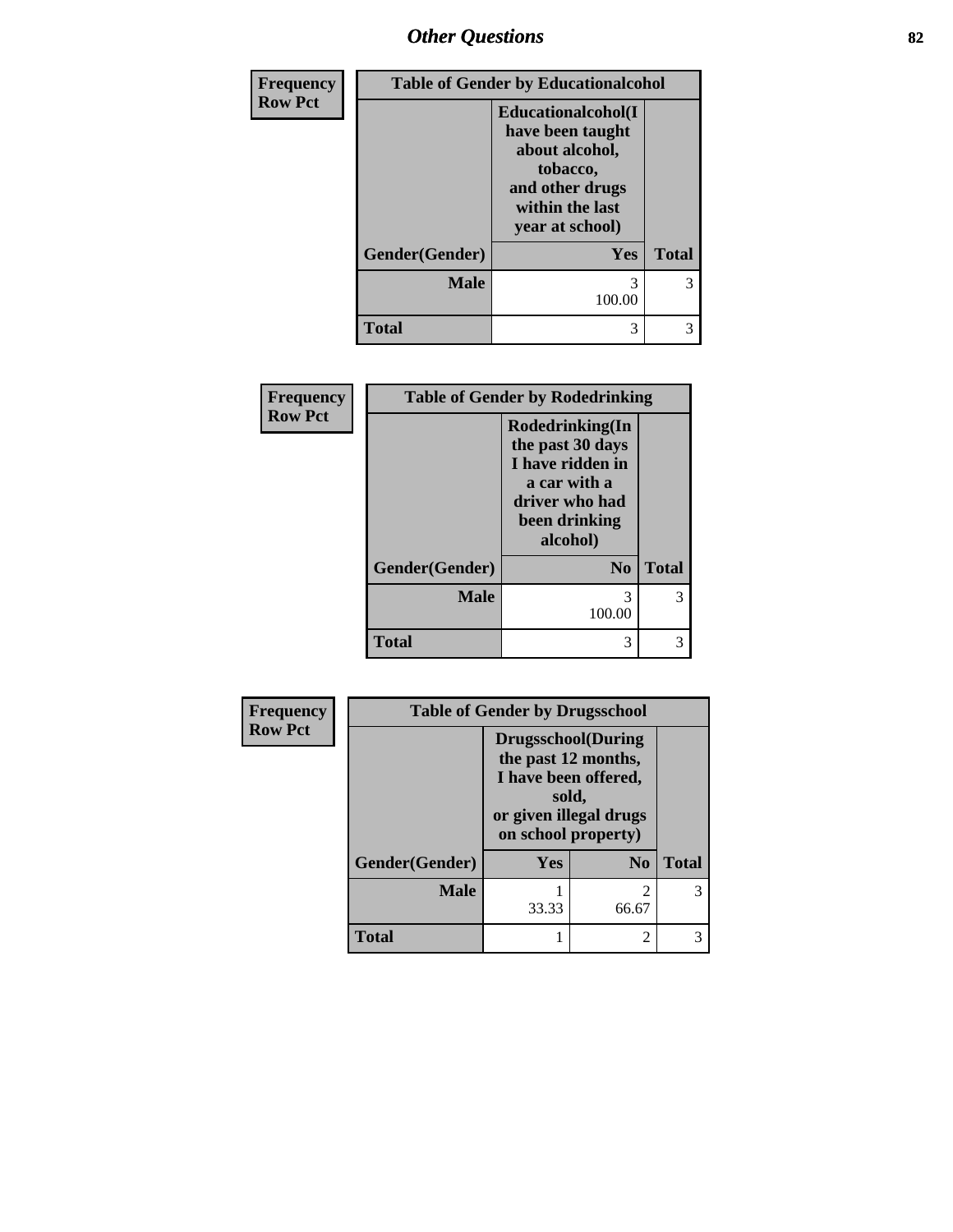*Other Questions* **83**

| Frequency      | <b>Table of Gender by Bingedrinking</b> |                                                                                                                             |              |
|----------------|-----------------------------------------|-----------------------------------------------------------------------------------------------------------------------------|--------------|
| <b>Row Pct</b> |                                         | <b>Bingedrinking</b> (I<br>have drunk five<br>or more drinks<br>of alcohol at<br>one sitting<br>during the last<br>30 days) |              |
|                | Gender(Gender)                          | 0 Days                                                                                                                      | <b>Total</b> |
|                | <b>Male</b>                             | 3<br>100.00                                                                                                                 | 3            |
|                | <b>Total</b>                            | 3                                                                                                                           | 3            |

| Frequency      | <b>Table of Gender by Educationaids</b> |                                                                                                           |              |
|----------------|-----------------------------------------|-----------------------------------------------------------------------------------------------------------|--------------|
| <b>Row Pct</b> |                                         | <b>Educationaids</b> (I<br>have been<br>taught about<br><b>HIV/AIDS</b> at<br>school in the<br>past year) |              |
|                | Gender(Gender)                          | <b>Yes</b>                                                                                                | <b>Total</b> |
|                | <b>Male</b>                             | 3<br>100.00                                                                                               | 3            |
|                | <b>Total</b>                            | 3                                                                                                         | 3            |

| Frequency      | <b>Table of Gender by Suicideconsider</b> |                 |                |              |
|----------------|-------------------------------------------|-----------------|----------------|--------------|
| <b>Row Pct</b> |                                           | Suicideconsider |                |              |
|                | Gender(Gender)                            | Yes             | N <sub>0</sub> | <b>Total</b> |
|                | <b>Male</b>                               | 33.33           | 66.67          |              |
|                | <b>Total</b>                              |                 |                |              |

| Frequency      | <b>Table of Gender by Suicideattempt</b> |                                                                    |              |
|----------------|------------------------------------------|--------------------------------------------------------------------|--------------|
| <b>Row Pct</b> |                                          | Suicideattempt(I<br>have attempted<br>suicide in the<br>last year) |              |
|                | Gender(Gender)                           | N <sub>0</sub>                                                     | <b>Total</b> |
|                | Male                                     | 100.00                                                             | 3            |
|                | Total                                    |                                                                    | 3            |